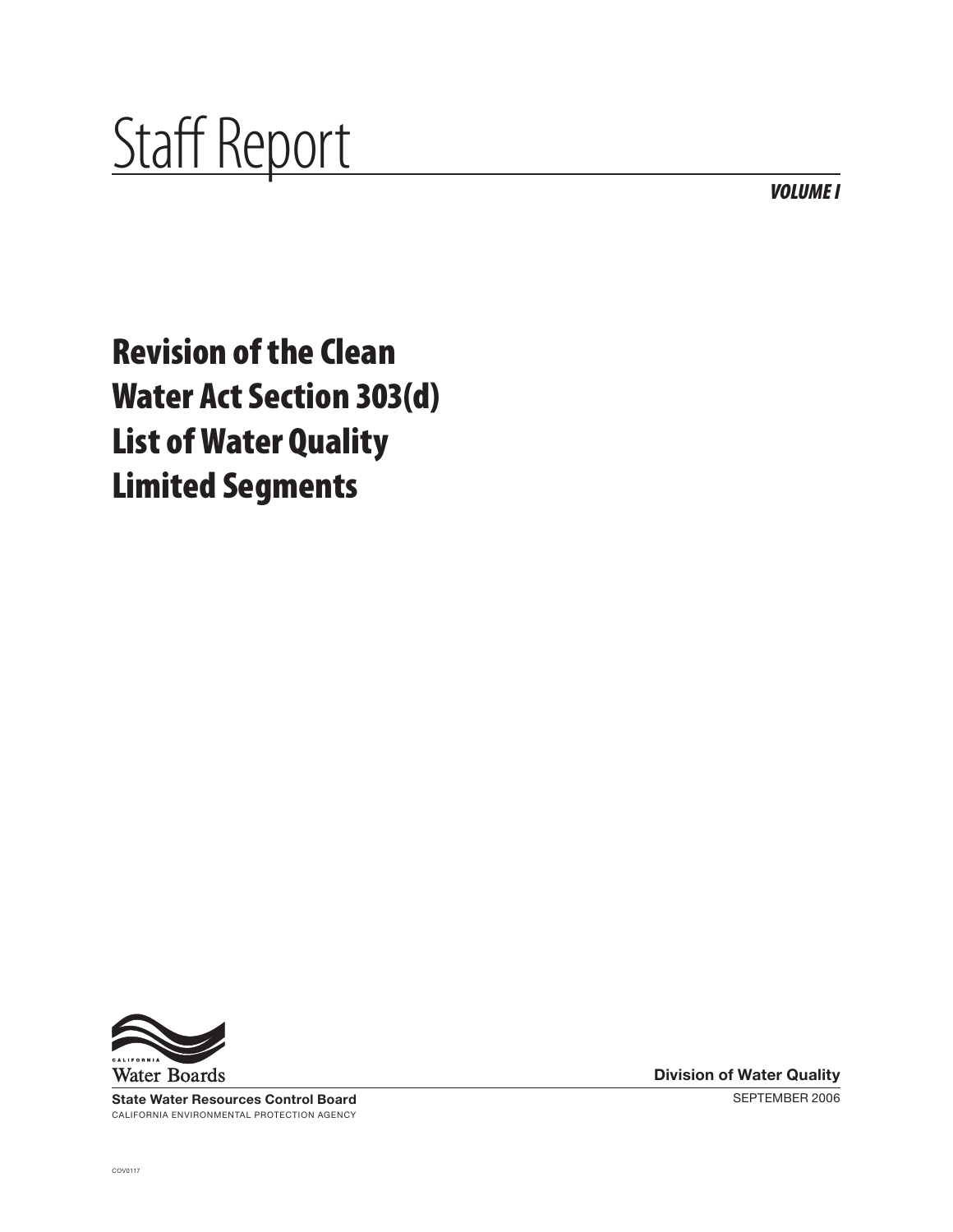

**STATE WATER RESOURCES CONTROL BOARD** *P.O. 100 Sacramento, CA 95812-0100* 

*To request copies of this draft final staff report please call Dorena Goding at (916) 341-5596.* 

*Documents are also available at:* 

*http://www.swrcb.ca.gov*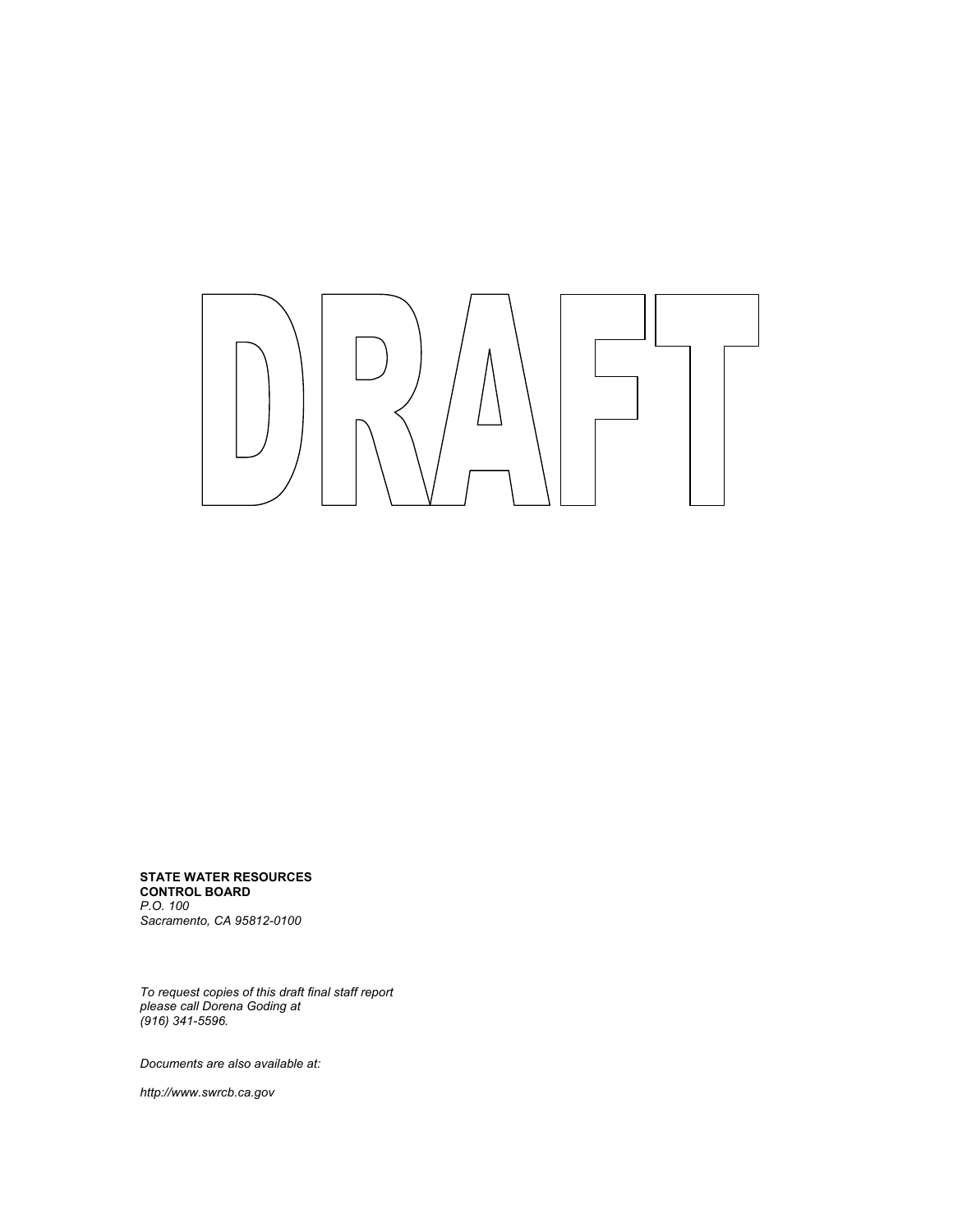STATE WATER RESOURCES CONTROL BOARD DIVISION OF WATER QUALITY

STAFF REPORT

#### REVISION OF THE CLEAN WATER ACT SECTION 303(d) LIST OF WATER QUALITY LIMITED SEGMENTS

VOLUME I

September 2006 DRAFT<u>FINAL</u>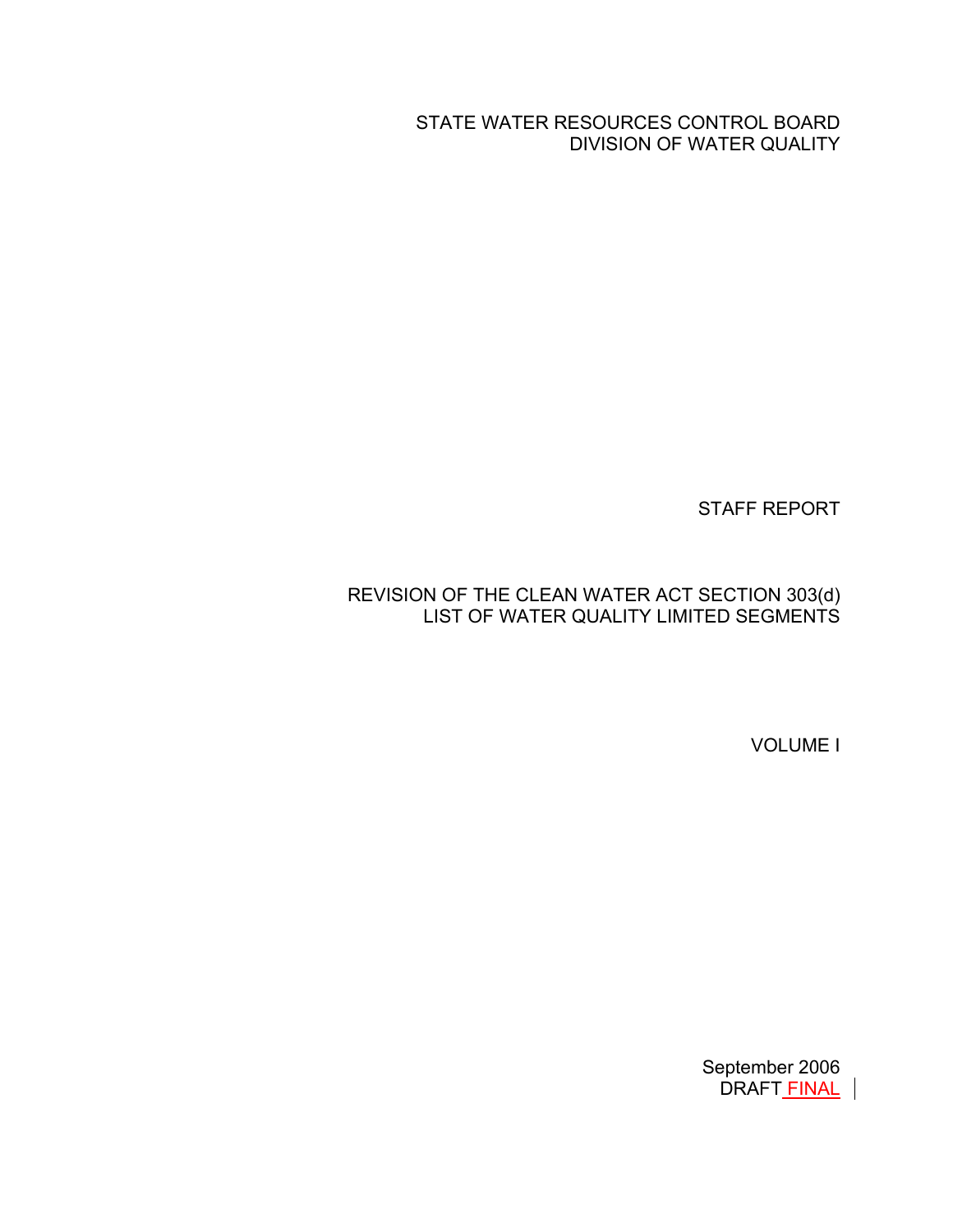# <span id="page-3-0"></span>*Preface*

The State Water Resources Control Board (SWRCB) is required by the Clean Water Act (CWA) to review, make changes as necessary, and submit the CWA section 303(d) list to the U.S. Environmental Protection Agency (USEPA).

This document presents recommendations for additions, deletions, and changes to the 2002 California section 303(d) list. Recommendations are also madehave been included for when completion dates for Total Maximum Daily Loads (TMDLs) will be completed. The report provides a summary of list changes and the SWRCB staff analysis of data and information.

This staff report has three four parts: (1) Volume I which contains the listing methodology and a summary of the proposed additions, deletions, changes, and TMDL schedules; (2) Volume II which contains summaries of the listing and delisting proposals for the North Coast, San Francisco Bay, Central Coast, and Los Angeles regions; and (3) Volume III which contains summaries of the listing and delisting proposals for the Central Valley, Lahontan, Colorado River Basin, Santa Ana, and San Diego regions and (4) Volume IV contains written responses to comments. Each proposal is presented in a water body fact sheet that summarizes listing status weight of evidence and the relationships between each line of evidence. Reports have also been prepared that document those waters where data were reviewed but no change is listing status is proposed.Fact sheets were also prepared when review of data resulted no change in listing status of water bodies.

SWRCB will accepted testimony at northern and southern California workshops on the proposed changes to the 2002 section 303(d) list. After responses to comments are developed, the SWRCB will consider approval of the 2006 section 303(d) list at its October 25, 2006 meeting. Once approved, the list and supporting information will be submitted to USEPA.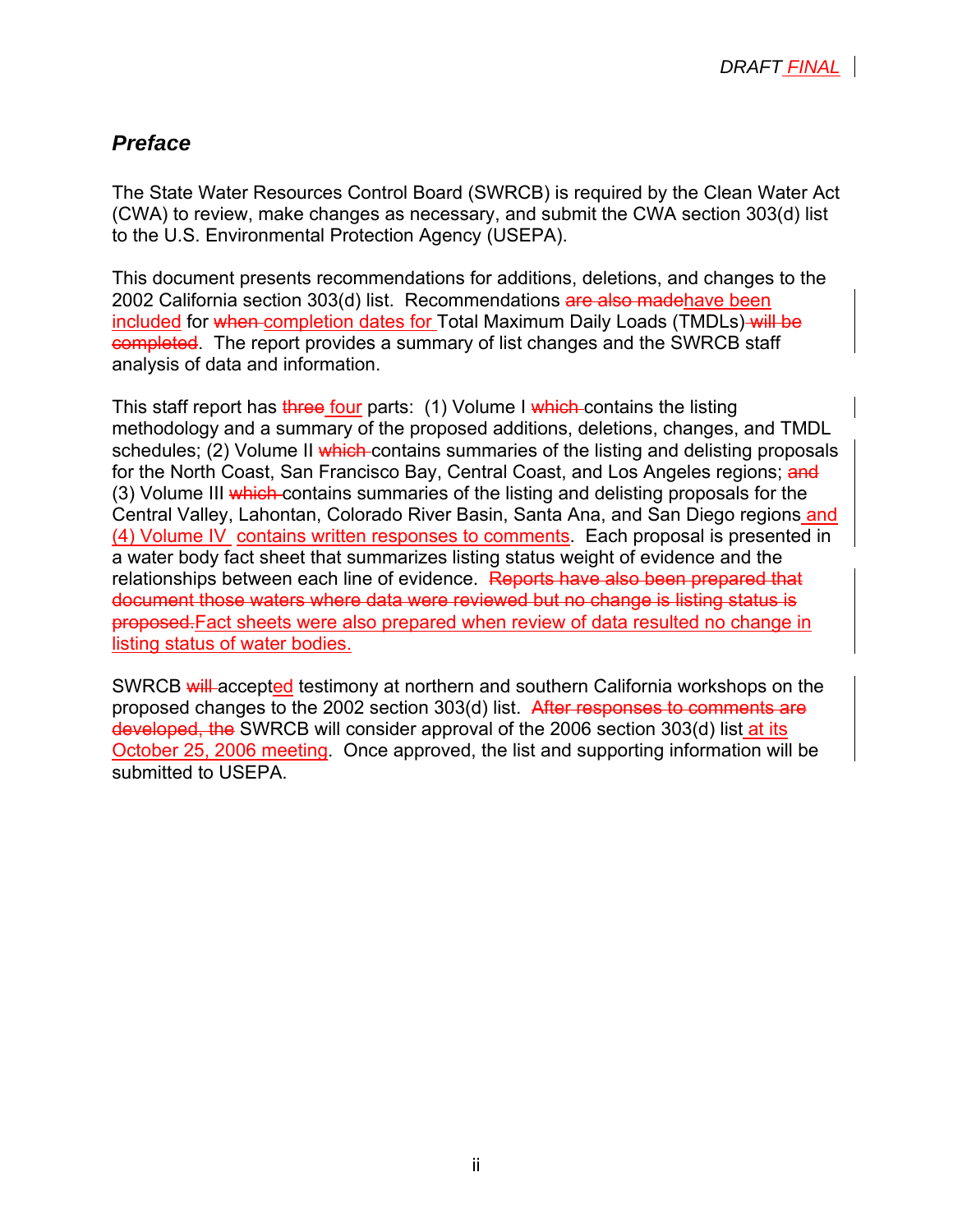# <span id="page-4-0"></span>**Table of Contents**

| LIST OF APPENDICES …………………………………………………………………………………………IV    |  |
|------------------------------------------------------------|--|
|                                                            |  |
|                                                            |  |
|                                                            |  |
|                                                            |  |
|                                                            |  |
| METHODOLOGY USED TO DEVELOP THE 2006 SECTION 303(D) LIST 3 |  |
|                                                            |  |
|                                                            |  |
|                                                            |  |
|                                                            |  |
|                                                            |  |
|                                                            |  |
|                                                            |  |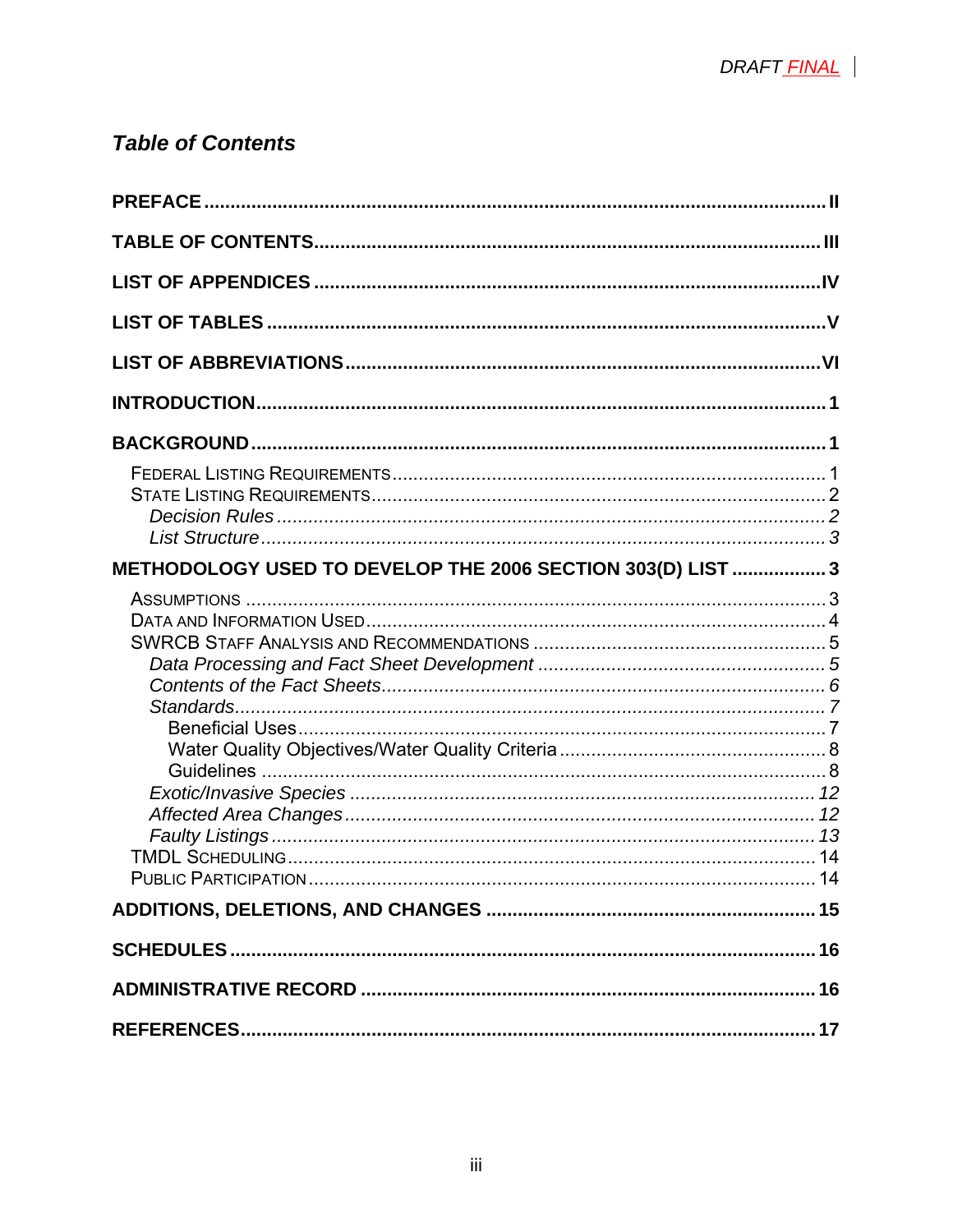# <span id="page-5-0"></span>*List of Appendices*

**Appendix 1: 2002 Section 303(d) List of Water Quality Limited Segments** 

**Appendix 2: References for All Data, Information, and Guidelines**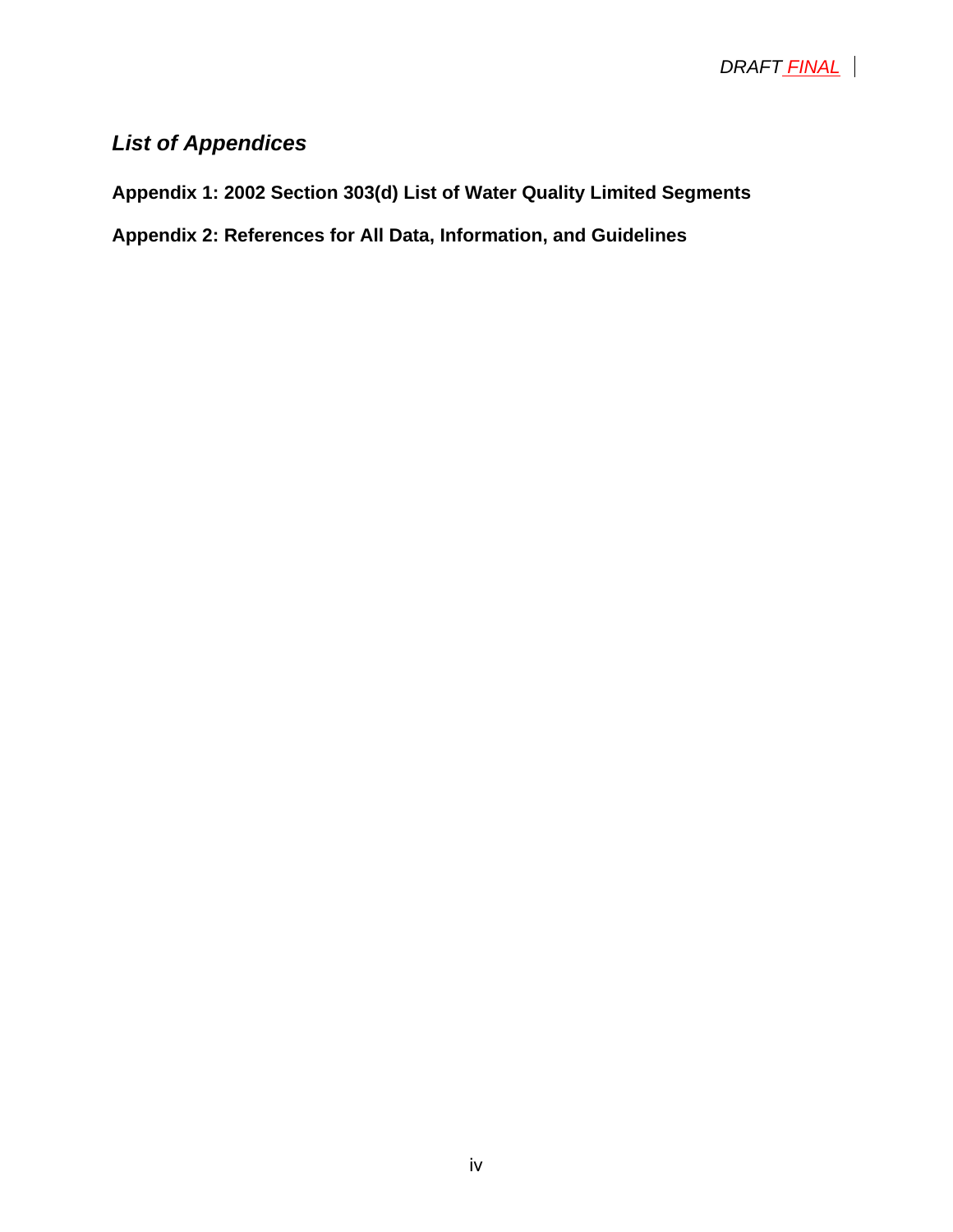# <span id="page-6-0"></span>*List of Tables*

| TABLE 1: SEDIMENT QUALITY GUIDELINES FOR MARINE, ESTUARINE, AND FRESHWATER                                                                             |  |
|--------------------------------------------------------------------------------------------------------------------------------------------------------|--|
| TABLE 2: SCREENING VALUES FOR THE PROTECTION OF HUMAN HEALTH FROM THE                                                                                  |  |
| TABLE 3: WILDLIFE PROTECTION CRITERIA FOR EVALUATION OF BIOACCUMULATION                                                                                |  |
|                                                                                                                                                        |  |
| TABLE 5: SUMMARY OF RECOMMENDATIONS FOR NEW LISTINGS AND DELISTINGS.  15                                                                               |  |
| TABLE 6: SUMMARY OF RECOMMENDATIONS FOR PLACING WATERS AND POLLUTANTS IN THE<br>WATER QUALITY LIMITED SEGMENTS BEING ADDRESSED CATEGORY OF THE SECTION |  |
|                                                                                                                                                        |  |
| TABLE 8: ADDITIONS TO THE WATER QUALITY LIMITED SEGMENTS BEING ADDRESSED                                                                               |  |
|                                                                                                                                                        |  |
|                                                                                                                                                        |  |
| TABLE 11: SCHEDULES FOR COMPLETION OF TOTAL MAXIMUM DAILY LOADS 57                                                                                     |  |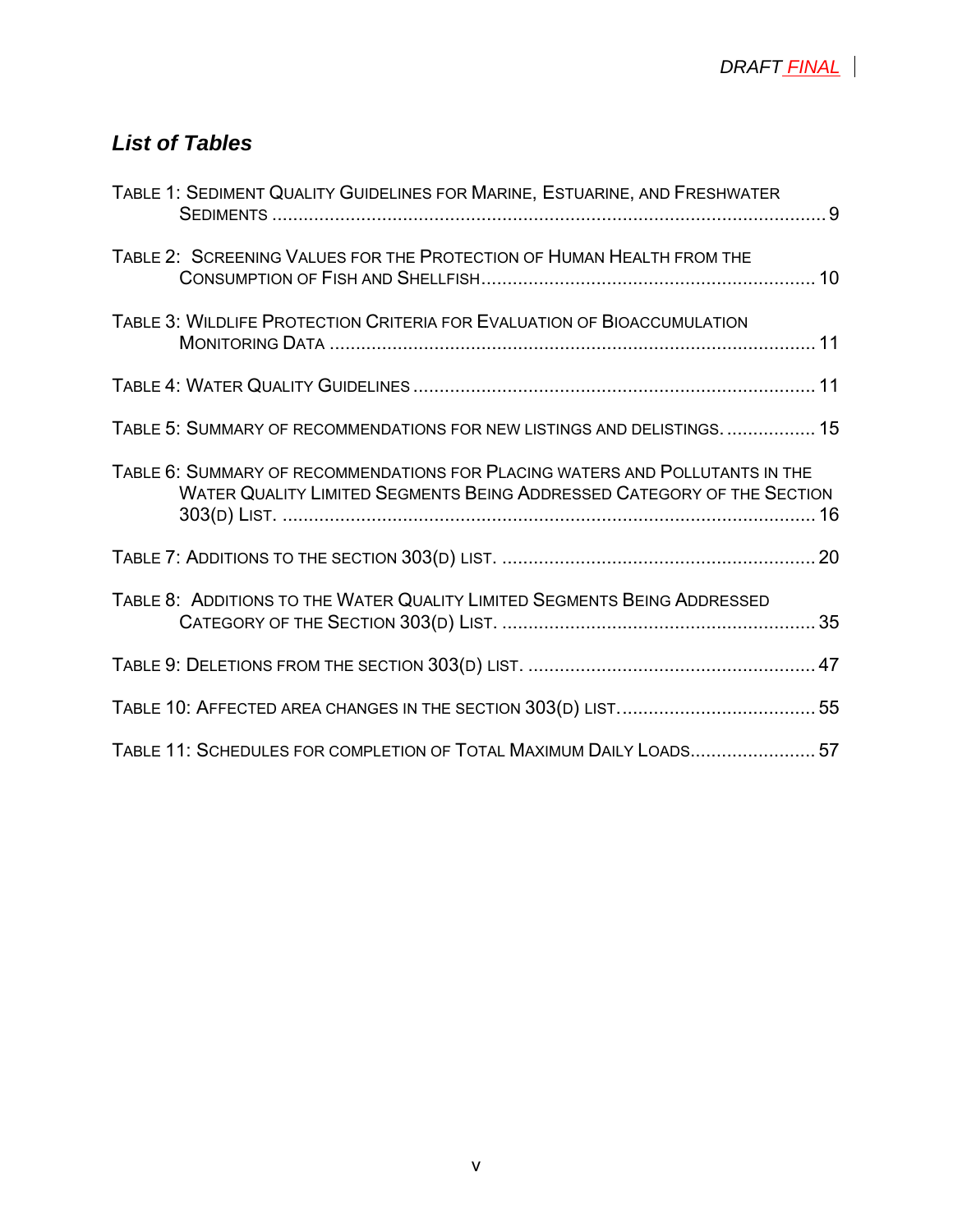# <span id="page-7-0"></span>*List of Abbreviations*

| <b>AU</b>             | Assessment unit                                          |
|-----------------------|----------------------------------------------------------|
| <b>Basin Plan</b>     | <b>Regional Water Quality Control Plan</b>               |
| <b>BPTCP</b>          | Bay Protection and Toxic Cleanup Program                 |
| CalEPA                | California Environmental Protection Agency               |
| <b>CCAMP</b>          | Central Coast Ambient Monitoring Program                 |
| CCC                   | <b>Criteria Continuous Concentration</b>                 |
| <b>CCR</b>            | California Code of Regulations                           |
| <b>CDF</b>            | California Department of Forestry and Fire Protection    |
| <b>CFCP</b>           | <b>Coastal Fish Contamination Program</b>                |
| <b>CFR</b>            | <b>Code of Federal Regulations</b>                       |
| <b>CMC</b>            | Criteria Maximum Concentration                           |
| <b>CSTF</b>           | <b>Contaminated Sediment Task Force</b>                  |
| <b>CTR</b>            | <b>California Toxics Rule</b>                            |
| <b>CWA</b>            | <b>Clean Water Act</b>                                   |
| $^{\circ}C$           | degrees Celsius                                          |
| $\overline{P}$        | degrees Fahrenheit                                       |
| <b>DDE</b>            |                                                          |
| <b>DDT</b>            | Dichlorodiphenyldichloroethylene                         |
|                       | Dichlorodiphenyltrichloroethane                          |
| <b>DFG</b>            | California Department of Fish and Game                   |
| <b>DHS</b>            | <b>California Department of Health Services</b>          |
| DO                    | Dissolved oxygen                                         |
| dw                    | dry weight                                               |
| EDL                   | <b>Elevated Data Level</b>                               |
| <b>ERM</b>            | <b>Effects Range Median</b>                              |
| <b>HCH</b>            | Hexachlorocyclohexane                                    |
| <b>HSA</b>            | <b>Hydrologic Sub Area</b>                               |
| HU                    | <b>Hydrologic Unit</b>                                   |
| kg                    | kilogram(s)                                              |
| <b>Listing Policy</b> | Water Quality Control Policy for Developing California's |
|                       | Section 303(d) List                                      |
| <b>LOE</b>            | Line of Evidence                                         |
| <b>MCL</b>            | <b>Maximum Contaminant Level</b>                         |
| <b>MDL</b>            | <b>Method Detection Limit</b>                            |
| mg/kg                 | milligrams per kilogram (parts per million)              |
| mg/L                  | milligrams per liter (parts per million)                 |
| $\mu$ g/g             | micrograms per gram (parts per million)                  |
| $\mu$ g/L             | micrograms per liter (parts per billion)                 |
| <b>MPN</b>            | <b>Most Probable Number</b>                              |
| <b>MTBE</b>           | Methyl tertiary-butyl ether                              |
| <b>MTRL</b>           | <b>Maximum Tissue Residue Level</b>                      |
| <b>NAS</b>            | <b>National Academy of Sciences</b>                      |
| ng/g                  | nanograms per gram (parts per billion)                   |
| ng/L                  | nanograms per liter (parts per trillion)                 |
| <b>NOAA</b>           | National Oceanic and Atmospheric Administration          |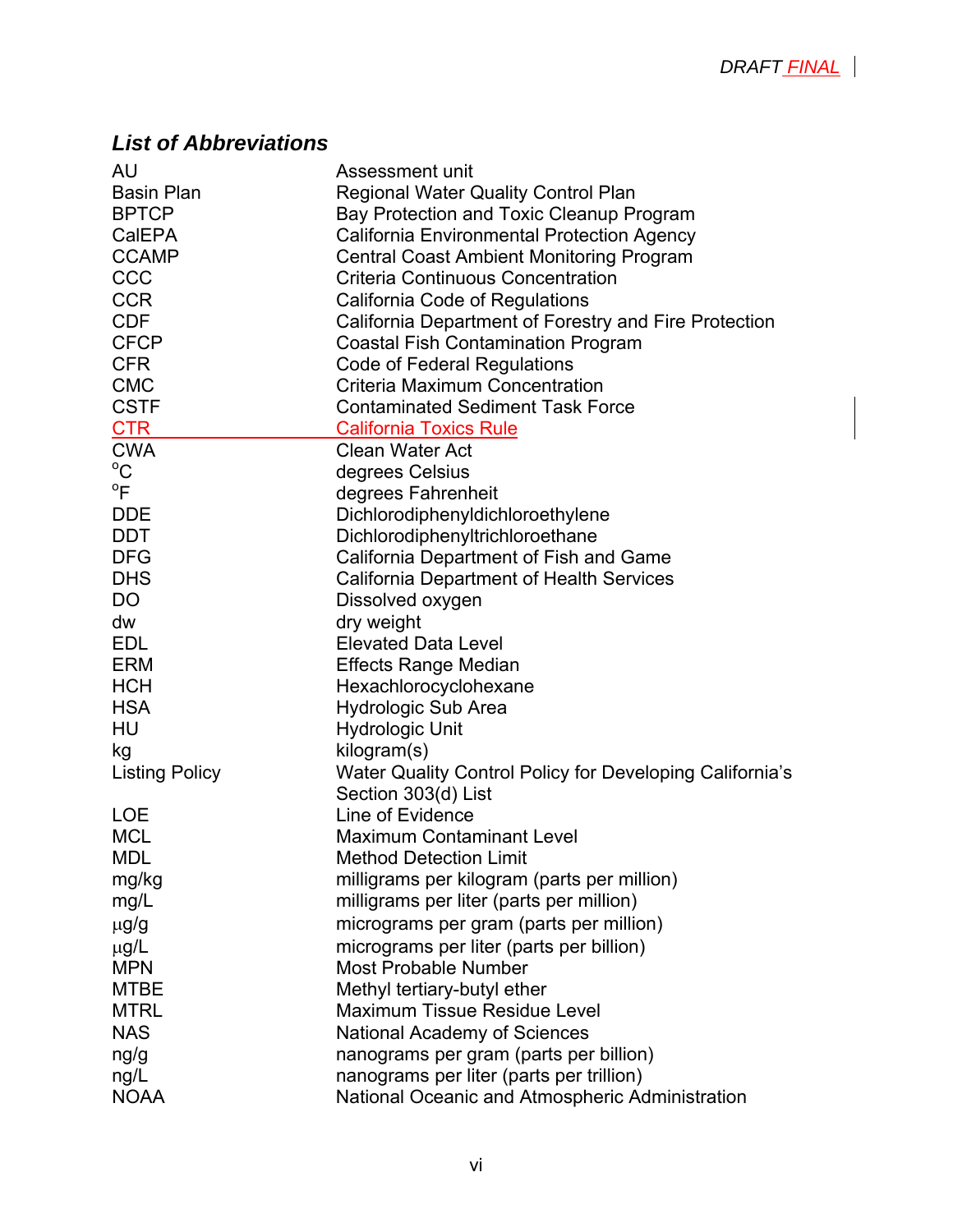$\overline{\phantom{a}}$ 

| <b>NPDES</b> | National Pollutant Discharge Elimination System  |
|--------------|--------------------------------------------------|
| <b>NPS</b>   | <b>Nonpoint Source</b>                           |
| <b>NTU</b>   | <b>Nephelometric Turbidity Unit</b>              |
| OC           | organic carbon                                   |
| <b>OEHHA</b> | Office of Environmental Health Hazard Assessment |
| <b>PAH</b>   | Polynuclear aromatic hydrocarbon                 |
| <b>PBDE</b>  | Polybrominated diphenyl ethers                   |
| <b>PCB</b>   | Polychlorinated biphenyl                         |
| <b>PEL</b>   | <b>Probable Effects Level</b>                    |
| pg/L         | picograms per liter                              |
| <b>POTW</b>  | <b>Publicly Owned Treatment Works</b>            |
| QA           | <b>Quality Assurance</b>                         |
| QAPP         | <b>Quality Assurance Project Plan</b>            |
| QC           | <b>Quality Control</b>                           |
| <b>RBI</b>   | <b>Relative Benthic Index</b>                    |
| <b>RL</b>    | <b>Reporting Level</b>                           |
| <b>RWQCB</b> | <b>Regional Water Quality Control Board</b>      |
| <b>SFEI</b>  | San Francisco Estuary Institute                  |
| <b>SMWP</b>  | State Mussel Watch Program                       |
| SQG          | Sediment quality guideline                       |
| <b>SWAMP</b> | Surface Water Ambient Monitoring Program         |
| <b>SWRCB</b> | <b>State Water Resources Control Board</b>       |
| <b>TDS</b>   | <b>Total Dissolved Solids</b>                    |
| <b>TIE</b>   | <b>Toxicity Identification Evaluation</b>        |
| <b>TMDL</b>  | <b>Total Maximum Daily Load</b>                  |
| <b>TSMP</b>  | <b>Toxic Substance Monitoring Program</b>        |
| <b>TSS</b>   | <b>Total Suspended Solids</b>                    |
| <b>UAA</b>   | <b>Use Attainability Analysis</b>                |
| <b>USBR</b>  | U.S. Bureau of Reclamation                       |
| <b>USEPA</b> | U.S. Environmental Protection Agency             |
| <b>USGS</b>  | <b>U.S. Geological Survey</b>                    |
| <b>WDR</b>   | <b>Waste Discharge Requirement</b>               |
| <b>WQO</b>   | <b>Water quality objective</b>                   |
| <b>WQS</b>   | <b>Water quality standard</b>                    |
| <b>WW</b>    | wet weight                                       |
| <b>WWTP</b>  | Waste water treatment plant                      |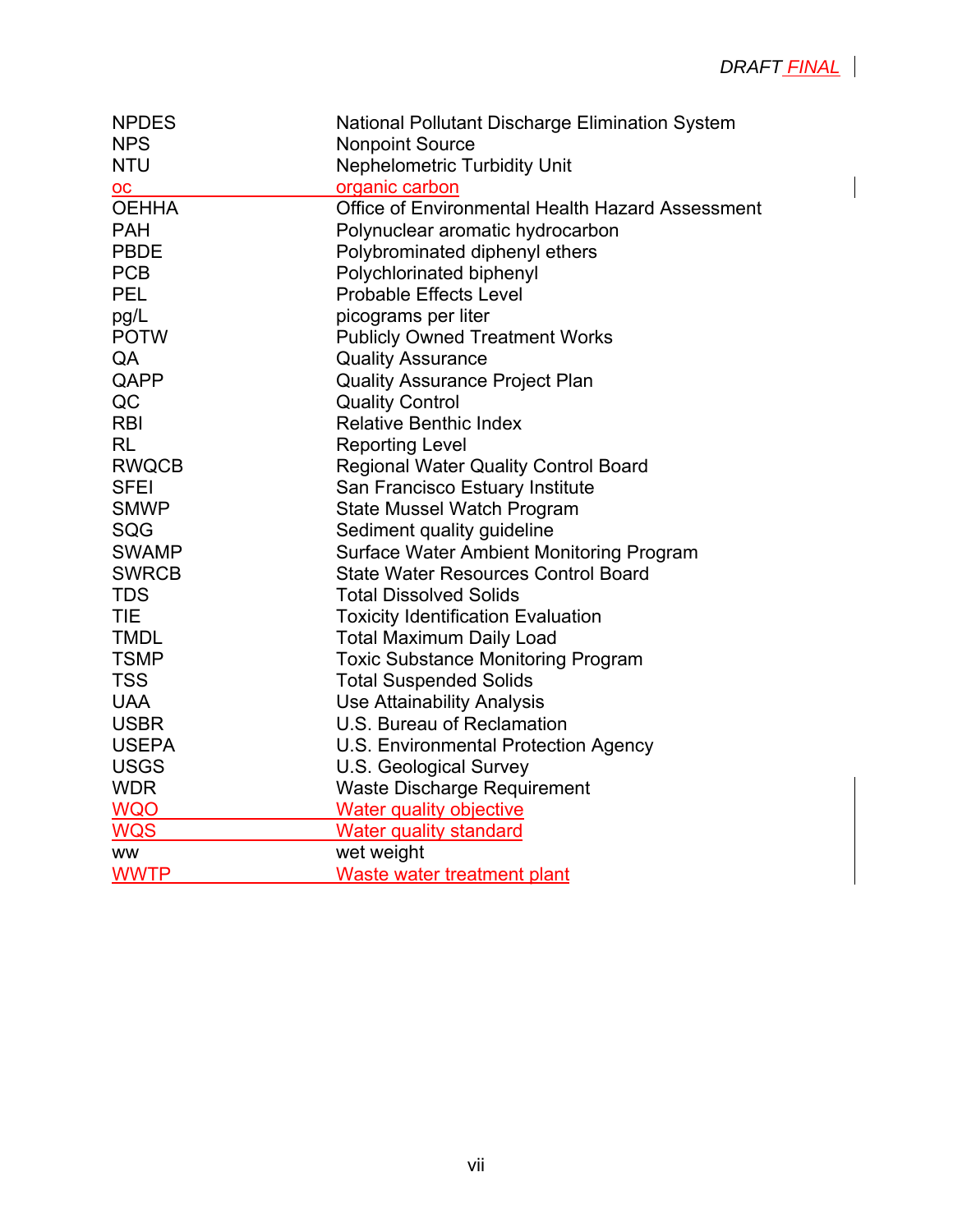

Page left blank intentionally.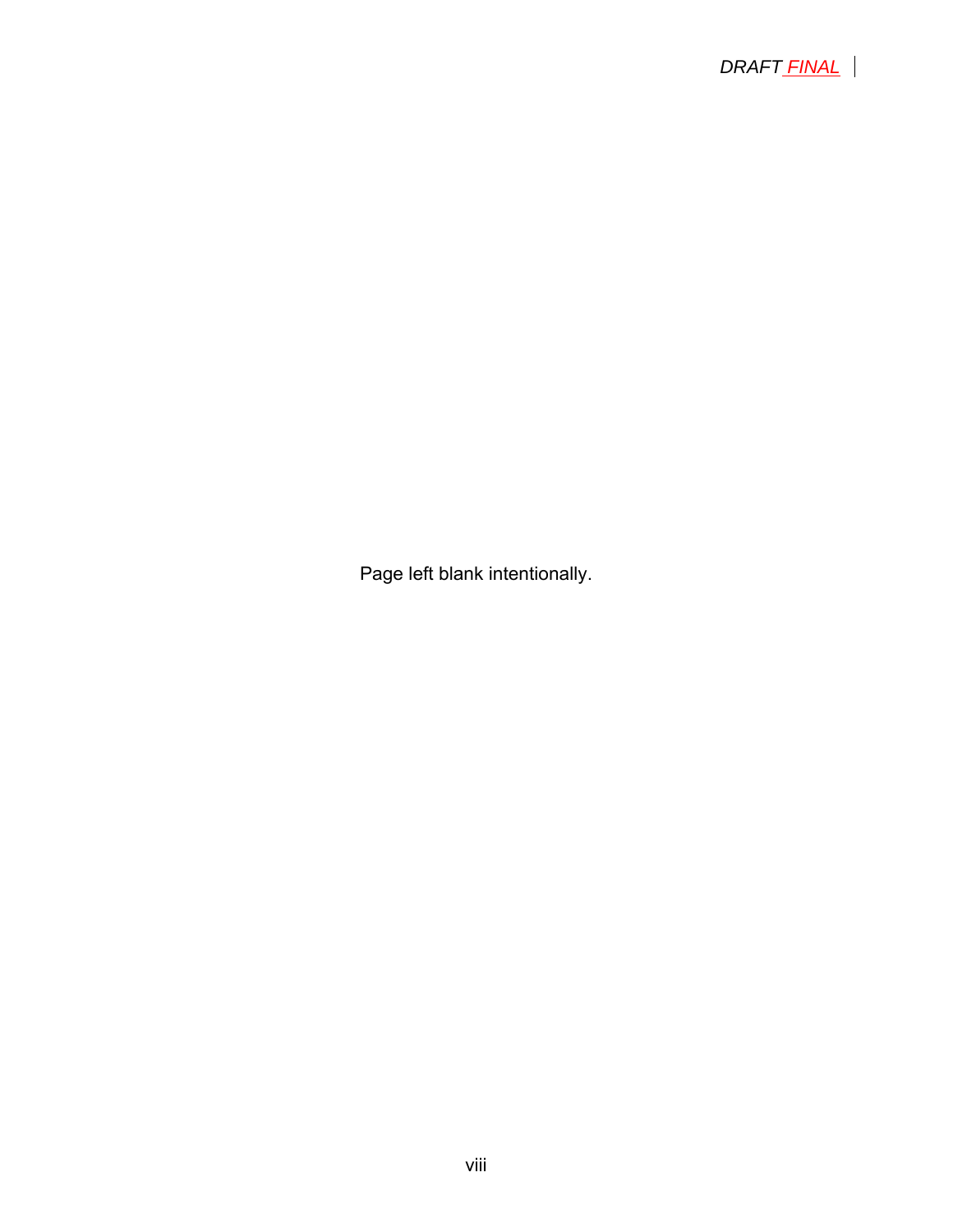<span id="page-10-0"></span>Staff Report by the Division of Water Quality State Water Resources Control Board

# *REVISION OF THE CLEAN WATER ACT SECTION 303(d) LIST OF WATER QUALITY LIMITED SEGMENTS*

# *Volume I*

## *Introduction*

The State of California is required under Clean Water Act (CWA) section 303(d) and federal regulations (40 CFR 130) to prepare a list of and set priorities for water quality limited segments still requiring Total Maximum Daily Loads (TMDLs). The section 303(d) list was last revised in 2003 (SWRCB, 2003). Federal regulations require the section 303(d) list to be updated every two years.

The purpose of this staff report is to present proposals for revision of the State's section 303(d) list and to present recommendations for scheduling the completion of TMDLs. The staff report has three four parts: (1) Volume I which contains the listing methodology and a summary of the proposed additions, deletions, changes, and TMDL schedules; (2) Volume II which contains summaries of the proposals for the North Coast, San Francisco Bay, Central Coast, and Los Angeles regions; and (3) Volume III which contains summaries of the proposals for the Central Valley, Lahontan, Colorado River Basin, Santa Ana, and San Diego regions; and (4) Volume IV contains written responses to comments.

## *Background*

The development of the section 303(d) list is governed by both federal and state requirements. Federal requirements are contained in the CWA and applicable sections of federal regulations. USEPA has prepared guidance to the states but the use of this guidance is not mandatory. State listing requirements are presented in the Water Quality Control Policy for Developing California's Section 303(d) List (SWRCB, 2004b).

#### **Federal Listing Requirements**

CWA section 303(d) requires states to identify waters that do not meet applicable water quality standards after the application of certain technology-based controls. The section 303(d) list must include a description of the pollutants causing the violation of water quality standards (40 CFR 130.7(b)(iii)(4)) and a priority ranking of the water quality limited segments, taking into account the severity of the pollution and the uses to be made of the waters. As defined in CWA and federal regulations, water quality standards include the designated uses of a water body, the adopted water quality criteria, and the State's antidegradation policy. Under state law (Porter-Cologne Water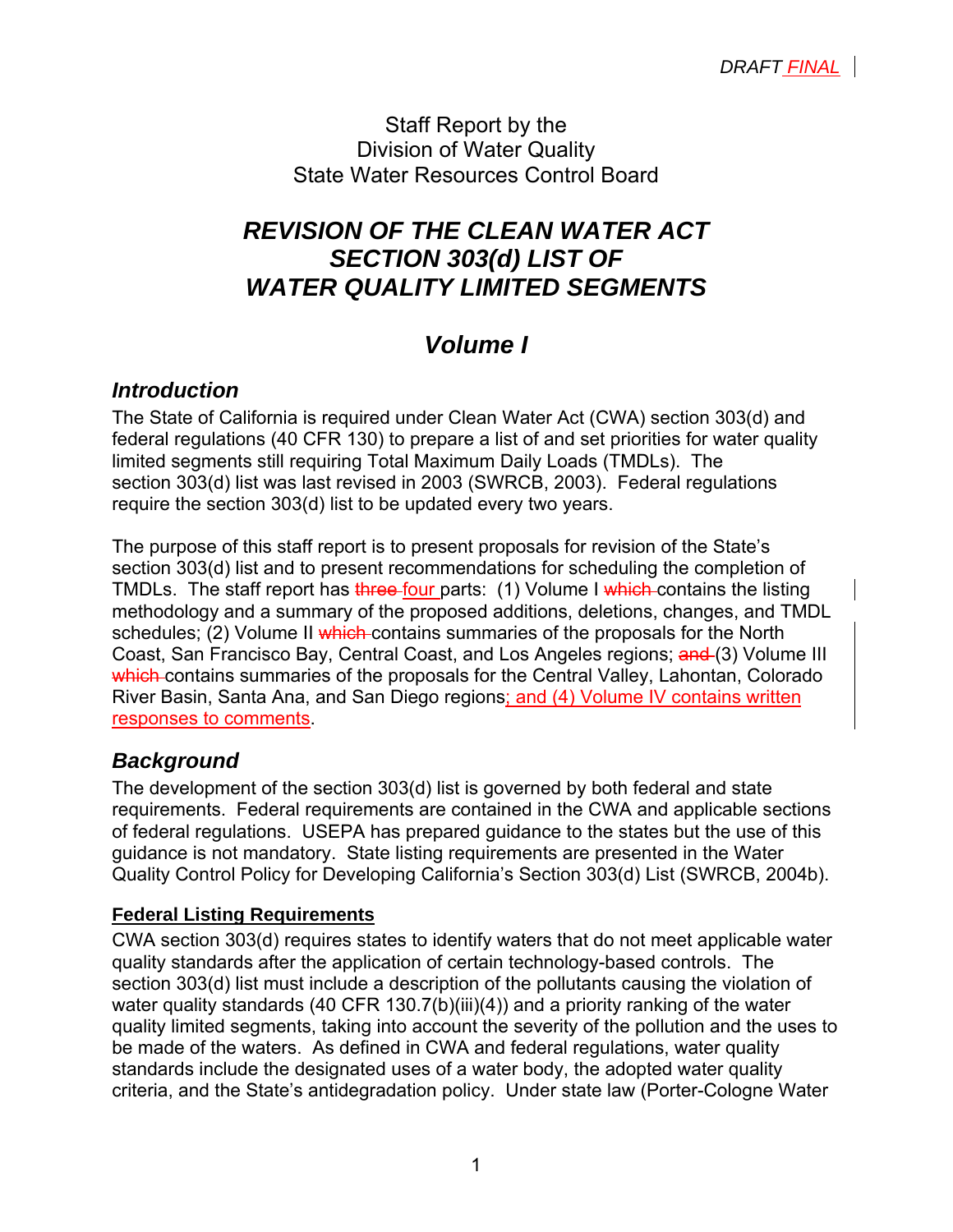<span id="page-11-0"></span>Quality Control Act, California Water Code section 13300 et seq.), water quality standards are beneficial uses to be made of a water body, the established water quality objectives (both narrative and numeric), and the State's nondegradation policy (State Water Resources Control Board (SWRCB) Resolution No. 68-16). Federal regulation defines a "water quality limited segment" as "any segment [of a water body] where it is known that water quality does not meet applicable water quality standards, and/or is not expected to meet applicable water quality standards, even after application of technology-based effluent limitations required by CWA Sections 301(b) or 306." (40 CFR 130.2(j).

A TMDL must be developed for water quality limited segments still needing a TMDL. A TMDL (40 CFR 130.2(j)) is the sum of the individual wasteload allocations for point sources, load allocations for nonpoint sources, and natural background, tributaries, or adjacent segments. (40 CFR 130.2(j))

States are required to review the section 303(d) list in even-numbered years, make changes as necessary, and submit the list to USEPA for approval.

#### **State Listing Requirements**

On September 30, 2004, SWRCB adopted the *Water Quality Control Policy for Developing California's Clean Water Act Section 303(d) List* (Listing Policy) (SWRCB, 2004b) in accordance with California Water Code section 13191.3(a). The Listing Policy identifies the process by which SWRCB and Regional Water Quality Control Boards (RWQCBs) will comply with the listing requirements of CWA section 303(d). The Listing Policy became effective in December 2004.

The objective of the Listing Policy is to establish a standardized approach for developing California's section 303(d) list with the overall goal of achieving water quality standards and maintaining beneficial uses in all of California's surface waters. TMDLs will be developed as needed for the waters identified under the provisions of the Listing Policy.

#### *Decision Rules*

The Listing Policy (SWRCB, 2004b) outlines a "weight of evidence" approach that provides the decision-rules for making decisions based upon different kinds of data; an approach for analyzing data statistically; and requirements for data quality, data quantity, and administration of the listing process. Decision rules for listing and delisting are provided for: chemical-specific water quality standards; bacterial water quality standards; health advisories; bioaccumulation of chemicals in aquatic life tissues; nuisance such as trash, odor, and foam; nutrients; water and sediment toxicity; adverse biological response; and degradation of aquatic life populations and communities. The Listing Policy also requires that situation-specific weight of evidence listing or delisting factors be used if available information indicates water quality standards are not attained (or attained) and the other decision rules do not support listing or delisting. The federal requirement for setting priorities on which TMDLs will be developed first is addressed in the Listing Policy by the establishment of schedules for TMDL development.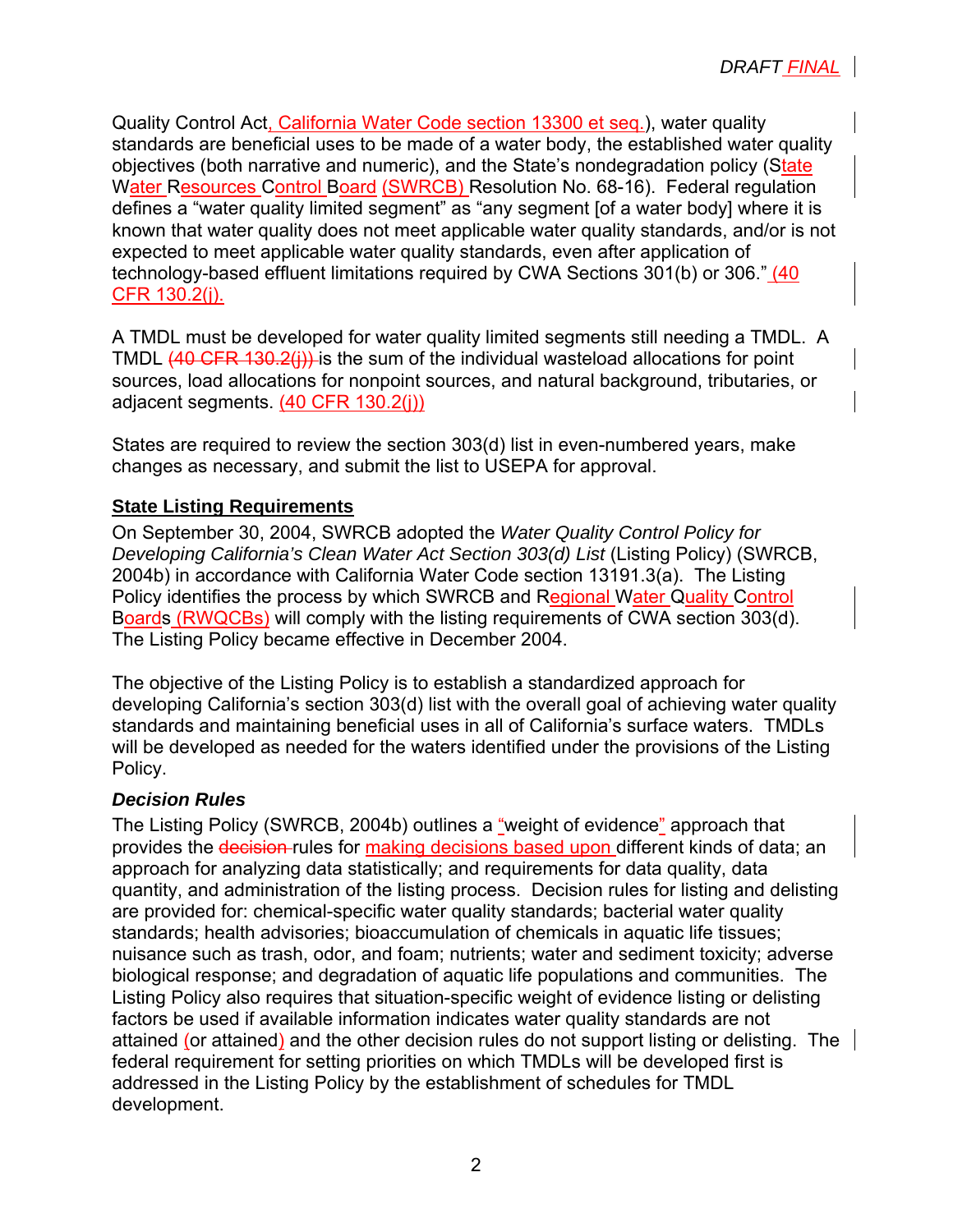<span id="page-12-0"></span>The Listing Policy also provides direction related to:

- 1. The definition of readily available data and information.
- 2. Administration of the listing process including data solicitation and fact sheet preparation.
- 3. Interpretation of narrative water quality objectives using numeric evaluation guidelines.
- 4. Data quality assessments.
- 5. Data quantity assessments including water body specific information, data spatial and temporal representation, aggregation of data by reach/area, quantitation of chemical concentrations, evaluation of data consistent with the expression of water quality objectives or criteria, binomial model statistical evaluation, evaluation of bioassessment data, and evaluation of temperature data.

Justification of each portion of the Listing Policy is presented in the Final Functional Equivalent Document (SWRCB, 2004c) that was developed to support the provisions of the Listing Policy.

#### *List Structure*

The Listing Policy requires that all waters that do not meet water quality standards be placed on the section 303(d) list. The categories are (1) waters still requiring a TMDL, and (2) waters where the water quality limited segment is being addressed.

Water segments in the "Water Quality Limited Segments Being Addressed" category must meet either of the following conditions:

- 1. A TMDL has been developed and approved by USEPA and the approved implementation plan is expected to result in full attainment of the standard within a specified time frame; or
- 2. It has been determined that an existing regulatory program is reasonably expected to result in the attainment of the water quality standard within a reasonable, specified time frame.

# *Methodology Used to Develop the 2006 Section 303(d) List*

#### **Assumptions**

In developing SWRCB staff recommendations, it was assumed that:

- 1. The 2002 section 303(d) list (Appendix 1) would form the basis for the 2006 list submittal.
- 2. The provisions of the Listing Policy would guide staff recommendations.
- 3. Waters that were previously removed from the section 303(d) list either because a TMDL was completed or because another program was addressing the water quality problem would be considered for placement on the section 303(d) list. It would be placed in the Water Quality Limited Segments Being Addressed category based on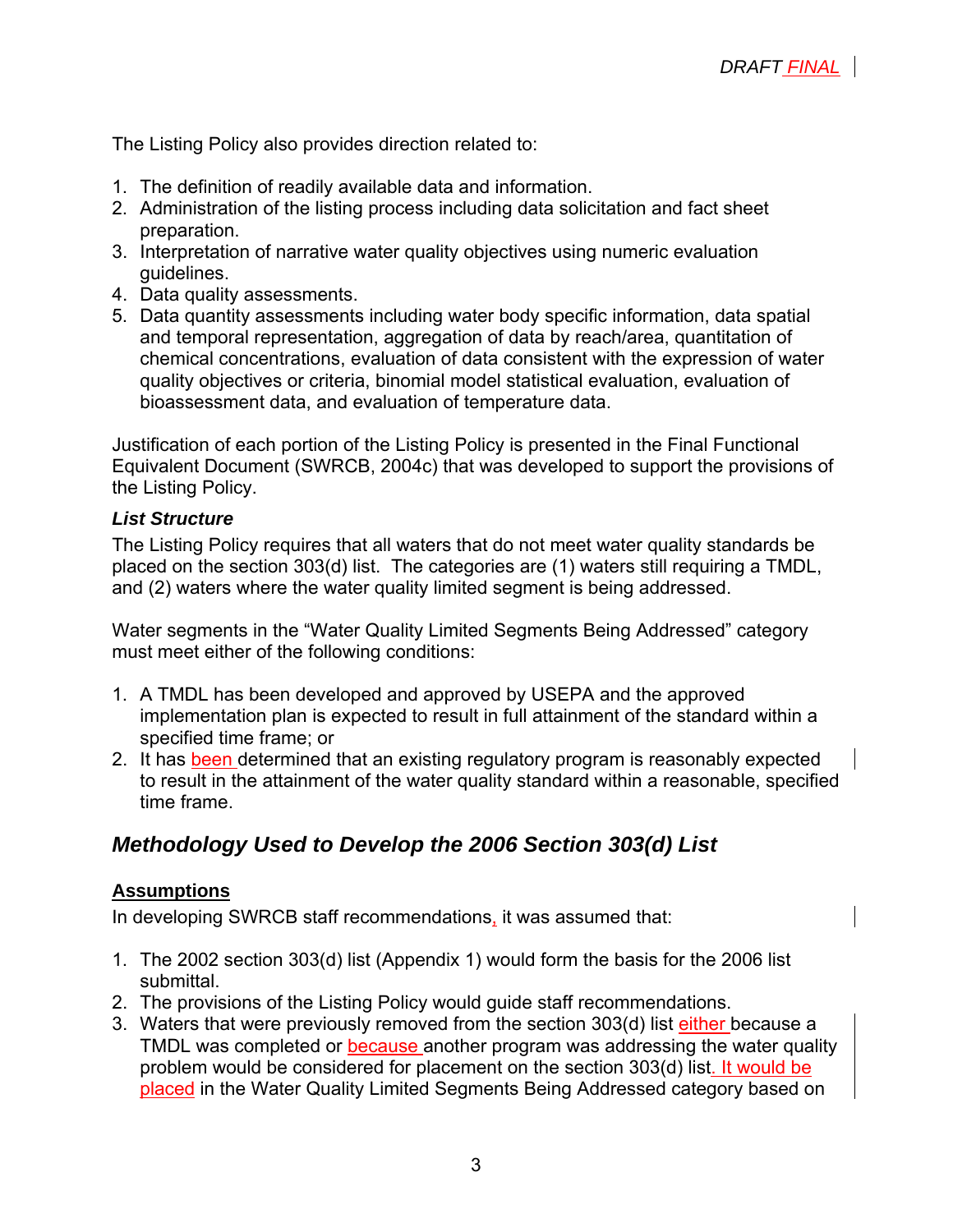<span id="page-13-0"></span>the original data and information used to delist <del>plus</del>and any additional data that has become available. If the listing was removed in 2002 based solely on the fact solely on the basis that the program would address the problem, section 3.11 of the Listing Policy was used as the listing factor.

- 4. Exotic or invasive species would be considered as pollutants and would be considered for inclusion on the section  $303(d)$  list. In  $aA$  recent unpublished Federal District Ceourt ruling (Northwest Environmental Advocates et al. vs. USEPA, WL 756614 (N.D. Cal. 2005)), the court found that invasive species are considered to be pollutants as defined in CWA.
- 5. Fact sheets would be developed for those water body pollutant combinations where there was a high likelihood of changing list status.
- 6. The staff report contains only those fact sheets that recommend a change in the section 303(d) list. Fact sheets are published in separate documents where the recommendations are (1) Do not list (SWRCB, 2005a2006a), or (2) Do not delist (SWRCB, 2005b2006b).
- 7. Water body or pollutant listings are independent of the TMDLs that have been approved and are being implemented for a water body. If a pollutant listing is removed from the list for any reason, that fact has no effect on the validity or requirements for implementing a TMDL that has been adopted and approved by USEPA. Implementation of Basin Plan provisions is not affected by the section 303(d) list.
- 8. Provisions of Basin Plans, statewide plans, and other documents containing water quality standards were used as they are written. Judgments were not made during the list development process regarding the suitability, quality, or applicability of beneficial uses or water quality objectives. Novel approaches for interpreting objectives were not used unless the approach was specifically allowed by the applicable water quality standards (e.g., analyzing wet and dry season data separately).

#### **Data and Information Used**

SWRCB solicited, assembled, and consider all readily available data and information. A public solicitation of data and information was begun in April 2004 (SWRCB, 2004a). This public data solicitation was concluded in June 2004. The data received generally covered the period of 2001 to early 2004. Some data were submitted that addressed pre-2002 listings. Data through March 2005 from the Surface Water Ambient Monitoring Program (SWAMP) were included in the record. Information through June 2006 was also used to assess which TMDLs had been completed. Other sources of data and information that became readily available to SWRCB staff were also included in the administrative record. Approximately one-third of the comment letters received during the public review period (September 2005 through January 2006) contained new data and information. All of this data and information was considered in developing recommendations for the 2006 section 303(d) list.

A list of The references for data and information in the administrative record used for development of the 2006 section 303(d) list is presented in the Appendix 2. Data and information that were reviewed included: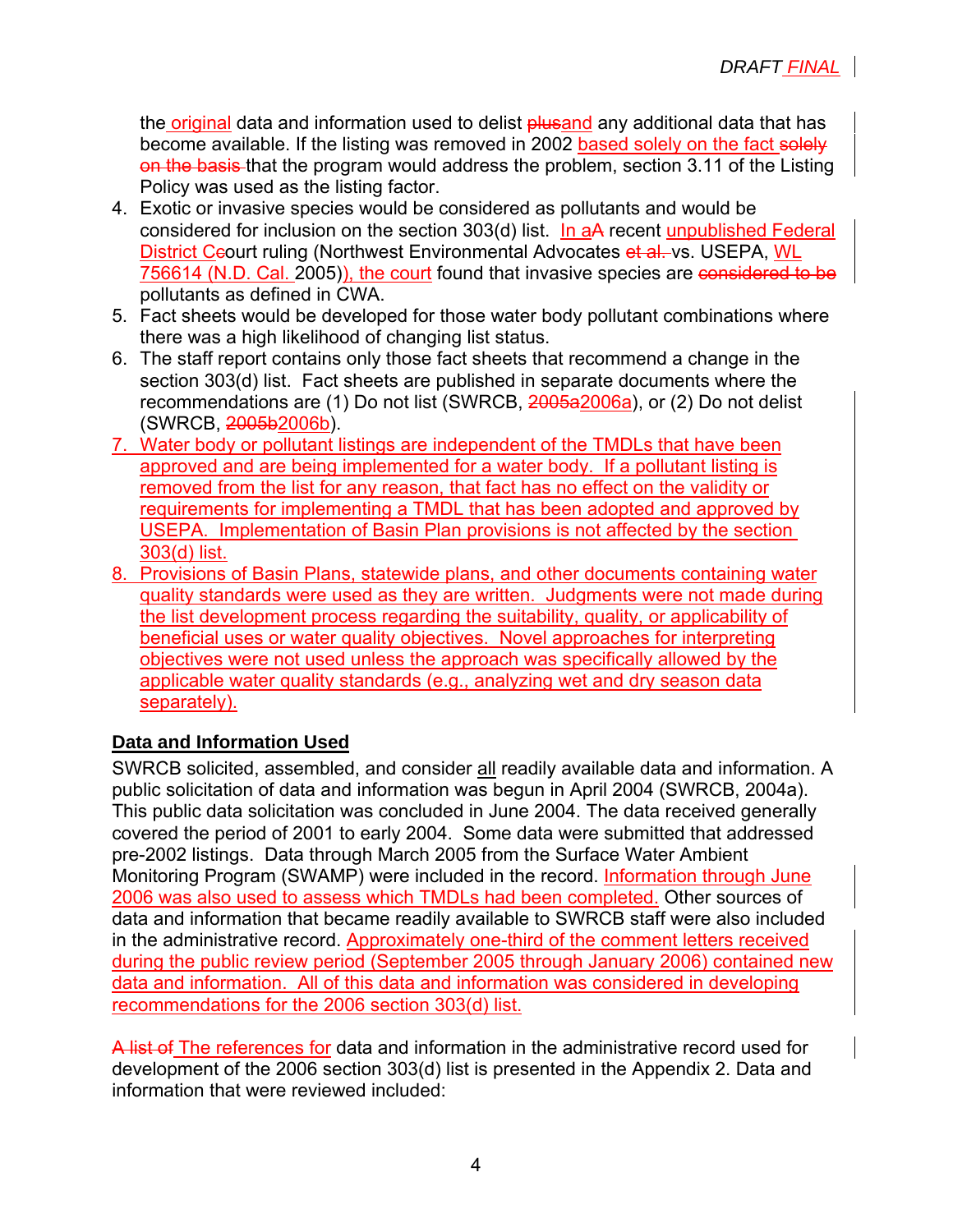- <span id="page-14-0"></span>• Data and information supporting the 2002 section 303(d) list, and the most recent section 305(b) report;
- Drinking water source assessments to the extent they were available;
- Municipal Separate Storm Sewer System reports;
- Information on water quality problems in documents prepared to satisfy Superfund and Resource Conservation and Recovery Act requirements to the extent they were available;
- Fish and shellfish advisories, beach postings and closures, or other water qualitybased restrictions;
- Reports of fish kills, cancers, lesions or tumors;
- Dilution calculations, trend analyses, or predictive models for assessing the physical, chemical, or biological condition of streams, rivers, lakes, reservoirs, estuaries, coastal lagoons, or the ocean to the extent they were available;
- Applicable water quality data and information from the Surface Water Ambient Monitoring Program (SWAMP), USEPA's Storage and Retrieval Database Access and other USEPA databases and information sources, the Bay-Delta Tributaries Database, Southern California Coastal Water Research Project, and the San Francisco Estuary Regional Monitoring Program; and
- Existing and readily available water quality data and information reported by local. state and federal agencies (including receiving water monitoring data from discharger monitoring reports), citizen monitoring groups, academic institutions, and the public.

#### **SWRCB Staff Analysis and Recommendations**

This section provides a description of the process for **developing of fact** sheets development, contents of the fact sheets, standards used, evaluation guidelines used, fact sheets for affected area changes, and the process for addressing how faulty listings were addressed`

#### *Data Processing and Fact Sheet Development*

All readily available data and information in the administrative record was considered in the development of the 2006 CWA section 303(d) list. SWRCB staff developed fact sheets summarizing the data used to make listing/delisting decisions.

Even though all data were reviewed and considered, fact sheets were not developed for every pollutant-water body combination reviewed. In general, fact sheets were developed for all waters and pollutants where water quality standards were not attained or where submitted data and information changed the draft staff recommendations (SWRCB, 2005c). Data sets were grouped into High, Medium and Low priorities for fact sheet development. The grouping were based on the following priorities: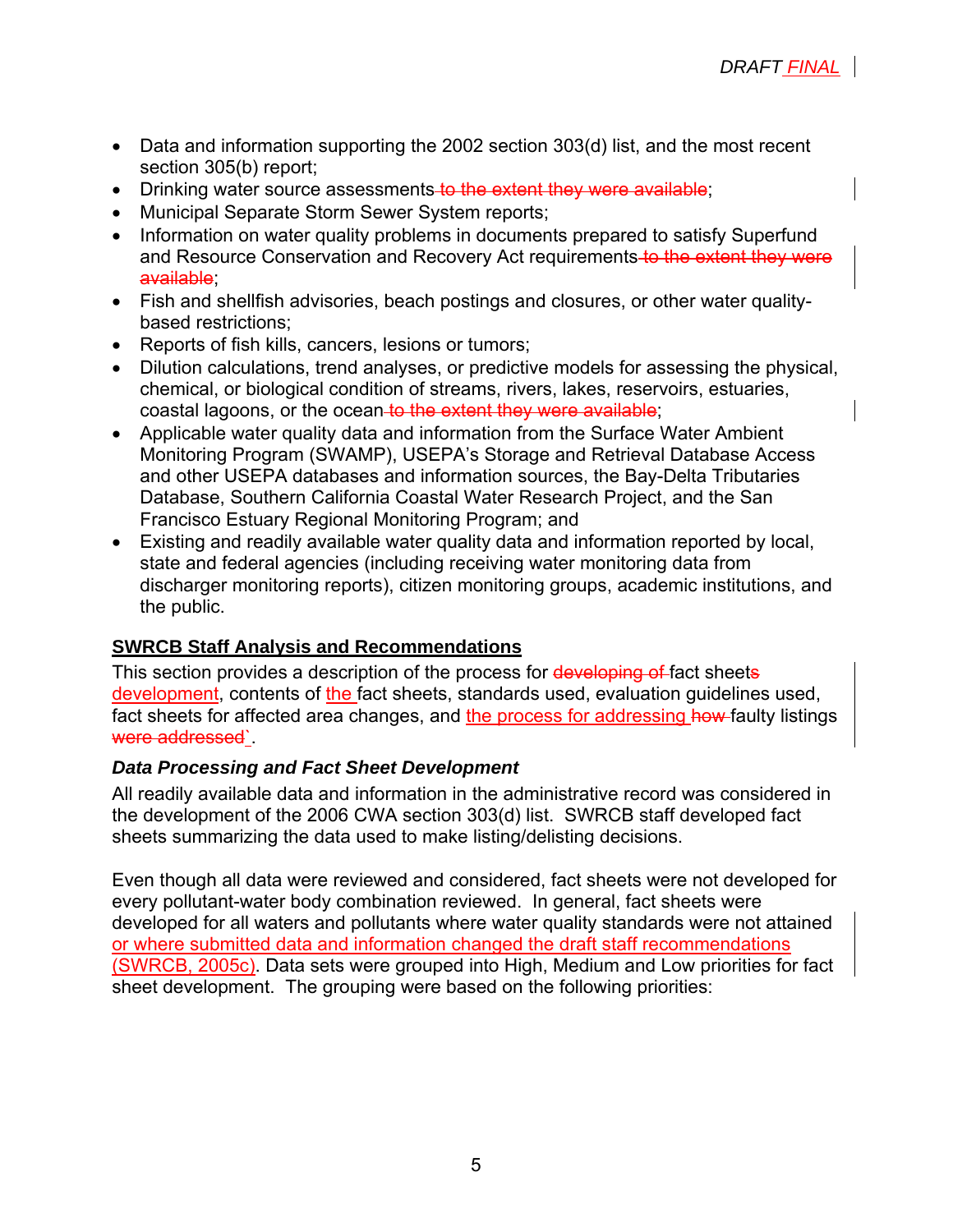- <span id="page-15-0"></span>1. High Priority
	- All data and information submitted by public during the 2004 data solicitation and other data made available to SWRCB staff and not previously reviewed.
	- All data and information submitted by the public during the comment period (i.e., between September 30, 2005 and January 31, 2006) if the new data and information changed the original staff recommendation(s) (presented in SWRCB, 2005c).
	- Written Rrecommendations from the RWQCBs.
	- Data from water bodies not on the section 303(d) list where a preliminary examination of the data and information in the record indicated standards were not met.
- 2. Medium Priority
	- Data in the record for waters currently on the section 303(d) list where the pollutants are not listed.
	- Data and information for new listing recommendations or previous listings that were not analyzed in the original staff recommendations (SWRCB, 2005c) where staff was reasonably sure that the new information was not biased and it was apparent that listing status would change.
- 3. Low Priority
	- Data and information in the record for water body-pollutant combinations where a preliminary examination of the data indicated water quality standards were met.
	- Data for listings that were not analyzed in the original staff recommendations (SWRCB, 2005a; 2005b; 2005c) and a TMDL has been completed that addressed the listing.
	- Data for new or previous listings where the data were biased or the data were an incomplete basis for assessment.
	- Data without quality assurance information.
	- Data sets that had no supporting information or had no identifying information.
	- Data and information that could not be assessed because numeric water quality objectives, criteria, or evaluation guidelines are not available.

## *Contents of the Fact Sheets*

Data and information from water bodies was assessed using the weight-of-evidence approach identified in the Listing Policy (SWRCB, 2004b). The weight-of-evidence approach was used to evaluate whether the evidence is in favor of or against placing waters on or removing waters from the section 303(d) list. If data and information were reviewed for a water body-pollutant combination not currently on the section 303(d) list, it was considered for listing (using the delisting factors in section 3 of the Listing Policy [SWRCB, 2004b]). Conversely, if data and were reviewed for a water body-pollutant combination currently on the section 303(d) list, it was considered for delisting (using the delisting factors in section 4 of the Listing Policy [SWRCB, 2004b]).

The following steps describe the general steps in the weight-of-evidence approach: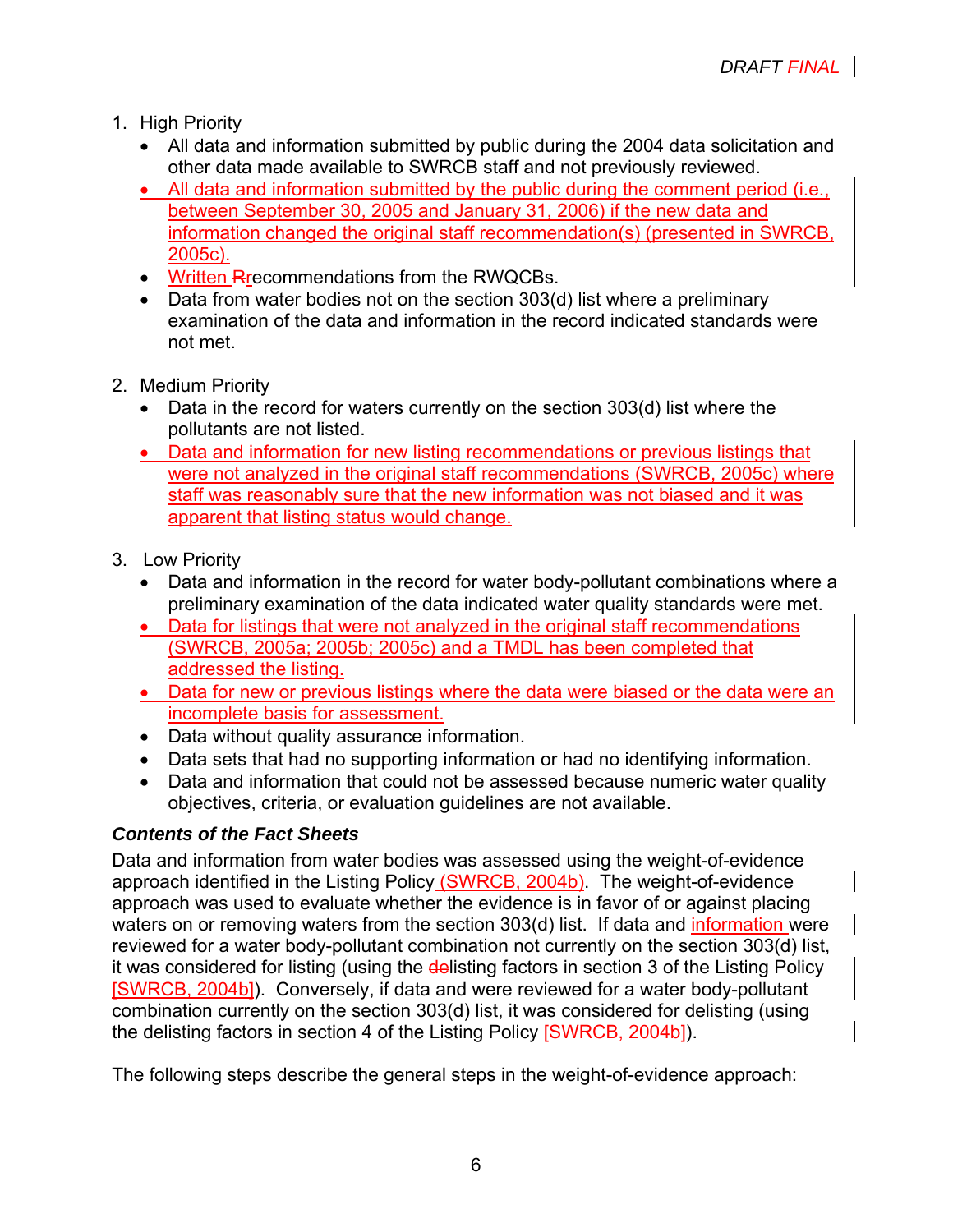- <span id="page-16-0"></span>1. Data and Information Processing: All data and information were evaluated using the decision rules listed in sections 3 or 4 of the Listing Policy and, as appropriate, applicable implementation factors (including sections 6.1.2.2 and 6.1.5.1 through 6.1.5.9). The schedule for completion of TMDLs was developed using the provisions of section 5 of the Listing Policy. Other information that could not be analyzed under the provisions of the Listing Policy was summarized in the fact sheets to the extent possible.
- 2. Data Assessment: An assessment in favor of or against a list action for a water body-pollutant combination was presented in the first part of the fact sheets. The assessment identified and discussed briefly the relationships between all summarized lines of evidence for the water body and pollutant. This assessment was made on a pollutant-by-pollutant (including toxicity) basis.

To the extent information was available, each fact sheet contained:

- 1. A descriptive name of the segment
- 2. The name of the pollutant or condition
- 3. A brief description of the recommendation for listing status (e.g., List, Do not list, Delist, Do not delist, Accept area change, or List as Being Addressed). To clarify staff recommendations an additional category of listing status was added to acknowledge placement of water body-pollutant combinations in the "being addressed" category of water quality limited segments.
- 4. A description of the "weight of evidence" conclusion was summarized for the water body-pollutant combination. This section included identification of the portion of the Listing Policy used, lines of evidence needed, a brief summary of the lines of evidence (LOE), a conclusion, and the basis for the staff findings.
- 5. A staff recommendation.
- 6. The weight of evidence section was followed by summaries of each LOE. In general each LOE contained descriptions of:
	- A. The beneficial use(s) being addressed by data and information
	- B. The matrix (e.g., water, sediment, or tissue)
	- C. The water quality objective or water quality criterion
	- D. The evaluation guideline used (if the water quality objective was narrative)
	- E. The data or information used to assess water quality
	- F. The spatial representation of the data and information
	- G. The temporal representation of the data and information
	- H. Data quality assessment
	- I. Other information needed to summarize the data and information.

#### *Standards*

This section of the staff report outlines the sources used that identified beneficial uses of water, water quality objectives or water quality criteria, and, for interpretation of narrative water quality objectives, the evaluation guidelines used.

#### **Beneficial Uses**

The beneficial uses for waters for the state are identified in the Regional Water Quality Control Plans (Basin Plans). If beneficial uses were not identified for a water body in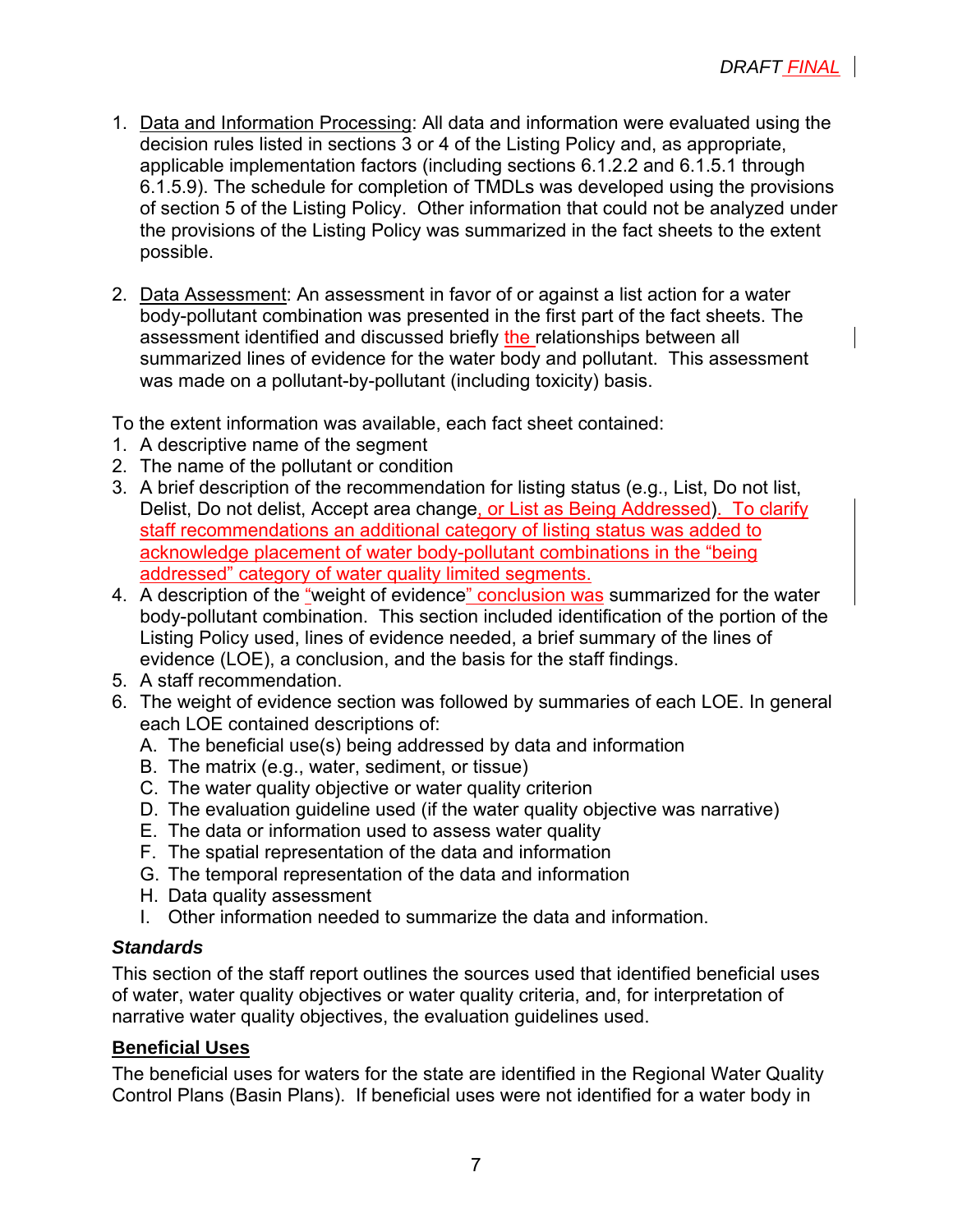<span id="page-17-0"></span>the Basin Plans and the uses existed in the water body, then waters were assessed using the existing beneficial uses of water.

#### **Water Quality Objectives/Water Quality Criteria**

The water quality objectives and water quality criteria used in the assessments were from the following sources:

- Basin Plans
- Statewide Water Quality Control Plans (e.g., the California Ocean Plan)
- California Toxics Rule (40 CFR 131.38)
- Bacteria standards at bathing beaches (17 CCR 7958)
- Maximum Contaminant Levels to the extent applicable [e.g., Table 64431-A (Inorganic Chemicals) and 64431-B (Fluoride) of 22 CCR section 64431, Table 64444-A (Organic Chemicals) of 22 CCR section 64444, and Tables 64449-A (Secondary Maximum Contaminant Levels-Consumer Acceptance Limits) and 64449-B (Secondary Maximum Contaminant Levels-Ranges) of 22 CCR section 64449]

#### **Guidelines**

Narrative water quality objectives were evaluated using evaluation guidelines as allowed by the Listing Policy. When evaluating narrative water quality objectives or beneficial use protection, SWRCB staff identified evaluation guidelines that represent standards attainment or beneficial use protection.

In selecting an evaluation guideline, SWRCB staff:

- Identified the water body, pollutants, and beneficial uses;
- Identified the narrative water quality objectives or applicable water quality criteria;
- Identified the appropriate interpretive evaluation guideline that potentially represented water quality objective attainment or protection of beneficial uses. Depending on the beneficial use and narrative standard, the following considerations were used in the selection of evaluation guidelines:
	- 1. Sediment Quality Guidelines for Marine, Estuarine, and Freshwater Sediments: SWRCB staff selected sediment quality guidelines published in the peerreviewed literature or developed by state or federal agencies. Acceptable guidelines included selected values (e.g., effects range-median, probable effects level, probable effects concentration), and other sediment quality guidelines. Only those sediment guidelines that are predictive of sediment toxicity were used (i.e., those guidelines that have been shown in published studies to be predictive of sediment toxicity in 50 percent or more of the samples analyzed). The sediment quality guidelines used are presented in Table 1.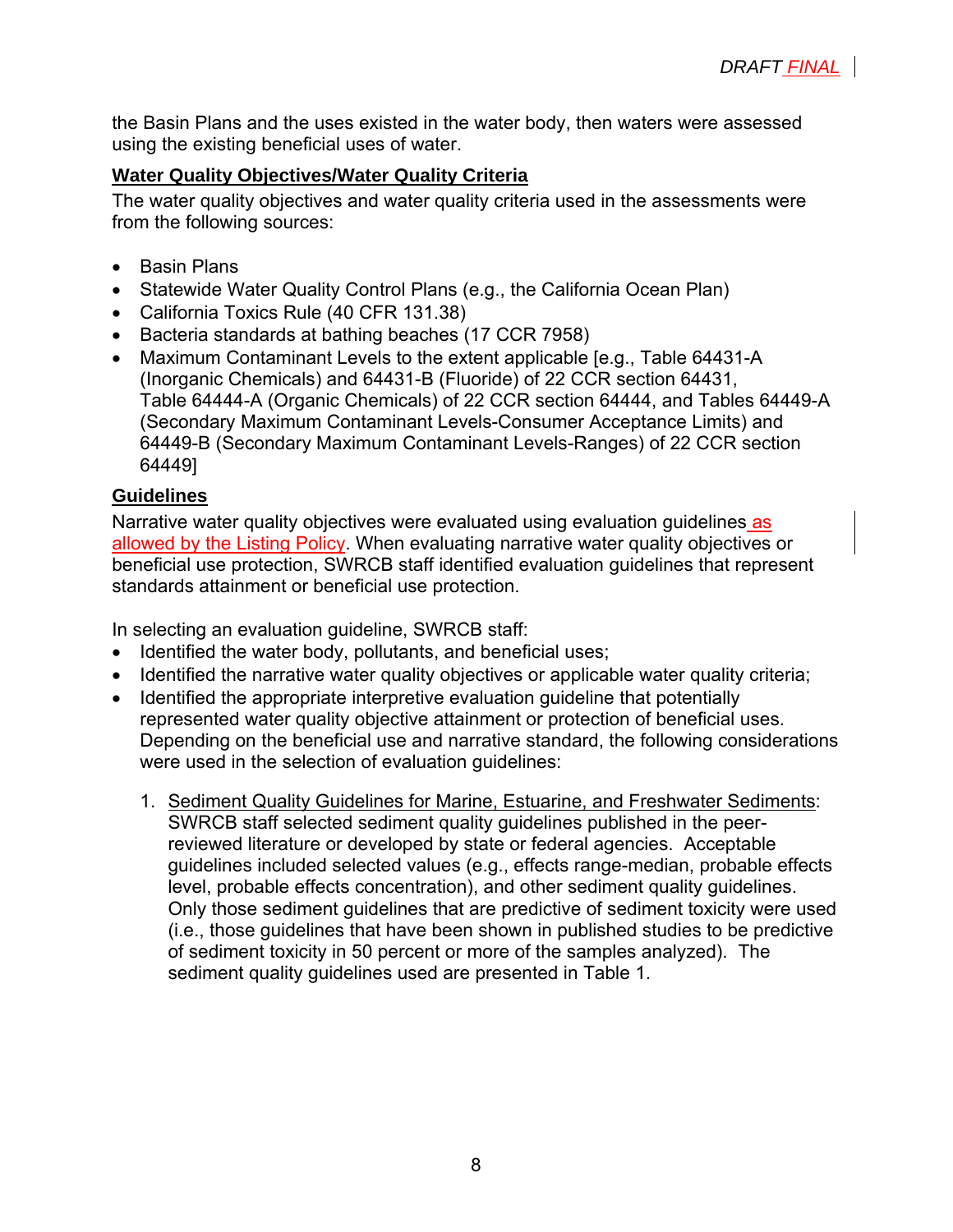<span id="page-18-0"></span>

|                                      |                           |                                               |                                  | <b>Freshwater</b>              |
|--------------------------------------|---------------------------|-----------------------------------------------|----------------------------------|--------------------------------|
|                                      |                           | <b>Marine and Estuarine Sediments</b>         |                                  | <b>Sediments</b>               |
| <b>Chemical</b>                      | <b>Effects</b>            | <b>Probable</b>                               | <b>Other</b>                     | <b>Probable Effect</b>         |
|                                      | Range-                    | Effects Level <sup>2</sup>                    | <b>Sediment</b>                  | Concentration <sup>3</sup>     |
|                                      | Median <sup>1</sup>       |                                               | Quality                          |                                |
|                                      |                           |                                               | <b>Guidelines</b>                |                                |
|                                      |                           |                                               |                                  |                                |
| Antimony                             | $25 \mu g/g$ dw           |                                               |                                  |                                |
| Arsenic<br>Cadmium                   | 70 µg/g dw                | 4.21 $\mu$ g/g dw                             |                                  | 33.0 mg/kg dw<br>4.98 mg/kg dw |
| Chromium                             | $370 \mu g/g$ dw          |                                               |                                  | 111 mg/kg dw                   |
| Copper                               | $270 \mu g/g dw$          |                                               |                                  | 149 mg/kg dw                   |
| Lead                                 |                           | 112.18 µg/g dw                                |                                  | 128 mg/kg dw                   |
| Mercury                              |                           |                                               | 2.1 $\mu$ g/g <sup>4</sup>       | 1.06 mg/kg dw                  |
| <b>Nickel</b>                        |                           |                                               |                                  | 48.6 mg/kg dw                  |
| Silver                               |                           | 1.77 $\mu$ g/g dw                             |                                  |                                |
| Zinc                                 | $410 \mu g/g dw$          |                                               |                                  | 459 mg/kg dw                   |
| Chlordane                            |                           |                                               |                                  | 17.6 $\mu$ g/kg dw             |
| <b>Total Chlordane</b>               | 6 ng/g $5$ dw             |                                               |                                  |                                |
| <b>Dieldrin</b>                      | 8 ng/g dw                 |                                               |                                  | 61.8 µg/kg dw                  |
| Sum DDD                              |                           |                                               |                                  | $28.0 \mu g/kg$ dw             |
| Sum DDE                              |                           |                                               |                                  | $31.3$ µg/kg dw                |
| Sum DDT                              |                           |                                               |                                  | $62.9 \mu g/kg$ dw             |
| <b>Total DDTs</b>                    |                           |                                               |                                  | 572 µg/kg dw                   |
| Endrin                               |                           |                                               | $0.76 \mu g/g$ oc <sup>6</sup>   | 207 µg/kg dw                   |
| Lindane                              |                           |                                               | $0.37 \mu g/g$ oc $^8$           | 4.99 µg/kg dw                  |
| <b>Total PCBs</b>                    |                           |                                               | 400 ng/g                         | 676 µg/kg dw                   |
| Anthrazene                           |                           |                                               |                                  | 845 µg/kg dw                   |
| Fluorene                             |                           |                                               |                                  | 536 µg/kg dw                   |
| Naphthalene                          |                           |                                               |                                  | 561 µg/kg dw                   |
| 2-methyl-                            |                           | 201.28 ng/g dw                                |                                  |                                |
| naphthalene                          |                           |                                               |                                  |                                |
| Phenanthrene                         |                           | 543.53 ng/g dw                                |                                  | $1,170 \mu g/kg$ dw            |
| Low molecular                        |                           | 1,442 ng/g dw                                 |                                  |                                |
| weight PAHs                          |                           |                                               |                                  |                                |
| Benz[a]anthrazene                    |                           | 692.53 ng/g dw                                |                                  | $1,050$ µg/kg dw               |
| Benzo[a]pyrene                       |                           | 763.22 ng/g dw                                |                                  | 1,450 µg/kg dw                 |
| Chrysene                             |                           | 845.98 ng/g dw                                |                                  | 1,290 µg/kg dw                 |
| Dibenz[a,h]-                         | 260 ng/g dw               |                                               |                                  |                                |
| Anthrazene                           |                           |                                               |                                  |                                |
| Fluoranthene                         |                           |                                               |                                  | $2,230 \mu g/kg$ dw            |
| Pyrene                               |                           | 1,397.4 ng/g dw                               |                                  | 1,520 µg/kg dw                 |
| High molecular                       | 9,600 ng/g dw             |                                               |                                  |                                |
| weight PAHs                          |                           |                                               |                                  |                                |
| <b>Total PAHs</b>                    |                           |                                               | 1,800 $\mu$ g/g <sup>8</sup>     | 22,800 µg/kg dw                |
| $1$ Long et al., 1995                |                           | <sup>4</sup> PTI Environmental Services, 1991 |                                  | MacDonald et al., 2000b        |
| <sup>2</sup> MacDonald et al., 1996  |                           | <sup>5</sup> Long and Morgan, 1990            | <sup>8</sup> Fairey et al., 2001 |                                |
| <sup>3</sup> MacDonald et al., 2000a | <sup>6</sup> USEPA, 1993d |                                               |                                  | oc = Organic Carbon            |
| $dw = Dry Weight$                    |                           |                                               |                                  |                                |

#### TABLE 1: SEDIMENT QUALITY GUIDELINES FOR MARINE, ESTUARINE, AND FRESHWATER SEDIMENTS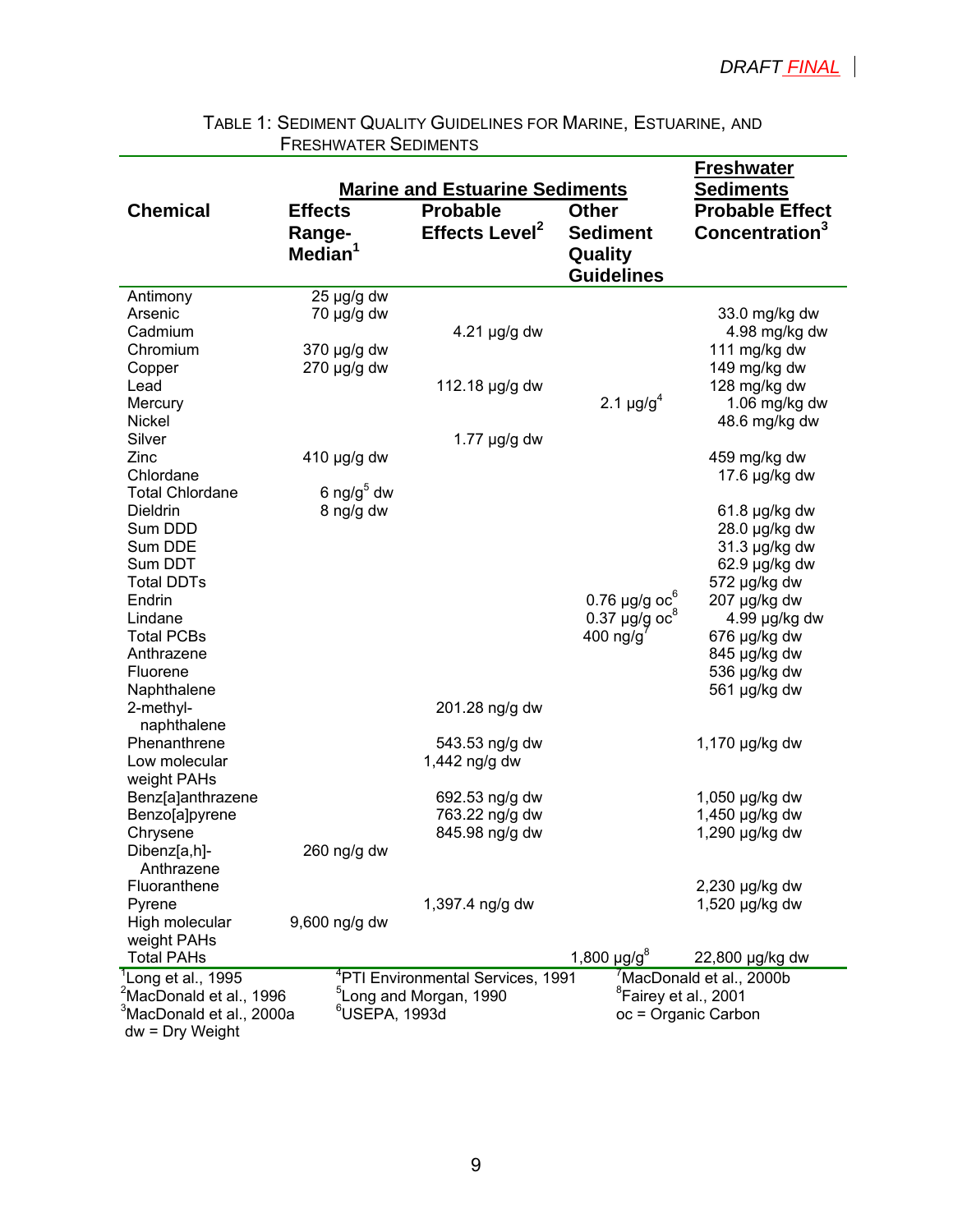<span id="page-19-0"></span>2. Evaluation Guidelines for Protection from the Consumption of Fish and Shellfish: SWRCB staff used evaluation guidelines published by USEPA or OEHHA. Maximum Tissue Residue Levels (MTRLs) and Elevated Data Levels (EDLs) were not used to evaluate fish or shellfish tissue data. The tissue guidelines used are presented in Table 2.

| <b>Contaminant</b>                       | <b>OEHHA Screening</b><br>Values $^1$      | <b>USEPA Screening</b><br>Values $2$                |
|------------------------------------------|--------------------------------------------|-----------------------------------------------------|
| Arsenic                                  | $1.0$ mg/kg                                | 1.2 mg/kg $3$                                       |
| Cadmium                                  | 3.0 mg/kg                                  |                                                     |
| Mercury                                  | $0.3$ mg/kg                                |                                                     |
| Selenium                                 | $2.0$ mg/kg                                |                                                     |
| Tributyltin                              |                                            | $1.2$ mg/kg                                         |
| <b>Total DDT</b>                         | 100 μg/kg                                  |                                                     |
| <b>Total PCBs</b>                        | 20 µg/kg                                   |                                                     |
| <b>Total PAHs</b>                        |                                            | 5.47 µg/kg                                          |
| Chlordane (total)                        | $30 \mu g/kg$                              |                                                     |
| <b>Dieldrin</b>                          | $2.0 \mu g/kg$                             |                                                     |
| Endosulfan (total)                       | 20,000 µg/kg                               |                                                     |
| Endrin                                   | 1,000 µg/kg                                |                                                     |
| Lindane (gamma<br>hexachlorocyclohexane) | $30 \mu g/kg$                              |                                                     |
| Heptachlor epoxide                       | $4.0 \mu g/kg$                             |                                                     |
| Hexachlorobenzene                        | $20 \mu g/kg$                              |                                                     |
| Methyl mercury                           | $0.3$ mg/kg <sup>4</sup>                   |                                                     |
| <b>Mirex</b>                             |                                            | 800 µg/kg                                           |
| Toxaphene                                | $30 \mu g/kg$                              |                                                     |
| Diazinon                                 | 300 µg/kg                                  |                                                     |
| Chlorpyrifos                             | 10,000 µg/kg                               |                                                     |
| <b>Disulfoton</b>                        | 100 μg/kg                                  |                                                     |
| <b>Terbufos</b>                          |                                            | $80 \mu g/kg$                                       |
| Oxyfluorfen                              |                                            | 546 µg/kg                                           |
| Ethion                                   | $2,000 \mu g/kg$                           |                                                     |
| Dioxin                                   | $0.3$ ng/kg                                |                                                     |
| Brodberg and Pollock, 1999               |                                            | mg/kg = milligrams per kilogram (parts per million) |
| <sup>2</sup> USEPA, 2000b                | ng/kg = nanograms per kilogram             |                                                     |
| <sup>3</sup> USEPA, 2000a                | (measurements based on wet tissue samples) |                                                     |
| <sup>4</sup> Klassing and Brodberg, 2004 |                                            |                                                     |

TABLE 2: SCREENING VALUES FOR THE PROTECTION OF HUMAN HEALTH FROM THE CONSUMPTION OF FISH AND SHELLFISH

3. Evaluation Guidelines for Protection of Aquatic Life from Bioaccumulation of Toxic Substances: SWRCB staff used evaluation values for the protection of aquatic life published by the National Academy of Science. These tissue guidelines are presented in Table 3.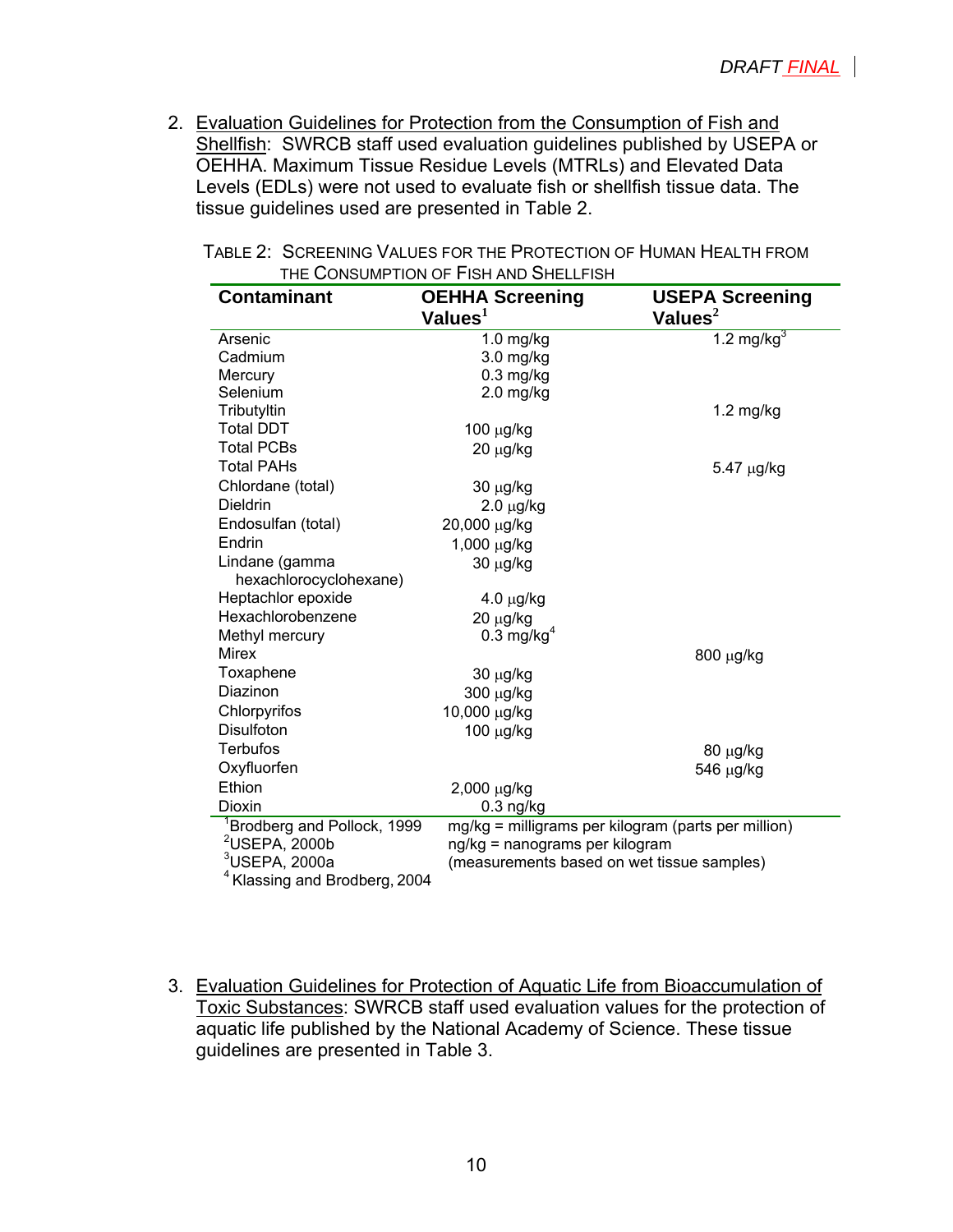<span id="page-20-0"></span>

| <b>Contaminant</b>                    | <b>NAS</b>                                 |
|---------------------------------------|--------------------------------------------|
|                                       | Guidelines*                                |
| Aldrin                                | $100 \mu g/kg$                             |
| <b>Total DDT</b>                      | 1,000 µg/kg                                |
| <b>Total PCBs</b>                     | $500 \mu g/kg$                             |
| Chlordane (total)                     | $100 \mu g/kg$                             |
| <b>Dieldrin</b>                       | $100 \mu g/kg$                             |
| Endosulfan (total)                    | $100 \mu g/kg$                             |
| Endrin                                | $100 \mu g/kg$                             |
| Lindane (gamma hexachlorocyclohexane) | 100 μg/kg                                  |
| <b>AHexachlorocyclohexane (total)</b> | $100 \mu g/kg$                             |
| Heptachlor                            | $100 \mu g/kg$                             |
| Heptachlor epoxide                    | $100 \mu g/kg$                             |
| Toxaphene                             | 100 μg/kg                                  |
| *NAS, 1972.                           | $\mu$ g/kg = micrograms per kilogram       |
|                                       | (measurements based on wet tissue samples) |

|                 | TABLE 3: WILDLIFE PROTECTION CRITERIA FOR EVALUATION OF BIOACCUMULATION |
|-----------------|-------------------------------------------------------------------------|
| MONITORING DATA |                                                                         |

- 4. Water Quality Guidelines: SWRCB staff used water quality evaluation guidelines that were:
	- Applicable to the beneficial use.
	- Protective of the beneficial use.
	- Linked to the pollutant under consideration.
	- Scientifically-based and peer reviewed.
	- Well described.
	- Identified a range above which impacts occur and below which no or few impacts are predicted.

These water quality guidelines are presented in Table 4.

TABLE 4: WATER QUALITY GUIDELINES

| <b>Pollutant</b>                                                                   | Water<br>Quality<br>Guidelines* |
|------------------------------------------------------------------------------------|---------------------------------|
| Chlorpyrifos - 4-day average (freshwater)                                          | $0.014 \mu g/L^{1}$             |
| Chlorpyrifos - 1-hour average (freshwater)                                         | $0.025 \mu g/L$                 |
| Diazinon - 4-day average (freshwater)                                              | $0.1 \mu g/L$                   |
| Diazinon - 1-hour average (freshwater)                                             | $0.16 \mu g/L^1$                |
| Perchlorate (for protection of drinking water<br>quality)                          | 6.0 $\mu$ g/L <sup>2</sup>      |
| Temperature, 7-day mean (for protection of coho<br>salmon)                         | $14.8^{\circ}C^{3}$             |
| Temperature, 7-day mean (for protection of<br>steelhead or rainbow trout)          | $17.0^{\circ}C^{3}$             |
| Temperature, maximum weekly average<br>temperature (for protection of coho salmon) | $19.7^{\circ}C^{3}$             |
| Temperature, maximum weekly average                                                | $19.6^{\circ}C^3$               |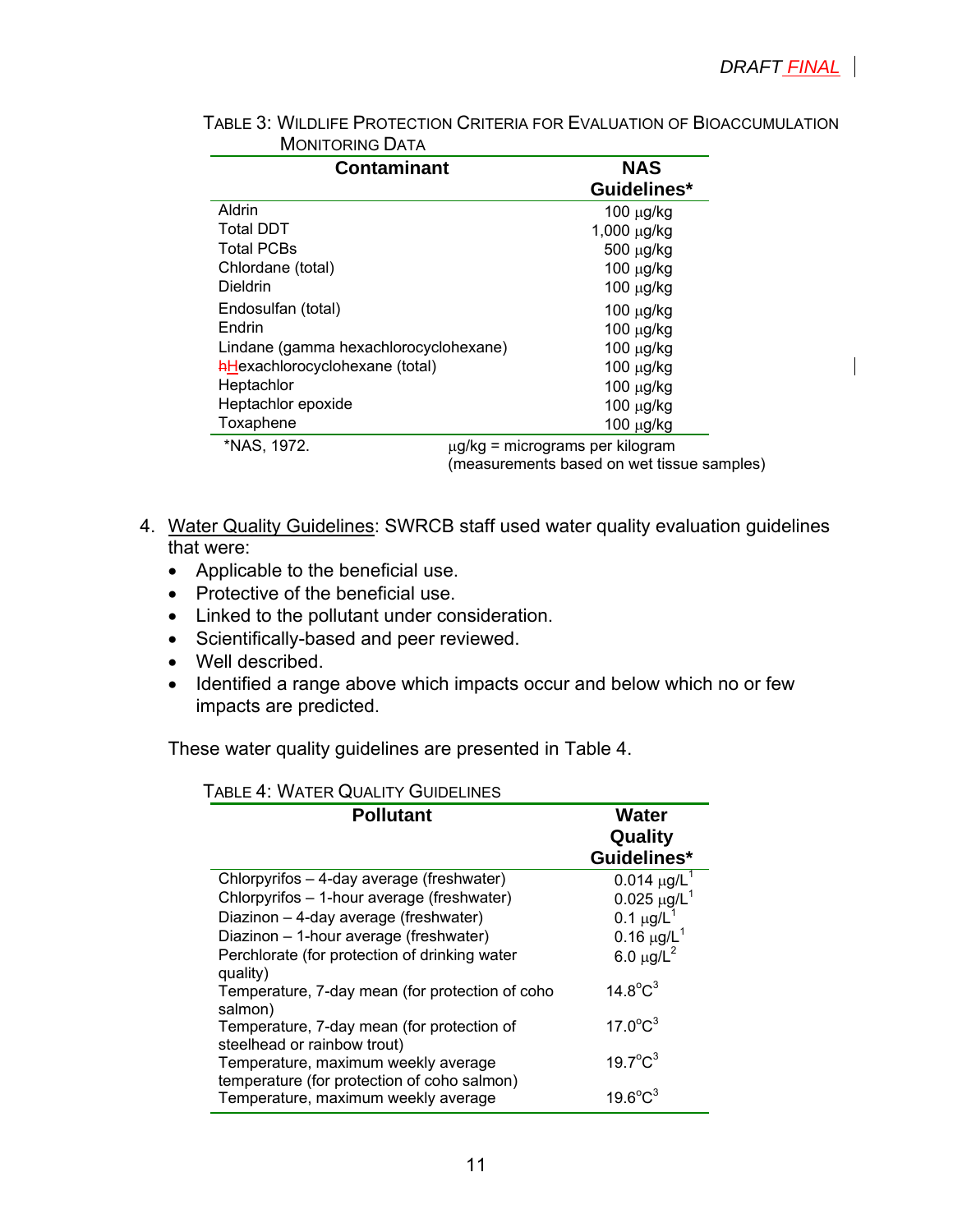<span id="page-21-0"></span>

| <b>Pollutant</b>                                                                                                                                                                                                        | <b>Water</b><br>Quality<br>Guidelines*       |
|-------------------------------------------------------------------------------------------------------------------------------------------------------------------------------------------------------------------------|----------------------------------------------|
| temperature (for protection of steelhead or<br>rainbow trout)<br>Temperature, maximum annual average<br>temperature (for protection of steelhead or<br>rainbow trout)<br>Turbidity (for protection of fish populations) | $21.0^{\circ}C^{3}$<br>$25$ NTU <sup>4</sup> |
| <sup>1</sup> Siepmann and Finlayson, 2000; Finlayson, 2004<br>$2$ Fan et al., 2004<br><sup>3</sup> Sullivan et al., 2000<br><sup>4</sup> Sigler et al., 1984                                                            |                                              |

#### *Exotic/Invasive Species*

On March 30, 2005, the U.S. District Court for the Northern District of California granted summary judgment to the plaintiffs in Northwest Environmental Advocates, et al. vs. USEPA (2005). The suit challenged 30-year old federal regulations that exempted ballast water from the NPDES requirement. The Judge ruled that, among other things, ballast water contains many varieties of pollutants, including "invasive species," which the court held are "biological materials" within the definition of "pollutants" as described in CWA.

When the Listing Policy was developed SWRCB relied on USEPA's 1999 determination that exotic/invasive species did not fall under CWA definition of "pollutant" (SWRCB, 2004c). This position is no longer supported by USEPA in light of the court's ruling.

In developing recommendations for the 2006 section 303(d) list, the provisions of the Listing Policy were applied to the data and information available for exotic/invasive species. At present, no evaluation guidelines are available that can be used to assess the potential for impact from exotic species. However, studies were available in the record that allowed a review of the trends in the presence of some exotic/invasive species and their potential influence on native species. To evaluate these trends, section 3.93.10 of the Listing Policy was used. In these assessments if native species declined as exotic/invasive species diversity or abundance increased then it was inferred that exotic species contributed to or caused the impacts on native species. Changes in relative diversity and abundance of native species may also be caused by habitat alteration, changes in water flow, or hydromodification.

#### *Affected Area Changes*

For the section 303(d) list, the "size affected" is an estimated value and many of the listings cover very large watersheds. Since 1998, there has been an ongoing effort by SWRCB and RWQCB staff to more clearly represent the affected size of all section 303(d)-listed waters.

The "size affected" values for the 2006 section 303(d) list submittal have been changed in several cases to reflect the more precise measurements obtained from the GIS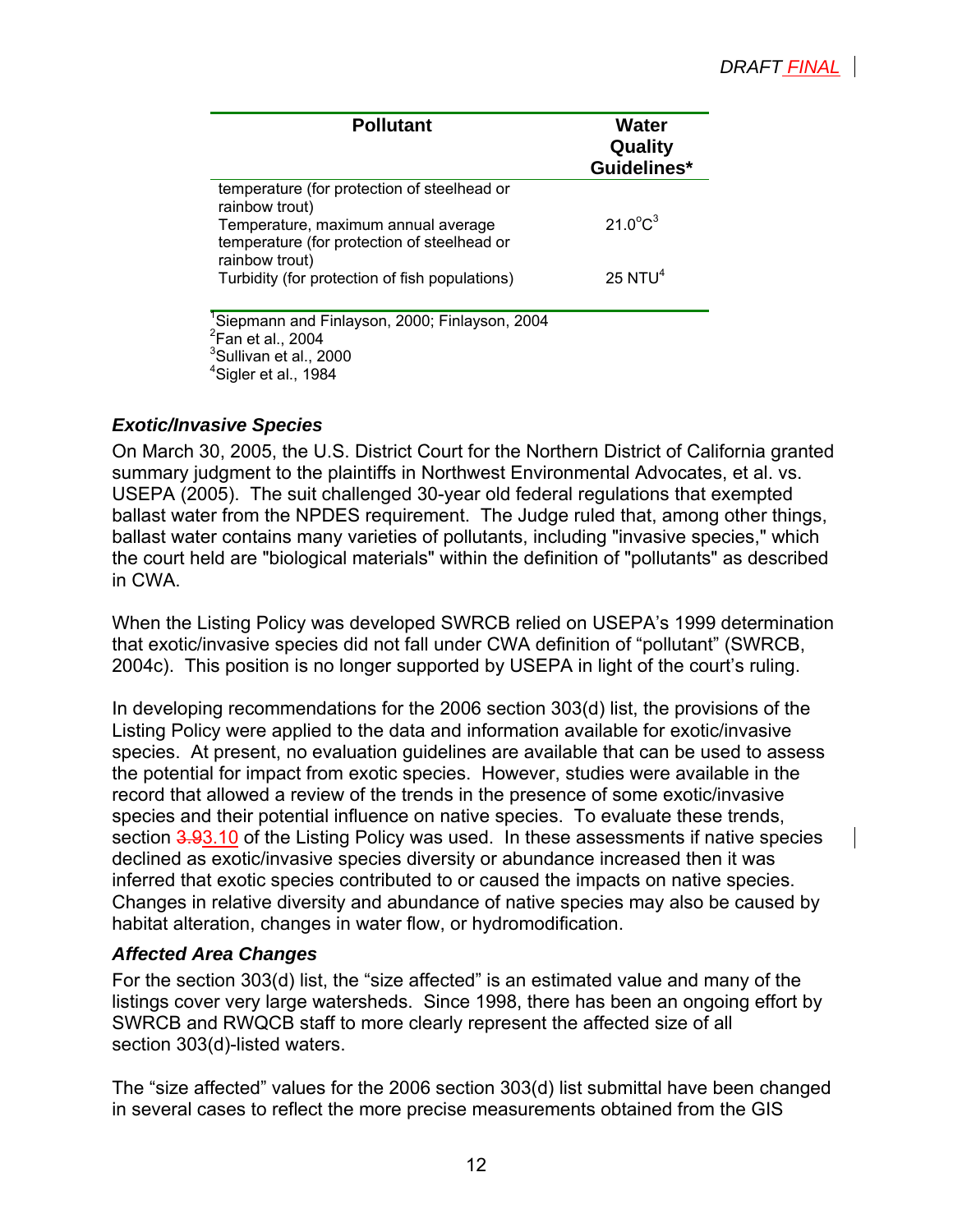<span id="page-22-0"></span>database (GeoWBS) and to more precisely reflect the spatial extent of where standards are not attained.

Due to our lack of understanding of the full impact of a pollutant until TMDLs are developed, the values for "size affected" may not reflect the true area of impact.

Major changes in the affected area for individual water bodies were described or acknowledged in fact sheets.

#### *Faulty Listings*

During the development of the 2006 section 303(d) list, several listings were reevaluated when it was clear that the original data, guideline, or basis for the listing was "faulty-" or the original analysis was flawed. The Listing Policy and federal regulation allows these kinds of listing errors to be corrected.

Section 4 of the Listing Policy states:

"All listings of water segments shall be removed from the section 303(d) list if the listing was based on faulty data, and it is demonstrated that the listing would not have occurred in the absence of such faulty data. Faulty data include, but are not limited to, typographical errors, improper quality assurance/quality control procedures, or limitations related to the analytical methods that would lead to improper conclusions regarding the water quality status of the segment."

Federal regulation also allows states to remove waters from the section 303(d) list for good cause. Federal regulation (40 CFR section 130.7(b)(6)(iv)) states:

"Upon request by the Regional Administrator, each State must demonstrate good cause for not including a water or waters on the list. Good cause includes, but is not limited to, more recent or accurate data; more sophisticated water quality modeling; **flaws in the original analysis that led to the water being listed** in the categories in §130.7(b)(5); or changes in conditions, e.g., new control equipment, or elimination of discharges." [Emphasis added.]

In addition to these factors wWaters and pollutants were recommended for removal from the list if:

- The original listing was not justified by any data. Data or information to support the original listing simply does not exist.
- Information justifying the original listing was anecdotal.
- The evaluation guideline used originally would lead to improper conclusions regarding the status of the water segment. An evaluation guideline that does not satisfy the requirements of section 6.1.3 of the Listing Policy would lead to an improper conclusion. If data were reanalyzed using a defensible guideline, the water body-pollutant combination was considered for listing as if it had never been listed before (i.e., section 3 of the Listing Policy was used). This approach was used to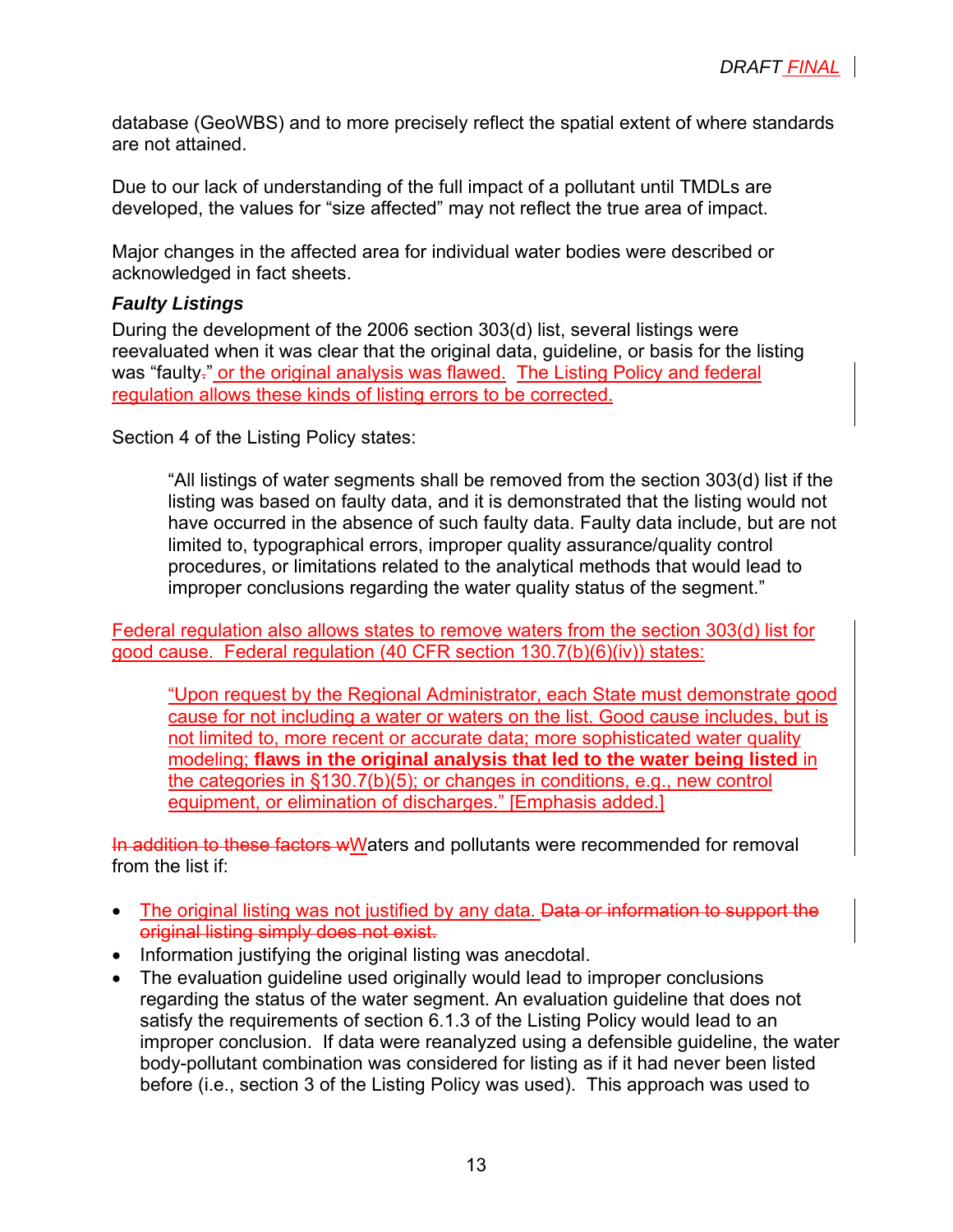<span id="page-23-0"></span>avoid requiring a large burden of proof to delist a water body pollutant combination if the original listing was found to be baseless in terms of Listing Policy procedures.

Each fact sheet for faulty or flawed listing contains the justification for removal from the section 303(d) list.

#### **TMDL Scheduling**

A schedule is recommended for waters on the section 303(d) list that identifies the TMDLs that will be established within the current listing cycle and the number of TMDLs scheduled to be developed thereafter.

For water quality limited segments needing a TMDL, a completion schedule was developed (in compliance with federal law and regulation) based on the following Listing Policy provisions:

- Water body significance (such as importance and extent of beneficial uses, threatened and endangered species concerns, and size of water body);
- Degree that water quality objectives are not met or beneficial uses are not attained or threatened (such as the severity of the pollution or number of pollutants/stressors of concern) [40 CFR 130.7(b)(4)];
- Degree of impairment;
- Potential threat to human health and the environment;
- Water quality benefits of activities ongoing in the watershed;
- Potential for beneficial use protection and recovery;
- Degree of public concern;
- Availability of funding; and
- Availability of data and information to address the water quality problem.

The recommendation for TMDL completion is the year that RWQCB will adopt the TMDL. In some circumstances TMDLs have been adopted by RWQCBs in the past but the approvals from SWRCB or USEPA are pending. In these cases, the water bodypollutant combination will remain in the Water Quality Limited Segments category of the section 303(d) list. For those TMDLs that have been developed and approved by USEPA and the implementation plans has have been approved, the water body and pollutant was placed in the Water Quality Limited Segments Being Addressed category of the section 303(d) list.

TMDLs with completion dates prior to the next list update (scheduled currently for 2008) already have resources dedicated to the effort. Schedules for non-consent decree TMDLs scheduled to be completed after 2008 should be considered tentative. Changes to the section 303(d) list in the future could result in substantial changes to scheduled completion dates established for completion after 2008.

#### **Public Participation**

The SWRCB-has scheduled held public workshops to receive comment on the proposed section 303(d) list. The first workshop will be was held in southern California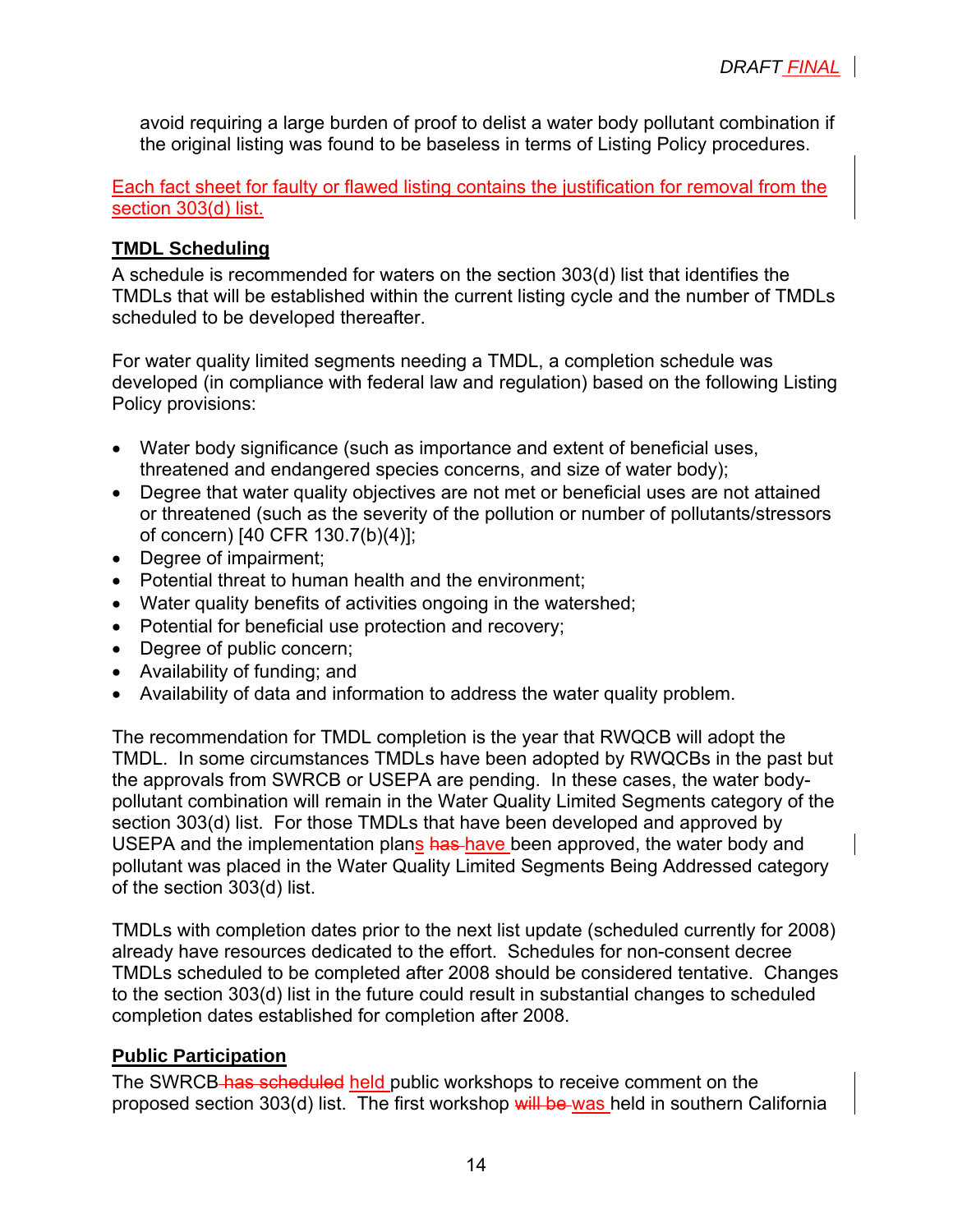<span id="page-24-0"></span>(on December 1, 2005December 6, 2005) and the second workshop will be was held in northern California (on December 6, 2005January 5, 2006). The SWRCB staff will responded in writing to all comments received. The responses are presented in Volume IV of the staff report.

## *Additions, Deletions, and Changes*

The basis for the 2006 section 303(d) list is the 2002 list (Appendix 1). All listings in 2002 section 303(d) list will remain unless a change is recommended in this staff report. A summary of the number recommendations to add or delete waters and pollutants on the section 303(d) list is presented in Table 5. It is recommended that SWRCB add 463 365 water quality limited segments (water body-pollutant combinations) to the section 303(d) list. It is further recommended that 477193 water body-pollutant combinations be removed from the section 303(d) list. A summary of the number of recommendations to add waters and pollutants to the Water Quality Limited Segments Being Addressed category of the section 303(d) list is presented in Table 6. A total of 372 water body-pollutant combinations are recommended to be placed in this category.

The additions and deletions are presented in Tables  $67$  and  $78$ , respectively. Several changes to the affected area for a variety of listings are also recommended (Table 98). The specific additions to the "Being Addressed" category are presented in Table 10. Each of these proposed changes are documented in fact sheets contained in Volumes II and III of this staff report.

| Region                   | Numbers of Recommendations to |                    |  |
|--------------------------|-------------------------------|--------------------|--|
|                          | List                          | <b>Delist</b>      |  |
| North Coast (1)          | 449                           | 65                 |  |
| San Francisco Bay (2)    | 40 30                         | 2223               |  |
| Central Coast (3)        | 74.50                         | 20                 |  |
| Los Angeles (4)          | 9465                          | 9599               |  |
| Central Valley (5)       | 46.40                         | 4 <sub>7</sub>     |  |
| Lahontan (6)             | 85                            | 24.29              |  |
| Colorado River Basin (7) | 29,26                         | $\theta$ 1         |  |
| Santa Ana (8)            | 4531                          | 4                  |  |
| San Diego (9)            | <del>122</del> 109            | 5                  |  |
| Statewide                | 463 365                       | <del>177</del> 193 |  |

TABLE 5: SUMMARY OF RECOMMENDATIONS FOR NEW LISTINGS AND DELISTINGS.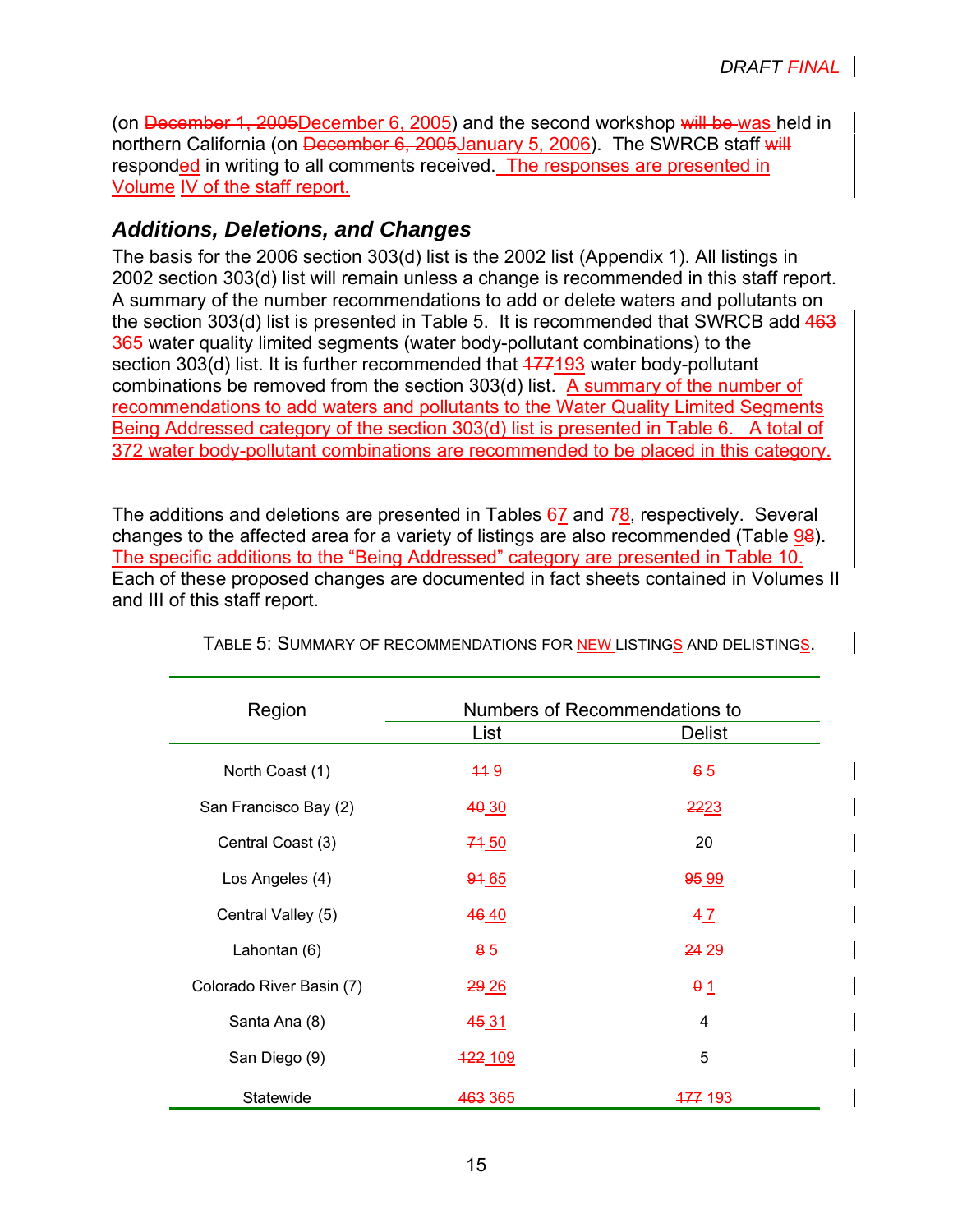| <b>Region</b>            | <b>Numbers of Recommendations to</b><br>List in the Being Addressed Category |
|--------------------------|------------------------------------------------------------------------------|
| North Coast (1)          | 24                                                                           |
| San Francisco Bay (2)    | $\overline{\mathbf{8}}$                                                      |
| Central Coast (3)        | 32                                                                           |
| Los Angeles (4)          | 216                                                                          |
| Central Valley (5)       | 49                                                                           |
| Lahontan (6)             | $\underline{8}$                                                              |
| Colorado River Basin (7) | $\overline{5}$                                                               |
| Santa Ana (8)            | 23                                                                           |
| San Diego (9)            | $\overline{4}$                                                               |
| <b>Statewide</b>         | 370                                                                          |
|                          |                                                                              |

#### <span id="page-25-0"></span>TABLE 6: SUMMARY OF RECOMMENDATIONS FOR PLACING WATERS AND POLLUTANTS IN THE WATER QUALITY LIMITED SEGMENTS BEING ADDRESSED CATEGORY OF THE SECTION 303(D) LIST.

The 2002 section 303(d) list has 1,883 water body-pollutant combinations. With the recommendations presented in Table 5, the portion of the section 303(d) still needing TMDLs would increase by 286 172 water quality limited segments.

## *Schedules*

In developing the 2006 section 303(d) submittal, the staff reassessed the priorities established in the 2002 section 303(d) list. Based on budgeted resources currently available and the factors presented in section 5 of the Listing Policy, SWRCB staff recommends the schedules for completion of TMDLs in Table 911. All other waters, not presented in Table 911, are recommended for completion by 2019.

## *Administrative Record*

The administrative record contains all data and information used in the development of the 2006 section 303(d) list. Copies of the staff documents supporting the 2006 list submittal are posted on the SWRCB website at:

[http://www.waterboards.ca.gov/tmdl/303d\\_update.html](http://www.swrcb.ca.gov/)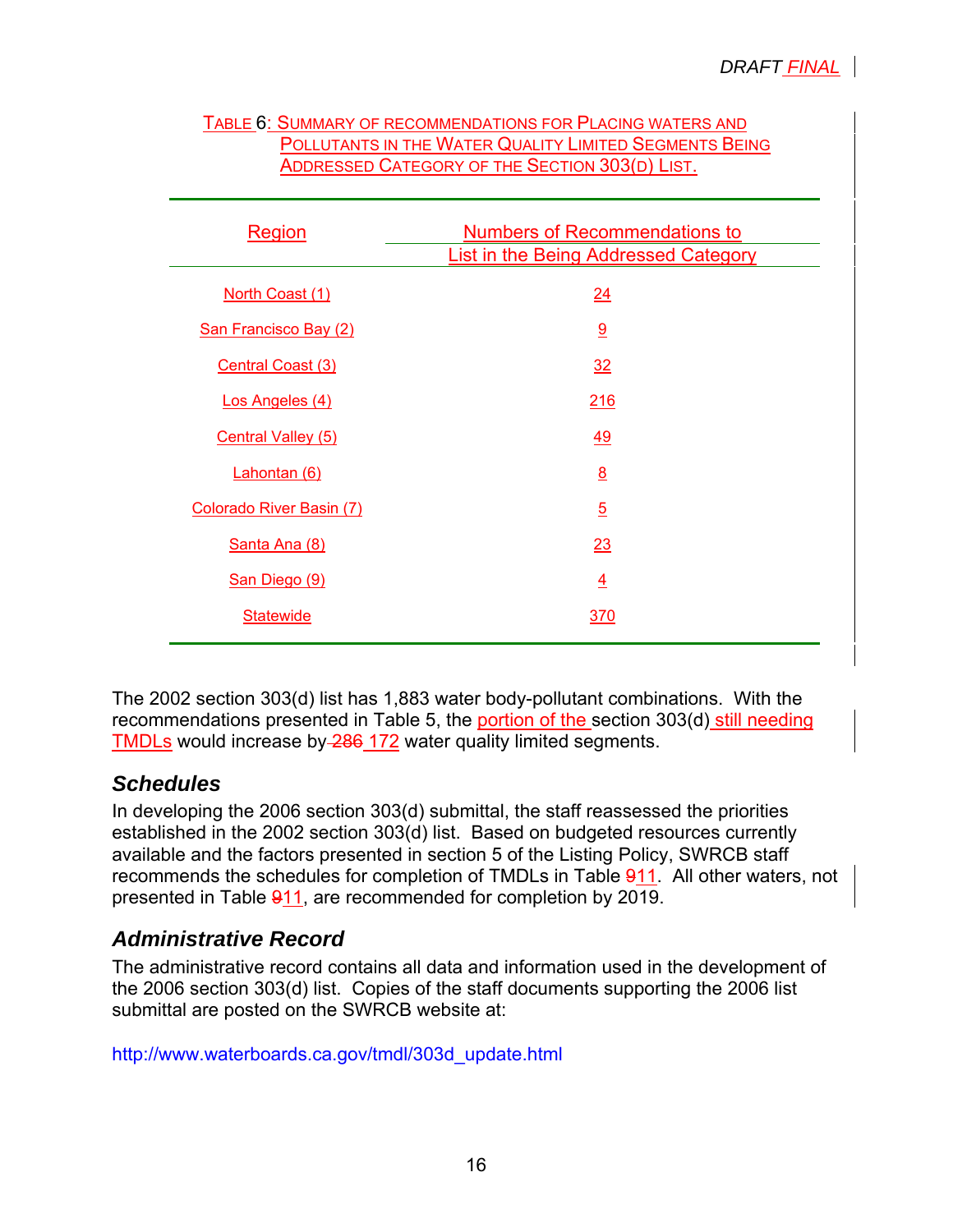<span id="page-26-0"></span>The administrative record supporting the proposed 2006 section 303(d) list is housed in the Division of Water Quality, State Water Resources Control Board, 1001 I Street, 15<sup>th</sup> Floor, Sacramento, California. To make an appointment to review the record, please call Mr. Randal Yates at (916) 341-5533.

### *References*

Brodberg, P.K., and G.A. Pollock. 1999. Prevalence of selected target chemical contaminants in sport fish from two California lakes: Public health designed screening study. Sacramento, CA: Pesticide and Environmental Toxicology Section, Office of Environmental Health Hazard Assessment. California Environmental Protection Agency.

Fairey, R., E.R. Long, C.A. Roberts, B.R. Anderson, B.M. Phillips, J.W. Hunt, H.R. Puckett, and C.J. Wilson. 2001. An evaluation of methods for calculating mean sediment quality guideline quotients as indicators of contamination and acute toxicity to amphipods by chemical mixtures. *Environmental Toxicology and Chemistry* 20: 2276-2286.

Finlayson, B. 2004. Water quality for diazinon. Memorandum to J. Karkoski, Central Valley RWQCB. Sacramento, CA: Pesticide Investigations Unit, Department of Fish and Game.

Klassing, S., and B. Brodberg. 2004. Fish consumption guidelines for Lake Natoma and the Lower American River, Sacramento County. Sacramento, CA: Office of Environmental Health Hazard Assessment.

Long, E.R., D.D. MacDonald, S.L. Smith, and F.L. Calder. 1995. Incidence of adverse biological effects within ranges of chemical concentrations in marine and estuarine sediments. *Environ. Manag*. 19(1): 81-97.

Long, E.R., and L.G. Morgan. 1990. The potential for biological effects of sediment-sorbed contaminants tested in the National Status and Trends Program. NOAA Technical Memorandum NOS OMA 52. Seattle, WA: National Oceanic and Atmospheric Administration.

MacDonald, D.D., C.G. Ingersoll, and T.A. Berger. 2000a. Development and evaluation of consensus-based sediment quality guidelines for freshwater ecosystems. *Arch. Environ. Contam. Toxicol*. 39: 20-31.

MacDonald, D.D., L.M. Dipinto, J. Fields, C.G. Ingersoll, E.R. Long, and R.C. Swartz. 2000b. Development and evaluation of consensus-based sediment effect concentrations for polychlorinated biphenyls*. Environ. Toxicol. Chem.* 19(5): 1403-1413.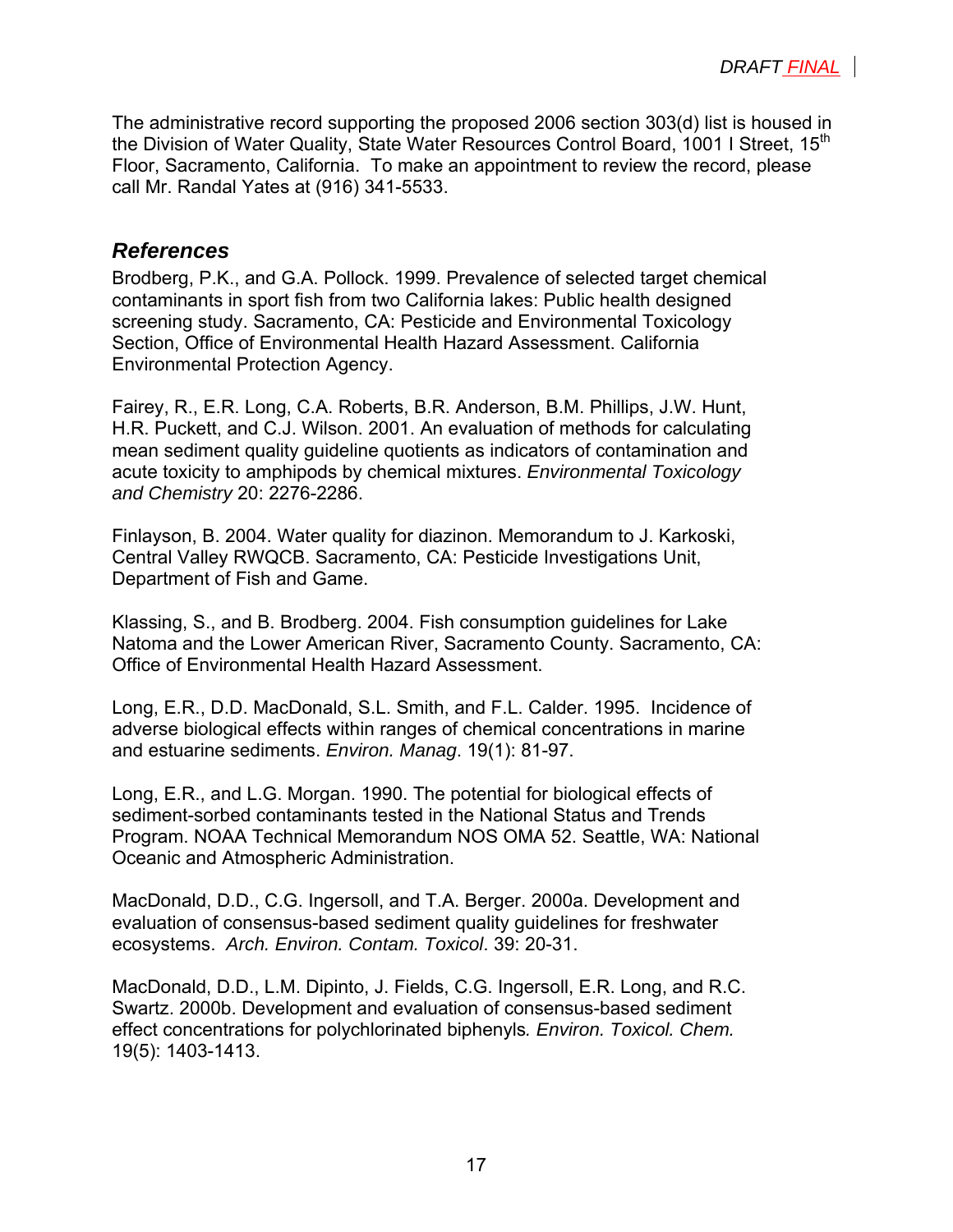MacDonald, D.D., R.S. Carr, F.D. Calder, E.R. Long, and C.G. Ingersoll. 1996. Development and evaluation of sediment quality guidelines for Florida coastal waters. *Ecotoxicology.* 5: 253-278.

NAS, National Academy of Engineering. 19731972. Water Quality Criteria 1972. EPA-R3-73-033. Washington, D.C.: U.S. Environmental Protection Agency.

Northwest Environmental Advocates, The Ocean Conservancy, and Waterkeepers of Northern California and its projects Center for Marine Conservation, and San Francisco Baykeeper and Deltakeeper vs. USEPA. 2005. Order granting plaintiff's motion for summary judgment; denying defendant's motion for summary judgment. No. C 03-05760 SI. U.S. District Court for the Northern California District of California.

PTI Environmental Services. 1991. Pollutants of concern in Puget Sound. EPA 910/9-91-003. Seattle, WA: U.S. Environmental Protection Agency.

Siepmann, S., and B. Finlayson. 2000. Water quality criteria for diazinon and chlorpyrifos. Administrative Report 00-3. Rancho Cordova, CA. Pesticide Investigations Unit, Office of Spills and Response. California Department of Fish and Game.

Sigler, J.W., T.C. Bjornn, and F.H. Everest. 1984. Effects of chronic turbidity on density and growth of steelheads and coho salmon. *Transactions of the American Fisheries Society* 113:142-150.

Sullivan, K., D.J. Martin, R.D. Cardwell, J.E. Toll, and S. Duke. 2000. An analysis of the effects of temperature on salmonids of the Pacific Northwest with implications for selecting temperature criteria. Portland, OR: Sustainable Ecosystem Institute.

SWRCB. 2003. 2002 CWA section 303(d) list of water quality limited segments. SWRCB Resolution No. 2003-0009. Approved by USEPA July 2003. Sacramento, CA: State Water Resources Control Board.

SWRCB. 2004a. Notice of public solicitation of water quality data and information—2004  $\epsilon$ Clean wWater aAct section 303(d) list. Letter sent to interested parties by Celeste Cantu, Executive Director. Sacramento, CA: State Water Resources Control Board.

SWRCB. 2004b. Water Quality Control Policy for Developing California's Section 303(d) List. Resolution No. 2004-0063. Sacramento, CA: State Water Resources Control Board. California Environmental Protection Agency.

SWRCB. 2004c. Final Functional Equivalent Document: Water Quality Control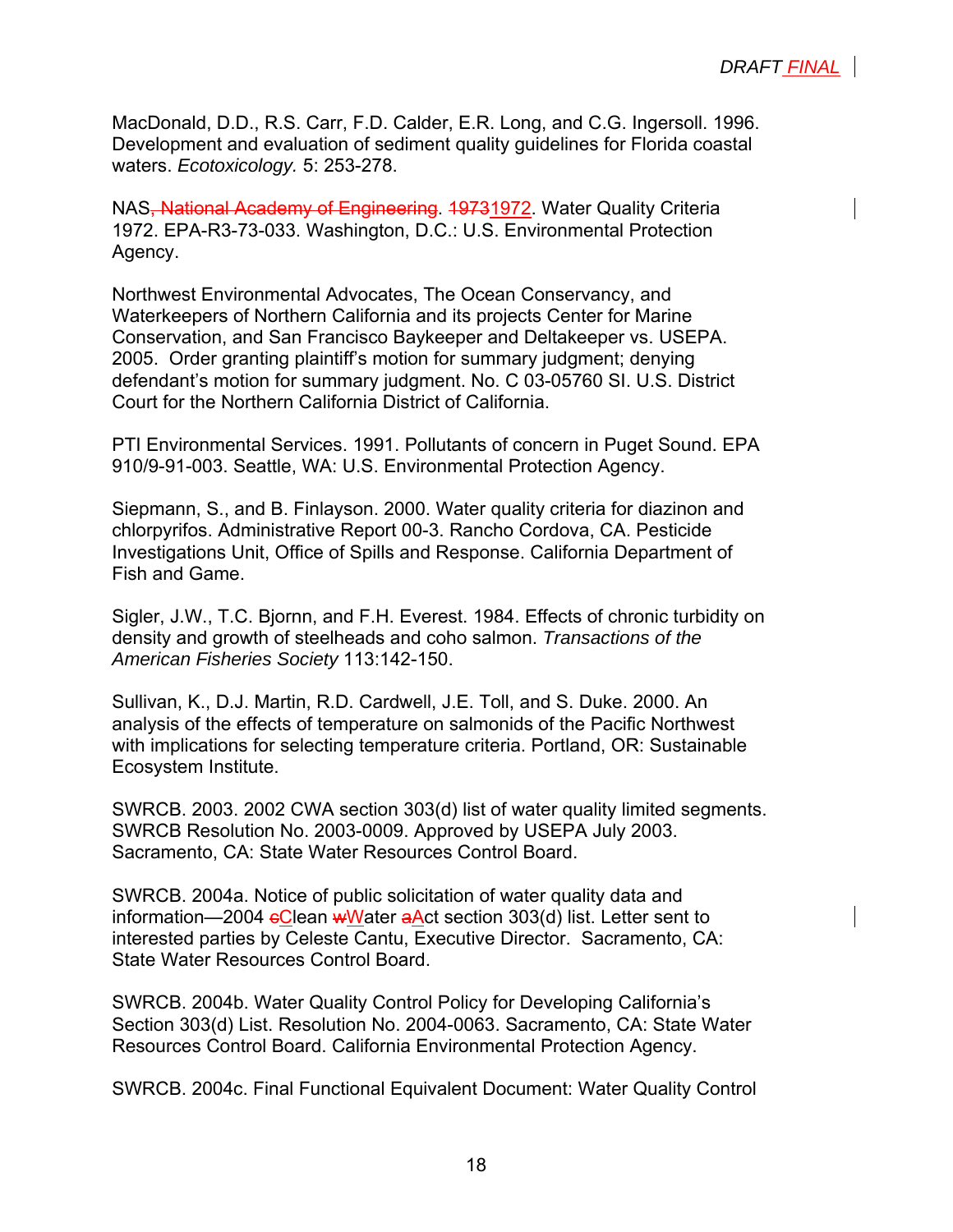Policy for Developing California's Section 303(d) List. Resolution No. 2004- 0063. Sacramento, CA: State Water Resources Control Board. California Environmental Protection Agency.

SWRCB. 2005a. Evaluation of data and information related to the Clean Water Act section 303(d) list of water quality limited segments. Water body fact sheets supporting "Do Not List" recommendations. Sacramento, CA: Division of Water Quality, State Water Resources Control Board.

SWRCB. 2005ab. Evaluation of data and information related to the Clean Water Act section 303(d) list of water quality limited segments. Water body fact sheets supporting "Do Not Delist" recommendations. Sacramento, CA: Division of Water Quality, State Water Resources Control Board.

SWRCB. 2005c. Revision of the Clean Water Act section 303(d) list of water quality limited segments. Three Volumes. Sacramento, CA: Division of Water Quality, State Water Resources Control Board.

SWRCB. 2006a. Evaluation of data and information related to the Clean Water Act section 303(d) list of water quality limited segments. Water body fact sheets supporting "Do Not List" recommendations. Sacramento, CA: Division of Water Quality, State Water Resources Control Board.

SWRCB. 2006b. Evaluation of data and information related to the Clean Water Act section 303(d) list of water quality limited segments. Water body fact sheets supporting "Do Not Delist" recommendations. Sacramento, CA: Division of Water Quality, State Water Resources Control Board.

USEPA. 1993d. Technical basis for establishing sediment quality criteria for nonionic contaminants for the protection of benthic organisms using equilibrium partitioning. EPA-822-R-93-011. Washington, D.C.: Office of Science and Technology, U.S. Environmental Protection Agency.

USEPA. 2000a. Guidance for the data quality objectives process. EPA-600-R-96-055, EPA QA/G-4. Washington, D.C: Office of Research and Development, U.S. Environmental Protection Agency.

USEPA. 2000b. Guidance for assessing chemical contaminant data for use in fish advisories. Volume 1: Fish sampling and analysis. Third edition. EPA-823- B-00-007. Washington, D.C.: Office of Water, U.S. Environmental Protection Agency.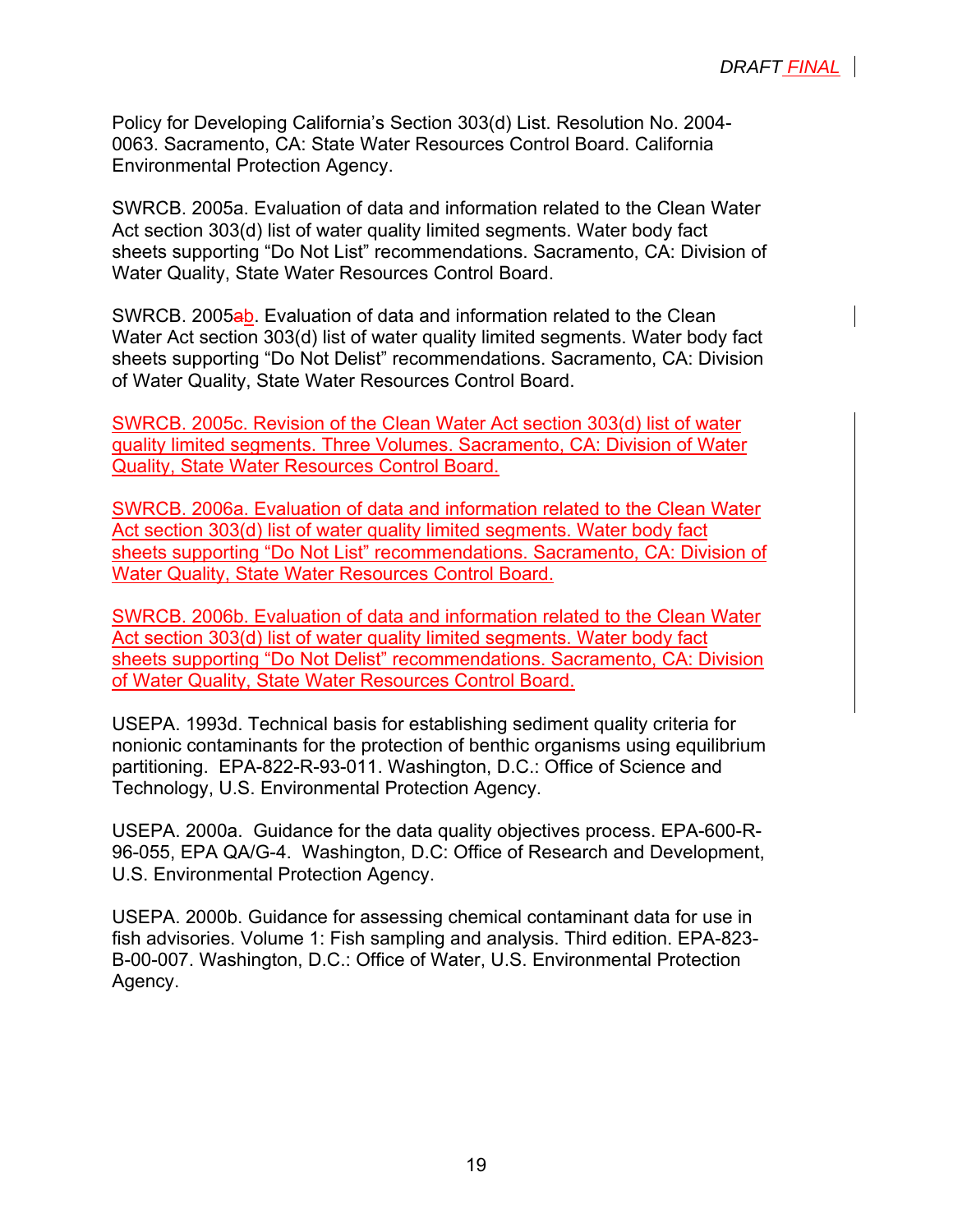TABLE 7: ADDITIONS TO THE SECTION 303(D) LIST.

<span id="page-29-0"></span>

|                | $\frac{1}{2}$ , $\frac{1}{2}$ , $\frac{1}{2}$ , $\frac{1}{2}$ , $\frac{1}{2}$ , $\frac{1}{2}$ , $\frac{1}{2}$ , $\frac{1}{2}$ , $\frac{1}{2}$ , $\frac{1}{2}$ , $\frac{1}{2}$ , $\frac{1}{2}$ , $\frac{1}{2}$ , $\frac{1}{2}$ , $\frac{1}{2}$ , $\frac{1}{2}$ , $\frac{1}{2}$ , $\frac{1}{2}$ , $\frac{1$<br>Region Water Segment | Pollutant                                 |
|----------------|-----------------------------------------------------------------------------------------------------------------------------------------------------------------------------------------------------------------------------------------------------------------------------------------------------------------------------------|-------------------------------------------|
| 1              | Bodega HU, Bodega Harbor HA                                                                                                                                                                                                                                                                                                       |                                           |
|                |                                                                                                                                                                                                                                                                                                                                   | <b>Exotic Species</b>                     |
|                | Clair Engle Lake                                                                                                                                                                                                                                                                                                                  | Mercury                                   |
|                | Klamath River HU, Lower HA, Klamath Glen HSA                                                                                                                                                                                                                                                                                      |                                           |
|                | Mendocino Coast HU, Albion River HA, Albion                                                                                                                                                                                                                                                                                       | Sedimentation/Siltation                   |
|                | River                                                                                                                                                                                                                                                                                                                             |                                           |
|                | Mendocino Coast HU, Garcia River HA, Garcia                                                                                                                                                                                                                                                                                       | Temperature, water                        |
|                | River                                                                                                                                                                                                                                                                                                                             | Sediment                                  |
|                | Mendocino Coast HU, Noyo River HA, Noyo River                                                                                                                                                                                                                                                                                     |                                           |
|                | Mendocino Coast HU, Noyo River HA, Pudding                                                                                                                                                                                                                                                                                        | Temperature, water                        |
|                | Creek                                                                                                                                                                                                                                                                                                                             | Temperature, water                        |
|                | Russian River HU, Lower Russian River HA,                                                                                                                                                                                                                                                                                         |                                           |
|                | Guerneville HSA                                                                                                                                                                                                                                                                                                                   | pH                                        |
|                | Russian River HU, Middle Russian River HA, Big                                                                                                                                                                                                                                                                                    |                                           |
|                | Sulphur Creek HSA                                                                                                                                                                                                                                                                                                                 | Specific Conductance                      |
|                | Russian River HU, Middle Russian River HA,<br>Laguna de Santa Rosa                                                                                                                                                                                                                                                                |                                           |
|                |                                                                                                                                                                                                                                                                                                                                   | Mercury                                   |
|                | Russian River HU, Middle Russian River HA,                                                                                                                                                                                                                                                                                        |                                           |
|                | Santa Rosa Creek                                                                                                                                                                                                                                                                                                                  | <b>Specific Conductance</b>               |
|                | <b>Trinity River HU, Upper HA, Trinity River, East</b>                                                                                                                                                                                                                                                                            |                                           |
|                | <b>Fork</b>                                                                                                                                                                                                                                                                                                                       | <b>Mercury</b>                            |
| $\overline{2}$ |                                                                                                                                                                                                                                                                                                                                   |                                           |
|                | <b>Anderson Reservoir</b>                                                                                                                                                                                                                                                                                                         | Mercury                                   |
|                | <b>Bon Tempe Reservoir</b>                                                                                                                                                                                                                                                                                                        | Polychlorinated biphenyls                 |
|                |                                                                                                                                                                                                                                                                                                                                   | Mercury                                   |
|                | Del Valle Reservoir                                                                                                                                                                                                                                                                                                               | Mercury                                   |
|                |                                                                                                                                                                                                                                                                                                                                   | Polychlorinated biphenyls                 |
|                | <b>Hill Slough</b>                                                                                                                                                                                                                                                                                                                | <b>Mercury</b>                            |
|                | <b>Islais Creek</b>                                                                                                                                                                                                                                                                                                               | Sediment Toxicity Bioassays for Estuarine |
|                |                                                                                                                                                                                                                                                                                                                                   | and Marine Water                          |
|                | Lafayette Reservoir                                                                                                                                                                                                                                                                                                               | Mercury                                   |
|                |                                                                                                                                                                                                                                                                                                                                   | Polychlorinated biphenyls                 |
|                | Lake Chabot (Solano Alameda Co)                                                                                                                                                                                                                                                                                                   | Chlordane                                 |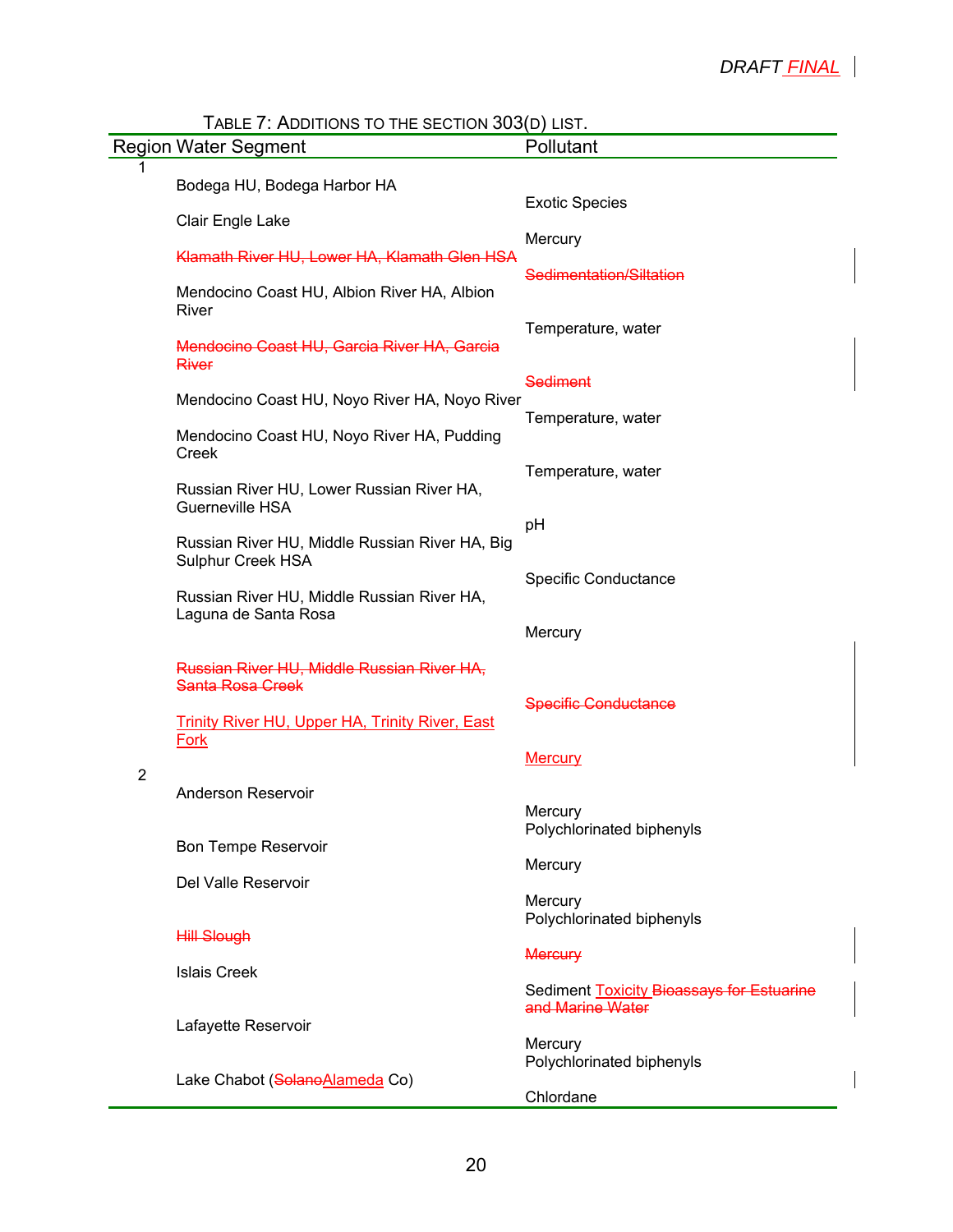|   | <b>Region Water Segment</b>                      | Pollutant                                        |
|---|--------------------------------------------------|--------------------------------------------------|
|   |                                                  | <b>DDT</b>                                       |
|   |                                                  | <b>Dieldrin</b>                                  |
|   |                                                  | Mercury                                          |
|   |                                                  | Polychlorinated biphenyls                        |
|   | Napa River                                       |                                                  |
|   | Nicasio Reservoir                                | <b>Mercury</b>                                   |
|   |                                                  | Mercury                                          |
|   | Oakland Inner Harbor (Fruitvale Site, part of SF |                                                  |
|   | Bay, Central)                                    |                                                  |
|   |                                                  | Sediment <b>Toxicity Bioassays for Estuarine</b> |
|   |                                                  | and Marine Water                                 |
|   | Pacific Ocean at Pillar Point                    |                                                  |
|   |                                                  | Mercury                                          |
|   | San Leandro Bay (part of SF Bay, Central)        | Chlordane                                        |
|   |                                                  | <b>Dieldrin</b>                                  |
|   | San Pablo Reservoir                              |                                                  |
|   |                                                  | Chlordane                                        |
|   |                                                  | <b>Dieldrin</b>                                  |
|   |                                                  | Heptachlor epoxide                               |
|   |                                                  | Polychlorinated biphenyls                        |
|   |                                                  | Toxaphene                                        |
|   | <b>Shadow Cliffs Reservoir</b>                   |                                                  |
|   |                                                  | Mercury                                          |
|   |                                                  | Polychlorinated biphenyls                        |
|   | Soulejule Reservoir                              | Mercury                                          |
|   |                                                  | Polychlorinated biphenyls                        |
|   | <b>Stege Marsh</b>                               |                                                  |
|   |                                                  | Chlordane                                        |
|   |                                                  | <b>Copper</b>                                    |
|   |                                                  | <b>Dieldrin</b>                                  |
|   |                                                  | <b>Mercury</b>                                   |
|   |                                                  | Polychlorinated biphenyls                        |
|   |                                                  | Zine                                             |
|   | <b>Stevens Creek</b>                             | Chlordane                                        |
|   |                                                  | <b>Dieldrin</b>                                  |
|   |                                                  | <b>Mercury</b>                                   |
|   |                                                  | Polychlorinated biphenyls                        |
|   |                                                  | <b>Toxicity</b>                                  |
|   | <b>Stevens Creek Reservoir</b>                   |                                                  |
|   |                                                  | Chlordane                                        |
|   |                                                  | <b>Dieldrin</b>                                  |
|   |                                                  | <b>Mercury</b>                                   |
|   |                                                  | <b>Polychlorinated biphenyls</b>                 |
| 3 | Arroyo Paredon                                   |                                                  |
|   |                                                  | Boron                                            |
|   |                                                  | Nitrate as Nitrate (NO3)                         |
|   |                                                  | <b>Toxicity</b>                                  |
|   | Bell Creek (Santa Barbara Co)                    |                                                  |
|   |                                                  | Nitrate as Nitrate (NO3)                         |
|   | <b>Bradley Canyon Creek</b>                      |                                                  |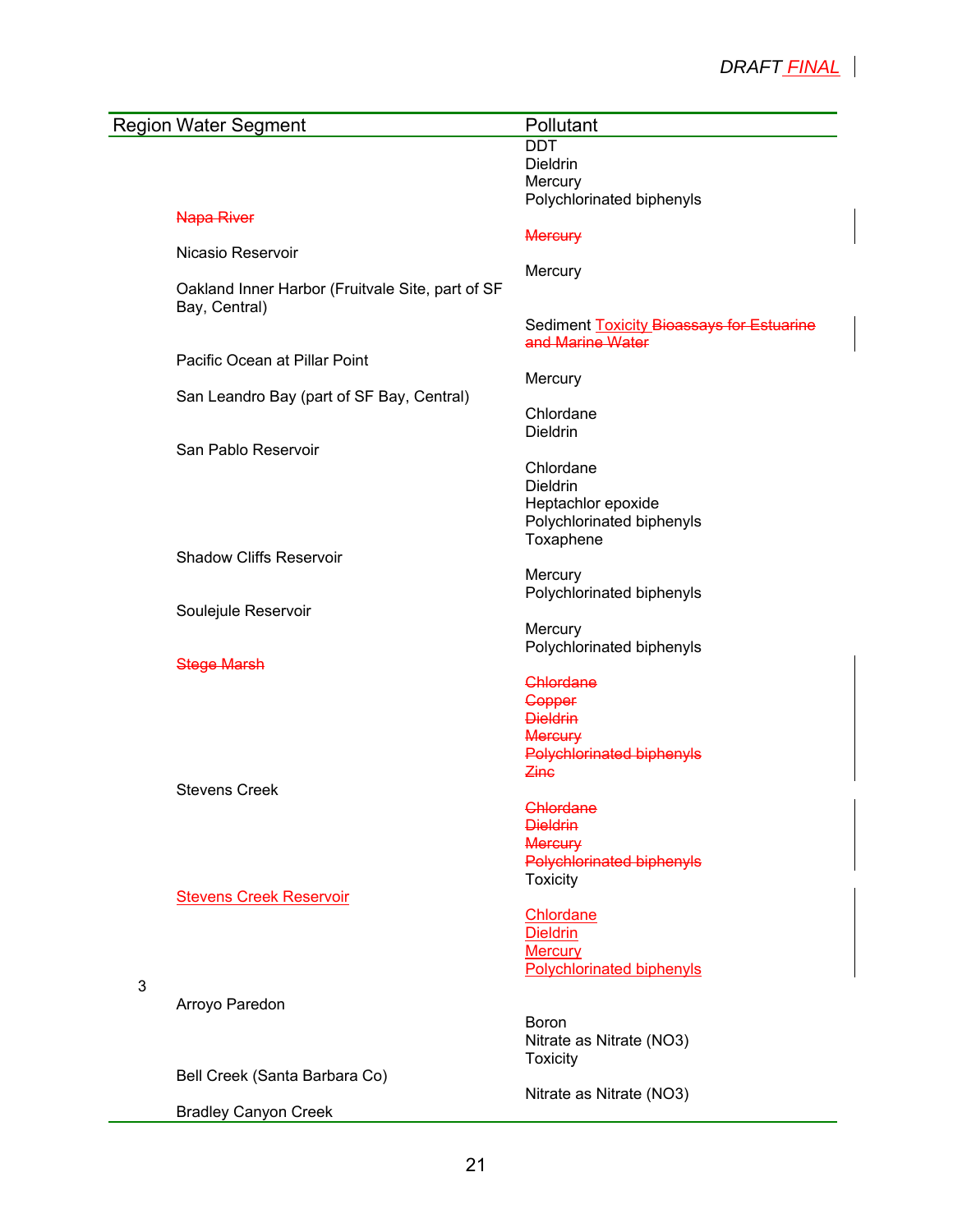$\overline{\phantom{a}}$ 

 $\overline{\phantom{a}}$ 

 $\overline{\phantom{a}}$ 

| <b>Region Water Segment</b>                               | Pollutant                                               |
|-----------------------------------------------------------|---------------------------------------------------------|
|                                                           | Ammonia (Unionized) - Toxin<br>Nitrate as Nitrate (NO3) |
| <b>Bradley Channel</b>                                    |                                                         |
| Canada De La Gaviota                                      | Nitrate as Nitrate (NO3)                                |
| Carbonera Creek                                           | Boron                                                   |
| <b>Carneros Creek</b>                                     | <b>Nutrients</b>                                        |
| Casmalia Canyon Creek                                     | Ammonia (Unionized) - Toxin                             |
| <b>Chorro Creek</b>                                       | Sedimentation/Siltation                                 |
|                                                           | Oxygen, Dissolved<br>Sedimentation/Siltation            |
| Cuyama River                                              | Boron                                                   |
| <b>Franklin Creek</b>                                     | Nitrate as Nitrate (NO3)                                |
| <b>Gabilan Creek</b>                                      | Nitrate as Nitrate (NO3)                                |
| Glen Annie Canyon                                         | Nitrate as Nitrate (NO3)                                |
| Llagas Creek                                              | Nitrate as Nitrate (NO3)                                |
| <b>Lompico Creek</b>                                      | <b>Nutrients</b>                                        |
| <b>Los Osos Creek</b>                                     | <b>Fecal Coliform</b>                                   |
|                                                           | <b>Sediment</b>                                         |
| <b>Main Street Canal</b>                                  | Ammonia (Unionized) - Toxin                             |
| Moro Cojo Slough                                          | Ammonia (Unionized) - Toxin                             |
| Morro Bay                                                 | Arsenie                                                 |
|                                                           | Oxygen, Dissolved<br>Pathogens                          |
| <b>Natividad Creek</b>                                    | Sedimentation/Siltation                                 |
|                                                           | Nitrate as Nitrate (NO3)                                |
| Old Salinas River Estuary                                 | Ammonia (Unionized) - Toxin                             |
| <b>Orcutt Creek</b>                                       | Ammonia (Unionized) - Toxin                             |
|                                                           | Chlorpyrifos<br><b>DDT</b>                              |
| Oso Flaco Creek                                           | <b>Dieldrin</b>                                         |
|                                                           | Ammonia (Unionized) - Toxin                             |
|                                                           | Dieldrin                                                |
|                                                           | Boron                                                   |
| Oso Flaco Lake<br>Pajaro River<br><b>Pennington Creek</b> |                                                         |

j.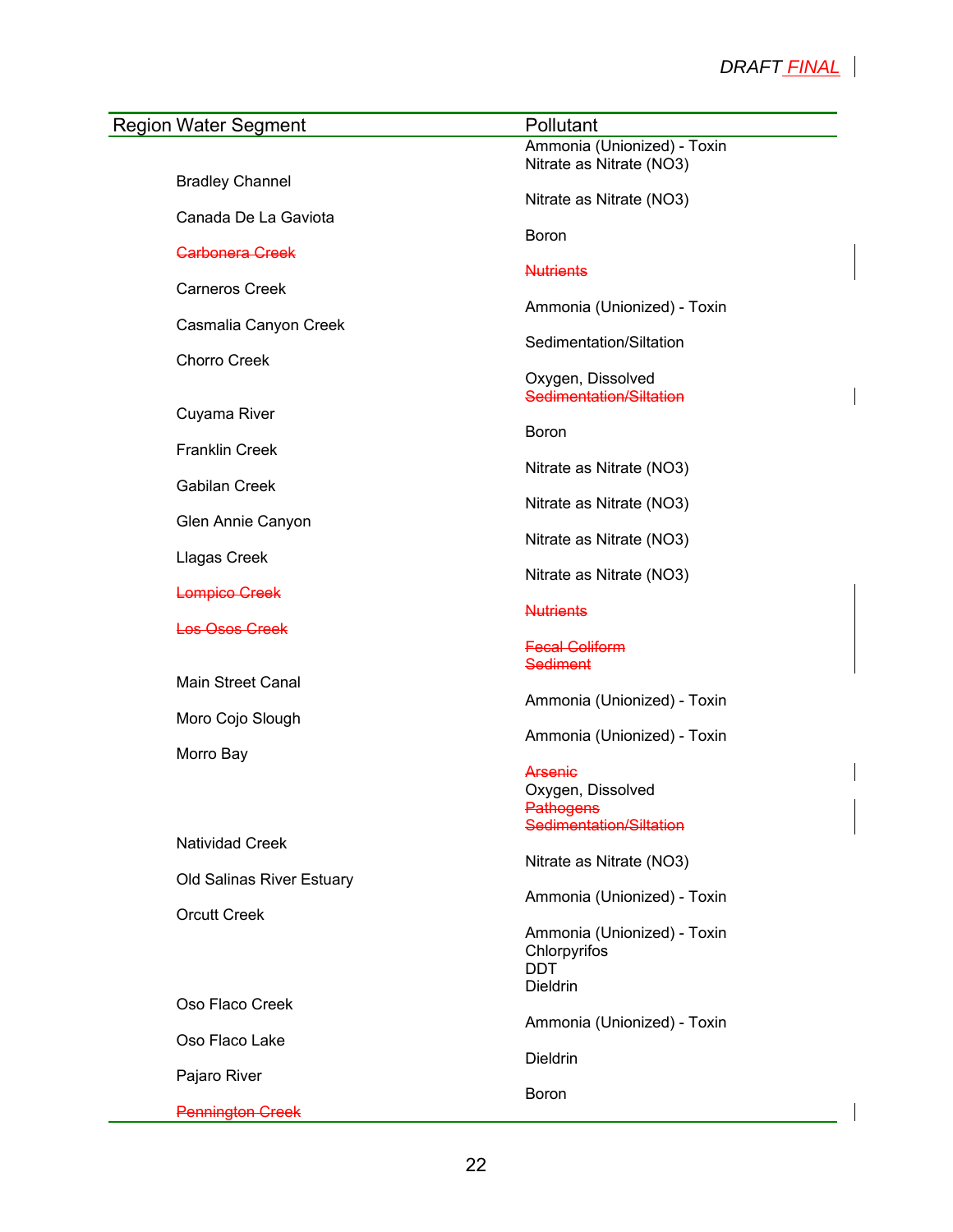| <b>Region Water Segment</b> |                                                                                                                           | Pollutant                                                                    |
|-----------------------------|---------------------------------------------------------------------------------------------------------------------------|------------------------------------------------------------------------------|
|                             |                                                                                                                           | <b>Fecal Coliform</b>                                                        |
| Prefumo Creek               |                                                                                                                           | Nitrate as Nitrate (NO3)                                                     |
| <b>Quail Creek</b>          |                                                                                                                           | Nitrate as Nitrate (NO3)                                                     |
| <b>Rincon Creek</b>         |                                                                                                                           | Boron                                                                        |
|                             | <b>Salinas Reclamation Canal</b>                                                                                          | <b>Toxicity</b>                                                              |
|                             | Salinas River (lower, estuary to near Gonzales Rd<br>crossing, watersheds 30910 and 30920)                                | Ammonia (Unionized) - Toxin                                                  |
|                             |                                                                                                                           | Nitrate as Nitrate (NO3)<br>Toxaphene                                        |
|                             | San Antonio Creek (San Antonio Watershed,<br>Rancho del las Flores Bridge at Hwy 135 to<br>downstream at Railroad Bridge) |                                                                              |
|                             |                                                                                                                           | Ammonia as Nitrogen<br>Boron<br>Nitrogen, Nitrite                            |
| <b>San Benito River</b>     |                                                                                                                           | <b>Fecal Coliform</b>                                                        |
|                             | San Bernardo Creek                                                                                                        | <b>Fecal Coliform</b>                                                        |
| San Diego Creek             |                                                                                                                           | Toxaphene                                                                    |
|                             | San Lorenzo Creek                                                                                                         | <b>Fecal Coliform</b>                                                        |
|                             | San Lorenzo River                                                                                                         | <b>Nutrients</b>                                                             |
|                             | San Luis Obispo Creek                                                                                                     | Sediment                                                                     |
| <b>San Luisito Creek</b>    |                                                                                                                           | Nitrate as Nitrate (NO3)                                                     |
|                             | San Vicente Creek                                                                                                         | <b>Total Fecal Coliform</b>                                                  |
|                             | Santa Maria River                                                                                                         | Turbidity                                                                    |
|                             |                                                                                                                           | Ammonia (Unionized) - Toxin<br>Chlorpyrifos<br><b>DDT</b><br><b>Dieldrin</b> |
|                             | Santa Rita Creek (San Luis Obispe<br><b>CountyMonterey County)</b>                                                        | Endrin                                                                       |
|                             | Santa Ynez River (below city of Lompoc to Ocean)                                                                          | Nitrate as Nitrate (NO3)                                                     |
|                             | <b>Shingle Mill Creek</b>                                                                                                 | Nitrate as Nitrate (NO3)                                                     |
|                             | Shuman Canyon Creek                                                                                                       | <b>Nutrients</b>                                                             |
| Soda Lake                   |                                                                                                                           | Sedimentation/Siltation                                                      |
|                             | Tembladero Slough                                                                                                         | Ammonia (Unionized) - Toxin                                                  |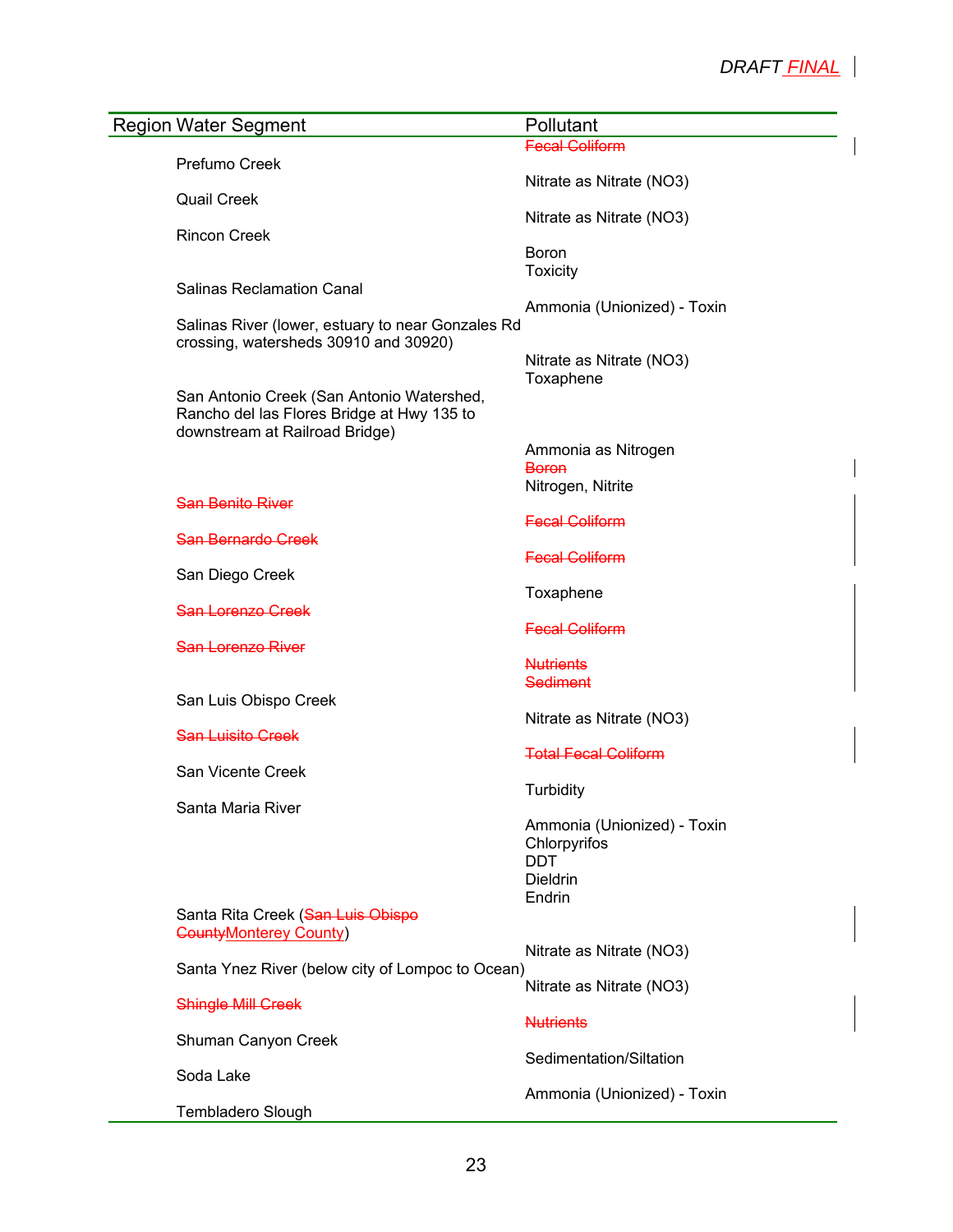|   | <b>Region Water Segment</b>                                                                             | Pollutant                                 |
|---|---------------------------------------------------------------------------------------------------------|-------------------------------------------|
|   |                                                                                                         | Ammonia (Unionized) - Toxin               |
|   | <b>Warden Creek</b>                                                                                     | <b>Fecal Coliform</b>                     |
| 4 |                                                                                                         |                                           |
|   | Aliso Canyon Wash                                                                                       |                                           |
|   |                                                                                                         | Bacteria IndicatorsFecal Coliform         |
|   |                                                                                                         | Copper                                    |
|   | <b>Ballona Creek</b>                                                                                    |                                           |
|   |                                                                                                         | Cyanide<br><b>Trash</b>                   |
|   | <b>Ballona Creek Estuary</b>                                                                            |                                           |
|   |                                                                                                         | <b>Copper</b>                             |
|   | <b>Burbank Western Channel</b>                                                                          |                                           |
|   |                                                                                                         | Ammonia                                   |
|   |                                                                                                         | Copper<br>Cyanide                         |
|   |                                                                                                         | <b>Fecal Coliform</b>                     |
|   |                                                                                                         | <b>Nitrite</b>                            |
|   |                                                                                                         | Zine                                      |
|   | Calleguas Creek Reach 3 (Potrero Road upstream<br>to confluence with Conejo Creek on 1998 303d<br>list) |                                           |
|   |                                                                                                         | Chlordane                                 |
|   |                                                                                                         | <b>DDT</b>                                |
|   |                                                                                                         | <b>Dieldrin</b>                           |
|   | <b>Compton Creek</b>                                                                                    | Toxaphene                                 |
|   |                                                                                                         | <b>Trash</b>                              |
|   | Coyote Creek                                                                                            |                                           |
|   |                                                                                                         | Ammonia                                   |
|   |                                                                                                         | <b>Cyanide</b>                            |
|   |                                                                                                         | Diazinon<br>Nitrogen, Nitrite             |
|   |                                                                                                         | pH                                        |
|   | Dominguez Channel (lined portion above Vermont<br>Ave)                                                  |                                           |
|   |                                                                                                         | <b>Aluminum</b>                           |
|   |                                                                                                         | <b>EnterococcusSediment Toxicity</b>      |
|   | Dominguez Channel Estuary (unlined portion<br>below Vermont Ave)                                        | <del>Zinc</del>                           |
|   |                                                                                                         | Benzo(a)pyrene (PAHs)                     |
|   |                                                                                                         | Benzo[a]anthracene                        |
|   |                                                                                                         | Chrysene (C1-C4)                          |
|   |                                                                                                         | Phenanthrene<br>Polychlorinated biphenyls |
|   |                                                                                                         | Pyrene                                    |
|   | <b>Duck Pond Agricultural Drains/Mugu Drain/Oxnard</b><br>Drain No 2                                    |                                           |
|   |                                                                                                         | Chlordane                                 |
|   |                                                                                                         | <b>DDT</b>                                |
|   | Echo Park Lake                                                                                          | <b>Toxaphene</b>                          |
|   |                                                                                                         | Trash                                     |
|   | Lake Lindero                                                                                            |                                           |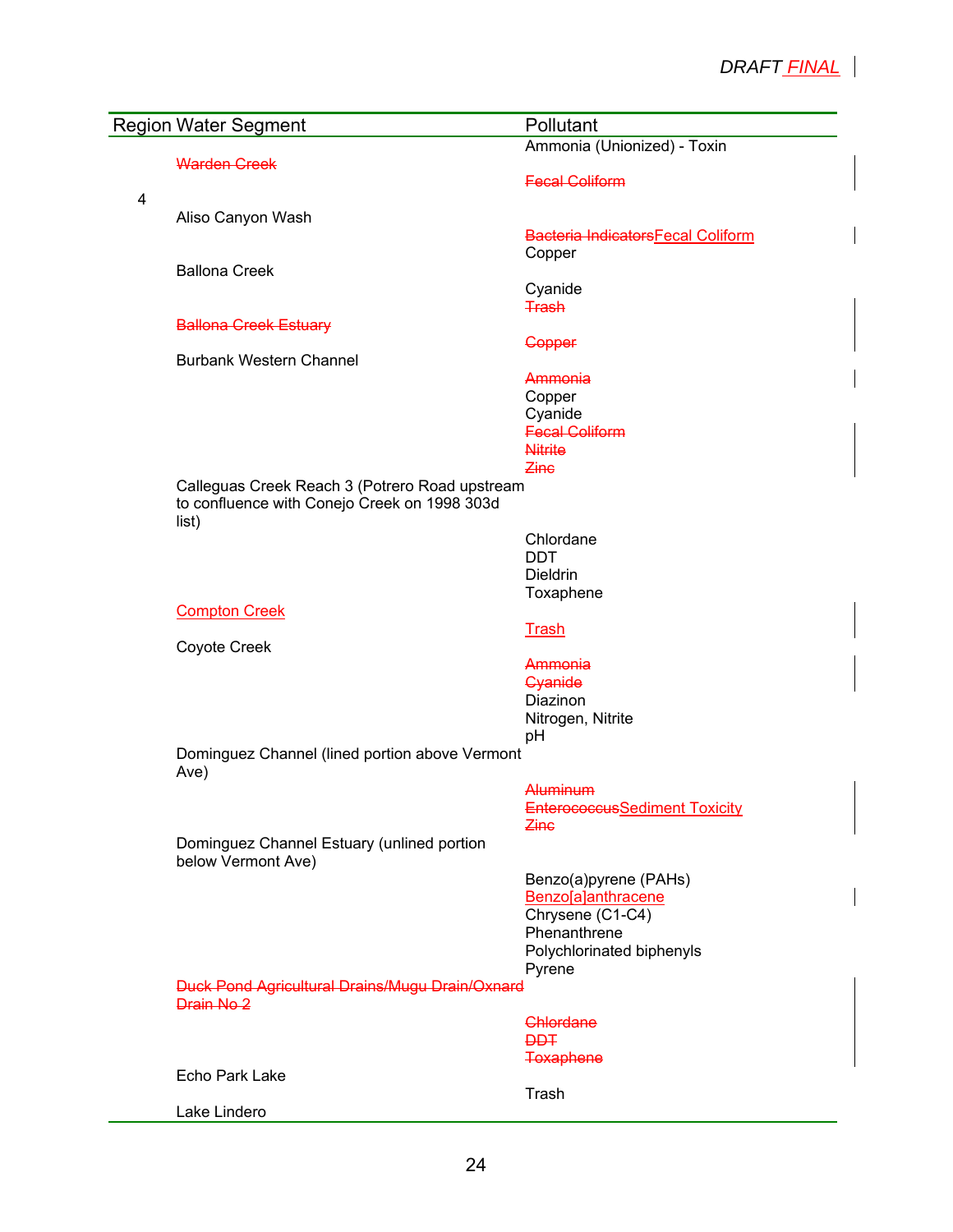| <b>Region Water Segment</b>                    | Pollutant                        |
|------------------------------------------------|----------------------------------|
|                                                | Selenium                         |
| Leo Carillo Beach (South of County Line)       |                                  |
| <b>Lincoln Park Lake</b>                       | Coliform Bacteria                |
|                                                | Trash                            |
| Los Angeles Harbor - Cabrillo Marina           |                                  |
|                                                | <b>DDT</b>                       |
|                                                | Polychlorinated biphenyls        |
| Los Angeles Harbor - Fish Harbor               |                                  |
|                                                | Benzo[a]anthracene               |
|                                                | Chlordane                        |
|                                                | Chrysene (C1-C4)                 |
|                                                | Copper<br>Dibenz[a,h]anthracene  |
|                                                | Lead                             |
|                                                | <b>Mercury</b>                   |
|                                                | Phenanthrene                     |
|                                                | Pyrene                           |
|                                                | <b>Sediment Toxicity</b>         |
|                                                | Zinc                             |
| Los Angeles Harbor - Inner Cabrillo Beach Area |                                  |
|                                                | Bacteria Indicators              |
|                                                | Copper<br><b>HGA</b>             |
|                                                | <b>Polychlorinated biphenyls</b> |
| Los Angeles River Estuary (Queensway Bay)      |                                  |
|                                                | <b>Sediment Toxicity</b>         |
|                                                | <b>Trash</b>                     |
| Los Angeles River Reach 1 (Estuary to Carson   |                                  |
| Street)                                        |                                  |
|                                                | Cyanide<br>Diazinon              |
|                                                | <b>Nutrients (Algae)</b>         |
|                                                | Trash                            |
| Los Angeles River Reach 2 (Carson to Figueroa  |                                  |
| Street)                                        |                                  |
|                                                | Trash                            |
| Los Angeles River Reach 3 (Figueroa St. to     |                                  |
| Riverside Dr.)                                 |                                  |
|                                                | Ammonia<br>Trash                 |
| Los Angeles River Reach 4 (Sepulveda Dr. to    |                                  |
| Sepulveda Dam)                                 |                                  |
|                                                | Trash                            |
| Los Angeles River Reach 5 (within Sepulveda    |                                  |
| Basin)                                         |                                  |
|                                                | Trash                            |
| Los Angeles/Long Beach Inner Harbor            |                                  |
|                                                | <b>Copper</b><br><b>DDT</b>      |
|                                                | Polychlorinated biphenyls        |
|                                                | <b>Sediment Toxicity</b>         |
|                                                | Zine                             |
| Los Angeles/Long Beach Outer Harbor (inside    |                                  |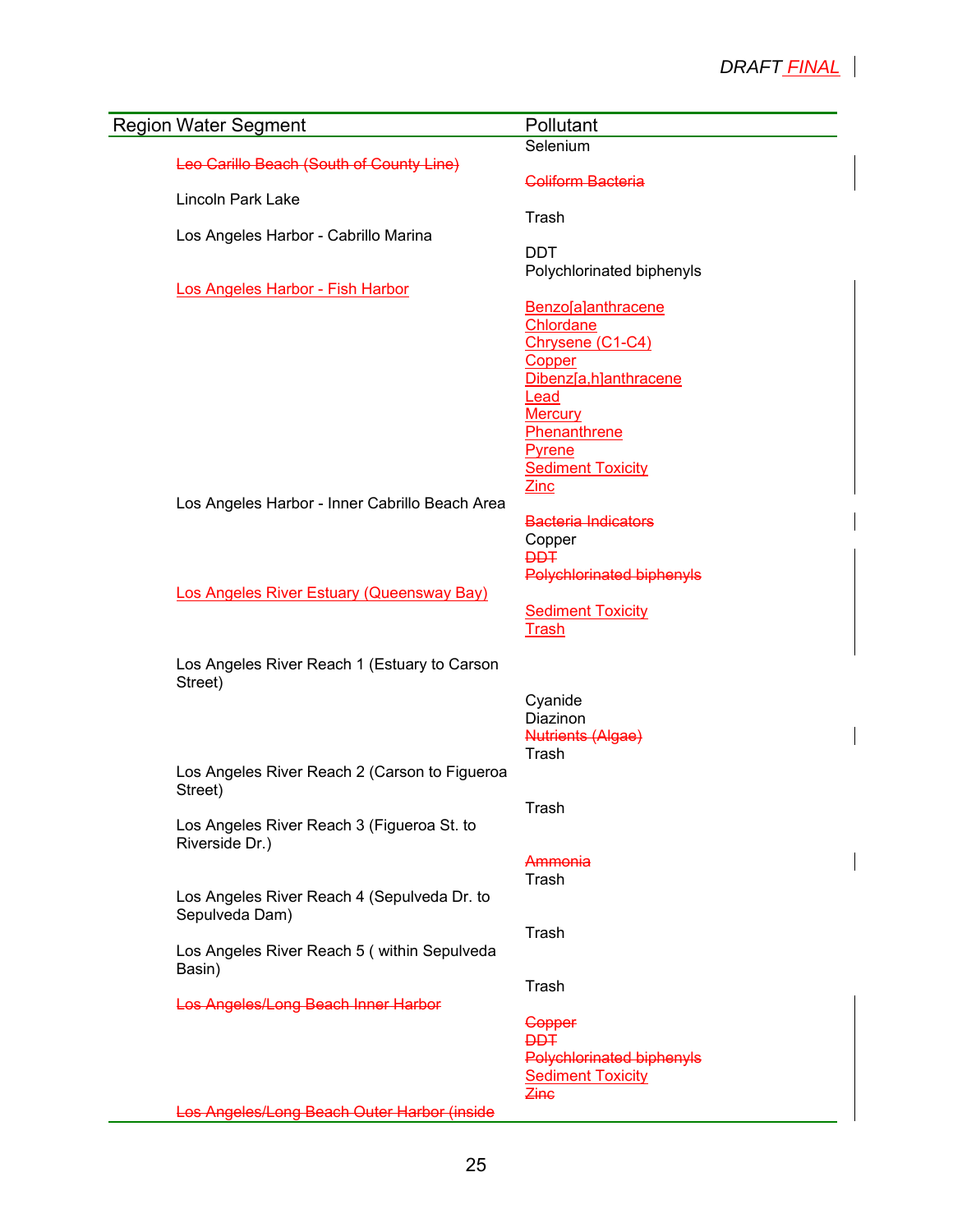| <b>Region Water Segment</b>                      | Pollutant                            |
|--------------------------------------------------|--------------------------------------|
| breakwater)                                      |                                      |
|                                                  | <b>DDT</b>                           |
| Los Cerritos Channel                             |                                      |
|                                                  | Aluminum-Trash                       |
|                                                  | Bis(2ethylhexyl)phthalate            |
| <b>Malibu Creek</b>                              |                                      |
|                                                  | Aluminum                             |
|                                                  | Selenium                             |
| Marina del Rey Harbor - Back Basins              | <b>Sulfates</b>                      |
|                                                  | Sediment Bioassays for Estuarine and |
|                                                  | <b>Marine Water</b>                  |
| <b>Peck Road Park Lake</b>                       |                                      |
|                                                  | Trash                                |
| Piru Creek (from gaging station below Santa      |                                      |
| Felicia Dam to headwaters)                       |                                      |
|                                                  | Chloride                             |
| Port Hueneme Pier                                |                                      |
|                                                  | Polychlorinated biphenyls            |
| Rio Hondo Reach 1 (Confl. LA River to Snt Ana    |                                      |
| FWy                                              |                                      |
|                                                  | Ammonia                              |
| <b>San Gabriel River Estuary</b>                 |                                      |
|                                                  | Ammonia as Nitrogen                  |
| San Gabriel River Reach 1 (Estuary to Firestone) |                                      |
|                                                  | Ammonia                              |
|                                                  | pH                                   |
| San Gabriel River Reach 2 (Firestone to Whittier |                                      |
| Narrows Dam                                      |                                      |
|                                                  | Aluminum                             |
|                                                  | Ammonia                              |
| San Gabriel River, East Fork                     |                                      |
|                                                  | <b>Trash</b>                         |
| San Jose Creek Reach 1 (SG Confluence to         |                                      |
| Temple St.)                                      |                                      |
|                                                  | Ammonia                              |
| San Jose Creek Reach 2 (Temple to I-10 at White  |                                      |
| Ave.                                             |                                      |
|                                                  | Ammonia                              |
| San Pedro Bay Near/Off Shore Zones               |                                      |
|                                                  | <b>Chlordane</b>                     |
| Santa Clara River Reach 1 (Estuary to Hwy 101    |                                      |
| Bridge)                                          |                                      |
|                                                  | <b>Toxicity</b>                      |
| Santa Clara River Reach 11 (Piru Creek, from     |                                      |
| confluence with Santa Clara River Reach 4 to     |                                      |
| gaging station below Santa Felicia Dam)          |                                      |
|                                                  | Boron                                |
|                                                  | <b>Sulfates</b>                      |
| Santa Clara River Reach 5 (Blue Cut gaging       |                                      |
| station to West Pier Hwy 99 Bridge) (was named   |                                      |
| Santa Clara River Reach 7 on 2002 303(d) lists)  |                                      |
|                                                  | Aluminum                             |
|                                                  | Ammonia                              |
|                                                  | Chloride                             |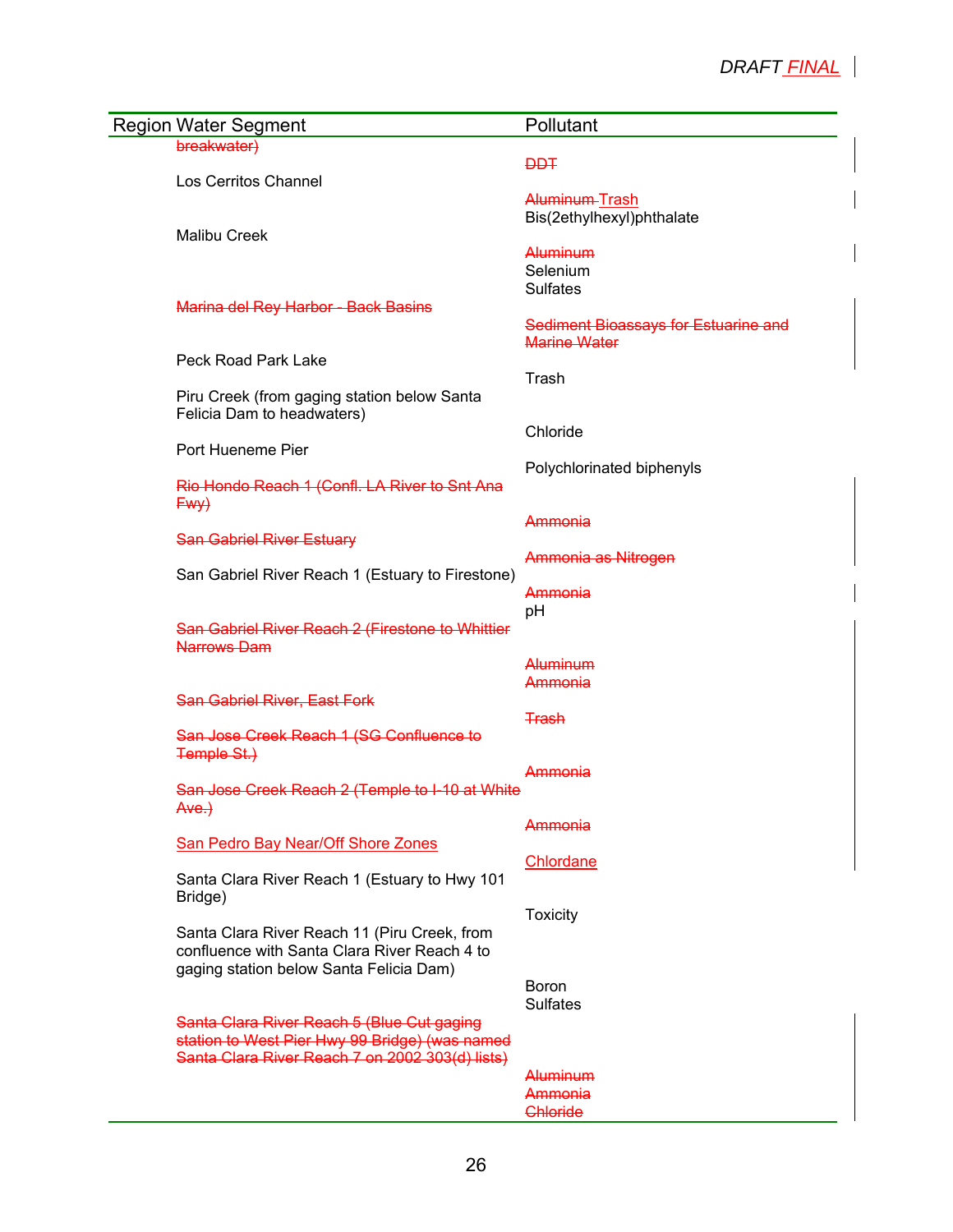|   | <b>Region Water Segment</b>                                                                  | Pollutant                 |
|---|----------------------------------------------------------------------------------------------|---------------------------|
|   |                                                                                              | <b>Diazinon</b>           |
|   |                                                                                              | Polychlorinated biphenyls |
|   | Santa Clara River Reach 11 (Piru Creek, from<br>confluence with Santa Clara River Reach 4 to |                           |
|   | gaging station below Santa Felicia Dam)                                                      |                           |
|   |                                                                                              | <b>Boron</b>              |
|   |                                                                                              | <b>Sulfates</b>           |
|   | Santa Clara River Reach 6 (W Pier Hwy 99 to                                                  |                           |
|   | Bouquet Cyn Rd) (was named Santa Clara River<br>Reach 8 on 2002 303(d) lists)                |                           |
|   |                                                                                              | Ammonia                   |
|   |                                                                                              | Chloride                  |
|   |                                                                                              | Chlorpyrifos              |
|   |                                                                                              | Diazinon                  |
|   |                                                                                              | Nitrogen, Nitrite         |
|   | Sawpit Creek                                                                                 | <b>Toxicity</b>           |
|   |                                                                                              | Bis(2ethylhexyl)phthalate |
|   |                                                                                              | <b>Fecal Coliform</b>     |
|   | <b>Ventura Marina Jetties</b>                                                                |                           |
|   |                                                                                              | <b>DDT</b>                |
| 5 |                                                                                              | Polychlorinated biphenyls |
|   | American River, South Fork (below Slab Creek                                                 |                           |
|   | <b>Reservoir to Folsom Lake)</b>                                                             |                           |
|   |                                                                                              | Mercury                   |
|   | Bear River (Amador Co, Lower Bear River                                                      |                           |
|   | Reservoir to Mokelumne River, N Fork)                                                        |                           |
|   | Carson Creek (from WWTP to Deer Creek)                                                       | Copper                    |
|   |                                                                                              | Aluminum                  |
|   |                                                                                              | <b>Copper</b>             |
|   |                                                                                              | Manganese                 |
|   | Clear Lake                                                                                   |                           |
|   | <b>Cosumnes River</b>                                                                        | <b>Mercury</b>            |
|   |                                                                                              | <b>Exotic Species</b>     |
|   | Deer Creek (Sacramento County)                                                               |                           |
|   |                                                                                              | Iron                      |
|   | Del Puerto Creek                                                                             |                           |
|   | Delta Waterways (Stockton Ship Channel)                                                      | Pyrethroids               |
|   |                                                                                              | <b>Exotic Species</b>     |
|   | Delta Waterways (central portion)                                                            |                           |
|   |                                                                                              | <b>Exotic Species</b>     |
|   | Delta Waterways (eastern portion)                                                            |                           |
|   |                                                                                              | <b>Exotic Species</b>     |
|   | Delta Waterways (export area)                                                                | <b>Exotic Species</b>     |
|   | Delta Waterways (northern portion)                                                           |                           |
|   |                                                                                              | <b>DDT</b>                |
|   |                                                                                              | <b>Exotic Species</b>     |
|   |                                                                                              | Mercury                   |
|   |                                                                                              | Polychlorinated biphenyls |
|   | Delta Waterways (northwestern portion)                                                       |                           |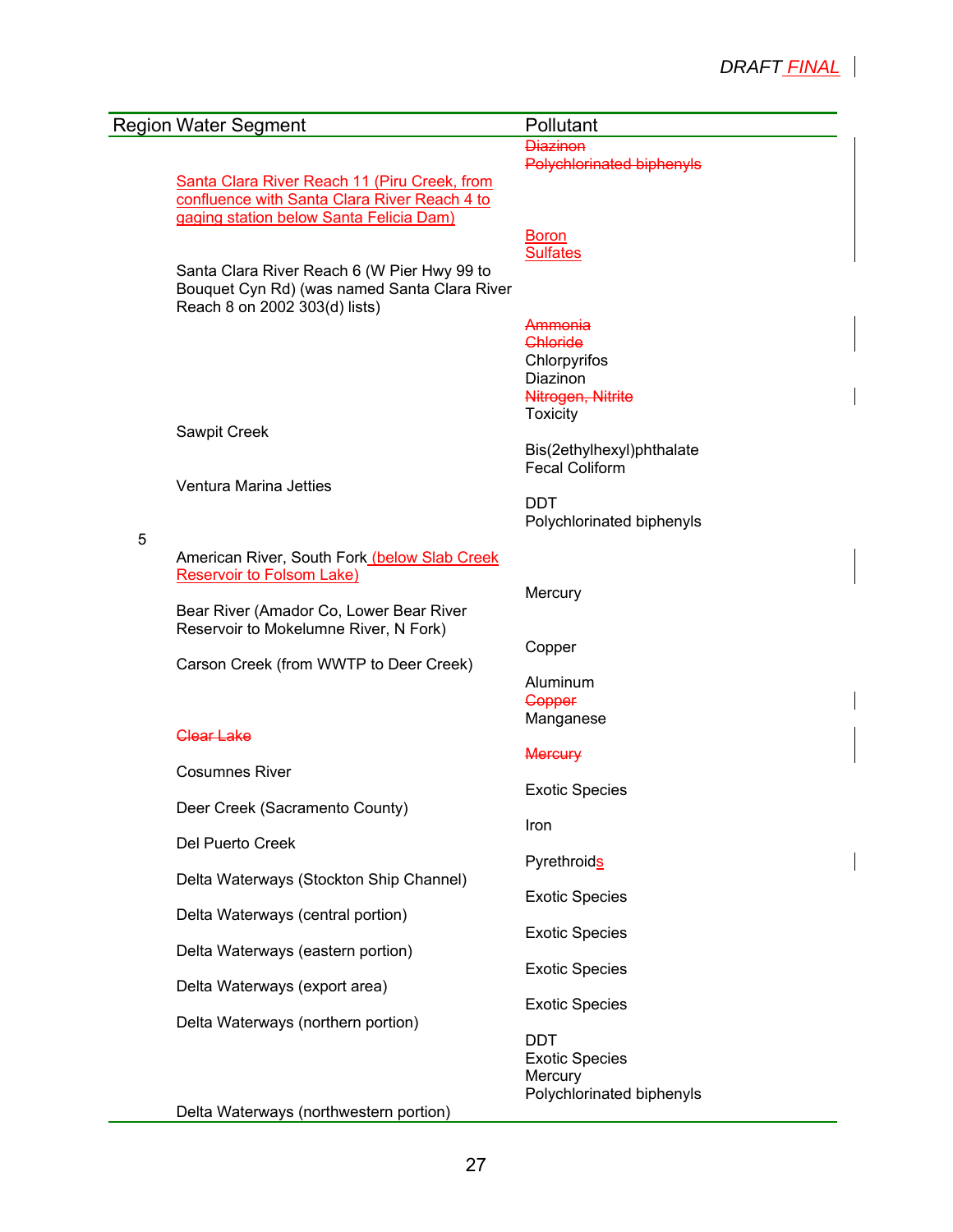| <b>Region Water Segment</b>                                                                | Pollutant                                                                      |
|--------------------------------------------------------------------------------------------|--------------------------------------------------------------------------------|
|                                                                                            | <b>Exotic Species</b>                                                          |
| Delta Waterways (southern portion)                                                         | <b>DDT</b><br><b>Exotic Species</b>                                            |
| Delta Waterways (western portion)                                                          | <b>Exotic Species</b>                                                          |
| Feather River, Lower (Lake Oroville Dam to<br>Confluence with Sacramento River)            |                                                                                |
| Feather River, North Fork (below Lake Almanor)                                             | Chlorpyrifos<br>Mercury                                                        |
| Grasslands Marshes                                                                         | Temperature, water                                                             |
| Grayson Drain (at outfall)                                                                 | Selenium                                                                       |
| Ingram Creek (from confluence with Hospital                                                | Sediment <b>Toxicity Bioassays -- Chronic</b><br><b>Toxicity -- Freshwater</b> |
| Creek to Hwy 33 crossing)                                                                  | Pyrethroids                                                                    |
| Ingram Creek (from confluence with San Joaquin<br>River to confluence with Hospital Creek) |                                                                                |
| Kaweah Lake                                                                                | Pyrethroids<br>Mercury                                                         |
| Lower Bear River Reservoir                                                                 | Copper                                                                         |
| Main Drainage Canal                                                                        | Diazinon                                                                       |
| Merced River, Lower (McSwain Reservoir to San<br>Joaquin River)                            |                                                                                |
| Mokelumne River, North Fork                                                                | Mercury<br>Copper                                                              |
| <b>Morrison Creek</b>                                                                      | Chlorpyrifos                                                                   |
| Natoma, Lake                                                                               | Mercury                                                                        |
| Orestimba Creek (below Kilburn Road)                                                       | Sediment Toxicity Bioassays - Chronic<br><b>Toxicity -- Freshwater</b>         |
| Sacramento River (Keswick Dam to Cottonwood<br>Creek)                                      |                                                                                |
|                                                                                            | Cadmium<br><b>Copper</b><br>Zine                                               |
| <b>Panoche Creek (Silver Creek to Belmont Avenue)</b>                                      | <b>Selenium</b>                                                                |
| Sacramento River (Red Bluff to Knights Landing)                                            | Mercury                                                                        |
| Salt Slough (upstream from confluence with San<br>Joaquin River)                           |                                                                                |
| San Joaquin River (Friant Dam to Mendota Pool)                                             | Selenium<br><b>Exotic Species</b>                                              |

Î.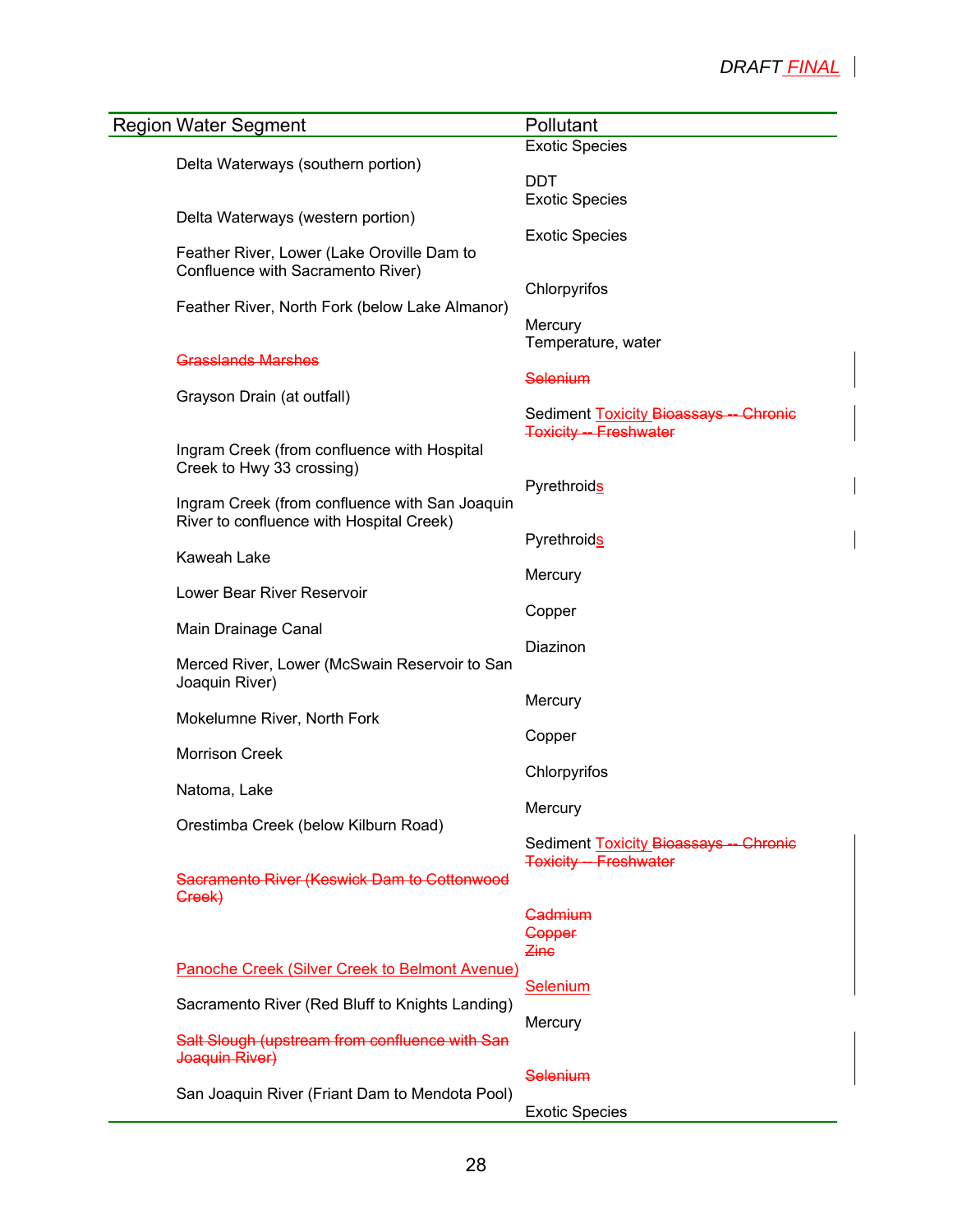|                 | <b>Region Water Segment</b>                                         | Pollutant                                                                       |
|-----------------|---------------------------------------------------------------------|---------------------------------------------------------------------------------|
|                 | San Joaquin River (Merced River to Tuolumne<br>River)               |                                                                                 |
|                 | Sugar Pine Creek (tributary to Lower Bear River<br>Reservoir)       | <b>Selenium</b>                                                                 |
|                 | <b>Wadsworth Canal</b>                                              | Copper                                                                          |
|                 | Willow Creek (Madera County)                                        | Diazinon                                                                        |
| $6\phantom{1}6$ |                                                                     | Temperature, water                                                              |
|                 | <b>Bodie Creek</b><br><b>Crowley Lake</b>                           | <b>Mercury</b>                                                                  |
|                 |                                                                     | Ammonia<br>Oxygen, Dissolved                                                    |
|                 | <b>Heavenly Valley Creek (source to USFS</b><br>boundary)           |                                                                                 |
|                 | <b>Indian Creek Reservoir</b>                                       | Sedimentation/Siltation<br>Phosphorus                                           |
|                 | <b>Mammoth Creek</b>                                                | <b>Mercury</b>                                                                  |
|                 | <b>Mono Lake</b>                                                    | Salinity/TDS/Chlorides                                                          |
|                 | Searles Lake                                                        | <b>Petroleum Products</b><br>Salinity/TDS/Chlorides                             |
|                 | Susan River                                                         | Mercury                                                                         |
| $\overline{7}$  | <b>Alamo River</b>                                                  |                                                                                 |
|                 |                                                                     | Chlorpyrifos<br><b>DDT</b><br><b>Dieldrin</b>                                   |
|                 |                                                                     | Polychlorinated biphenyls<br>Sedimentation/Siltation                            |
|                 | All American Canal                                                  | Toxaphene                                                                       |
|                 |                                                                     | <b>Specific Conductance</b><br><b>Sulfates</b><br><b>Total Dissolved Solids</b> |
|                 | Coachella Valley Storm Channel                                      | Toxaphene                                                                       |
|                 | Colorado River (Imperial Reservoir to California-<br>Mexico Border) |                                                                                 |
|                 |                                                                     | Manganese<br>Selenium                                                           |
|                 | <b>Imperial Valley Drains</b>                                       | <b>DDT</b><br>Dieldrin                                                          |
|                 |                                                                     | Endosulfan<br>Polychlorinated biphenyls                                         |
|                 | New River (Imperial)                                                | Toxaphene                                                                       |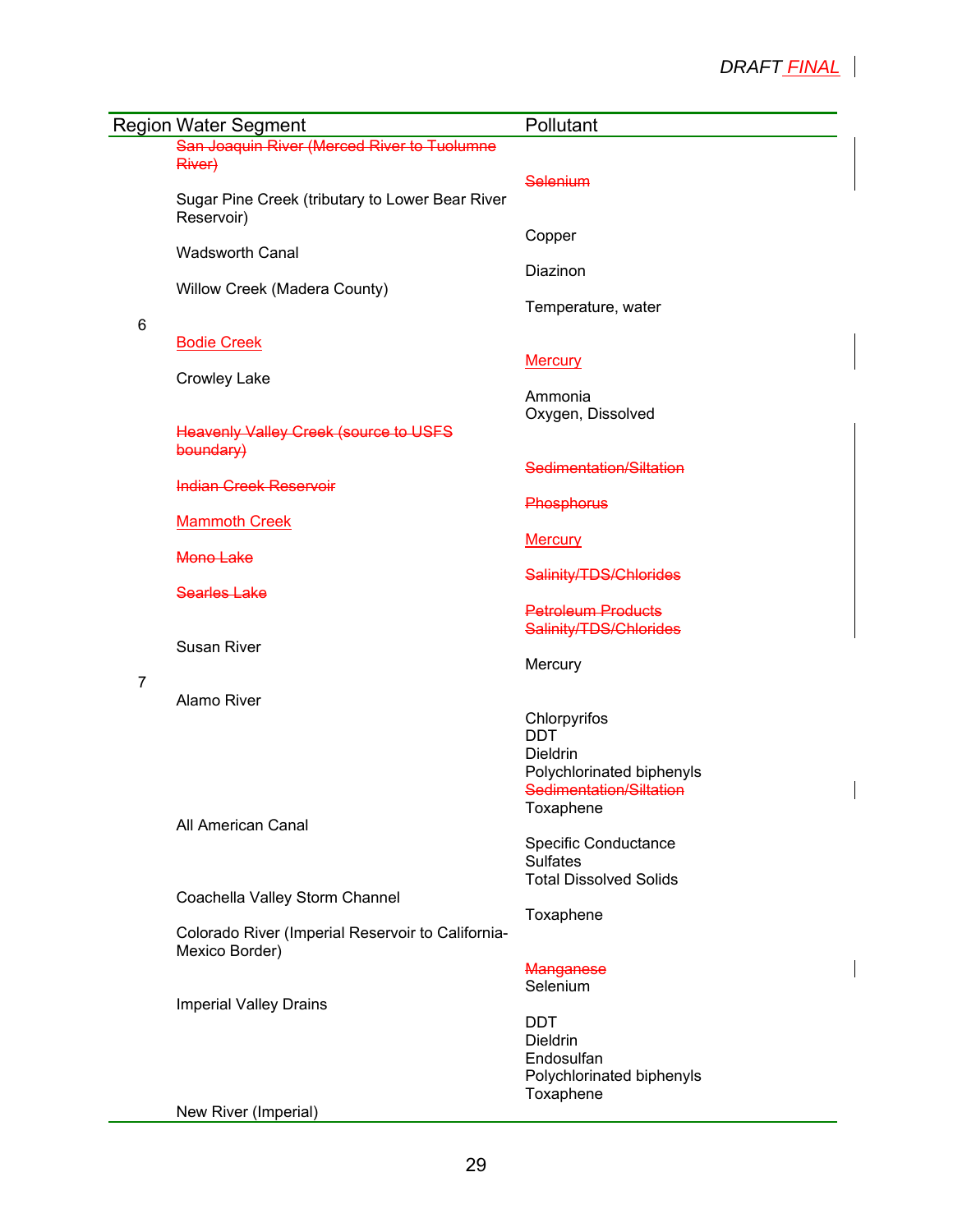|   | <b>Region Water Segment</b>             | Pollutant                     |
|---|-----------------------------------------|-------------------------------|
|   |                                         | Chlordane                     |
|   |                                         | Chlorpyrifos                  |
|   |                                         | <b>DDT</b>                    |
|   |                                         | Diazinon                      |
|   |                                         | <b>Dieldrin</b>               |
|   |                                         | Mercury                       |
|   |                                         | <b>Pathogens</b>              |
|   |                                         | Polychlorinated biphenyls     |
|   |                                         | Selenium                      |
|   |                                         | Toxaphene                     |
|   |                                         | <b>Toxicity</b>               |
|   | Palo Verde Outfall Drain                |                               |
|   |                                         | <b>DDT</b>                    |
| 8 |                                         |                               |
|   | Anaheim Bay                             |                               |
|   |                                         | Polychlorinated biphenyls     |
|   |                                         | <b>Sediment Toxicity</b>      |
|   | Balboa Beach                            |                               |
|   |                                         | <b>DDT</b><br><b>Dieldrin</b> |
|   |                                         |                               |
|   |                                         | Polychlorinated biphenyls     |
|   | <b>Big Bear Lake</b>                    | <b>Mercury</b>                |
|   |                                         | Polychlorinated biphenyls     |
|   | Elsinore, Lake                          |                               |
|   |                                         | Polychlorinated biphenyls     |
|   | Huntington Beach State Park             |                               |
|   |                                         | Polychlorinated biphenyls     |
|   | Huntington Harbour                      |                               |
|   |                                         | Chlordane                     |
|   |                                         | Lead                          |
|   |                                         | <b>Sediment Toxicity</b>      |
|   | Newport Bay, Lower                      |                               |
|   |                                         | <b>Chlorpyrifos Chlordane</b> |
|   |                                         | Copper                        |
|   |                                         | <b>DDT</b>                    |
|   |                                         | <b>Diazinon</b>               |
|   |                                         | <b>Fecal Coliform</b>         |
|   |                                         | <b>Nutrients</b>              |
|   |                                         | Polychlorinated biphenyls     |
|   |                                         | Sedimentation/Siltation       |
|   |                                         | <b>Sediment Toxicity</b>      |
|   | Newport Bay, Upper (Ecological Reserve) |                               |
|   |                                         | <b>Chlorpyrifos Chlordane</b> |
|   |                                         | Copper                        |
|   |                                         | <b>DDT</b>                    |
|   |                                         | <b>Diazinon</b>               |
|   |                                         | <b>Fecal Coliform</b>         |
|   |                                         | <b>Nutrients</b>              |
|   |                                         | Polychlorinated biphenyls     |
|   |                                         | Sedimentation/Siltation       |
|   |                                         | <b>Sediment Toxicity</b>      |
|   | Peters Canyon Channel                   |                               |
|   |                                         | <b>DDT</b>                    |
|   |                                         | Toxaphene                     |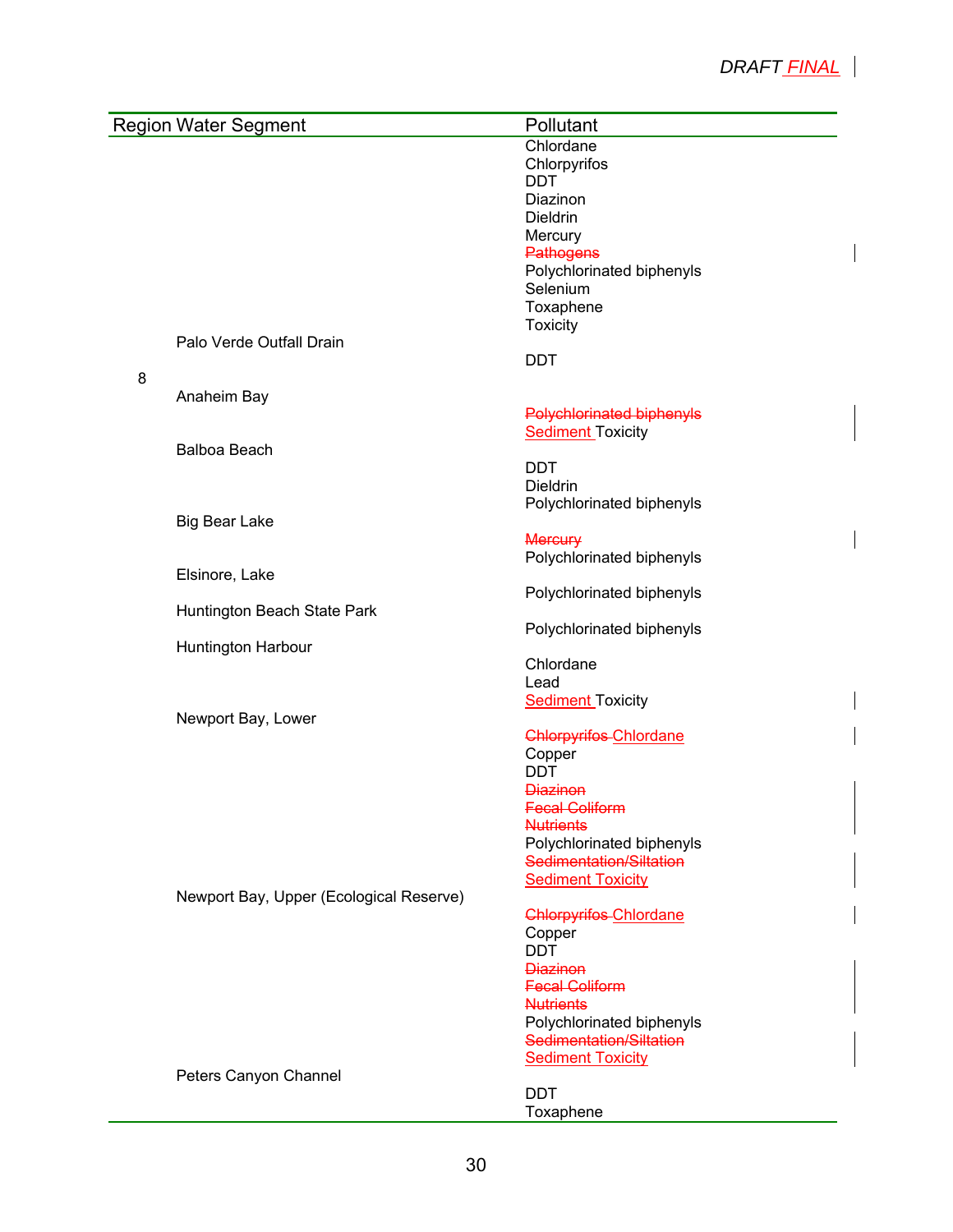|   | <b>Region Water Segment</b>                 | Pollutant                                    |
|---|---------------------------------------------|----------------------------------------------|
|   | <b>Rhine Channel</b>                        |                                              |
|   |                                             | Copper                                       |
|   |                                             | Lead                                         |
|   |                                             | Mercury<br>Polychlorinated biphenyls         |
|   |                                             | <b>Sediment Toxicity</b>                     |
|   |                                             | Zinc                                         |
|   | San Diego Creek Reach 1                     |                                              |
|   |                                             | <b>Fecal Coliform</b>                        |
|   |                                             | <b>Nutrients</b>                             |
|   |                                             | Sedimentation/Siltation                      |
|   |                                             | Selenium                                     |
|   | San Diego Creek Reach 2                     | Zine-Toxaphene                               |
|   |                                             | <b>Diazinon</b>                              |
|   |                                             | <b>Nutrients</b>                             |
|   |                                             | Sedimentation/Siltation                      |
|   |                                             | Unknown Toxicity                             |
|   | Santa Ana Delhi Channel                     |                                              |
|   |                                             | <b>Toxaphene</b>                             |
|   | Seal Beach                                  | Polychlorinated biphenyls                    |
| 9 |                                             |                                              |
|   | Agua Hedionda Creek                         |                                              |
|   |                                             | Manganese                                    |
|   |                                             | Selenium                                     |
|   |                                             | <b>Sulfates</b>                              |
|   | <b>Barrett Lake</b>                         |                                              |
|   |                                             | Color<br>Manganese                           |
|   |                                             | pH (high)                                    |
|   | <b>Batiquitos Lagoon</b>                    |                                              |
|   |                                             | Phosphorus                                   |
|   | <b>Buena Creek</b>                          |                                              |
|   |                                             | <b>DDT</b>                                   |
|   |                                             | Nitrate and Nitrite                          |
|   |                                             | Phosphate<br><b>Sulfates</b>                 |
|   | <b>Buena Vista Creek</b>                    |                                              |
|   |                                             | Sediment <b>Toxicity Bioassays</b> - Chronic |
|   |                                             | <b>Toxicity -- Freshwater</b>                |
|   |                                             | <b>Total Dissolved Solids</b>                |
|   | Cottonwood Creek (in west San Diego County) |                                              |
|   |                                             | <b>DDT</b><br>Phosphorus                     |
|   |                                             | Sediment Toxicity Bioassays -- Chronic       |
|   |                                             | <b>Toxicity -- Freshwater</b>                |
|   | De Luz Creek                                |                                              |
|   |                                             | Iron                                         |
|   |                                             | Manganese                                    |
|   |                                             | <b>Sulfates</b>                              |
|   | <b>Del Dios Creek</b>                       |                                              |
|   | El Capitan Lake                             | <b>Sulfates</b>                              |
|   |                                             | Antimony                                     |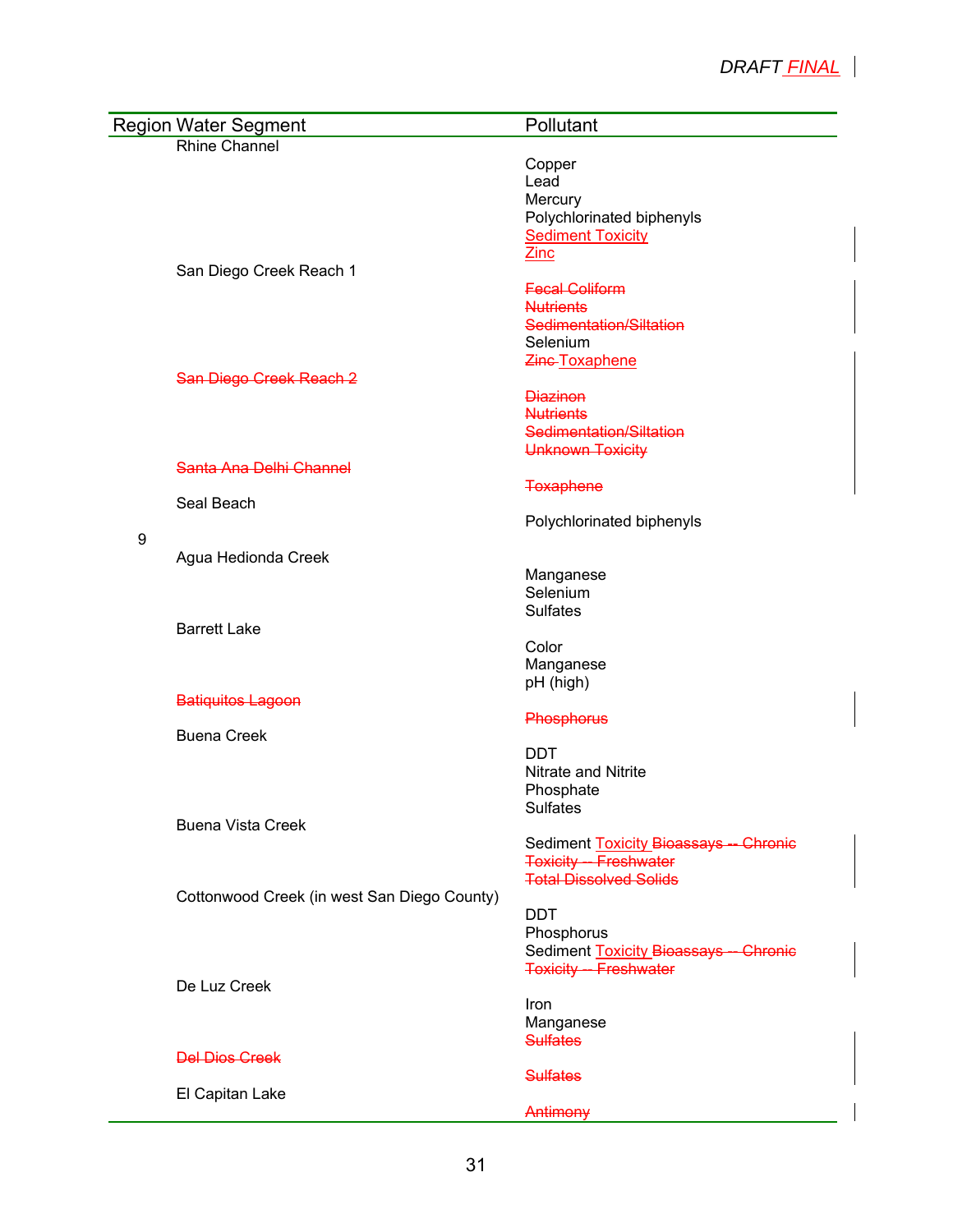| <b>Region Water Segment</b> | Pollutant                              |
|-----------------------------|----------------------------------------|
|                             | <b>Beryllium</b>                       |
|                             | Color                                  |
|                             | Manganese                              |
|                             | <b>Total Dissolved Solids</b>          |
| <b>Encinitas Creek</b>      | pH (high)                              |
|                             | Phosphorus                             |
| English Canyon              |                                        |
|                             | Benzo[b]fluoranthene                   |
|                             | <b>Dieldrin</b>                        |
|                             | Sediment Toxicity Bioassays -- Chronic |
| <b>Escondido Creek</b>      | <b>Toxicity -- Freshwater</b>          |
|                             | <b>DDT</b>                             |
|                             | Manganese                              |
|                             | Phosphate                              |
|                             | Selenium                               |
|                             | <b>Sulfates</b>                        |
| <b>Felicita Creek</b>       | <b>Total Dissolved Solids</b>          |
|                             | Aluminum                               |
| <b>Forester Creek</b>       |                                        |
|                             | Oxygen, Dissolved                      |
|                             | Phosphorus                             |
| <b>Green Valley Creek</b>   |                                        |
|                             | Chloride                               |
|                             | Manganese<br>Pentachlorophenol (PCP)   |
| Hodges, Lake                |                                        |
|                             | Manganese                              |
|                             | Turbidity                              |
|                             | pH (high)                              |
| <b>Kit Carson Creek</b>     |                                        |
| <b>Kitchen Creek</b>        | Pentachlorophenol (PCP)                |
|                             | pH                                     |
| Laguna Canyon Channel       |                                        |
|                             | Sediment Toxicity Bioassays - Chronic  |
|                             | <b>Toxicity Freshwater</b>             |
| <b>Loma Alta Creek</b>      |                                        |
| Long Canyon Creek           | <b>Total Dissolved Solids</b>          |
|                             | <b>Total Dissolved Solids</b>          |
| Los Penasquitos Creek       |                                        |
|                             | Phosphate                              |
|                             | <b>Total Dissolved Solids</b>          |
| <b>Loveland Reservoir</b>   |                                        |
|                             | Aluminum                               |
|                             | Manganese                              |
| Miramar Reservoir           | Oxygen, Dissolved                      |
|                             | <b>Sulfates</b>                        |
|                             | <b>Total Dissolved Solids</b>          |
| Morena Reservoir            |                                        |
|                             | Color                                  |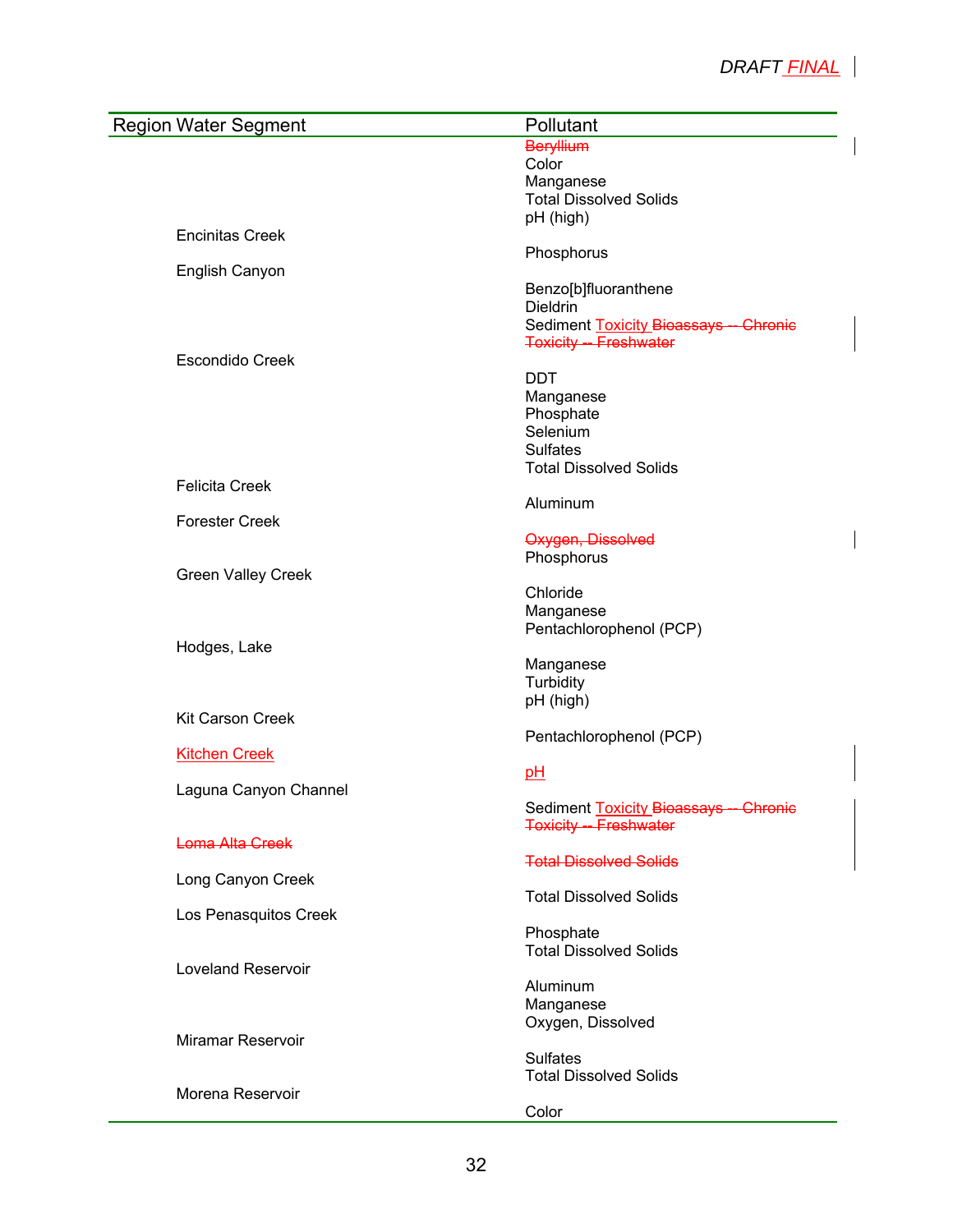$\begin{array}{c} \hline \end{array}$ 

| <b>Region Water Segment</b>                               | Pollutant                                      |
|-----------------------------------------------------------|------------------------------------------------|
|                                                           | Manganese                                      |
| Murray Reservoir                                          | pH (high)                                      |
|                                                           | <b>Total Dissolved Solids</b>                  |
| Murrieta Creek                                            | pH                                             |
|                                                           | Arsenic                                        |
|                                                           | <b>Copper</b>                                  |
|                                                           | Iron                                           |
|                                                           | Manganese<br>Nitrogen                          |
|                                                           | Zine                                           |
| Oso Creek (at Mission Viejo Golf Course)                  | Chloride                                       |
|                                                           | <b>Sulfates</b>                                |
|                                                           | <b>Total Dissolved Solids</b>                  |
| Otay Reservoir, Lower                                     | Color                                          |
|                                                           | Iron                                           |
|                                                           | Manganese                                      |
|                                                           | Nitrogen, ammonia (Total Ammonia)<br>pH (high) |
| Pacific Ocean Shoreline, Imperial Beach Pier              |                                                |
|                                                           | Polychlorinated biphenyls                      |
| Pine Valley Creek (Upper)                                 | Phosphorus                                     |
|                                                           | Turbidity                                      |
| Pogi Canyon Creek                                         |                                                |
| <b>Rainbow Creek</b>                                      | <b>DDT</b>                                     |
|                                                           | Iron                                           |
|                                                           | <b>Sulfates</b>                                |
| Reidy Canyon Creek                                        | <b>Total Dissolved Solids</b>                  |
|                                                           | Phosphorus                                     |
| San Diego Bay                                             | <b>Turbidity</b>                               |
|                                                           | Polychlorinated biphenyls                      |
| San Diego Bay Shoreline, Chula Vista Marina               |                                                |
| San Diego Bay Shoreline, at Americas Cup                  | Copper                                         |
| Harbor                                                    |                                                |
|                                                           | Copper                                         |
| San Diego Bay Shoreline, at Coronado Cays                 | Copper                                         |
| San Diego Bay Shoreline, at Glorietta Bay                 |                                                |
|                                                           | Copper                                         |
| San Diego Bay Shoreline, at Harbor Island (East<br>Basin) |                                                |
|                                                           | Copper                                         |
| San Diego Bay Shoreline, at Harbor Island (West           |                                                |
| Basin)                                                    | Copper                                         |
| San Diego Bay Shoreline, at Marriott Marina               |                                                |
|                                                           | Copper                                         |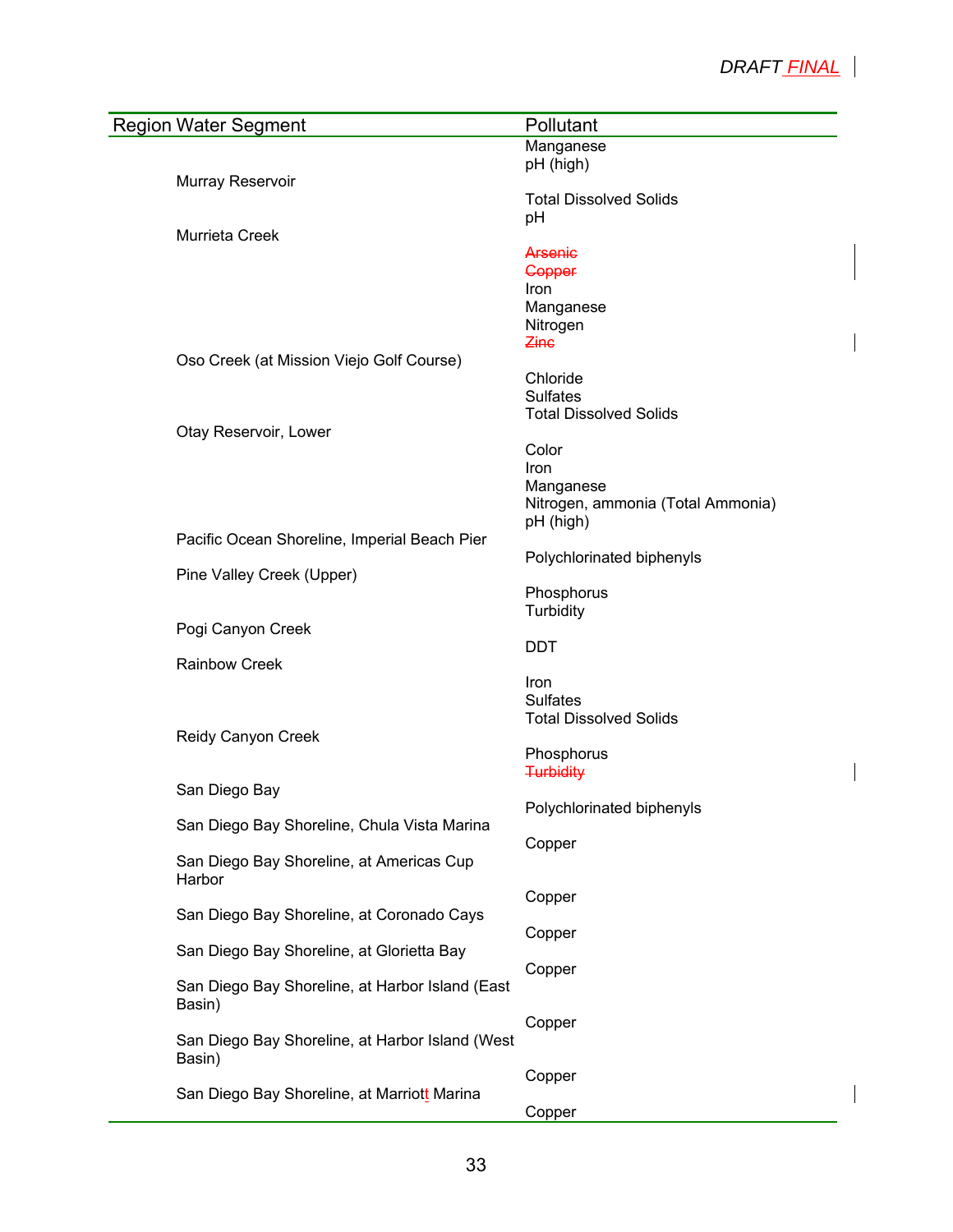*DRAFT FINAL*

 $\begin{array}{c} \rule{0pt}{2ex} \rule{0pt}{2ex} \rule{0pt}{2ex} \rule{0pt}{2ex} \rule{0pt}{2ex} \rule{0pt}{2ex} \rule{0pt}{2ex} \rule{0pt}{2ex} \rule{0pt}{2ex} \rule{0pt}{2ex} \rule{0pt}{2ex} \rule{0pt}{2ex} \rule{0pt}{2ex} \rule{0pt}{2ex} \rule{0pt}{2ex} \rule{0pt}{2ex} \rule{0pt}{2ex} \rule{0pt}{2ex} \rule{0pt}{2ex} \rule{0pt}{2ex} \rule{0pt}{2ex} \rule{0pt}{2ex} \rule{0pt}{2ex} \rule{0pt}{$ 

| <b>Region Water Segment</b>   | Pollutant                                     |
|-------------------------------|-----------------------------------------------|
| San Juan Creek                |                                               |
|                               | <b>DDE</b>                                    |
| San Marcos Creek              |                                               |
|                               | <b>DDE</b>                                    |
|                               | Phosphorus                                    |
|                               | Sediment <b>Toxicity Bioassays - Chronic</b>  |
|                               | <b>Toxicity -- Freshwater</b>                 |
| San Marcos Lake               |                                               |
|                               | Ammonia as Nitrogen                           |
|                               | <b>Nutrients</b>                              |
|                               | Phosphorus                                    |
|                               | <b>Total Dissolved Solids</b>                 |
| San Vicente Reservoir         |                                               |
|                               | Chloride                                      |
|                               | Color                                         |
|                               | Manganese                                     |
|                               | <b>Sulfates</b>                               |
|                               | <b>Total Dissolved Solids</b>                 |
|                               | pH (high)                                     |
| Sandia Creek                  |                                               |
|                               | Iron                                          |
|                               | Manganese                                     |
|                               | Nitrogen                                      |
|                               | <b>Sulfates</b>                               |
| Santa Margarita River (Lower) |                                               |
|                               | <b>Mercury</b>                                |
| Soledad Canyon                |                                               |
|                               | Sediment <b>Toxicity Bioassays</b> -- Chronic |
|                               | <b>Toxicity -- Freshwater</b>                 |
| <b>Sutherland Reservoir</b>   |                                               |
|                               | Manganese                                     |
|                               | pH (high)                                     |
| <b>Sweetwater Reservoir</b>   |                                               |
|                               | Oxygen, Dissolved                             |
|                               | <b>Total Dissolved Solids</b>                 |
| <b>Tecolote Creek</b>         |                                               |
|                               | Phosphorus                                    |
|                               | Turbidity                                     |
| <b>Temecula Creek</b>         |                                               |
|                               | Nitrogen                                      |
|                               | Phosphorus                                    |
|                               | <b>Total Dissolved Solids</b>                 |
| <b>Tijuana River Estuary</b>  |                                               |
|                               | Turbidity                                     |
|                               |                                               |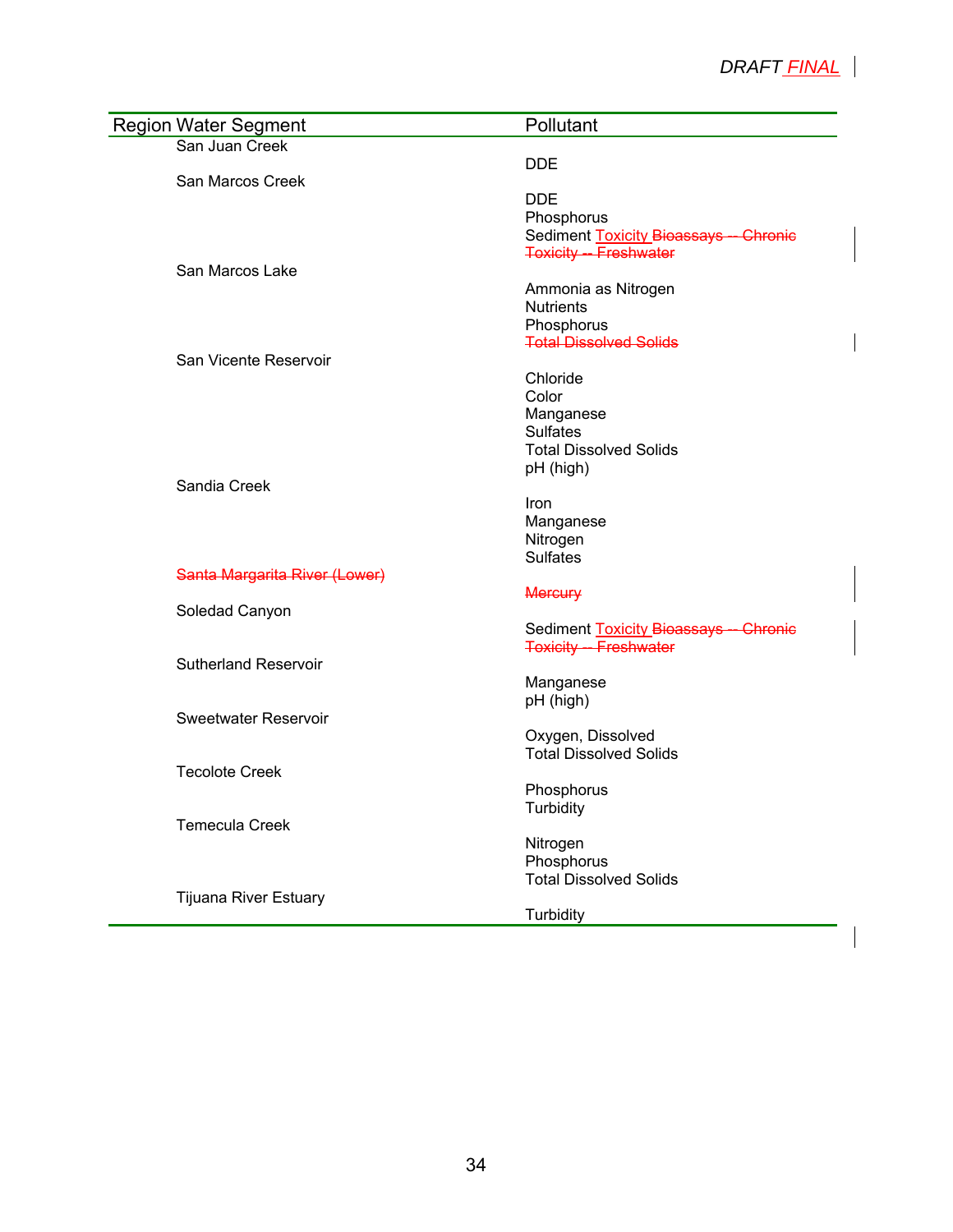## TABLE 8: ADDITIONS TO THE WATER QUALITY LIMITED SEGMENTS BEING ADDRESSED CATEGORY OF THE SECTION 303(D) LIST.

| Region | <b>Water Segment</b>                                                         | Pollutant                                                 |
|--------|------------------------------------------------------------------------------|-----------------------------------------------------------|
|        | Bodega HU, Estero de San Antonio HA,<br>Stemple Creek/Estero do San Antonio  |                                                           |
|        | Cape Mendocino HU, Mattole River HA,<br><b>Mattole River</b>                 | <b>Nutrients</b><br>Sediment                              |
|        | Eel River HU, Middle Fork HA                                                 | Sedimentation/Siltation                                   |
|        | Eel River HU, North Fork HA                                                  | <b>Sedimentation/Siltation</b><br>Sedimentation/Siltation |
|        | <b>Eel River HU, South Fork HA</b><br>Eel River HU, Van Duzen River HA       | Sedimentation/Siltation                                   |
|        | Klamath River HU, Salmon River HA                                            | Sedimentation/Siltation                                   |
|        | <b>Klamath River HU, Scott River HA</b>                                      | Temperature, water<br>Sedimentation/Siltation             |
|        | Mendocino Coast HU, Albion River HA, Albion<br><b>River</b>                  | Temperature, water                                        |
|        | Mendocino Coast HU, Big River HA, Big River                                  | Sedimentation/Siltation                                   |
|        | Mendocino Coast HU, Garcia River HA, Garcia<br><b>River</b>                  | Sedimentation/Siltation                                   |
|        | Mendocino Coast HU, Gualala River HA,<br><b>Gualala River</b>                | <b>Sediment</b>                                           |
|        | Mendocino Coast HU, Navarro River HA                                         | Sedimentation/Siltation                                   |
|        | Mendocino Coast HU, Navarro River HA, Delta                                  | <b>Sedimentation/Siltation</b><br>Sedimentation/Siltation |
|        | Mendocino Coast HU, Noyo River HA, Noyo<br><b>River</b>                      | Sedimentation/Siltation                                   |
|        | Mendocino Coast HU, Rockport HA, Ten Mile<br><b>River HSA</b>                |                                                           |
|        | Redwood Creek HU, Redwood Creek                                              | Sedimentation/Siltation<br><b>Sedimentation/Siltation</b> |
|        | Trinity River HU, Lower Trinity HA                                           | Sedimentation/Siltation                                   |
|        | <b>Trinity River HU, Middle HA</b><br><b>Trinity River HU, South Fork HA</b> | Sedimentation/Siltation                                   |
|        |                                                                              | <b>Sedimentation/Siltation</b>                            |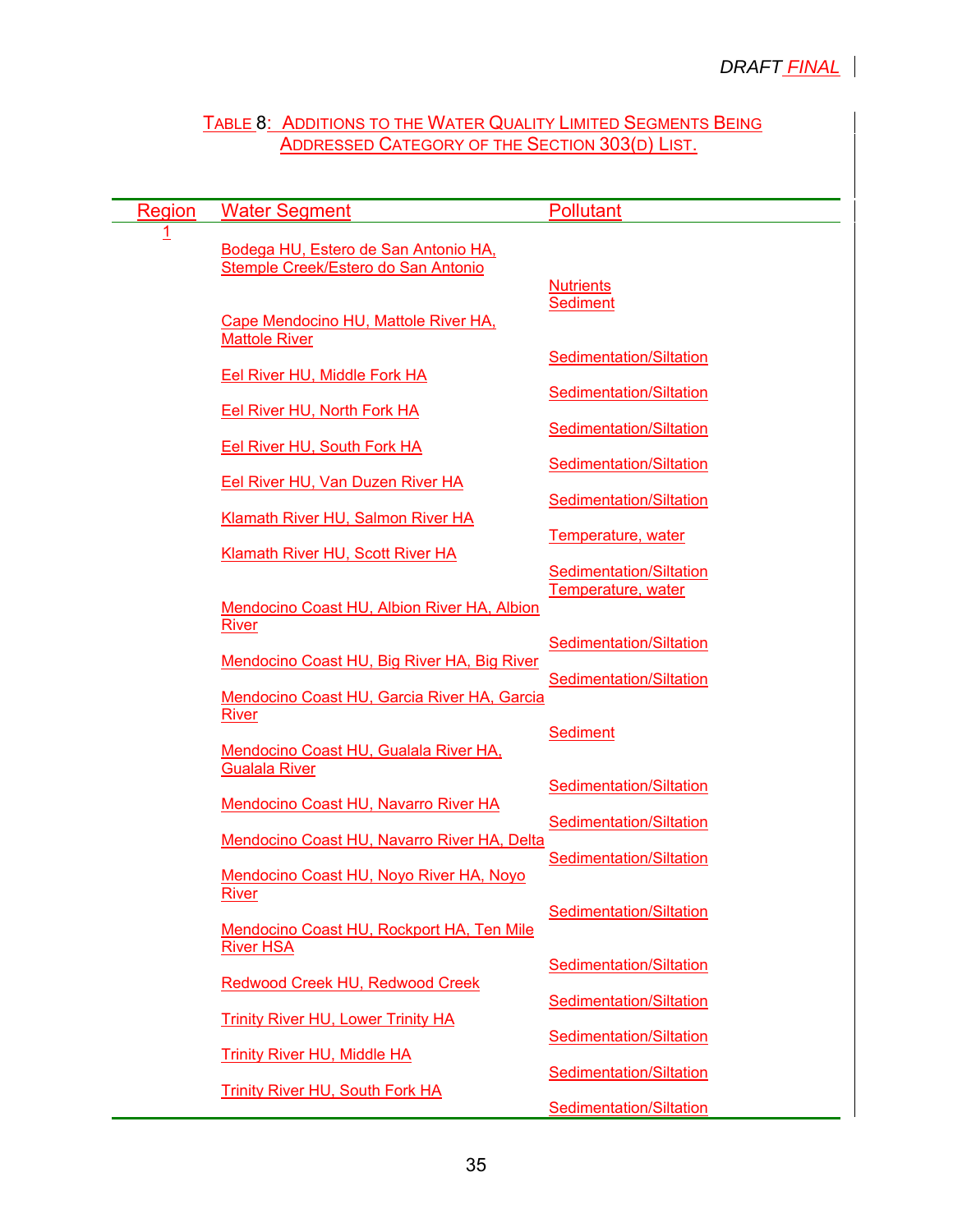| Region         | <b>Water Segment</b>                                                  | <b>Pollutant</b>                                                  |
|----------------|-----------------------------------------------------------------------|-------------------------------------------------------------------|
|                | <b>Trinity River HU, Upper HA</b>                                     | <b>Sedimentation/Siltation</b>                                    |
|                | <b>Trinity River HU, Upper HA, Trinity River, East</b><br><b>Fork</b> |                                                                   |
| $\overline{2}$ |                                                                       | Sedimentation/Siltation                                           |
|                | <b>Lagunitas Creek</b>                                                | <b>Pathogens</b>                                                  |
|                | <b>Stege Marsh</b>                                                    | Chlordane                                                         |
|                |                                                                       | Copper<br><b>Dacthal</b><br><b>Dieldrin</b>                       |
|                |                                                                       | <b>Mercury</b><br><b>Polychlorinated biphenyls</b>                |
|                | <b>Tomales Bay</b>                                                    | Zinc                                                              |
| $\overline{3}$ |                                                                       | <b>Pathogens</b>                                                  |
|                | <b>Carbonera Creek</b>                                                | <b>Nutrients</b>                                                  |
|                | <b>Chorro Creek</b>                                                   | Sedimentation/Siltation<br><b>Fecal Coliform</b>                  |
|                | <b>Chumash Creek</b>                                                  | Sedimentation/Siltation                                           |
|                | <b>Dairy Creek</b>                                                    | <b>Fecal Coliform</b>                                             |
|                |                                                                       | <b>Fecal Coliform</b><br><b>Oxygen Saturation - Low Dissolved</b> |
|                | <b>Llagas Creek</b>                                                   | Oxygen<br><b>Nutrients</b>                                        |
|                | <b>Lompico Creek</b>                                                  | <b>Sedimentation/Siltation</b>                                    |
|                |                                                                       | <b>Nutrients</b><br>Sedimentation/Siltation                       |
|                | <b>Los Osos Creek</b>                                                 | <b>Fecal Coliform</b>                                             |
|                | <b>Morro Bay</b>                                                      | <b>Nutrients</b><br><b>Sediment</b>                               |
|                |                                                                       | <b>Pathogens</b><br>Sedimentation/Siltation                       |
|                | <b>Pajaro River</b>                                                   | <b>Nutrients</b>                                                  |
|                | <b>Pennington Creek</b>                                               | Sedimentation/Siltation                                           |
|                | <b>Rider Creek</b>                                                    | <b>Fecal Coliform</b>                                             |
|                | <b>San Benito River</b>                                               | <b>Sedimentation/Siltation</b><br><b>Sedimentation/Siltation</b>  |
|                | <b>San Bernardo Creek</b>                                             |                                                                   |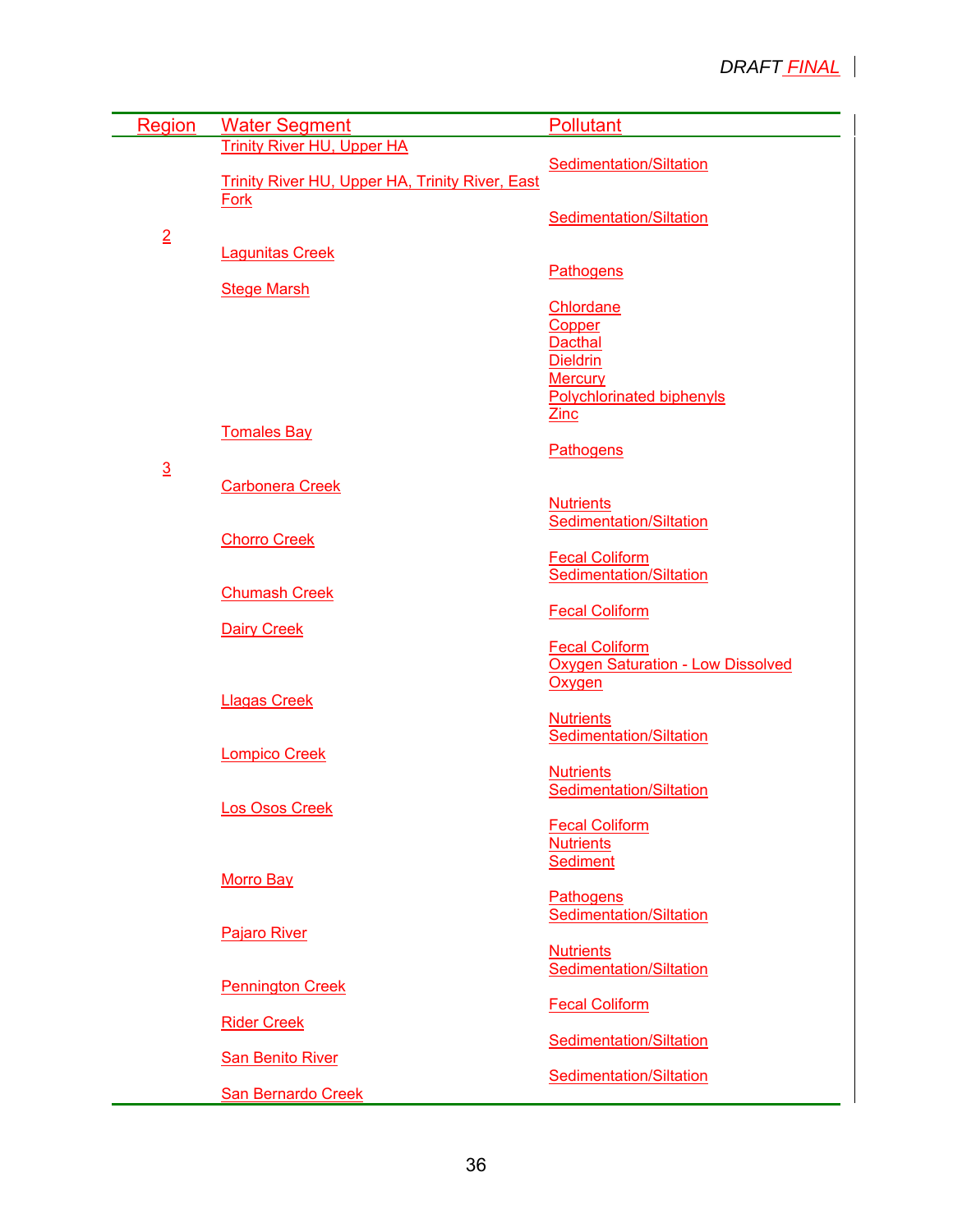| <b>Region</b>  | <b>Water Segment</b>                                             | <b>Pollutant</b>                                                                   |
|----------------|------------------------------------------------------------------|------------------------------------------------------------------------------------|
|                |                                                                  | <b>Fecal Coliform</b>                                                              |
|                | <b>San Lorenzo River</b>                                         | <b>Nutrients</b>                                                                   |
|                |                                                                  | <b>Sediment</b>                                                                    |
|                | San Luis Obispo Creek (Below W Marsh                             |                                                                                    |
|                | Street)                                                          | <b>Nutrients</b>                                                                   |
|                |                                                                  | Pathogens                                                                          |
|                | <b>San Luisito Creek</b>                                         |                                                                                    |
|                | <b>Shingle Mill Creek</b>                                        | <b>Total Fecal Coliform</b>                                                        |
|                |                                                                  | <b>Nutrients</b>                                                                   |
|                |                                                                  | Sedimentation/Siltation                                                            |
|                | <b>Walters Creek</b>                                             | <b>Fecal Coliform</b>                                                              |
|                | <b>Warden Creek</b>                                              |                                                                                    |
|                |                                                                  | <b>Fecal Coliform</b>                                                              |
|                | <b>Watsonville Slough</b>                                        | <b>Pathogens</b>                                                                   |
| $\overline{4}$ |                                                                  |                                                                                    |
|                | <b>Abalone Cove Beach</b>                                        |                                                                                    |
|                | Aliso Canyon Wash                                                | <b>Indicator Bacteria</b>                                                          |
|                |                                                                  | Selenium                                                                           |
|                | <b>Ballona Creek</b>                                             |                                                                                    |
|                |                                                                  | Cadmium<br>Copper                                                                  |
|                |                                                                  | <b>Shellfish Harvesting Advisory</b>                                               |
|                |                                                                  | <b>Silver</b>                                                                      |
|                |                                                                  | <b>Toxicity</b><br>Trash                                                           |
|                |                                                                  | Viruses (enteric)                                                                  |
|                | <b>Ballona Creek Estuary</b>                                     |                                                                                    |
|                |                                                                  | <b>Chlordane</b><br>Copper                                                         |
|                |                                                                  | <b>DDT</b>                                                                         |
|                |                                                                  | _ead                                                                               |
|                |                                                                  | <b>Polychlorinated biphenyls</b><br><b>Polycyclic Aromatic Hydrocarbons (PAHs)</b> |
|                |                                                                  | <b>Sediment Toxicity</b>                                                           |
|                |                                                                  | Zinc                                                                               |
|                | <b>Big Rock Beach</b>                                            | <b>Coliform Bacteria</b>                                                           |
|                | <b>Bluff Cove Beach</b>                                          |                                                                                    |
|                |                                                                  | <b>Indicator Bacteria</b>                                                          |
|                | <b>Brown Barranca/Long Canyon</b>                                | <b>Nitrate and Nitrite</b>                                                         |
|                | <b>Cabrillo Beach (Outer)</b>                                    |                                                                                    |
|                |                                                                  | <b>Indicator Bacteria</b>                                                          |
|                | Calleguas Creek Reach 1 (was Mugu Lagoon<br>on 1998 303(d) list) |                                                                                    |
|                |                                                                  | Chlordane                                                                          |
|                |                                                                  | DDT                                                                                |
|                |                                                                  | Endosulfan                                                                         |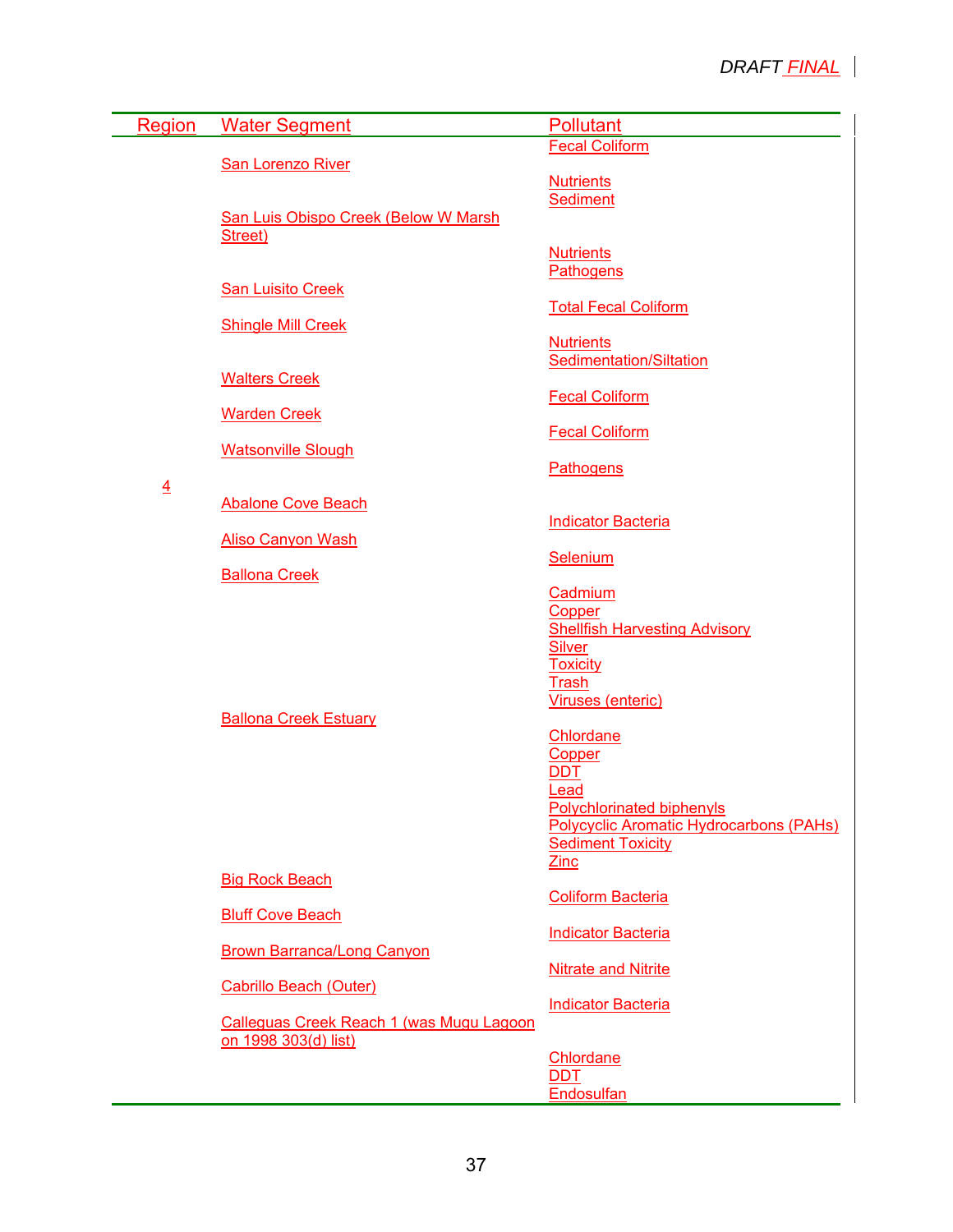| <b>Region</b> | <b>Water Segment</b>                                                               | <b>Pollutant</b>                             |
|---------------|------------------------------------------------------------------------------------|----------------------------------------------|
|               |                                                                                    | <b>Nitrogen</b>                              |
|               |                                                                                    | Polychlorinated biphenyls                    |
|               | <b>Calleguas Creek Reach 2 (estuary to Potrero</b>                                 | <b>Sediment Toxicity</b>                     |
|               | Rd- was Calleguas Creek Reaches 1 and 2 on                                         |                                              |
|               | 1998 303d list)                                                                    |                                              |
|               |                                                                                    | Ammonia                                      |
|               |                                                                                    | <b>ChemA</b>                                 |
|               |                                                                                    | Chlordane<br><b>DDT</b>                      |
|               |                                                                                    | Endosulfan                                   |
|               |                                                                                    | Nitrogen                                     |
|               |                                                                                    | <b>Polychlorinated biphenyls</b>             |
|               |                                                                                    | <b>Sediment Toxicity</b>                     |
|               |                                                                                    | Sedimentation/Siltation                      |
|               | Calleguas Creek Reach 3 (Potrero Road                                              | <b>Toxaphene</b>                             |
|               | upstream to confluence with Conejo Creek on                                        |                                              |
|               | 1998 303d list)                                                                    |                                              |
|               |                                                                                    | <b>Nitrate and Nitrite</b>                   |
|               |                                                                                    | <b>Sedimentation/Siltation</b>               |
|               | Calleguas Creek Reach 4 (was Revolon<br>Slough Main Branch: Mugu Lagoon to Central |                                              |
|               | Avenue on 1998 303d list)                                                          |                                              |
|               |                                                                                    | ChemA                                        |
|               |                                                                                    | Chlordane                                    |
|               |                                                                                    | <b>Chlorpyrifos</b>                          |
|               |                                                                                    | <b>DDT</b><br><b>Dieldrin</b>                |
|               |                                                                                    | Endosulfan                                   |
|               |                                                                                    | Nitrate as Nitrate (NO3)                     |
|               |                                                                                    | Nitrogen                                     |
|               |                                                                                    | <b>Polychlorinated biphenyls</b>             |
|               |                                                                                    | Sedimentation/Siltation<br><b>Toxaphene</b>  |
|               |                                                                                    | <b>Toxicity</b>                              |
|               | <b>Calleguas Creek Reach 5 (was Beardsley</b>                                      |                                              |
|               | Channel on 1998 303d list)                                                         |                                              |
|               |                                                                                    | ChemA                                        |
|               |                                                                                    | Chlordane<br><b>Chlorpyrifos</b>             |
|               |                                                                                    | <b>DDT</b>                                   |
|               |                                                                                    | <b>Dacthal</b>                               |
|               |                                                                                    | <b>Dieldrin</b>                              |
|               |                                                                                    | Endosulfan                                   |
|               |                                                                                    | Nitrogen<br><b>Polychlorinated biphenyls</b> |
|               |                                                                                    | Sedimentation/Siltation                      |
|               |                                                                                    | <b>Toxaphene</b>                             |
|               |                                                                                    | <b>Toxicity</b>                              |
|               | Calleguas Creek Reach 6 (was Arroyo Las                                            |                                              |
|               | Posas Reaches 1 and 2 on 1998 303d list)                                           | Ammonia                                      |
|               |                                                                                    | <b>DDT</b>                                   |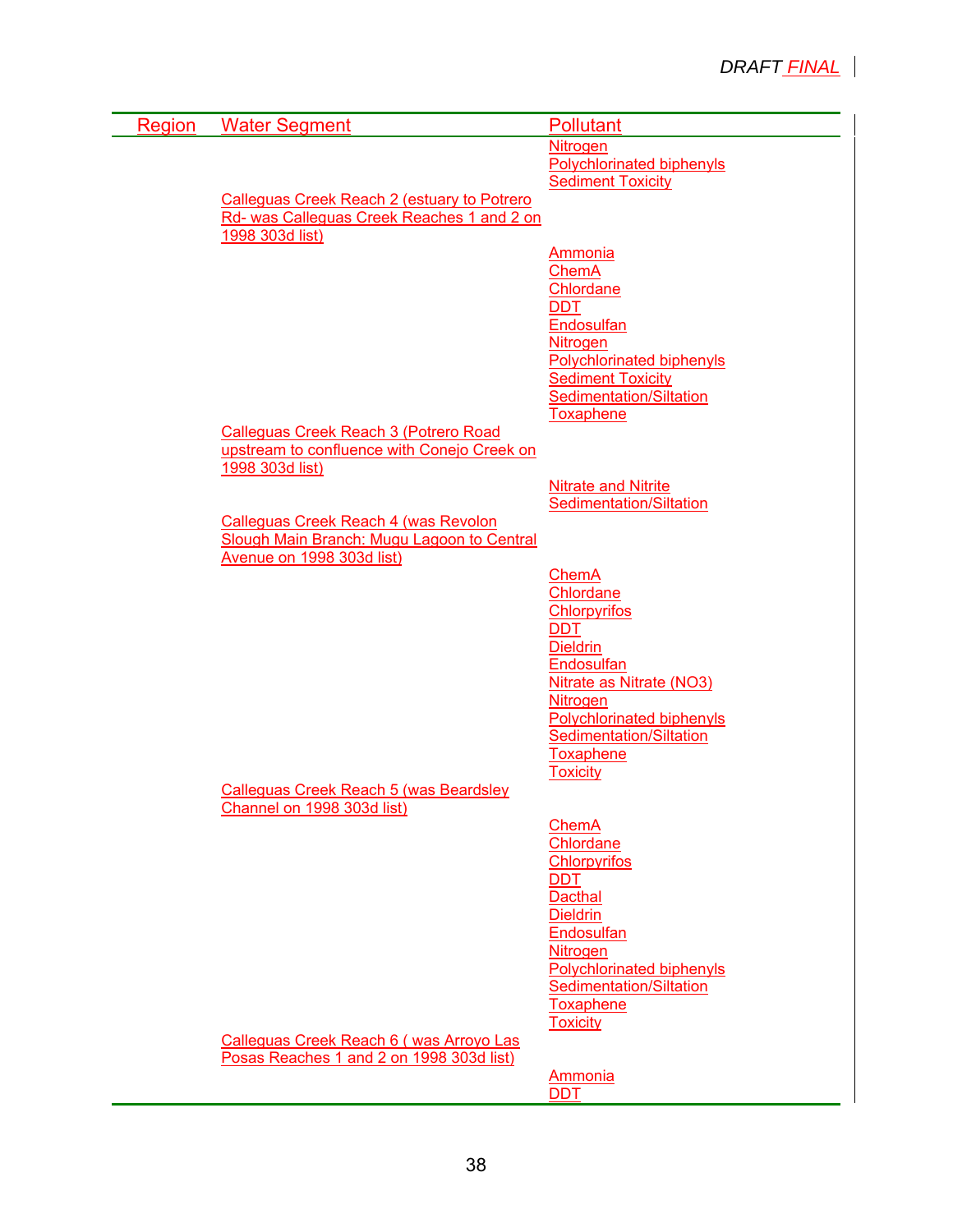| <b>Region</b> | <b>Water Segment</b>                                         | <b>Pollutant</b>                    |
|---------------|--------------------------------------------------------------|-------------------------------------|
|               |                                                              | <b>Nitrate and Nitrite</b>          |
|               |                                                              | Nitrate as Nitrate (NO3)            |
|               |                                                              | Sedimentation/Siltation             |
|               | Calleguas Creek Reach 7 (was Arroyo Simi                     |                                     |
|               | Reaches 1 and 2 on 1998 303d list)                           | Ammonia                             |
|               |                                                              | Organophosphorus Pesticides         |
|               |                                                              | <b>Sedimentation/Siltation</b>      |
|               | Calleguas Creek Reach 8 (was Tapo Canyon                     |                                     |
|               | Reach 1)                                                     |                                     |
|               |                                                              | Sedimentation/Siltation             |
|               | Calleguas Creek Reach 9A (was lower part of                  |                                     |
|               | Conejo Creek Reach 1 on 1998 303d list)                      |                                     |
|               |                                                              | ChemA                               |
|               |                                                              | Chlordane                           |
|               |                                                              | <b>DDT</b>                          |
|               |                                                              | <b>Dieldrin</b><br>Endosulfan       |
|               |                                                              | <b>Hexachlorocyclohexane</b>        |
|               |                                                              | Nitrate as Nitrate (NO3)            |
|               |                                                              | Nitrogen, Nitrate                   |
|               |                                                              | <b>Polychlorinated biphenyls</b>    |
|               |                                                              | <b>Toxaphene</b>                    |
|               | <b>Calleguas Creek Reach 9B (was part of Conejo</b>          |                                     |
|               | Creek Reaches 1 and 2 on 1998 303d list)                     |                                     |
|               |                                                              | Ammonia                             |
|               |                                                              | ChemA                               |
|               |                                                              | <b>DDT</b>                          |
|               |                                                              | Endosulfan                          |
|               |                                                              | <b>Toxaphene</b><br><b>Toxicity</b> |
|               | Calleguas Creek Reach 10 (Conejo Creek (Hill                 |                                     |
|               | Canyon)-was part of Conejo Crk Reaches 2 &                   |                                     |
|               | 3, and lower Conejo Crk/Arroyo Conejo N Fk                   |                                     |
|               | on 1998 303d list)                                           |                                     |
|               |                                                              | ChemA                               |
|               |                                                              | <b>DDT</b>                          |
|               |                                                              | Endosulfan                          |
|               |                                                              | Nitrogen, Nitrite                   |
|               |                                                              | <b>Toxaphene</b>                    |
|               |                                                              | <b>Toxicity</b>                     |
|               | Calleguas Creek Reach 11 (Arroyo Santa                       |                                     |
|               | Rosa, was part of Conejo Creek Reach 3 on<br>1998 303d list) |                                     |
|               |                                                              | Ammonia                             |
|               |                                                              | ChemA                               |
|               |                                                              | <b>DDT</b>                          |
|               |                                                              | Endosulfan                          |
|               |                                                              | Sedimentation/Siltation             |
|               |                                                              | <b>Toxaphene</b>                    |
|               |                                                              | <b>Toxicity</b>                     |
|               | Calleguas Creek Reach 12 (was Conejo                         |                                     |
|               | Creek/Arroyo Conejo North Fork on 1998 303d                  |                                     |
|               | list)                                                        |                                     |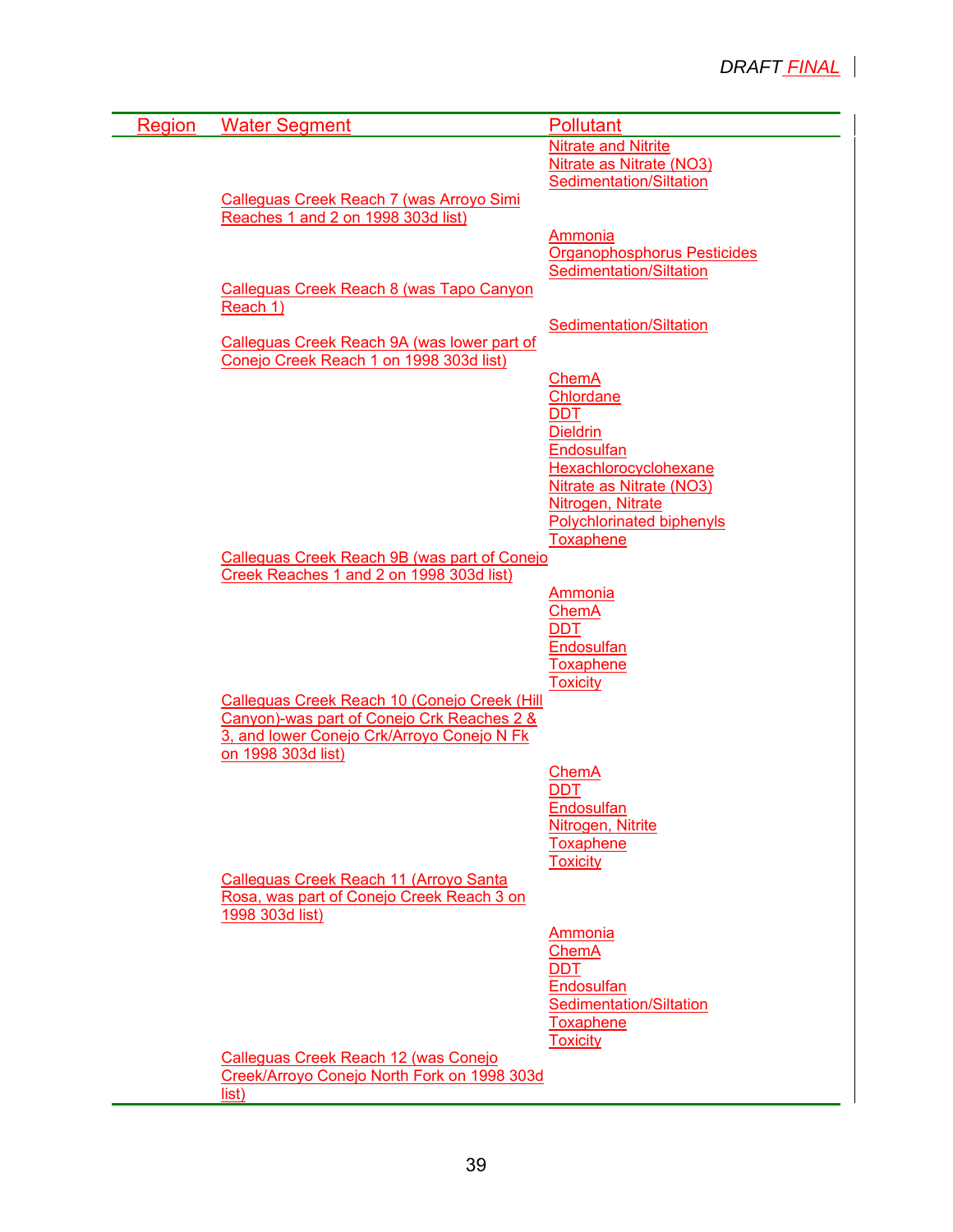| <u>Region</u> | <b>Water Segment</b>                                                        | <b>Pollutant</b>                             |
|---------------|-----------------------------------------------------------------------------|----------------------------------------------|
|               |                                                                             | Ammonia                                      |
|               |                                                                             | Chlordane<br><b>DDT</b>                      |
|               | Calleguas Creek Reach 13 (Conejo Creek                                      |                                              |
|               | South Fork, was Conejo Cr Reach 4 and part<br>of Reach 3 on 1998 303d list) |                                              |
|               |                                                                             | Ammonia                                      |
|               |                                                                             | ChemA                                        |
|               |                                                                             | <b>DDT</b><br>Endosulfan                     |
|               |                                                                             | <b>Toxaphene</b>                             |
|               |                                                                             | <b>Toxicity</b>                              |
|               | <b>Carbon Beach</b>                                                         | <b>Indicator Bacteria</b>                    |
|               | <b>Castlerock Beach</b>                                                     |                                              |
|               | <b>Compton Creek</b>                                                        | <b>Indicator Bacteria</b>                    |
|               |                                                                             | Copper                                       |
|               |                                                                             | Lead                                         |
|               | <b>Coyote Creek</b>                                                         | pH                                           |
|               |                                                                             | Ammonia                                      |
|               | Dan Blocker Memorial (Coral) Beach                                          |                                              |
|               | <b>Dockweiler Beach</b>                                                     | <b>Coliform Bacteria</b>                     |
|               |                                                                             | <b>Indicator Bacteria</b>                    |
|               | <b>Dry Canyon Creek</b>                                                     |                                              |
|               | <b>Duck Pond Agricultural Drains/Mugu</b>                                   | <b>Selenium</b>                              |
|               | Drain/Oxnard Drain No 2                                                     |                                              |
|               |                                                                             | ChemA<br>Chlordane                           |
|               |                                                                             | <b>DDT</b>                                   |
|               |                                                                             | Nitrogen                                     |
|               |                                                                             | <b>Sediment Toxicity</b><br><b>Toxaphene</b> |
|               |                                                                             | <b>Toxicity</b>                              |
|               | <b>Escondido Beach</b>                                                      |                                              |
|               | <b>Flat Rock Point Beach Area</b>                                           | <b>Indicator Bacteria</b>                    |
|               |                                                                             | <b>Indicator Bacteria</b>                    |
|               | <b>Fox Barranca (tributary to Calleguas Creek)</b><br>Reach 6)              |                                              |
|               |                                                                             | <b>Nitrate and Nitrite</b>                   |
|               | <b>Hermosa Beach</b>                                                        |                                              |
|               | <b>Inspiration Point Beach</b>                                              | <b>Indicator Bacteria</b>                    |
|               |                                                                             | <b>Indicator Bacteria</b>                    |
|               | La Costa Beach                                                              |                                              |
|               | <b>Las Flores Beach</b>                                                     | <b>Indicator Bacteria</b>                    |
|               |                                                                             | <b>Coliform Bacteria</b>                     |
|               | <b>Las Tunas Beach</b>                                                      |                                              |
|               |                                                                             | <b>Indicator Bacteria</b>                    |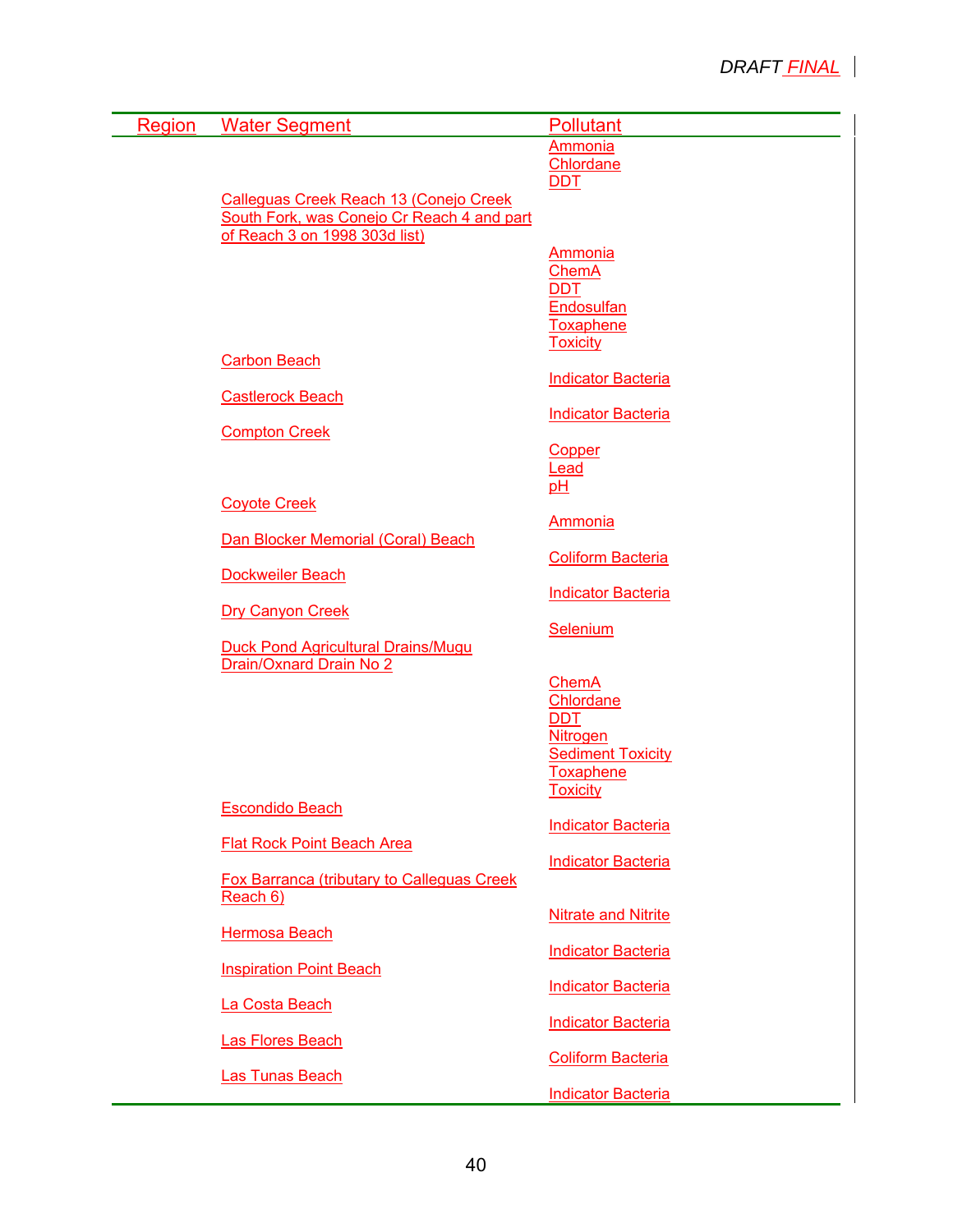| <b>Region</b> | <b>Water Segment</b>                                            | Pollutant                                                     |
|---------------|-----------------------------------------------------------------|---------------------------------------------------------------|
|               | Leo Carillo Beach (South of County Line)                        |                                                               |
|               |                                                                 | <b>Coliform Bacteria</b>                                      |
|               | <b>Long Point Beach</b>                                         | <b>Coliform Bacteria</b>                                      |
|               | Los Angeles Harbor - Inner Cabrillo Beach                       |                                                               |
|               | <b>Area</b>                                                     |                                                               |
|               |                                                                 | <b>Indicator Bacteria</b>                                     |
|               | Los Angeles River Reach 1 (Estuary to Carson<br>Street)         |                                                               |
|               |                                                                 | Aluminum                                                      |
|               |                                                                 | Ammonia                                                       |
|               |                                                                 | <b>Copper</b><br>Lead                                         |
|               |                                                                 | <b>Nutrients (Algae)</b>                                      |
|               |                                                                 | Zinc                                                          |
|               |                                                                 | pH                                                            |
|               | Los Angeles River Reach 2 (Carson to<br><b>Figueroa Street)</b> |                                                               |
|               |                                                                 | <b>Ammonia</b>                                                |
|               |                                                                 | Lead                                                          |
|               |                                                                 | <b>Nutrients (Algae)</b>                                      |
|               | Los Angeles River Reach 3 (Figueroa St. to<br>Riverside Dr.)    |                                                               |
|               |                                                                 | <b>Ammonia</b>                                                |
|               |                                                                 | <b>Nutrients (Algae)</b>                                      |
|               | Los Angeles River Reach 4 (Sepulveda Dr. to                     |                                                               |
|               | Sepulveda Dam)                                                  | Ammonia                                                       |
|               |                                                                 | Lead                                                          |
|               |                                                                 | <b>Nutrients</b>                                              |
|               | Los Angeles River Reach 5 (within Sepulveda<br>Basin)           |                                                               |
|               |                                                                 | <b>Ammonia</b>                                                |
|               |                                                                 | <b>Nutrients (Algae)</b>                                      |
|               | Lunada Bay Beach                                                |                                                               |
|               | Malaga Cove Beach                                               | <b>Indicator Bacteria</b>                                     |
|               |                                                                 | <b>Indicator Bacteria</b>                                     |
|               | <b>Malibu Beach</b>                                             |                                                               |
|               | Malibu Lagoon Beach (Surfrider)                                 | <b>Indicator Bacteria</b>                                     |
|               |                                                                 | <b>Coliform Bacteria</b>                                      |
|               | <b>Manhattan Beach</b>                                          |                                                               |
|               |                                                                 | <b>Indicator Bacteria</b>                                     |
|               | Marina del Rey Harbor - Back Basins                             | Chlordane                                                     |
|               |                                                                 | Copper                                                        |
|               |                                                                 | <b>DDT</b>                                                    |
|               |                                                                 | <b>Dieldrin</b>                                               |
|               |                                                                 | <b>Fish Consumption Advisory</b><br><b>Indicator Bacteria</b> |
|               |                                                                 | Lead                                                          |
|               |                                                                 | <b>Polychlorinated biphenyls</b>                              |
|               |                                                                 | <b>Sediment Toxicity</b>                                      |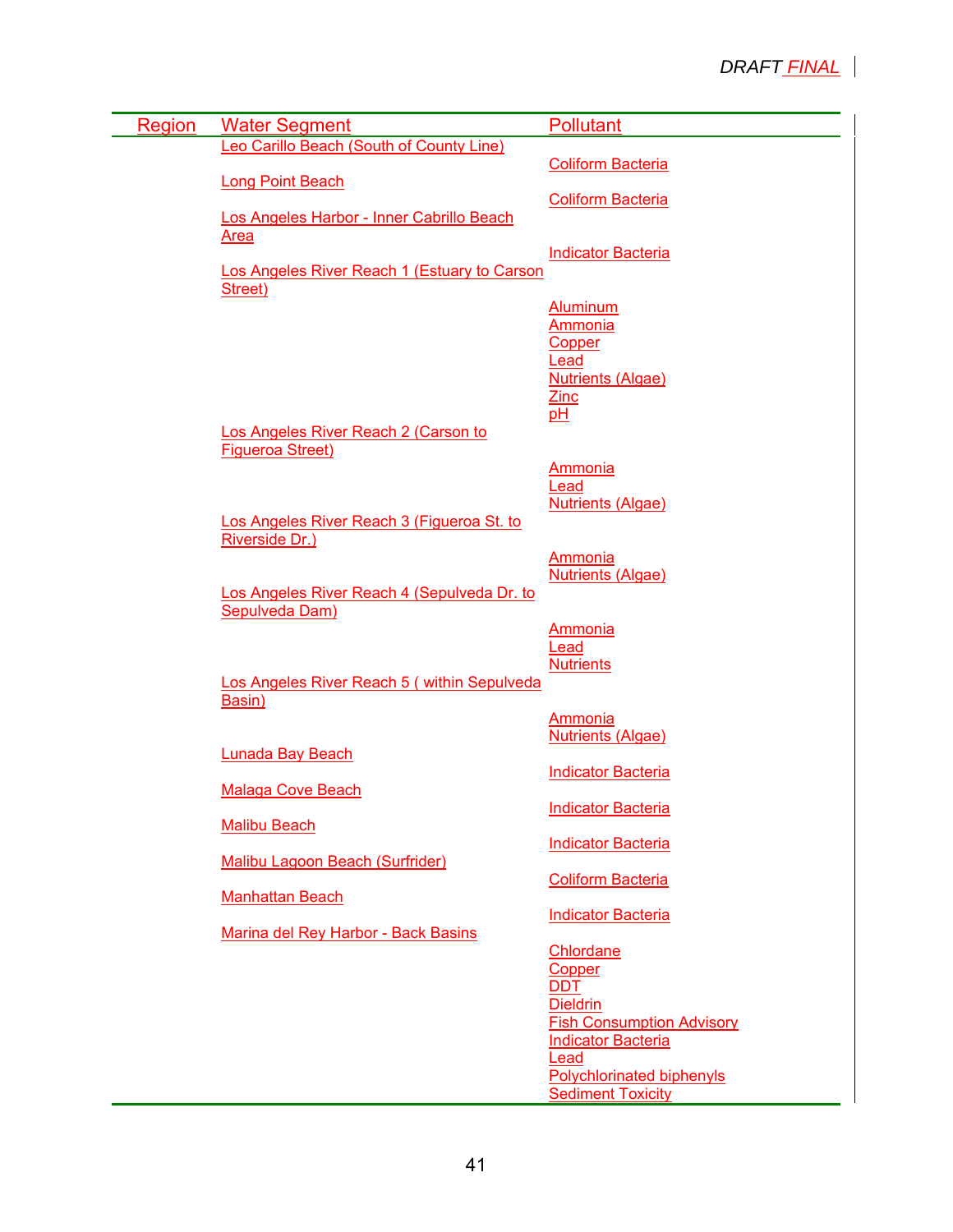| Region | <b>Water Segment</b>                                  | <b>Pollutant</b>           |
|--------|-------------------------------------------------------|----------------------------|
|        | Marina del Rey Harbor Beach                           | <b>Zinc</b>                |
|        |                                                       | <b>Indicator Bacteria</b>  |
|        | <b>McCoy Canyon Creek</b>                             | Selenium                   |
|        | <b>McGrath Beach</b>                                  |                            |
|        | Mint Canyon Creek Reach 1 (Confl to Rowler            | <b>Coliform Bacteria</b>   |
|        | Cyn)                                                  |                            |
|        | <b>Monrovia Canyon Creek</b>                          | <b>Nitrate and Nitrite</b> |
|        |                                                       | Lead                       |
|        | <b>Nicholas Canyon Beach</b>                          | <b>Indicator Bacteria</b>  |
|        | <b>Palo Verde Shoreline Park Beach</b>                |                            |
|        | <b>Paradise Cove Beach</b>                            | <b>Pathogens</b>           |
|        |                                                       | <b>Fecal Coliform</b>      |
|        | <b>Peninsula Beach</b>                                | <b>Indicator Bacteria</b>  |
|        | <b>Point Dume Beach</b>                               | <b>Indicator Bacteria</b>  |
|        | <b>Point Fermin Park Beach</b>                        |                            |
|        | <b>Point Vicente Beach</b>                            | <b>Total Coliform</b>      |
|        |                                                       | <b>Indicator Bacteria</b>  |
|        | <b>Portuguese Bend Beach</b>                          | <b>Indicator Bacteria</b>  |
|        | <b>Promenade Park Beach</b>                           |                            |
|        | <b>Puerco Beach</b>                                   | <b>Indicator Bacteria</b>  |
|        |                                                       | <b>Indicator Bacteria</b>  |
|        | <b>Redondo Beach</b>                                  | <b>Coliform Bacteria</b>   |
|        | <b>Resort Point Beach</b>                             |                            |
|        | <b>Rincon Beach</b>                                   | <b>Indicator Bacteria</b>  |
|        |                                                       | <b>Indicator Bacteria</b>  |
|        | Rio Hondo Reach 1 (Confl. LA River to Snt Ana<br>Fwy) |                            |
|        |                                                       | Copper                     |
|        |                                                       | <u>Lead</u><br>Zinc        |
|        |                                                       | pH                         |
|        | <b>Royal Palms Beach</b>                              | <b>Indicator Bacteria</b>  |
|        | <b>San Gabriel River, East Fork</b>                   | <b>Trash</b>               |
|        | San Jose Creek Reach 1 (SG Confluence to              |                            |
|        | Temple St.)                                           | <b>Ammonia</b>             |
|        | Santa Clara River Reach 3 (Freeman Diversion          |                            |
|        | to A Street)                                          | <b>Ammonia</b>             |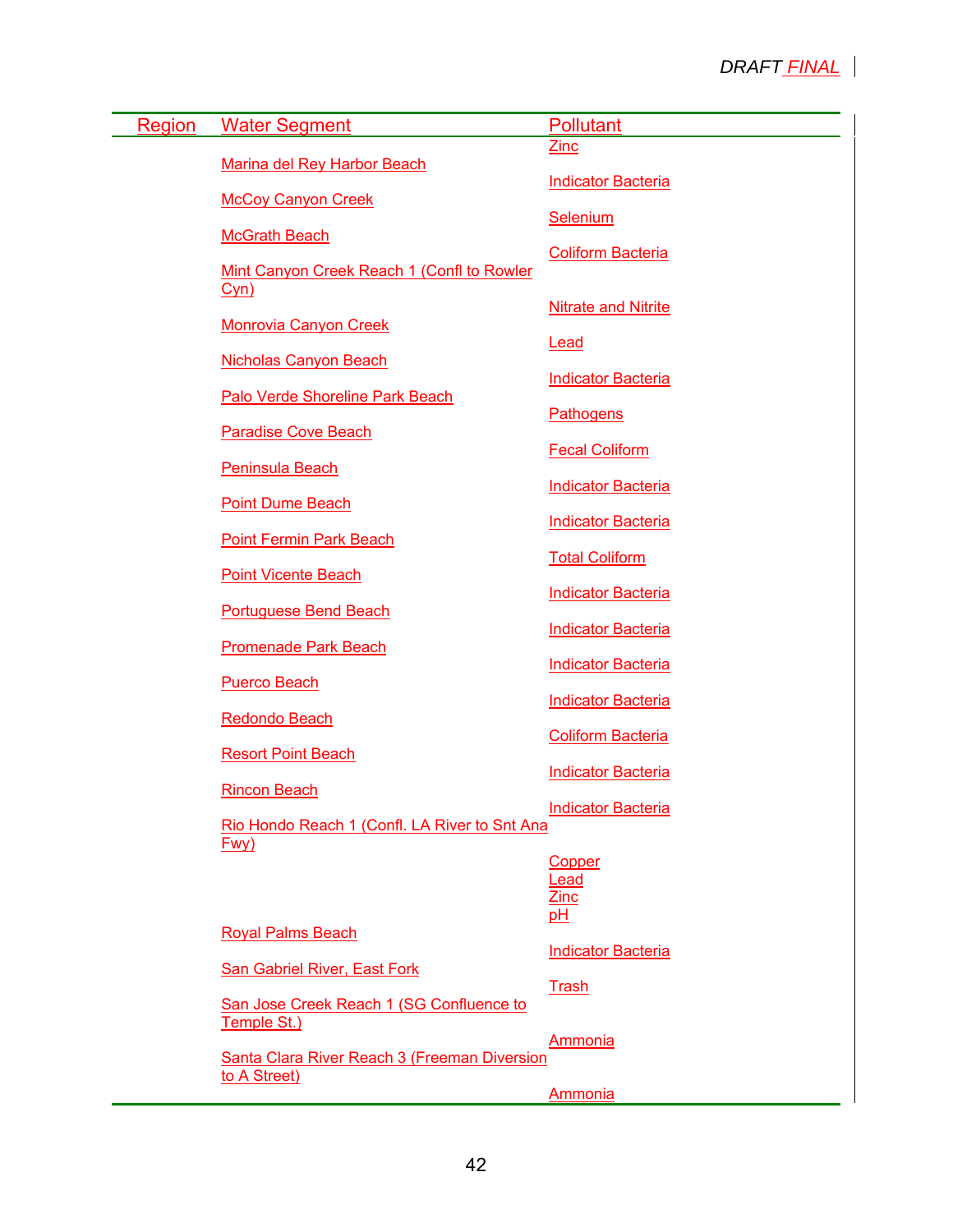| <b>Region</b>  | <b>Water Segment</b>                                                                                                                           | <b>Pollutant</b>                                       |
|----------------|------------------------------------------------------------------------------------------------------------------------------------------------|--------------------------------------------------------|
|                | Santa Clara River Reach 5 (Blue Cut gaging<br>station to West Pier Hwy 99 Bridge) (was<br>named Santa Clara River Reach 7 on 2002              | Chloride                                               |
|                | 303(d) lists)<br>Santa Clara River Reach 6 (W Pier Hwy 99 to<br>Bouquet Cyn Rd) (was named Santa Clara<br>River Reach 8 on 2002 303(d) lists)  | <b>Chloride</b>                                        |
|                | Santa Clara River Reach 7 (Bouquet Canyon<br>Rd to above Lang Gaging Station) (was named<br>Santa Clara River Reach 9 on 2002 303(d)<br>lists) | <b>Chloride</b>                                        |
|                | Santa Monica Beach                                                                                                                             | <b>Chloride</b><br><b>Nitrate and Nitrite</b>          |
|                | Santa Monica Canyon                                                                                                                            | <b>Indicator Bacteria</b>                              |
|                | <b>Sea Level Beach</b>                                                                                                                         | <b>Indicator Bacteria</b><br><b>Indicator Bacteria</b> |
|                | Sepulveda Canyon<br><b>Surfers Point at Seaside</b>                                                                                            | <b>Indicator Bacteria</b>                              |
|                | <b>Topanga Beach</b>                                                                                                                           | <b>Indicator Bacteria</b><br><b>Coliform Bacteria</b>  |
|                | <b>Torrance Beach</b>                                                                                                                          | <b>Coliform Bacteria</b>                               |
|                | <b>Torrey Canyon Creek</b><br><b>Trancas Beach (Broad Beach)</b>                                                                               | <b>Nitrate and Nitrite</b>                             |
|                | Tujunga Wash (LA River to Hansen Dam)                                                                                                          | <b>Fecal Coliform</b><br>Ammonia                       |
|                | <b>Venice Beach</b>                                                                                                                            | Copper<br><b>Indicator Bacteria</b>                    |
|                | <b>Wheeler Canyon/Todd Barranca</b>                                                                                                            | <b>Nitrate and Nitrite</b>                             |
|                | <b>Whites Point Beach</b><br><b>Will Rogers Beach</b>                                                                                          | <b>Indicator Bacteria</b>                              |
|                | Zuma Beach (Westward Beach)                                                                                                                    | <b>Indicator Bacteria</b><br><b>Indicator Bacteria</b> |
| $\overline{5}$ | <b>Arcade Creek</b>                                                                                                                            | <b>Chlorpyrifos</b>                                    |
|                | <b>Bear Creek</b>                                                                                                                              | <b>Diazinon</b><br><b>Mercury</b>                      |
|                | Cache Creek, Lower (Clear Lake Dam to                                                                                                          |                                                        |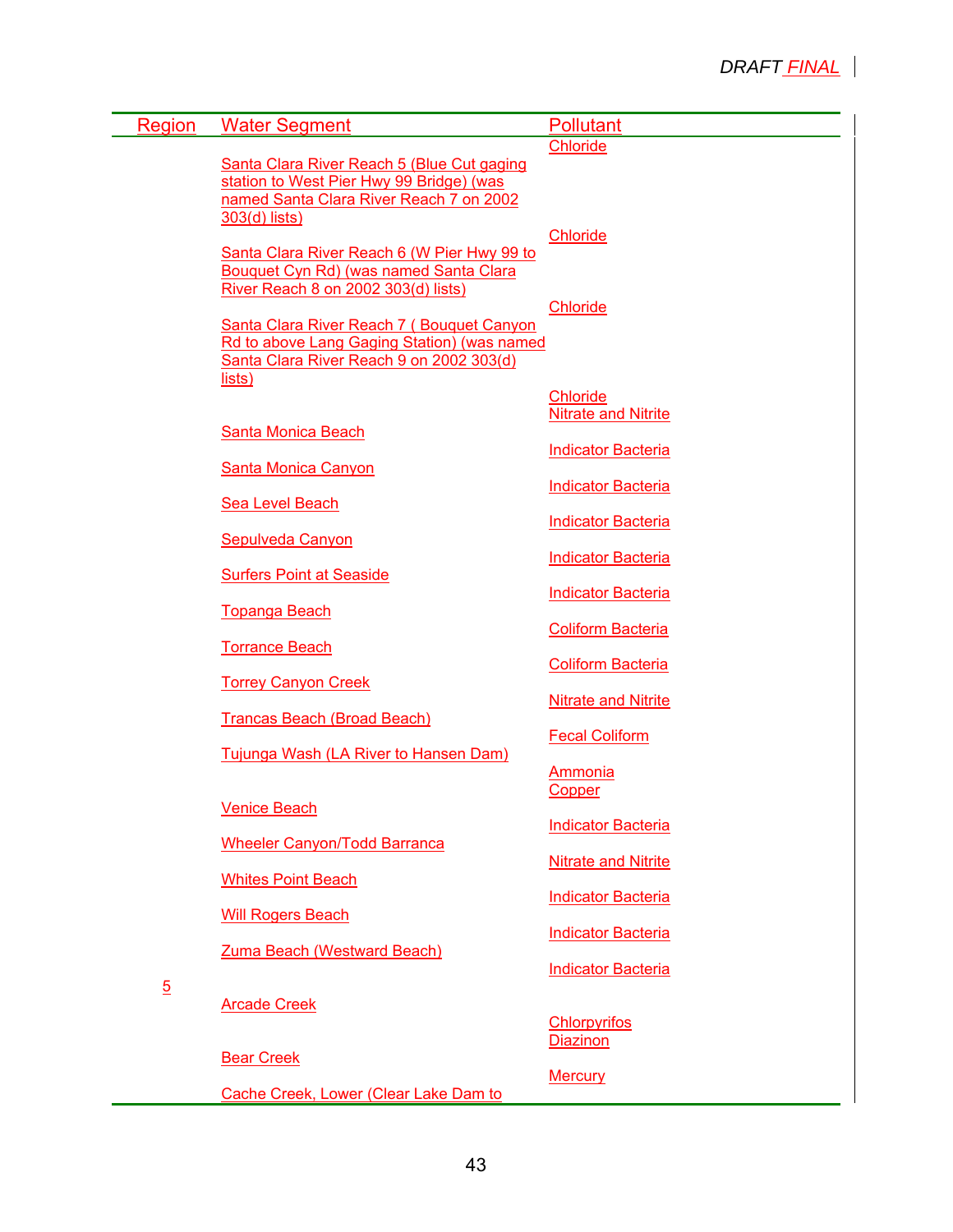| <b>Region</b> | <b>Water Segment</b>                                         | <b>Pollutant</b>                       |
|---------------|--------------------------------------------------------------|----------------------------------------|
|               | <b>Cache Creek Settling Basin near Yolo Bypass)</b>          |                                        |
|               |                                                              | <b>Mercury</b>                         |
|               | <b>Calaveras River, Lower</b>                                |                                        |
|               | <b>Chicken Ranch Slough</b>                                  | <b>Diazinon</b>                        |
|               |                                                              | <b>Chlorpyrifos</b>                    |
|               |                                                              | <b>Diazinon</b>                        |
|               | <b>Clear Lake</b>                                            |                                        |
|               |                                                              | <b>Mercury</b>                         |
|               | Delta Waterways (Stockton Ship Channel)                      |                                        |
|               |                                                              | <b>Chlorpyrifos</b>                    |
|               |                                                              | <b>Diazinon</b>                        |
|               | Delta Waterways (eastern portion)                            | Oxygen, Dissolved                      |
|               |                                                              | <b>Chlorpyrifos</b>                    |
|               |                                                              | <b>Diazinon</b>                        |
|               | Delta Waterways (western portion)                            |                                        |
|               |                                                              | <b>Chlorpyrifos</b>                    |
|               |                                                              | <b>Diazinon</b>                        |
|               | <b>Elder Creek</b>                                           |                                        |
|               |                                                              | <b>Chlorpyrifos</b>                    |
|               | <b>Elk Grove Creek</b>                                       | <b>Diazinon</b>                        |
|               |                                                              | <b>Diazinon</b>                        |
|               | <b>Five Mile Slough (Alexandria Place to Fourteen</b>        |                                        |
|               | Mile Slough)                                                 |                                        |
|               |                                                              | <b>Chlorpyrifos</b>                    |
|               |                                                              | <b>Diazinon</b>                        |
|               | <b>Grasslands Marshes</b>                                    |                                        |
|               |                                                              | Selenium                               |
|               | <b>Harley Gulch</b>                                          |                                        |
|               | <b>Mendota Pool</b>                                          | <b>Mercury</b>                         |
|               |                                                              | <b>Selenium</b>                        |
|               | Mosher Slough (downstream of I-5)                            |                                        |
|               |                                                              | <b>Chlorpyrifos</b>                    |
|               |                                                              | <b>Diazinon</b>                        |
|               | <b>Mud Slough</b>                                            |                                        |
|               |                                                              | Selenium                               |
|               | Sacramento River (Keswick Dam to<br><b>Cottonwood Creek)</b> |                                        |
|               |                                                              | Cadmium                                |
|               |                                                              | <b>Copper</b>                          |
|               |                                                              | <u>Zinc</u>                            |
|               | San Joaquin River (Bear Creek to Mud Slough)                 |                                        |
|               |                                                              | <b>Chlorpyrifos</b>                    |
|               |                                                              | <b>Diazinon</b>                        |
|               | San Joaquin River (Mendota Pool to Bear                      |                                        |
|               | Creek)                                                       |                                        |
|               |                                                              | <b>Chlorpyrifos</b><br><b>Diazinon</b> |
|               | San Joaquin River (Merced River to Tuolumne                  |                                        |
|               | River)                                                       |                                        |
|               |                                                              | <b>Chlorpyrifos</b>                    |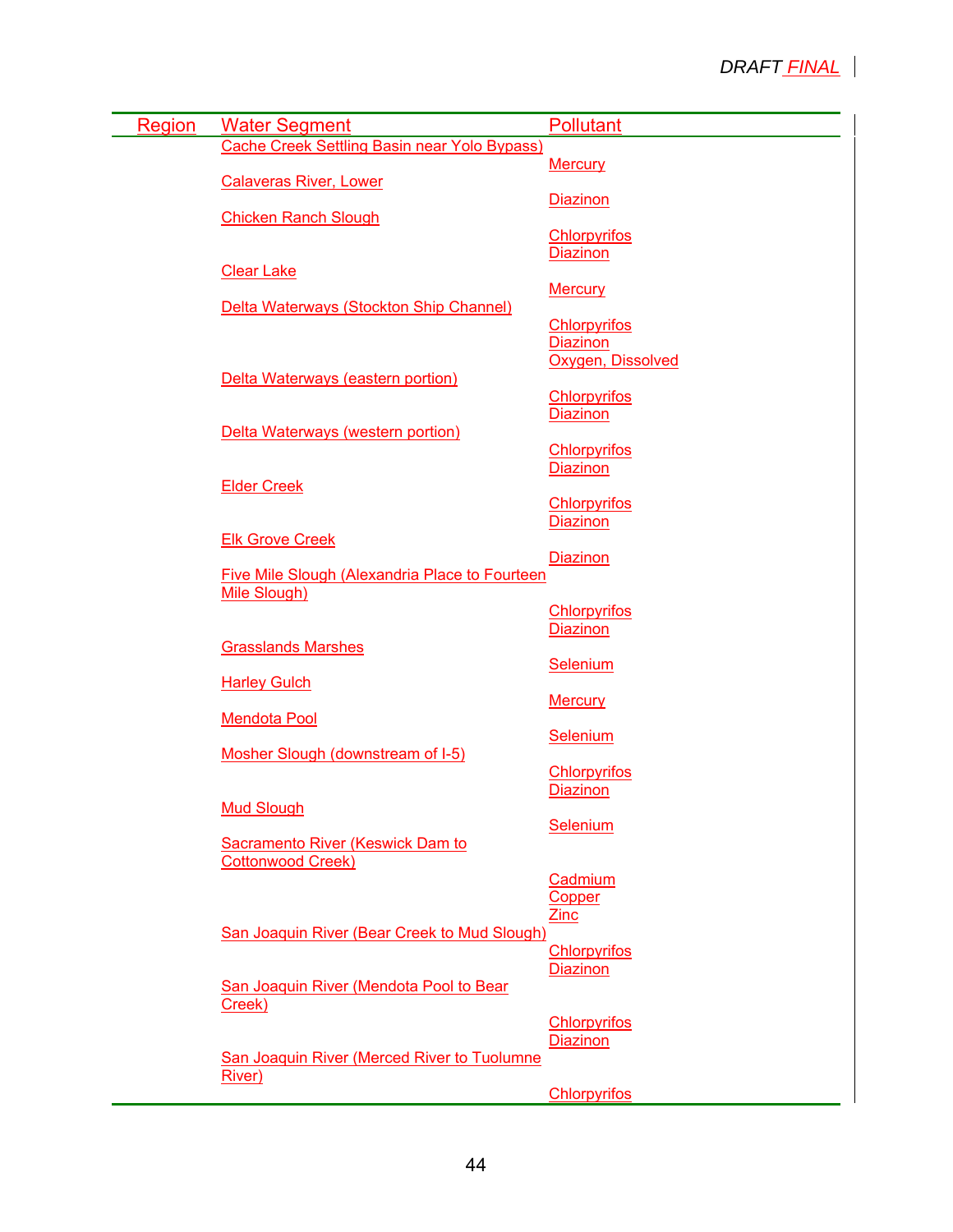| <b>Region</b>   | <b>Water Segment</b>                         | <b>Pollutant</b>                                    |
|-----------------|----------------------------------------------|-----------------------------------------------------|
|                 |                                              | <b>Diazinon</b><br>Selenium                         |
|                 | San Joaquin River (Mud Slough to Merced      |                                                     |
|                 | River)                                       | Chlorpyrifos                                        |
|                 |                                              | <b>Diazinon</b>                                     |
|                 | San Joaquin River (Stanislaus River to Delta | Selenium                                            |
|                 | <b>Boundary</b> )                            |                                                     |
|                 |                                              | <b>Chlorpyrifos</b><br><b>Diazinon</b>              |
|                 | San Joaquin River (Tuolumne River to         | Selenium                                            |
|                 | <b>Stanislaus River)</b>                     |                                                     |
|                 |                                              | <b>Chlorpyrifos</b><br><b>Diazinon</b>              |
|                 |                                              | Selenium                                            |
|                 | <b>Smith Canal</b>                           | <b>Organophosphorus Pesticides</b>                  |
|                 | <b>Strong Ranch Slough</b>                   | <b>Chlorpyrifos</b>                                 |
|                 |                                              | <b>Diazinon</b>                                     |
|                 | <b>Sulphur Creek (Colusa County)</b>         | <b>Mercury</b>                                      |
| $\underline{6}$ |                                              |                                                     |
|                 | <b>Aspen Creek</b>                           | <b>Metals</b>                                       |
|                 | <b>Bryant Creek</b>                          |                                                     |
|                 | <b>Heavenly Valley Creek (source to USFS</b> | <b>Metals</b>                                       |
|                 | boundary)                                    | <b>Sedimentation/Siltation</b>                      |
|                 | <b>Indian Creek Reservoir</b>                |                                                     |
|                 | <b>Leviathan Creek</b>                       | Phosphorus                                          |
|                 |                                              | <b>Metals</b>                                       |
|                 | <b>Mono Lake</b>                             | Salinity/TDS/Chlorides                              |
|                 | <b>Searles Lake</b>                          |                                                     |
|                 |                                              | <b>Petroleum Products</b><br>Salinity/TDS/Chlorides |
| $\mathbf{Z}$    | <b>Alamo River</b>                           |                                                     |
|                 |                                              | Sedimentation/Siltation                             |
|                 | <b>Imperial Valley Drains</b>                | <b>Selenium</b>                                     |
|                 |                                              | Sedimentation/Siltation                             |
|                 | <b>New River (Imperial)</b>                  | <b>Pathogens</b>                                    |
| $\underline{8}$ |                                              | Sediment                                            |
|                 | Canyon Lake (Railroad Canyon Reservoir)      |                                                     |
|                 | <b>Chino Creek Reach 1</b>                   | <b>Nutrients</b>                                    |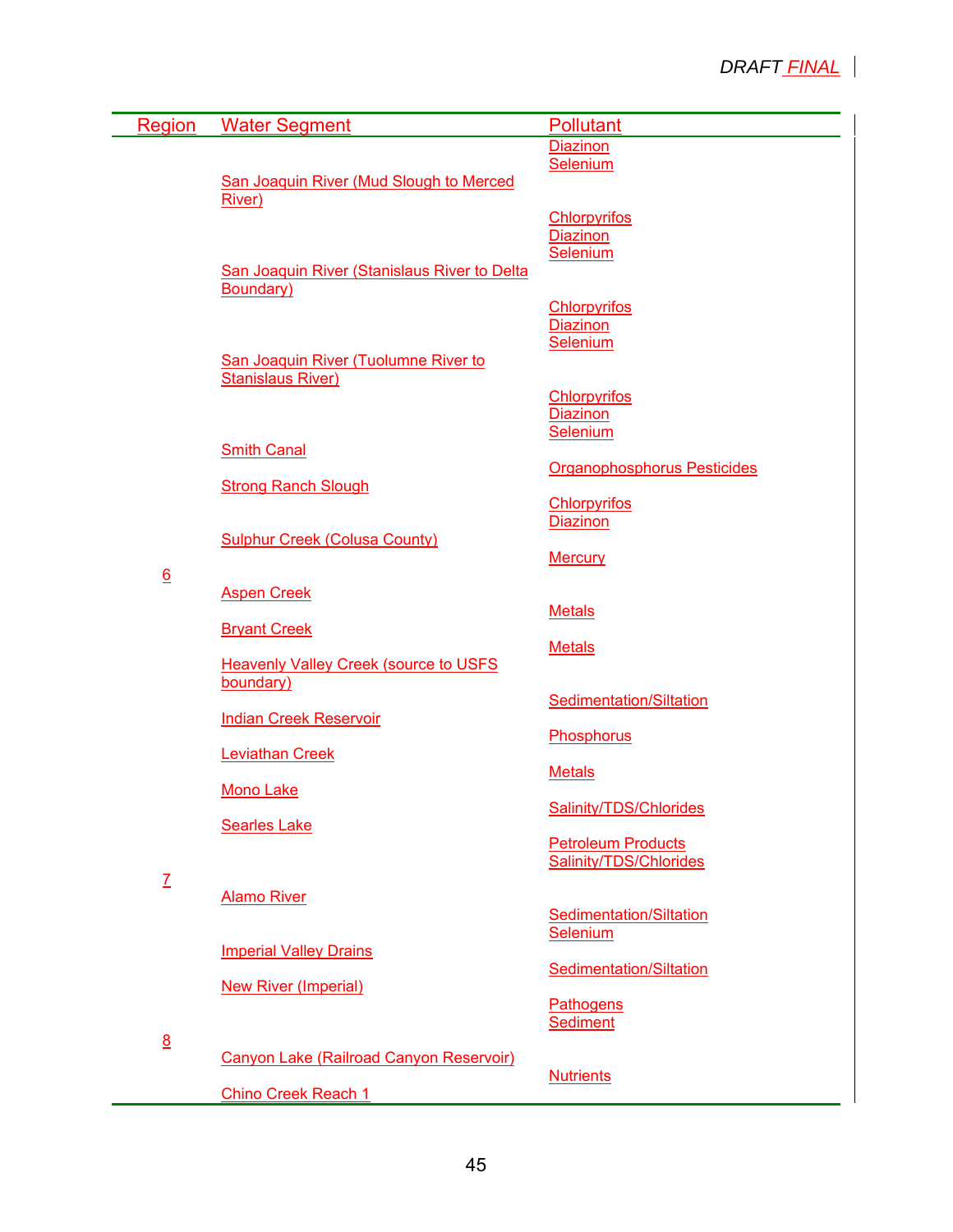| <b>Region</b> | <b>Water Segment</b>                      | Pollutant                               |
|---------------|-------------------------------------------|-----------------------------------------|
|               |                                           | <b>Pathogens</b>                        |
|               | <b>Chino Creek Reach 2</b>                |                                         |
|               |                                           | <b>Coliform Bacteria</b>                |
|               | <b>Cucamonga Creek, Valley Reach</b>      | <b>Coliform Bacteria</b>                |
|               | Elsinore, Lake                            |                                         |
|               |                                           | <b>Nutrients</b>                        |
|               |                                           | <b>Organic Enrichment/Low Dissolved</b> |
|               |                                           | Oxygen                                  |
|               | <b>Knickerbocker Creek</b>                |                                         |
|               | Mill Creek (Prado Area)                   | <b>Pathogens</b>                        |
|               |                                           | Pathogens                               |
|               | <b>Newport Bay, Lower</b>                 |                                         |
|               |                                           | <b>Nutrients</b>                        |
|               |                                           | Pathogens<br><b>Pesticides</b>          |
|               | Newport Bay, Upper (Ecological Reserve)   |                                         |
|               |                                           | <b>Nutrients</b>                        |
|               |                                           | Pathogens                               |
|               |                                           | <b>Pesticides</b>                       |
|               | <b>Prado Park Lake</b>                    | Sedimentation/Siltation                 |
|               |                                           | <b>Pathogens</b>                        |
|               | San Diego Creek Reach 1                   |                                         |
|               |                                           | <b>Nutrients</b>                        |
|               |                                           | <b>Pesticides</b>                       |
|               | San Diego Creek Reach 2                   | Sedimentation/Siltation                 |
|               |                                           | <b>Nutrients</b>                        |
|               |                                           | Sedimentation/Siltation                 |
|               |                                           | <b>Unknown Toxicity</b>                 |
|               | Santa Ana River, Reach 3                  |                                         |
|               |                                           | <b>Pathogens</b>                        |
| 9             | <b>Chollas Creek</b>                      |                                         |
|               |                                           | <b>Diazinon</b>                         |
|               | <b>Rainbow Creek</b>                      |                                         |
|               |                                           | <b>Nitrogen</b>                         |
|               | San Diego Bay, Shelter Island Yacht Basin | Phosphorus                              |
|               |                                           | Copper                                  |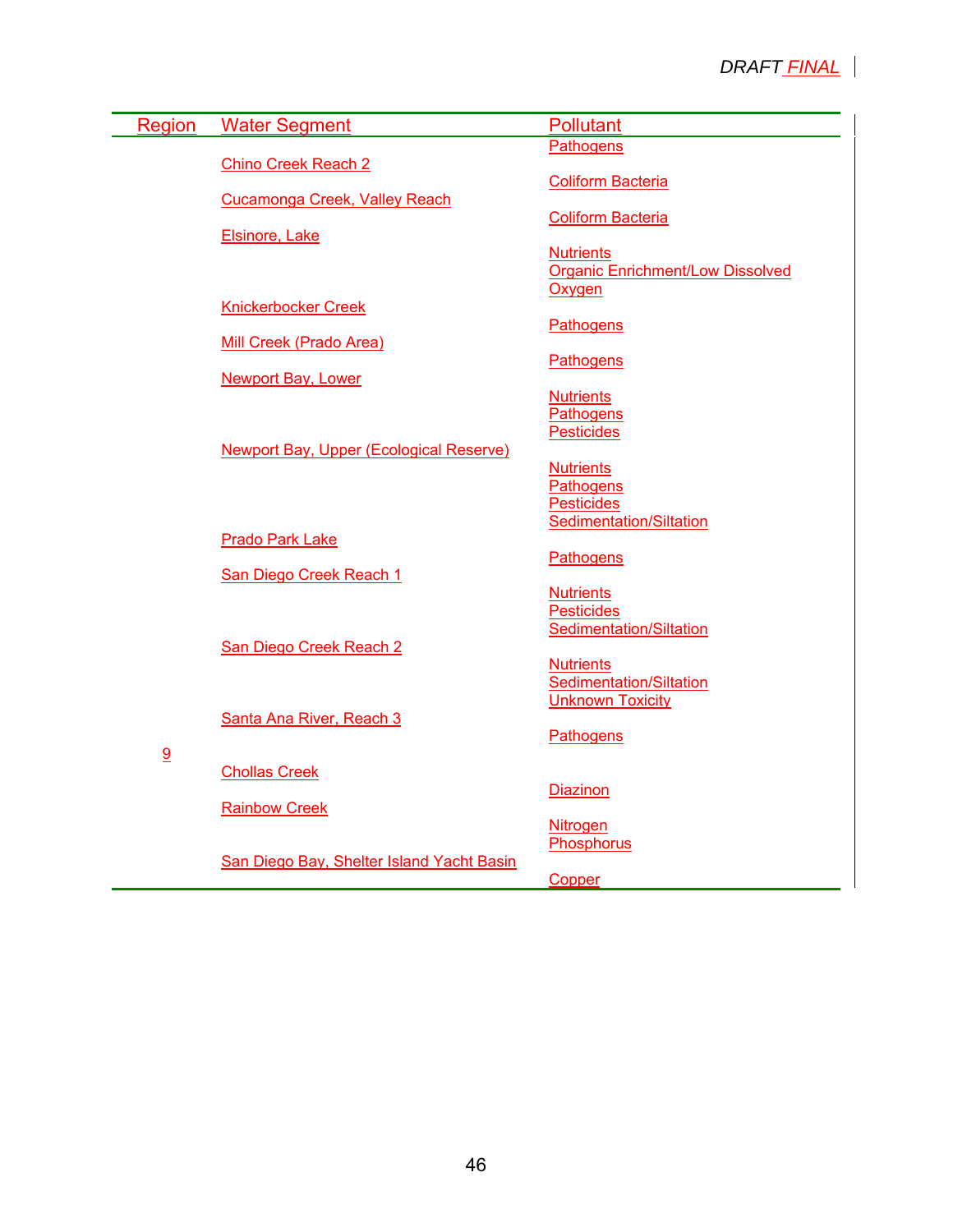TABLE  $\underline{9}$ . Deletions from the section 303(D) list.

|                | <b>Region Water Segment</b>                                                     | Pollutant                                                                     |
|----------------|---------------------------------------------------------------------------------|-------------------------------------------------------------------------------|
| 1              | Klamath River HU, Lost River HA, Clear Lake,<br><b>Boles HSAs</b>               |                                                                               |
|                |                                                                                 | <b>Nutrients</b><br>Temperature, water                                        |
|                | Klamath River HU, Lost River HA, Tule Lake and<br>Mt Dome HSAs                  | Temperature, water                                                            |
|                | Klamath River HU, Salmon River HA                                               | <b>Nutrients</b>                                                              |
|                | Russian River HU, Lower Russian River HA,<br>Guerneville HSA                    | Turbidity                                                                     |
|                | Russian River HU, Middle Russian River HA,<br>Laguna de Santa Rosa              |                                                                               |
|                |                                                                                 | <b>Nitrogen</b><br><b>Phosphorus</b>                                          |
| $\overline{2}$ | Carquinez Strait                                                                | Diazinon                                                                      |
|                | Central Basin, San Francisco (part of SF Bay,<br>Central)                       | Diazinon                                                                      |
|                | <b>Islais Creek</b>                                                             | Endosulfan sulfate                                                            |
|                | <b>Mission Creek</b>                                                            | <b>Polychlorinated biphenyls</b>                                              |
|                |                                                                                 | Chlorpyrifos<br>Chromium (total)<br>Copper<br><b>Mirex</b>                    |
|                | Oakland Inner Harbor (Fruitvale Site, part of SF<br>Bay, Central)               |                                                                               |
|                | Oakland Inner Harbor (Pacific Dry-dock Yard 1<br>Site, part of SF Bay, Central) | Diazinon                                                                      |
|                |                                                                                 | Chlorpyrifos<br>Diazinon<br>Mirex<br>Tributylin TBT (Tributylstanne)<br>ppDDE |
|                | Sacramento San Joaquin Delta                                                    | Diazinon                                                                      |
|                | San Francisco Bay, Central<br>San Francisco Bay, Lower                          | Diazinon                                                                      |
|                | San Francisco Bay, South                                                        | Diazinon                                                                      |
|                | San Leandro Bay (part of SF Bay, Central)                                       | Diazinon                                                                      |
|                |                                                                                 | <b>DDT</b>                                                                    |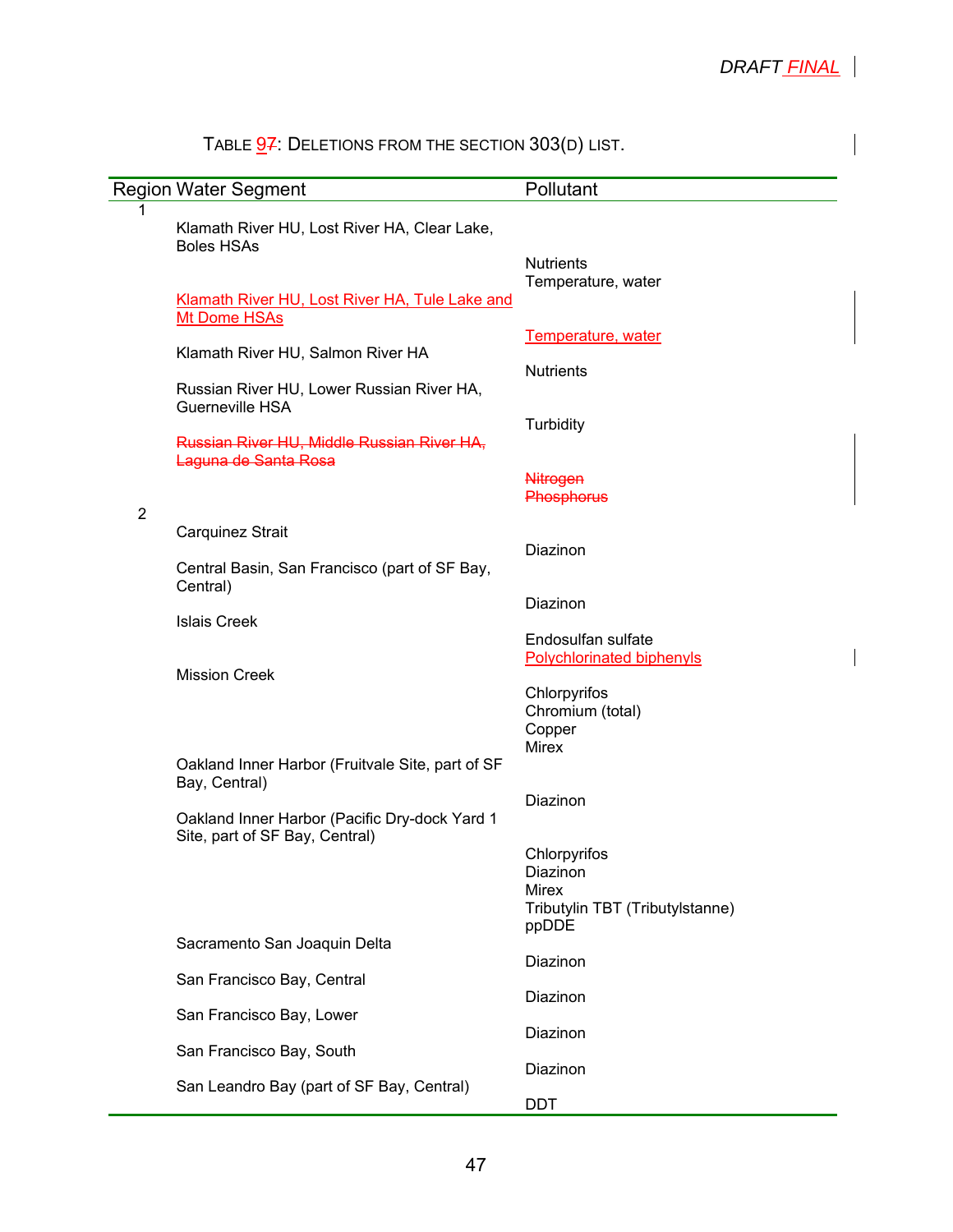|   | Region Water Segment                                   | Pollutant                            |
|---|--------------------------------------------------------|--------------------------------------|
|   |                                                        | Diazinon<br>Selenium                 |
|   | San Pablo Bay                                          | Diazinon                             |
|   | Suisun Bay                                             | Diazinon                             |
| 3 |                                                        |                                      |
|   | <b>Blosser Channel</b>                                 | <b>Fecal Coliform</b>                |
|   | Carpinteria Marsh (El Estero Marsh)                    | Sedimentation/Siltation              |
|   | <b>Chumash Creek</b>                                   | Oxygen, Dissolved                    |
|   | Espinosa Slough                                        | <b>Nutrients</b>                     |
|   | Goleta Slough/Estuary                                  |                                      |
|   |                                                        | Metals<br>Sedimentation/Siltation    |
|   | Monterey Bay South (Coastline)                         | Metals                               |
|   | Morro Bay                                              | Pesticides                           |
|   | <b>Salinas Reclamation Canal</b>                       | Metals                               |
|   | Salinas River (lower, estuary to near Gonzales Rd      | Nitrogen, Nitrate                    |
|   | crossing, watersheds 30910 and 30920)                  |                                      |
|   | Salinas River (middle, near Gonzales Rd crossing       | Sedimentation/Siltation              |
|   | to confluence with Nacimiento River)                   | Sedimentation/Siltation              |
|   | Salinas River Lagoon (North)                           | Sedimentation/Siltation              |
|   | Salinas River Refuge Lagoon (South)                    | <b>Nutrients</b>                     |
|   |                                                        | Pesticides<br>Salinity/TDS/Chlorides |
|   | San Antonio Creek (South Coast Watershed)              | Sedimentation/Siltation              |
|   | San Luis Obispo Creek (Below W Marsh Street)           |                                      |
|   | Waddell Creek, East Branch                             | <b>Priority Organics</b>             |
|   | Watsonville Slough                                     | <b>Nutrients</b>                     |
| 4 |                                                        | Sedimentation/Siltation              |
|   | <b>Abalone Cove Beach</b>                              | <b>Beach Closures</b>                |
|   | Arroyo Seco Reach 1 (LA River to West Holly<br>Ave.)   |                                      |
|   | Arroyo Seco Reach 2 (Figueroa St. to Riverside<br>Dr.) | <b>Excess Algal Growth</b>           |
|   |                                                        | <b>Excess Algal Growth</b>           |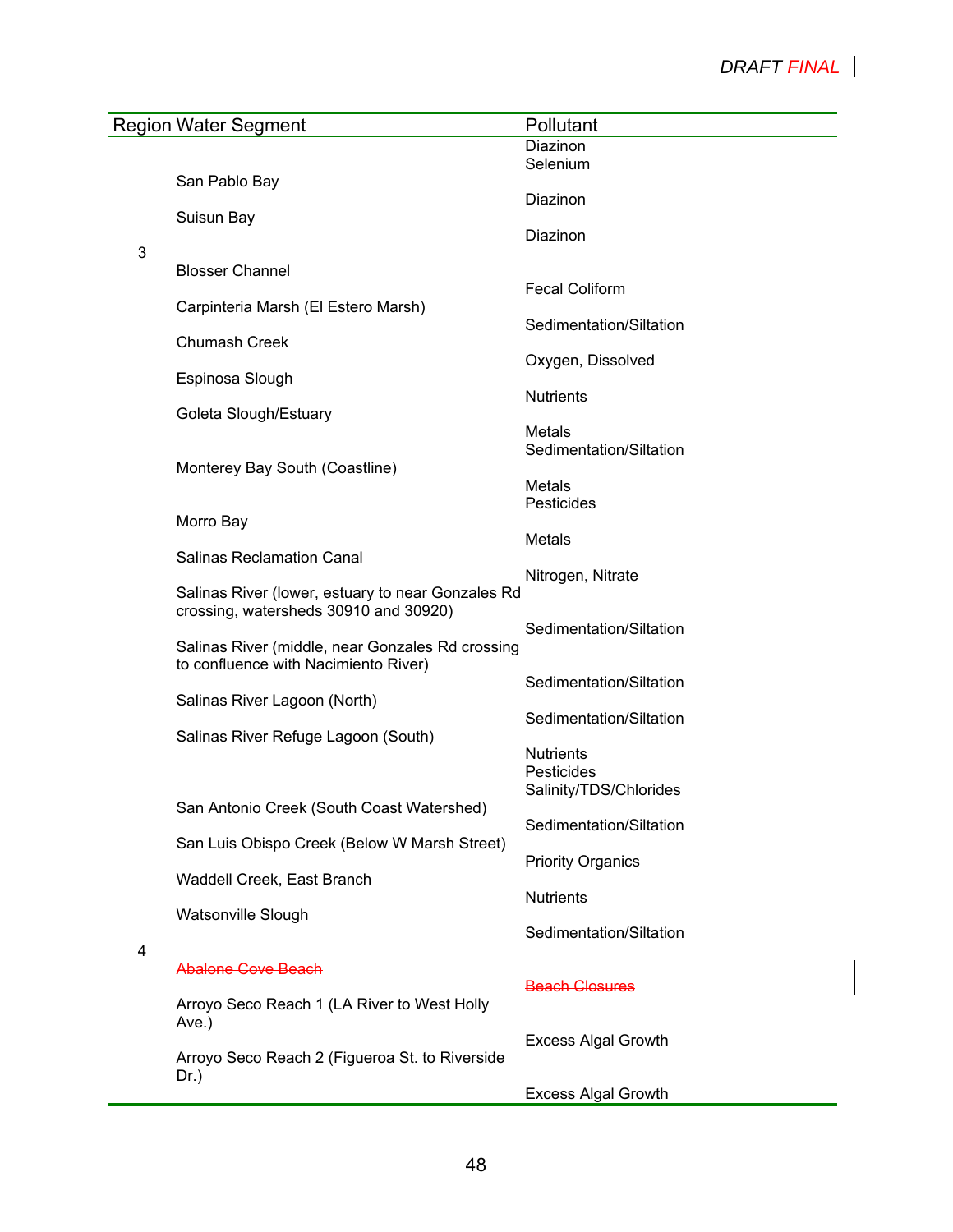| <b>Region Water Segment</b>                                                                                                                                    | Pollutant                                                                              |
|----------------------------------------------------------------------------------------------------------------------------------------------------------------|----------------------------------------------------------------------------------------|
| <b>Ashland Avenue Drain</b>                                                                                                                                    |                                                                                        |
|                                                                                                                                                                | <b>Coliform Bacteria</b><br>Organic Enrichment/Low Dissolved Oxygen<br><b>Toxicity</b> |
| <b>Ballona Creek</b>                                                                                                                                           |                                                                                        |
|                                                                                                                                                                | Cadmium                                                                                |
|                                                                                                                                                                | ChemA                                                                                  |
|                                                                                                                                                                | Chlordane                                                                              |
|                                                                                                                                                                | <b>DDT</b><br><b>Dieldrin</b>                                                          |
|                                                                                                                                                                | Lead                                                                                   |
|                                                                                                                                                                | PCBs (dioxin-like)                                                                     |
|                                                                                                                                                                | Sediment <b>Toxicity Bioassays for Estuarine</b>                                       |
|                                                                                                                                                                | and Marine Water                                                                       |
|                                                                                                                                                                | Selenium                                                                               |
|                                                                                                                                                                | Silver                                                                                 |
|                                                                                                                                                                | Zinc                                                                                   |
| <b>Bluff Cove Beach</b>                                                                                                                                        | pH                                                                                     |
|                                                                                                                                                                | <b>Beach Closures</b>                                                                  |
| <b>Burbank Western Channel</b>                                                                                                                                 |                                                                                        |
|                                                                                                                                                                | Ammonia                                                                                |
|                                                                                                                                                                | Cadmium                                                                                |
|                                                                                                                                                                | <b>Excess Algal Growth</b>                                                             |
|                                                                                                                                                                | Scum/Foam-unnatural Foam/Flocs/Scum/Oil                                                |
|                                                                                                                                                                | <b>Slicks</b>                                                                          |
|                                                                                                                                                                | Taste and odor                                                                         |
| Calleguas Creek Reach 1 (was Mugu Lagoon on                                                                                                                    |                                                                                        |
| 1998 303(d) list)                                                                                                                                              | Zinc                                                                                   |
| Calleguas Creek Reach 4 (was Revolon Slough                                                                                                                    |                                                                                        |
| Main Branch: Mugu Lagoon to Central Avenue on                                                                                                                  |                                                                                        |
| 1998 303d list)                                                                                                                                                |                                                                                        |
|                                                                                                                                                                | <b>Excess Algal Growth</b>                                                             |
| Calleguas Creek Reach 5 (was Beardsley                                                                                                                         |                                                                                        |
| Channel on 1998 303d list)                                                                                                                                     |                                                                                        |
|                                                                                                                                                                | <b>Excess Algal Growth</b>                                                             |
| Calleguas Creek Reach 9A (was lower part of<br>Conejo Creek Reach 1 on 1998 303d list)                                                                         |                                                                                        |
|                                                                                                                                                                | <b>Excess Algal Growth</b>                                                             |
|                                                                                                                                                                | Nitrogen, Nitrite                                                                      |
| Calleguas Creek Reach 9B (was part of Conejo                                                                                                                   |                                                                                        |
| Creek Reaches 1 and 2 on 1998 303d list)                                                                                                                       |                                                                                        |
|                                                                                                                                                                | <b>Excess Algal Growth</b>                                                             |
| Calleguas Creek Reach 10 (Conejo Creek (Hill<br>Canyon)-was part of Conejo Crk Reaches 2 & 3,<br>and lower Conejo Crk/Arroyo Conejo N Fk on<br>1998 303d list) |                                                                                        |
|                                                                                                                                                                | <b>Excess Algal Growth</b>                                                             |
| Calleguas Creek Reach 11 (Arroyo Santa Rosa,                                                                                                                   |                                                                                        |
| was part of Conejo Creek Reach 3 on 1998 303d                                                                                                                  |                                                                                        |
| list)                                                                                                                                                          | <b>Excess Algal Growth</b>                                                             |
| Calleguas Creek Reach 13 (Conejo Creek South                                                                                                                   |                                                                                        |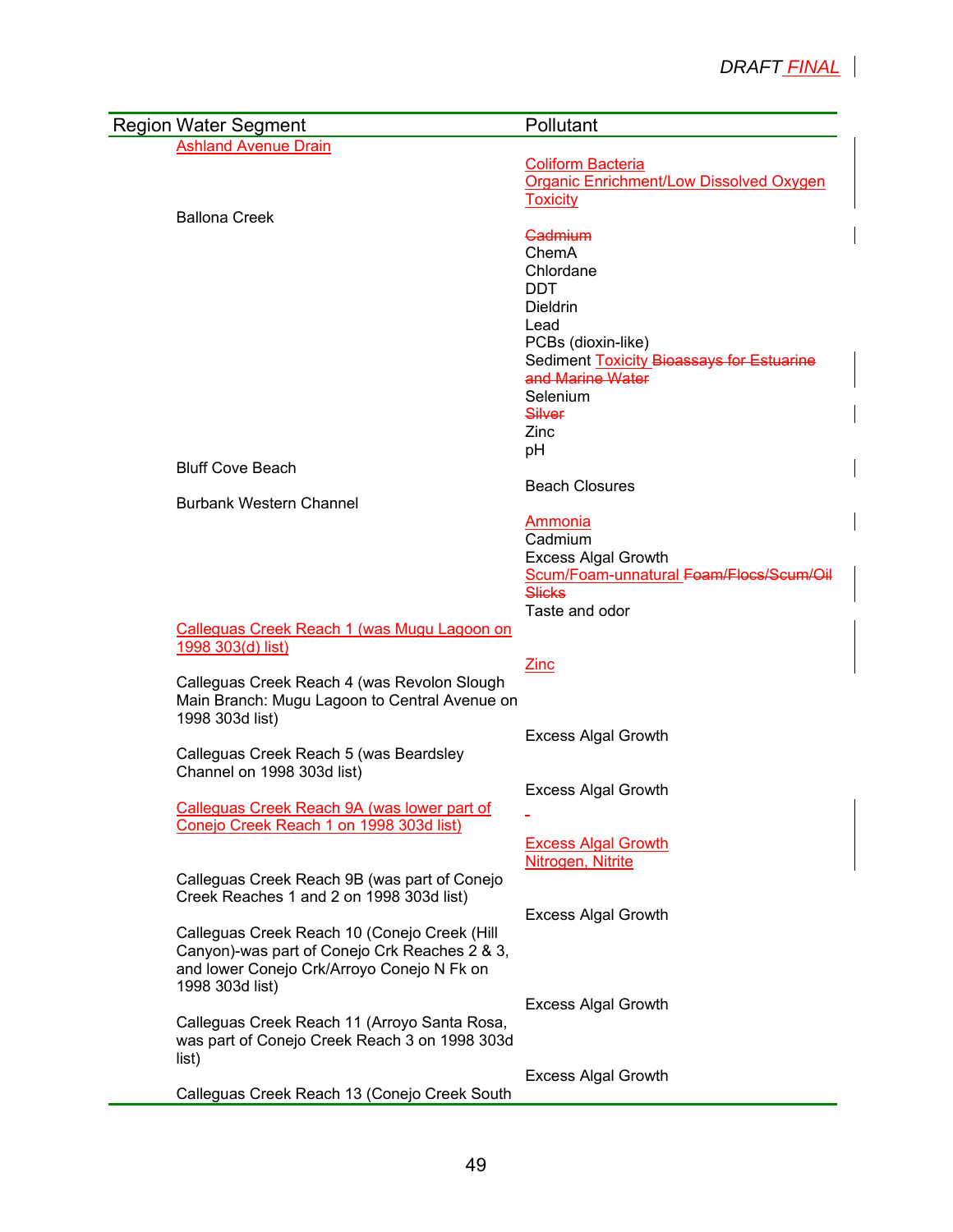| <b>Region Water Segment</b>                     | Pollutant                               |
|-------------------------------------------------|-----------------------------------------|
| Fork, was Conejo Cr Reach 4 and part of Reach 3 |                                         |
| on 1998 303d list)                              |                                         |
|                                                 | <b>Excess Algal Growth</b>              |
| Carbon Beach                                    |                                         |
|                                                 | <b>Beach Closures</b>                   |
| Coyote Creek                                    |                                         |
|                                                 | Abnormal Fish Histology (Lesions)       |
|                                                 | <b>Excess Algal Growth</b>              |
|                                                 | Lead                                    |
|                                                 | Selenium                                |
| Dockweiler Beach                                | Zinc                                    |
|                                                 | <b>Beach Closures</b>                   |
| Dominguez Channel (lined portion above Vermont  |                                         |
| Ave                                             |                                         |
|                                                 | <b>Aldrin</b>                           |
|                                                 | <b>ChemA</b>                            |
|                                                 | Chlordane                               |
|                                                 | <b>DDT</b>                              |
|                                                 | <b>Dieldrin</b>                         |
| Dominguez Channel Estuary (unlined portion      |                                         |
| below Vermont Ave)                              |                                         |
|                                                 | Aldrin                                  |
|                                                 | <b>ChemA</b>                            |
|                                                 | Chlordane                               |
|                                                 | Chromium (total)                        |
|                                                 | <b>DDT</b>                              |
|                                                 | <b>Dieldrin</b>                         |
|                                                 | Polycyclic Aromatic Hydrocarbons (PAHs) |
|                                                 | (Aquatic Ecosystems)                    |
| Escondido Beach                                 | <b>Beach Closures</b>                   |
| Flat Rock Point Beach Area                      |                                         |
|                                                 | <b>Beach Closures</b>                   |
| Hermosa Beach                                   |                                         |
|                                                 | <b>Beach Closures</b>                   |
| <b>Inspiration Point Beach</b>                  |                                         |
|                                                 | <b>Beach Closures</b>                   |
| La Costa Beach                                  |                                         |
|                                                 | <b>Beach Closures</b>                   |
| Las Tunas Beach                                 |                                         |
|                                                 | <b>Beach Closures</b>                   |
| Los Angeles Harbor - Consolidated Slip          |                                         |
|                                                 | <b>Dieldrin</b>                         |
|                                                 | <b>Nickel</b>                           |
|                                                 | Polycyclic Aromatic Hydrocarbons (PAHs) |
|                                                 | (Aquatic Ecosystems)                    |
| Los Angeles Harbor - Inner Cabrillo Beach Area  |                                         |
|                                                 | <b>Beach Closures</b>                   |
| Los Angeles River Estuary (Queensway Bay)       |                                         |
|                                                 | <b>DDT</b>                              |
| Los Angeles River Reach 1 (Estuary to Carson    |                                         |
| Street)                                         | Cadmium                                 |
|                                                 |                                         |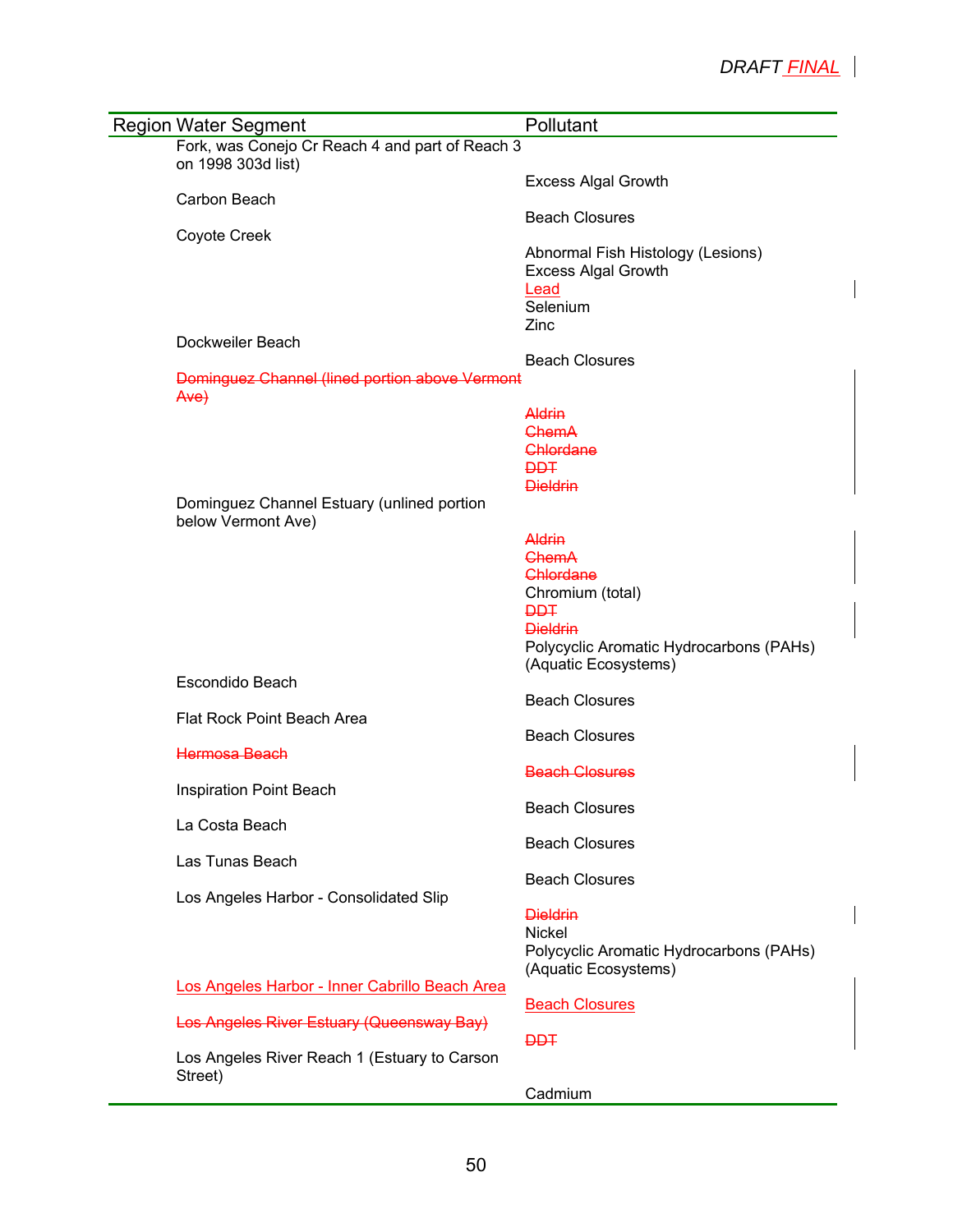| <b>Region Water Segment</b>                                   | Pollutant                                                                 |
|---------------------------------------------------------------|---------------------------------------------------------------------------|
| Los Angeles River Reach 2 (Carson to Figueroa<br>Street)      | Scum/Foam-unnatural                                                       |
|                                                               | Scum/Foam-unnatural Foam/Flocs/Scum/Oil<br><b>Slicks</b>                  |
|                                                               | <b>Nutrients (Algae)</b><br>Taste and odor                                |
| Los Angeles River Reach 3 (Figueroa St. to<br>Riverside Dr.)  |                                                                           |
|                                                               | Scum/Foam-unnatural<br>Taste and odor                                     |
| Los Angeles River Reach 4 (Sepulveda Dr. to<br>Sepulveda Dam) |                                                                           |
| Los Angeles River Reach 5 (within Sepulveda                   | Scum/Foam-unnatural<br>Taste and odor                                     |
| Basin)                                                        | Scum/Foam-unnatural                                                       |
| Los Angeles/Long Beach Inner Harbor                           | Taste and odor                                                            |
|                                                               | <b>Copper</b><br><b>Polycyclic Aromatic Hydrocarbons (PAHs)</b><br>Zinc   |
| Los Angeles/Long Beach Outer Harbor (inside<br>breakwater)    |                                                                           |
| Lunada Bay Beach                                              | Polychlorinated biphenyls                                                 |
| <b>Malaga Cove Beach</b>                                      | <b>Beach Closures</b>                                                     |
| <b>Malibu Beach</b>                                           | <b>Beach Closures</b>                                                     |
| Malibu Lagoon Beach (Surfrider)                               | <b>Beach Closures</b>                                                     |
| <b>Manhattan Beach</b>                                        | <b>Beach Closures</b>                                                     |
| Nicholas Canvon Beach                                         | <b>Beach Closures</b><br><b>Beach Closures</b>                            |
| Ormond Beach                                                  | <b>Bacteria Indicators</b>                                                |
| <b>Pico Kenter Drain</b>                                      |                                                                           |
|                                                               | <b>Ammonia</b><br><b>Coliform Bacteria</b><br>Copper                      |
|                                                               | Lead<br><b>Polycyclic Aromatic Hydrocarbons (PAHs)</b><br><b>Toxicity</b> |
|                                                               | <b>Trash</b><br>Viruses (enteric)                                         |
| Point Dume Beach<br>Point Fermin Park Beach                   | <b>Beach Closures</b>                                                     |
|                                                               | <b>Beach Closures</b>                                                     |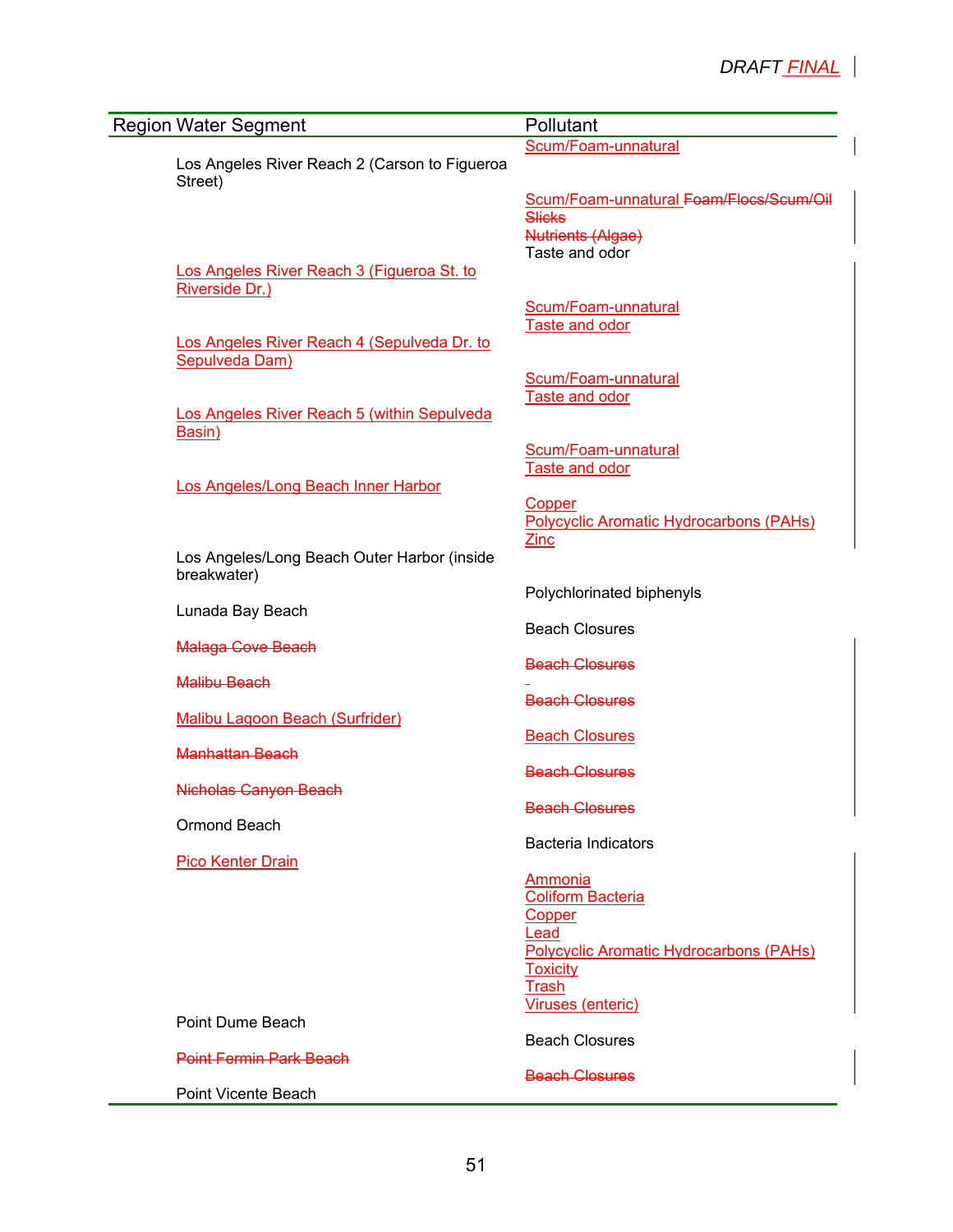| <b>Region Water Segment</b>                                                                  | Pollutant<br><b>Beach Closures</b>                       |
|----------------------------------------------------------------------------------------------|----------------------------------------------------------|
| <b>Portuguese Bend Beach</b>                                                                 |                                                          |
|                                                                                              | <b>Beach Closures</b>                                    |
| Puerco Beach                                                                                 |                                                          |
|                                                                                              | <b>Beach Closures</b>                                    |
| <b>Resort Point Beach</b>                                                                    |                                                          |
| Rocky Point Beach                                                                            | <b>Beach Closures</b>                                    |
|                                                                                              | <b>Beach Closures</b>                                    |
| <b>Royal Palms Beach</b>                                                                     |                                                          |
|                                                                                              | <b>Beach Closures</b>                                    |
| San Buenaventura Beach                                                                       | <b>Bacteria Indicators</b>                               |
| San Gabriel River Estuary                                                                    |                                                          |
|                                                                                              | Abnormal Fish Histology (Lesions)                        |
| San Gabriel River Reach 1 (Estuary to Firestone)                                             |                                                          |
|                                                                                              | Abnormal Fish Histology (Lesions)                        |
|                                                                                              | <b>Excess Algal Growth</b><br><b>Toxicity</b>            |
| San Gabriel River Reach 2 (Firestone to Whittier                                             |                                                          |
| Narrows Dam                                                                                  |                                                          |
|                                                                                              | Lead-Copper                                              |
| San Gabriel River Reach 3 (Whittier Narrows to                                               | Zinc                                                     |
| Ramona)                                                                                      |                                                          |
|                                                                                              | <b>Toxicity</b>                                          |
| San Jose Creek Reach 1 (SG Confluence to                                                     |                                                          |
| Temple St.)                                                                                  | <b>Excess Algal Growth</b>                               |
| San Jose Creek Reach 2 (Temple to I-10 at White                                              |                                                          |
| Ave.)                                                                                        |                                                          |
|                                                                                              | <b>Excess Algal Growth</b>                               |
| Santa Clara River Reach 5 (Blue Cut gaging<br>station to West Pier Hwy 99 Bridge) (was named |                                                          |
| Santa Clara River Reach 7 on 2002 303(d) lists)                                              |                                                          |
|                                                                                              | <b>Nitrate and Nitrite</b>                               |
| <b>Santa Monica Bay Offshore/Nearshore</b>                                                   |                                                          |
|                                                                                              | Chlordane                                                |
| Sea Level Beach                                                                              | <b>Polycyclic Aromatic Hydrocarbons (PAHs)</b>           |
|                                                                                              | <b>Beach Closures</b>                                    |
| Topanga Beach                                                                                |                                                          |
|                                                                                              | <b>Beach Closures</b>                                    |
| <b>Torrance Beach</b>                                                                        | <b>Beach Closures</b>                                    |
| Trancas Beach (Broad Beach)                                                                  |                                                          |
|                                                                                              | <b>Beach Closures</b>                                    |
| Tujunga Wash (LA River to Hansen Dam)                                                        |                                                          |
|                                                                                              | Scum/Foam-unnatural Foam/Flocs/Scum/Oil<br><b>Slicks</b> |
|                                                                                              | Taste and odor                                           |
| Venice Beach                                                                                 |                                                          |
|                                                                                              | <b>Beach Closures</b>                                    |
| Ventura River Estuary                                                                        |                                                          |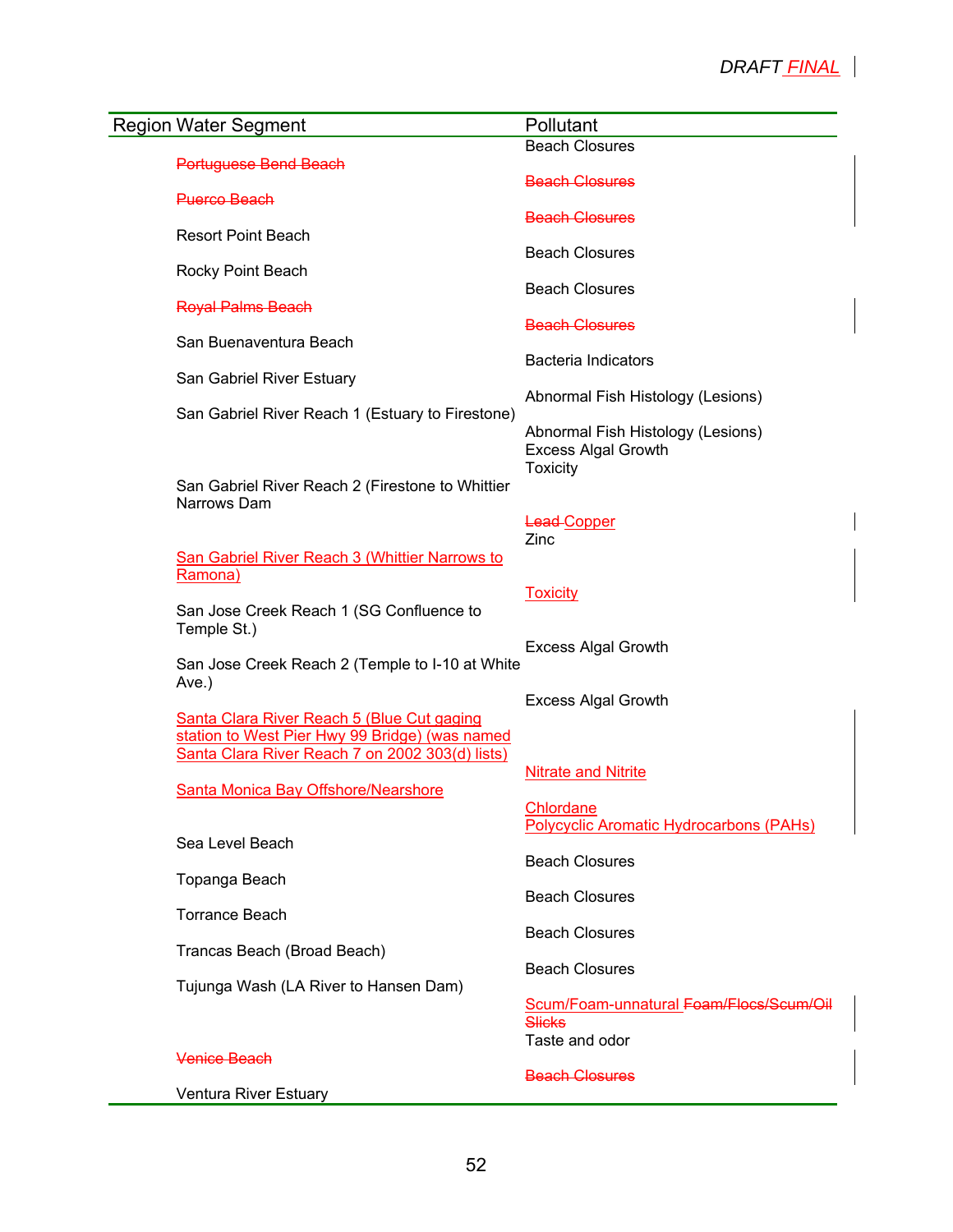|   | <b>Region Water Segment</b>                                                                               | Pollutant                                          |
|---|-----------------------------------------------------------------------------------------------------------|----------------------------------------------------|
|   | Verdugo Wash Reach 1 (LA River to Verdugo Rd.)                                                            | <b>Fecal Coliform</b>                              |
|   |                                                                                                           | <b>Excess Algal Growth</b>                         |
|   | Verdugo Wash Reach 2 (Above Verdugo Road)                                                                 | <b>Excess Algal Growth</b>                         |
|   | <b>Whites Point Beach</b>                                                                                 | <b>Beach Closures</b>                              |
|   | <b>Will Rogers Beach</b><br>Zuma Beach (Westward Beach)                                                   |                                                    |
|   |                                                                                                           | <b>Beach Closures</b>                              |
| 5 |                                                                                                           | <b>Beach Closures</b>                              |
|   | Feather River, Lower (Lake Oroville Dam to<br>Confluence with Sacramento River)                           |                                                    |
|   | <b>Harding Drain (Turlock Irrigation District Lateral</b>                                                 | Diazinon                                           |
|   | #5)                                                                                                       | Ammonia                                            |
|   |                                                                                                           | <b>Diazinon</b>                                    |
|   | <b>Morrison Creek</b><br>Sacramento River (Knights Landing to the Delta)<br><b>Sacramento Slough</b>      | Diazinon                                           |
|   |                                                                                                           | Diazinon                                           |
|   |                                                                                                           | <b>Diazinon</b>                                    |
|   | <b>Sutter Bypass</b>                                                                                      |                                                    |
| 6 |                                                                                                           | Diazinon                                           |
|   | Aurora Canyon Creek<br>Bear Creek (Placer County)<br><b>Bodie Creek</b>                                   | <b>Habitat alterations</b>                         |
|   |                                                                                                           | Sedimentation/Siltation                            |
|   |                                                                                                           |                                                    |
|   | <b>Cinder Cone Springs</b>                                                                                | <b>Metals</b>                                      |
|   |                                                                                                           | Nitrate as Nitrate (NO3)<br>Salinity/TDS/Chlorides |
|   | <b>Clark Canyon Creek</b>                                                                                 |                                                    |
|   | Cottonwood Creek (below LADWP diversion)                                                                  | <b>Habitat alterations</b>                         |
|   | <b>Crowley Lake</b>                                                                                       | Flow alterations                                   |
|   |                                                                                                           | Nitrogen                                           |
|   | Goodale Creek                                                                                             | Phosphorus                                         |
|   | <b>Green Creek</b>                                                                                        | Sedimentation/Siltation                            |
|   | Green Valley Lake Creek<br>Honey Lake Wildfowl Management Ponds<br>Horseshoe Lake (San Bernardino County) | <b>Habitat alterations</b>                         |
|   |                                                                                                           | <b>Priority Organics</b>                           |
|   |                                                                                                           | Flow alterations                                   |
|   |                                                                                                           | Sedimentation/Siltation                            |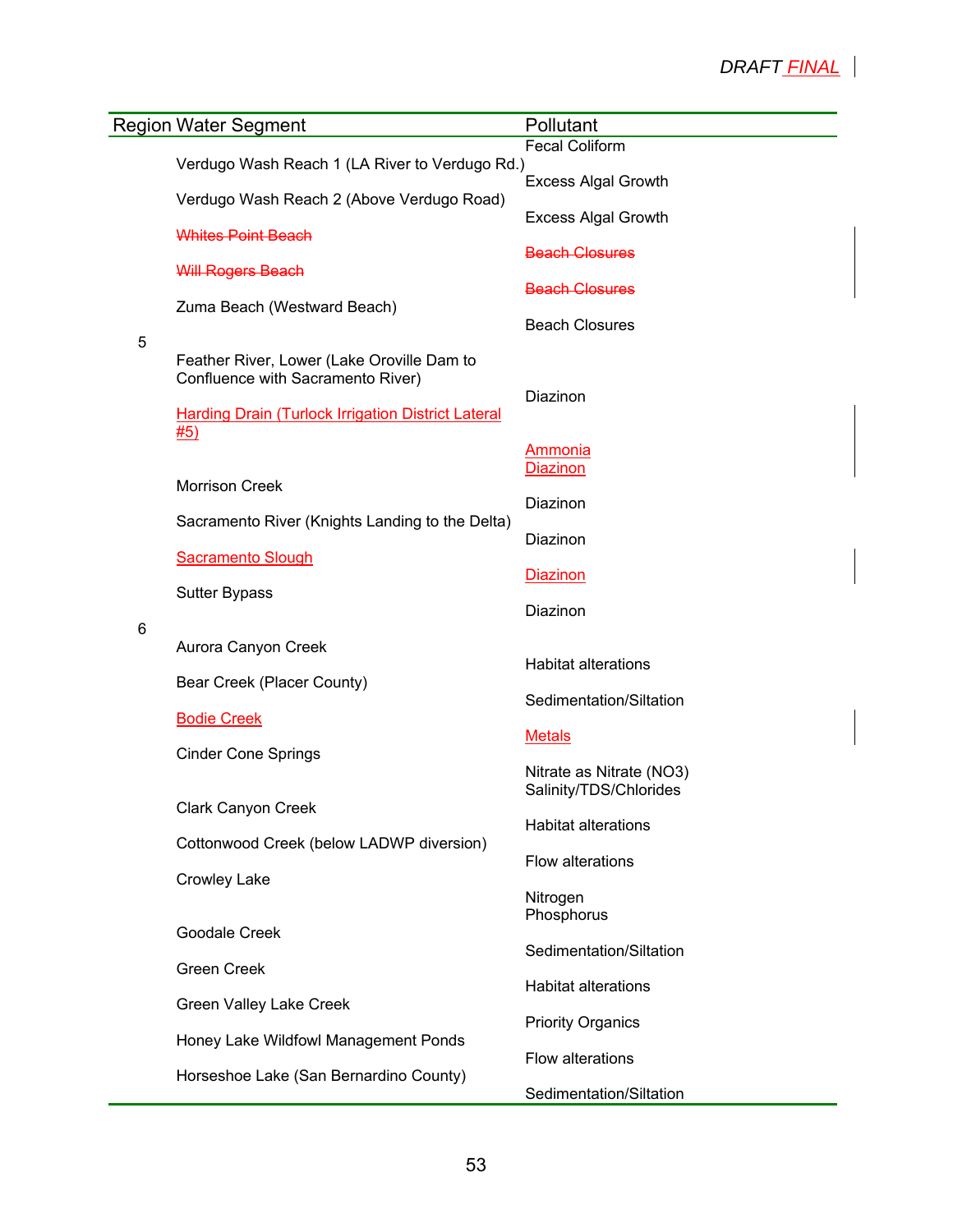|                                                                       | <b>Region Water Segment</b>                                                                                                         | Pollutant                                 |
|-----------------------------------------------------------------------|-------------------------------------------------------------------------------------------------------------------------------------|-------------------------------------------|
|                                                                       | Indian Creek (Alpine County)                                                                                                        |                                           |
|                                                                       | Lassen Creek                                                                                                                        | <b>Habitat alterations</b>                |
|                                                                       |                                                                                                                                     | Flow alterations                          |
|                                                                       | Lee Vining Creek                                                                                                                    | Flow alterations                          |
|                                                                       | Mill Creek (Modoc County)                                                                                                           |                                           |
|                                                                       |                                                                                                                                     | Sedimentation/Siltation                   |
|                                                                       | <b>Mill Creek (Mono County)</b>                                                                                                     | <b>Flow alterations</b>                   |
|                                                                       | Owens River (Long HA)                                                                                                               |                                           |
|                                                                       | <b>Owens River (Lower)</b>                                                                                                          | <b>Habitat alterations</b>                |
|                                                                       |                                                                                                                                     | <b>Habitat alterations</b>                |
|                                                                       | <b>Owens River (Upper)</b>                                                                                                          | <b>Habitat alterations</b>                |
|                                                                       | Pine Creek (Lassen County)                                                                                                          |                                           |
|                                                                       | Rough Creek                                                                                                                         | Sedimentation/Siltation                   |
|                                                                       |                                                                                                                                     | Habitat alterations                       |
|                                                                       | <b>Skedaddle Creek</b>                                                                                                              | Coliform Bacteria                         |
| <b>Tinemaha Reservoir</b><br><b>Topaz Lake</b><br><b>Tuttle Creek</b> |                                                                                                                                     |                                           |
|                                                                       |                                                                                                                                     | Copper                                    |
|                                                                       |                                                                                                                                     | Sedimentation/Siltation                   |
|                                                                       |                                                                                                                                     | <b>Habitat alterations</b>                |
|                                                                       | <b>West Walker River</b>                                                                                                            |                                           |
|                                                                       |                                                                                                                                     | Sedimentation/Siltation                   |
| $\overline{1}$                                                        | <b>Palo Verde Outfall Drain</b>                                                                                                     |                                           |
|                                                                       |                                                                                                                                     | <b>Pathogens</b>                          |
| 8                                                                     | Elsinore, Lake                                                                                                                      |                                           |
|                                                                       |                                                                                                                                     | Sedimentation/Siltation                   |
|                                                                       | <b>Huntington Harbour</b>                                                                                                           | <b>Dieldrin</b>                           |
|                                                                       | <b>Newport Bay, Lower</b>                                                                                                           |                                           |
|                                                                       |                                                                                                                                     | <b>Metals</b><br><b>Priority Organics</b> |
| 9                                                                     |                                                                                                                                     |                                           |
|                                                                       | <b>Chollas Creek</b>                                                                                                                | Cadmium                                   |
|                                                                       | <b>Mission Bay Shoreline</b>                                                                                                        |                                           |
|                                                                       | Pacific Ocean Shoreline, Miramar Reservoir HA<br>Pacific Ocean Shoreline, Scripps HA<br>San Diego Bay Shoreline, Chula Vista Marina | <b>Bacteria Indicators</b>                |
|                                                                       |                                                                                                                                     | <b>Bacteria Indicators</b>                |
|                                                                       |                                                                                                                                     | <b>Bacteria Indicators</b>                |
|                                                                       |                                                                                                                                     |                                           |
|                                                                       |                                                                                                                                     | Bacteria Indicators                       |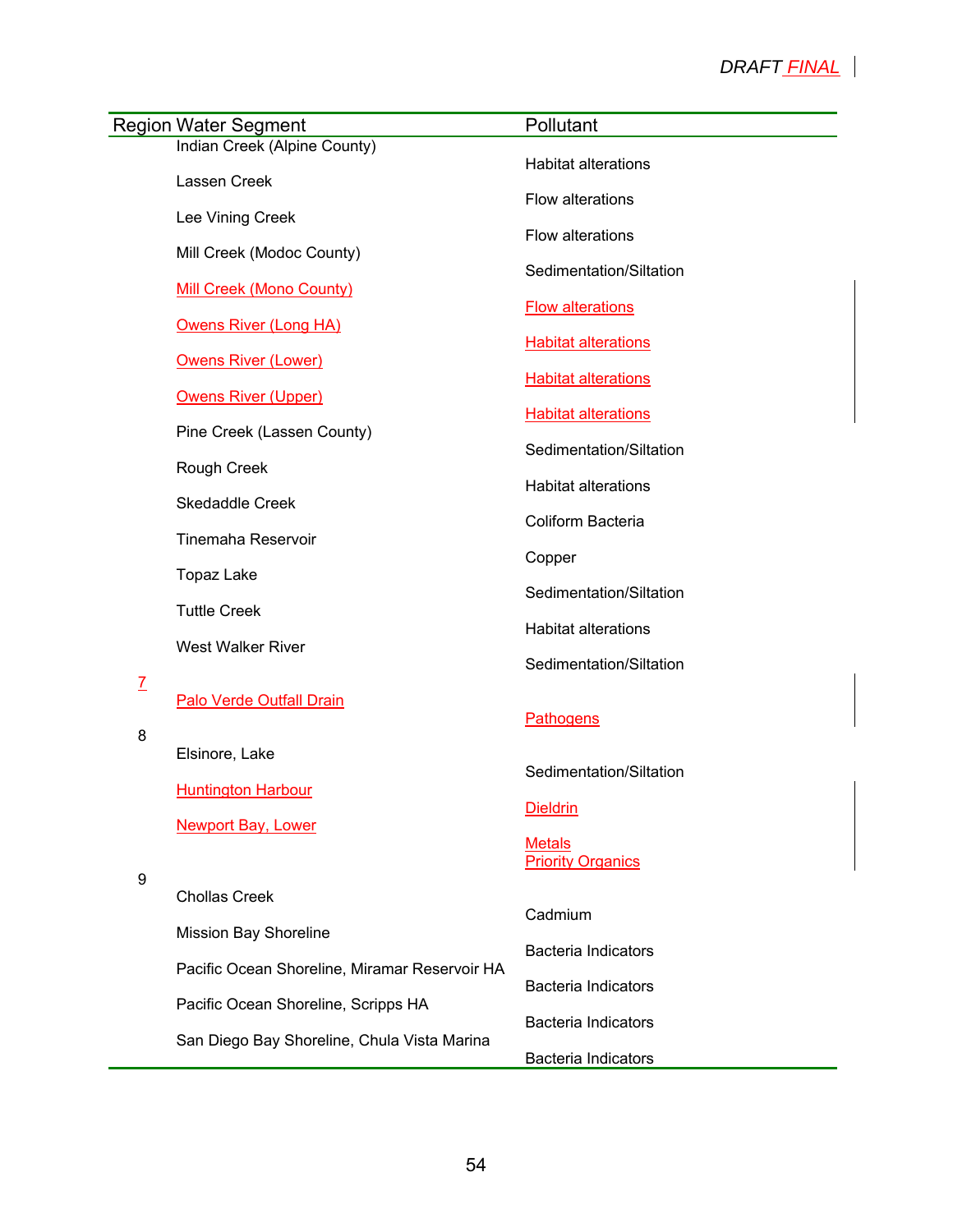Region Water Segment 2 San Francisco Bay, Lower San Francisco Bay, South 3 Alamo Creek Los Osos Creek Orcutt Creek Pacific Ocean at Arroyo Burro Beach (Santa Barbara County) Pacific Ocean at Carpinteria State Beach (Carpinteria Creek mouth, Santa Barbara County) Pacific Ocean at Jalama Beach (Santa Barbara County) Rider Creek Salinas Reclamation Canal 4 Dominguez Channel (lined portion above Vermont Ave) Dominguez Channel Estuary (unlined portion below Vermont Ave) Los Angeles Harbor - Cabrillo Marina Los Angeles Harbor - Consolidated Slip Los Angeles Harbor - Fish Harbor Los Angeles Harbor - Inner Cabrillo Beach Area Los Angeles/Long Beach Inner Harbor Los Angeles/Long Beach Outer Harbor (inside breakwater) San Pedro Bay Near/Off Shore Zones 5 Delta Waterways (Stockton Ship Channel) Delta Waterways (eastern portion) Delta Waterways (western portion) Ingram Creek (from confluence with Hospital Creek to Hwy 33 crossing)

TABLE 108: AFFECTED AREA CHANGES IN THE SECTION 303(D) LIST.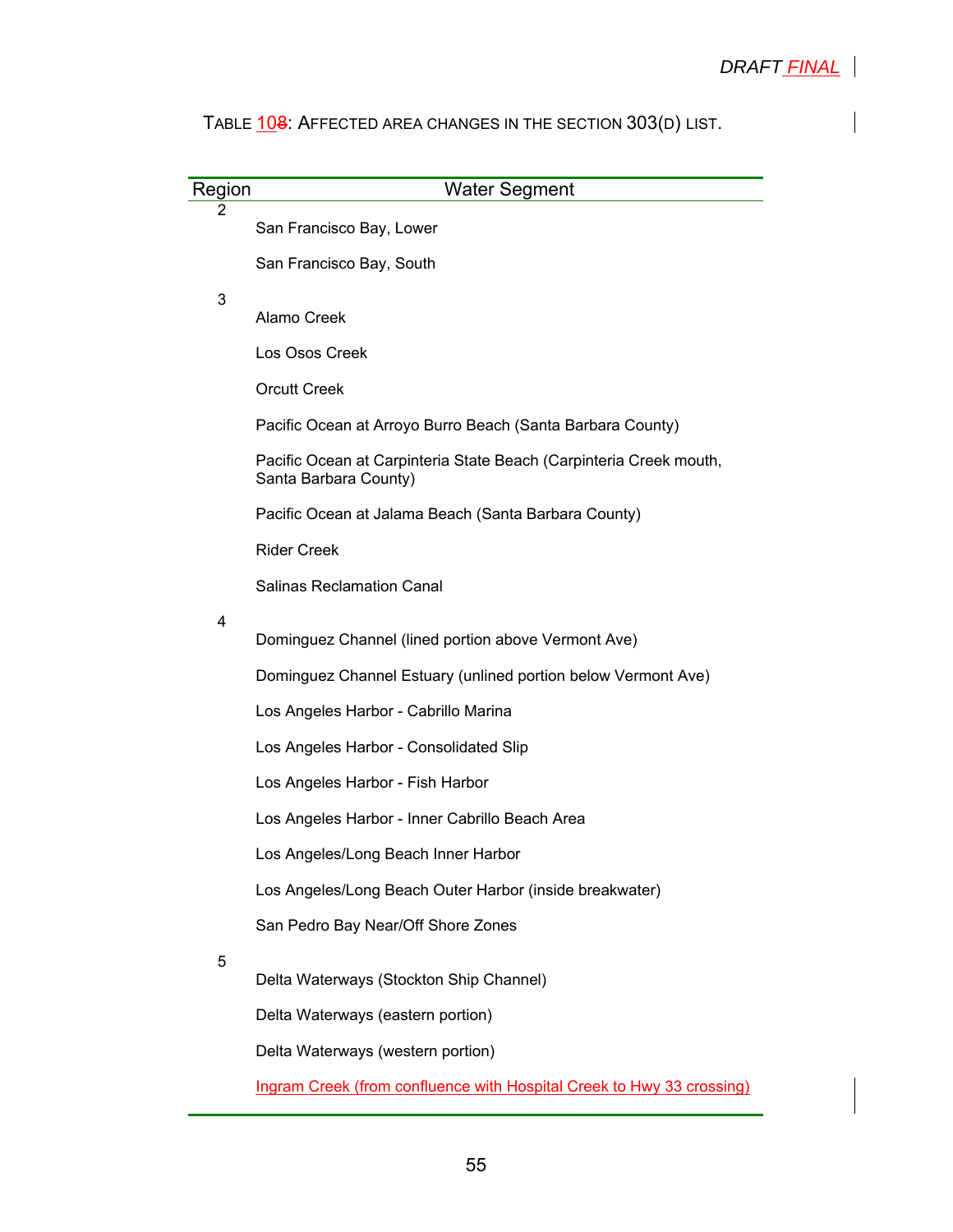| Region | <b>Water Segment</b>                                                                                          |  |  |  |  |  |
|--------|---------------------------------------------------------------------------------------------------------------|--|--|--|--|--|
|        | Ingram Creek (from confluence with San Joaquin River to confluence with<br><b>Hospital Creek)</b>             |  |  |  |  |  |
|        | Marsh Creek (Dunn Creek to Marsh Creek Reservoir)<br>Marsh Creek (Marsh Creek Reservoir to San Joaquin River) |  |  |  |  |  |
|        |                                                                                                               |  |  |  |  |  |
|        |                                                                                                               |  |  |  |  |  |
|        | Salt Slough (upstream from confluence with San Joaquin River)                                                 |  |  |  |  |  |
|        | San Joaquin River (Merced River to Tuolumne River)                                                            |  |  |  |  |  |
|        | <b>San Joaquin River (Stanislaus River to Delta Boundary)</b>                                                 |  |  |  |  |  |
|        | <b>San Joaquin River (Tuolumne River to Stanislaus River)</b>                                                 |  |  |  |  |  |
|        | Stockton Deep Water Channel, Upper (Port Turning Basin)                                                       |  |  |  |  |  |
| 9      |                                                                                                               |  |  |  |  |  |
|        | <b>Chollas Creek</b>                                                                                          |  |  |  |  |  |
|        | <b>Green Valley Creek</b>                                                                                     |  |  |  |  |  |
|        | <b>Kit Carson Creek</b>                                                                                       |  |  |  |  |  |
|        | <b>Mission Bay Shoreline</b>                                                                                  |  |  |  |  |  |
|        | Pacific Ocean Shoreline, San Diego HU                                                                         |  |  |  |  |  |
|        | Pacific Ocean Shoreline, Scripps HA                                                                           |  |  |  |  |  |
|        | San Diego River (Lower)                                                                                       |  |  |  |  |  |
|        | Santa Margarita River (Upper)                                                                                 |  |  |  |  |  |
|        | Tijuana River                                                                                                 |  |  |  |  |  |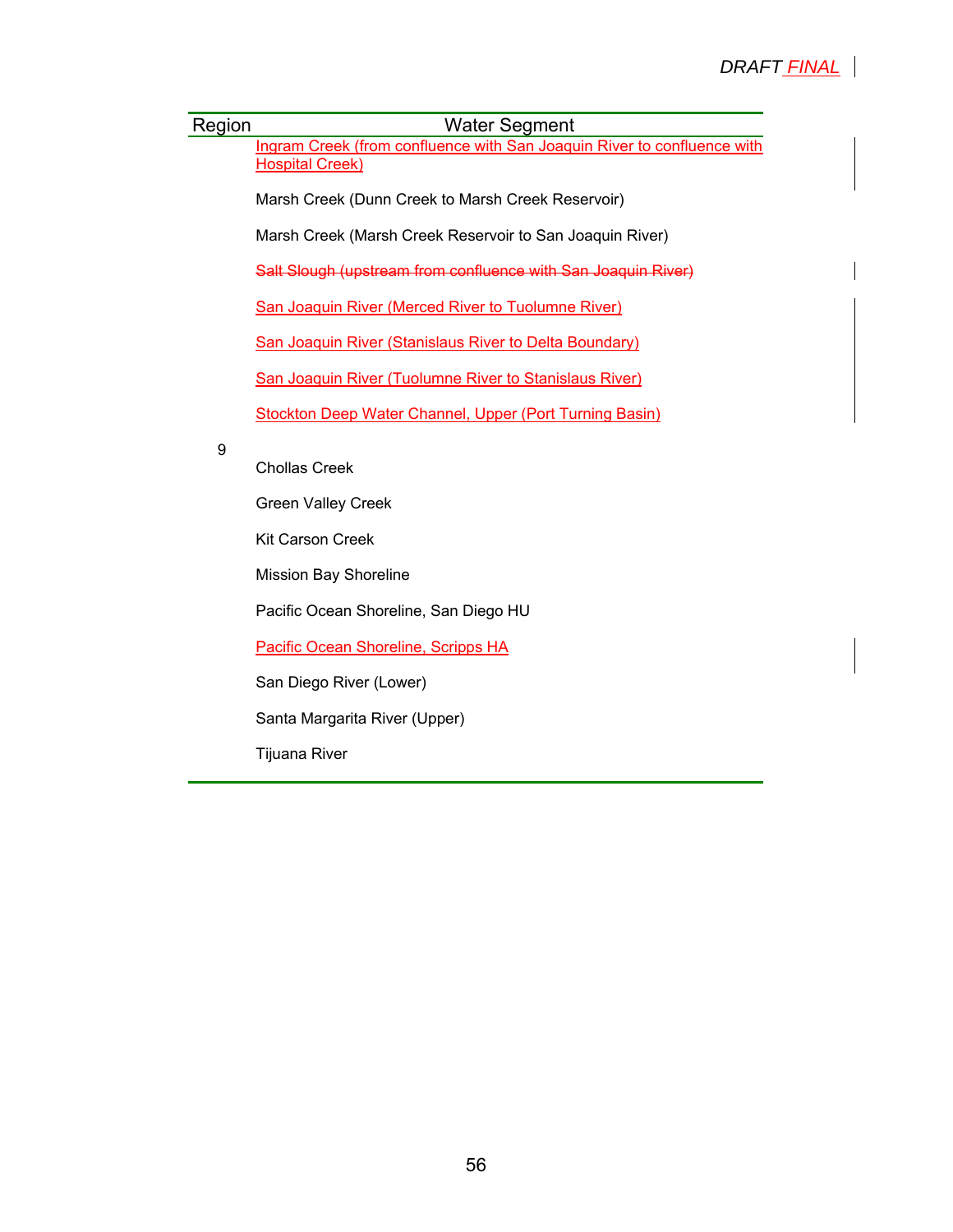## TABLE 119: SCHEDULES FOR COMPLETION OF TOTAL MAXIMUM DAILY LOADS.

|                          |                                         |                                                                                                    |                                               | <b>TMDL</b>        |
|--------------------------|-----------------------------------------|----------------------------------------------------------------------------------------------------|-----------------------------------------------|--------------------|
| Regional<br><b>Board</b> | <b>TMDL Project Name</b>                | <b>Water Body</b>                                                                                  | Pollutant                                     | Completion<br>Date |
| $\mathbf{1}$             | <b>Albion River Sediment</b>            | Albion River, Mendocino Sedimentation/Siltation<br>Coast HU, Albion River<br>НA                    |                                               | 2004               |
|                          | <b>Big River Sediment</b>               | Big River, Mendocino<br>Coast HU, Big River HA                                                     | Sedimentation/Siltation                       | 2004               |
|                          | <b>Eel River South Fork</b><br>Sediment | Eel River, South Fork,<br>Eel River HU, South<br>Fork HA                                           | Sedimentation/Siltation                       | 2004               |
|                          | Eel River, Middle Fork<br>Sediment      | Eel River, Middle Fork,<br>Eel River HU, North<br>Fork HA                                          | Sedimentation/Siltation                       | 2004               |
|                          | Eel River, North Fork<br>Sediment       | Eel River, North Fork,<br>Eel River HU, North<br>Fork HA                                           | Sedimentation/Siltation                       | 2004               |
|                          | <b>Gualala River Sediment</b>           | Gualala River,<br>Mendocino Coast HU,<br><b>Gualala River HA</b>                                   | Sedimentation/Siltation                       | 2004               |
|                          | <b>Klamath River</b>                    | Klamath River, Klamath Nutrients<br>River HU, Lower HA,<br>Klamath Glen HSA                        |                                               | 2006               |
|                          |                                         |                                                                                                    | Organic<br>Enrichment/Low<br>Dissolved Oxygen | 2006               |
|                          |                                         |                                                                                                    | Temperature                                   | 2006               |
|                          |                                         | Klamath River, Klamath Nutrients<br>River HU, Middle HA,<br>Iron Gate Dam to Scott<br>River        |                                               | 2006               |
|                          |                                         |                                                                                                    | Organic<br>Enrichment/Low<br>Dissolved Oxygen | 2006               |
|                          |                                         |                                                                                                    | Temperature                                   | 2006               |
|                          |                                         | Klamath River, Klamath Nutrients<br>River HU, Middle HA,<br>Oregon to Iron Gate                    |                                               | 2006               |
|                          |                                         |                                                                                                    | Organic<br>Enrichment/Low<br>Dissolved Oxygen | 2006               |
|                          |                                         |                                                                                                    | Temperature                                   | 2006               |
|                          |                                         | Klamath River, Klamath Nutrients<br>River HU, Middle HA,<br><b>Scott River to Trinity</b><br>River |                                               | 2006               |
|                          |                                         |                                                                                                    | Organic                                       | 2006               |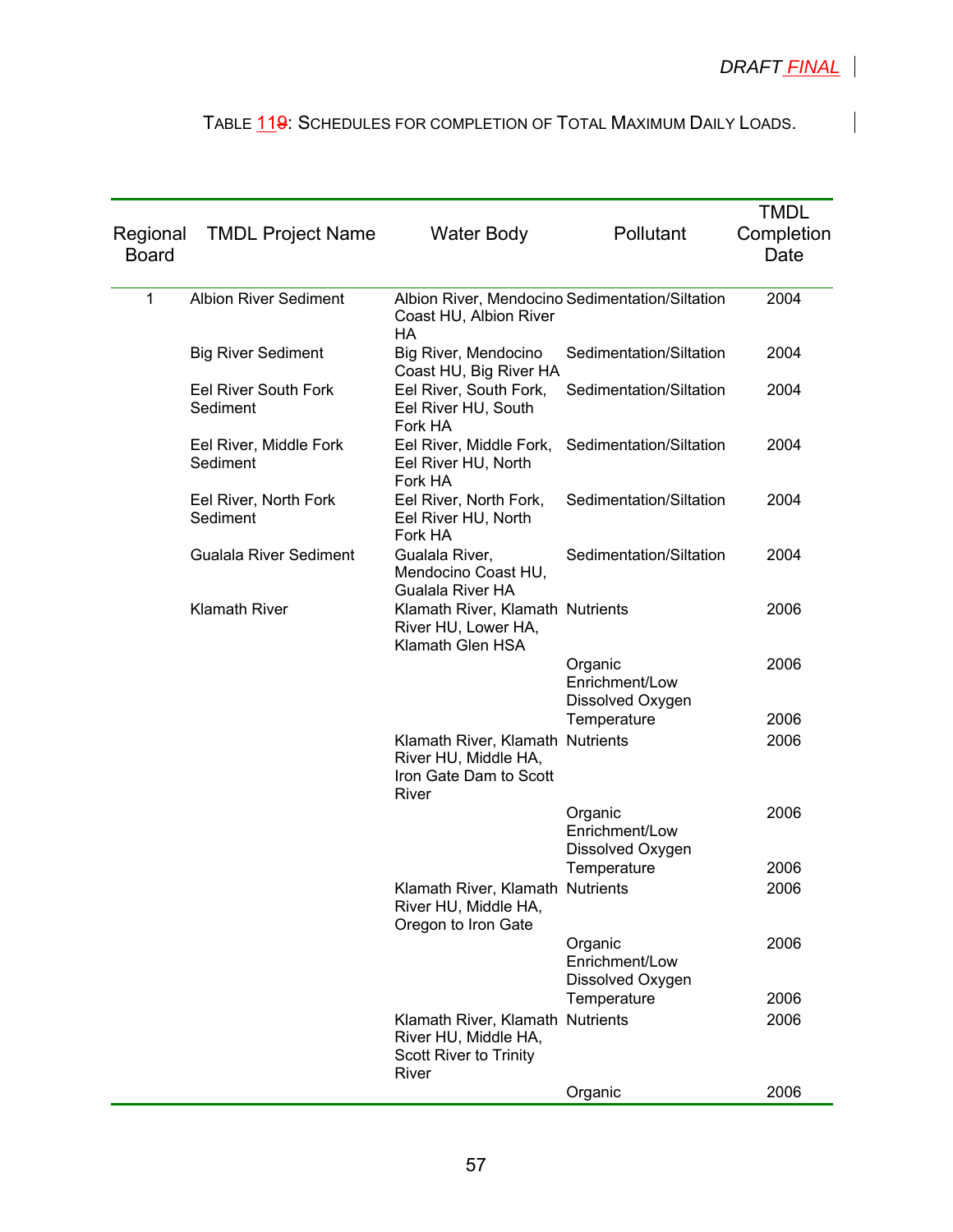| Regional<br><b>Board</b> | <b>TMDL Project Name</b>            | <b>Water Body</b>                                                                                    | Pollutant                                         | TMDL<br>Completion<br>Date |
|--------------------------|-------------------------------------|------------------------------------------------------------------------------------------------------|---------------------------------------------------|----------------------------|
|                          |                                     |                                                                                                      | Enrichment/Low<br>Dissolved Oxygen<br>Temperature | 2006                       |
|                          | Laguna de Santa Rosa<br><b>TMDL</b> | Laguna de Santa Rosa, Low Dissolved Oxygen<br>Russian River HU,<br><b>Middle Russian River</b><br>HA |                                                   | 2008                       |
|                          |                                     |                                                                                                      | Temperature                                       | 2008                       |
|                          | Lower Lost River                    | Klamath River, Klamath Nutrients<br>River HU, Lost River<br>HA, Tule Lake and Mt<br>Dome HSAs        |                                                   | 2006                       |
|                          |                                     |                                                                                                      | Temperature                                       | 2006                       |
|                          |                                     | Tule Lake and Lower<br>Klamath Lake National<br><b>Wildlife Refuge</b><br>(Klamath River HU)         | pH (high)                                         | 2006                       |
|                          | <b>Mattole Sediment</b>             | Mattole River, Cape<br>Mendocino HU, Mattole<br><b>River HA</b>                                      | Sedimentation/Siltation                           | 2004                       |
|                          | Middle Fork Eel River               | Eel River, Middle Fork,<br>Eel River HU, Middle<br>Fork HA                                           | Sedimentation/Siltation                           | 2007                       |
|                          | <b>Navarro River Sediment</b>       | Navarro River Delta,<br>Mendocino Coast HU,<br>Navarro River HA                                      | Sedimentation/Siltation                           | 2004                       |
|                          |                                     | Navarro River,<br>Mendocino Coast HU                                                                 | Sedimentation/Siltation                           | 2004                       |
|                          | Noyo River Sediment                 | Noyo River, Mendocino<br>Coast HU, Noyo River<br>HA                                                  | Sedimentation/Siltation                           | 2004                       |
|                          | <b>Redwood Creek</b>                | Redwood Creek,<br>Redwood Creek HU                                                                   | Sedimentation/Siltation                           | 2004                       |
|                          | <b>Russian River Pathogens</b>      | Russian River, Russian Pathogens<br>River HU, Lower<br>Russian River HA,<br><b>Guerneville HSA</b>   |                                                   | 2008                       |
|                          | Salmon River                        | Klamath River, Klamath Temperature<br>River HU, Salmon River<br>HА                                   |                                                   | 2005                       |
|                          | Santa Rosa Creek<br>Pathogens       | Santa Rosa Creek,<br>Russian River HU,<br><b>Middle Russian River</b><br>HA                          | Pathogens                                         | 2008                       |
|                          | <b>Scott River</b>                  | Scott River, Klamath<br>River HU, Scott River<br>HA                                                  | Sedimentation/Siltation                           | 2005                       |
|                          |                                     |                                                                                                      | Temperature                                       | 2005                       |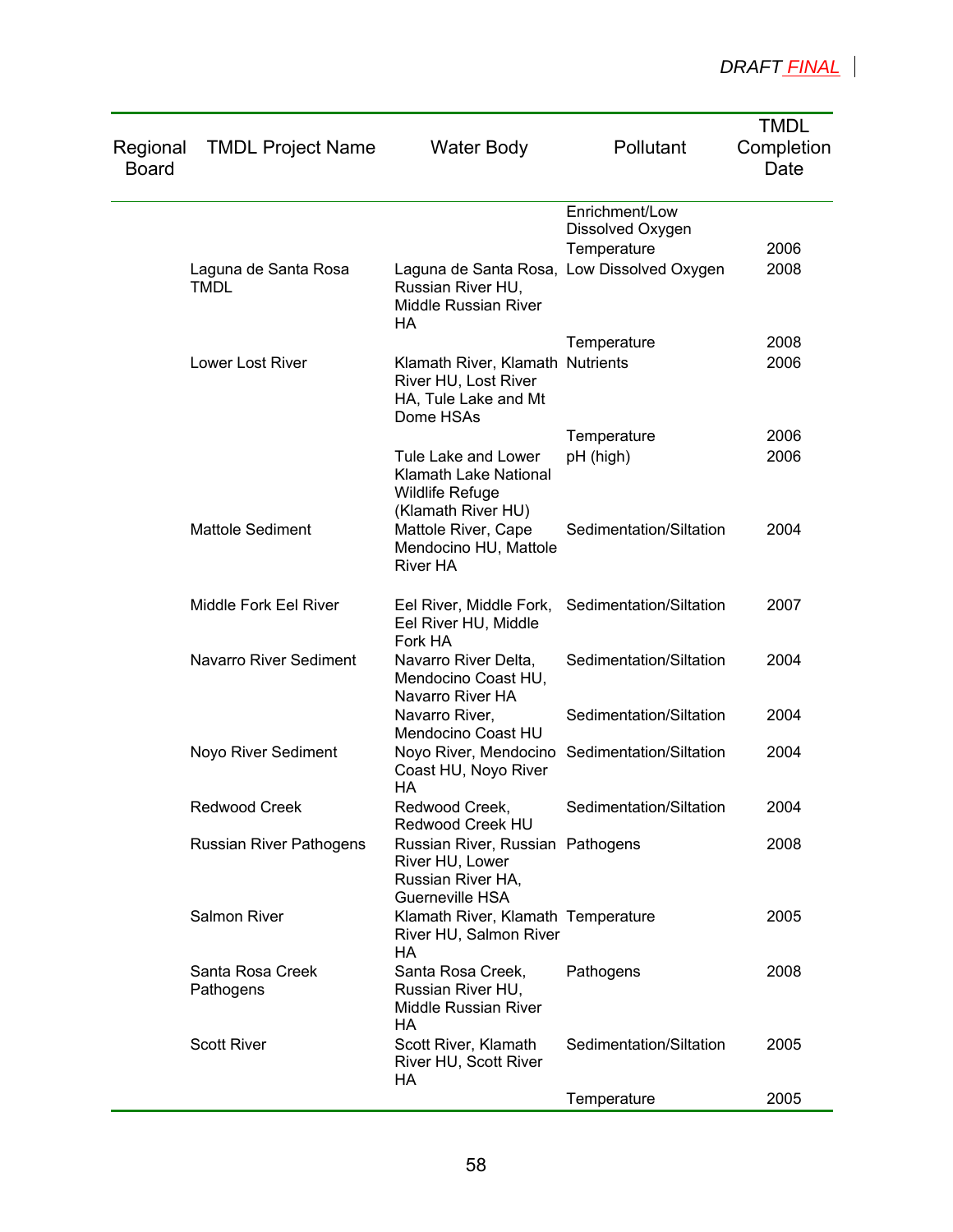$\begin{array}{c} \hline \end{array}$ 

|                |                                                            |                                                                                                  |                             | <b>TMDL</b> |
|----------------|------------------------------------------------------------|--------------------------------------------------------------------------------------------------|-----------------------------|-------------|
| Regional       | <b>TMDL Project Name</b>                                   | <b>Water Body</b>                                                                                | Pollutant                   | Completion  |
| <b>Board</b>   |                                                            |                                                                                                  |                             | Date        |
|                |                                                            |                                                                                                  |                             |             |
|                | Shasta River                                               | Shasta River, Klamath<br>River HU, Shasta River Enrichment/Low<br>HA                             | Organic<br>Dissolved Oxygen | 2006        |
|                |                                                            |                                                                                                  | Temperature                 | 2006        |
|                | <b>Ten Mile Sediment</b>                                   | Ten Mile River,<br>Mendocino Coast HU,<br>Rockport HA, Ten Mile<br><b>River HSA</b>              | Sedimentation/Siltation     | 2004        |
|                | <b>Trinity River Sediment</b>                              | Trinity River, East Fork, Sedimentation/Siltation<br>Trinity River HU, Upper<br>HA               |                             | 2004        |
|                |                                                            | Trinity River, South<br>Fork, Trinity River HU,<br>South Fork HA                                 | Sedimentation/Siltation     | 2004        |
|                |                                                            | <b>Trinity River, Trinity</b><br>River HU, Lower Trinity<br>HA                                   | Sedimentation/Siltation     | 2004        |
|                |                                                            | <b>Trinity River, Trinity</b><br>River HU, Middle HA                                             | Sedimentation/Siltation     | 2004        |
|                |                                                            | <b>Trinity River, Trinity</b><br>River HU, Upper HA                                              | Sedimentation/Siltation     | 2004        |
|                | <b>Upper Lost River</b>                                    | Klamath River, Klamath Nutrients<br>River HU, Lost River<br>HA, Clear Lake, Boles<br><b>HSAs</b> |                             | 2004        |
|                |                                                            |                                                                                                  | Temperature                 | 2004        |
|                | Van Duzen River Sediment                                   | Van Duzen River, Eel<br>River HU, Van Duzen<br><b>River HA</b>                                   | Sedimentation/Siltation     | 2004        |
| $\overline{2}$ | <b>Guadalupe River Watershed Alamitos Creek</b><br>Mercury |                                                                                                  | Mercury                     | 2006        |
|                |                                                            | Calero Reservoir                                                                                 | Mercury                     | 2006        |
|                |                                                            | <b>Guadalupe Creek</b>                                                                           | Mercury                     | 2006        |
|                |                                                            | <b>Guadalupe Reservoir</b>                                                                       | Mercury                     | 2006        |
|                |                                                            | <b>Guadalupe River</b>                                                                           | Mercury                     | 2006        |
|                | Lagunitas Creek Sediment                                   | Lagunitas Creek                                                                                  | Sedimentation/Siltation     | 2009        |
|                | <b>Napa River Nutrients</b>                                | Napa River                                                                                       | <b>Nutrients</b>            | 20072008    |
|                | Napa River Pathogens                                       | Napa River                                                                                       | Pathogens                   | 2006        |
|                | Napa River Sediment                                        | Napa River                                                                                       | Sedimentation/Siltation     | 2006        |
|                | San Francisco Bay Legacy<br>Pesticides                     | Carquinez Strait                                                                                 | Chlordane                   | 2008        |
|                |                                                            |                                                                                                  | <b>DDT</b>                  | 2008        |
|                |                                                            |                                                                                                  | Dieldrin                    | 2008        |
|                |                                                            | Castro Cove, Richmond Dieldrin (sediment)                                                        |                             | 2008        |
|                |                                                            | (San Pablo Basin)<br>Central Basin, San<br>Francisco (part of SF<br>Bay, Central)                | Chlordane                   | 2008        |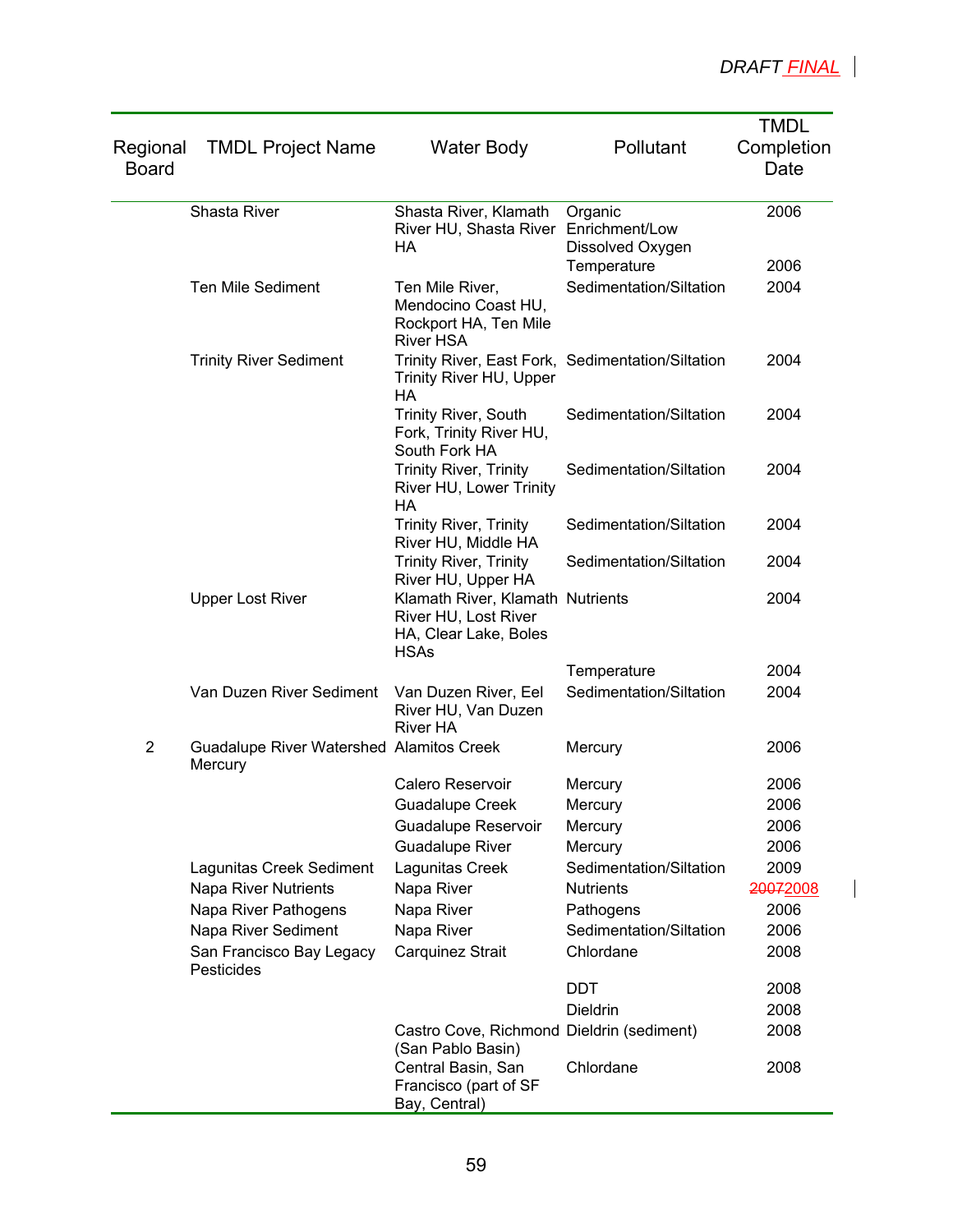*DRAFT FINAL*

|              |                          |                                                                           |                      | <b>TMDL</b> |
|--------------|--------------------------|---------------------------------------------------------------------------|----------------------|-------------|
| Regional     | <b>TMDL Project Name</b> | <b>Water Body</b>                                                         | Pollutant            | Completion  |
| <b>Board</b> |                          |                                                                           |                      | Date        |
|              |                          |                                                                           | <b>DDT</b>           | 2008        |
|              |                          |                                                                           | <b>Dieldrin</b>      | 2008        |
|              |                          | <b>Islais Creek</b>                                                       | Chlordane (sediment) | 2008        |
|              |                          |                                                                           | Dieldrin (sediment)  | 2008        |
|              |                          | <b>Mission Creek</b>                                                      | Chlordane (sediment) | 2008        |
|              |                          |                                                                           | Dieldrin (sediment)  | 2008        |
|              |                          | Oakland Inner Harbor<br>(Fruitvale Site, part of<br>SF Bay, Central)      | Chlordane            | 2008        |
|              |                          |                                                                           | Chlordane (sediment) | 2008        |
|              |                          |                                                                           | <b>DDT</b>           | 2008        |
|              |                          |                                                                           | <b>Dieldrin</b>      | 2008        |
|              |                          | Oakland Inner Harbor<br>(Pacific Dry-dock Yard 1<br>Site, part of SF Bay, | Chlordane            | 2008        |
|              |                          | Central)                                                                  |                      |             |
|              |                          |                                                                           | Chlordane (sediment) | 2008        |
|              |                          |                                                                           | <b>DDT</b>           | 2008        |
|              |                          |                                                                           | <b>Dieldrin</b>      | 2008        |
|              |                          |                                                                           | Dieldrin (sediment)  | 2008        |
|              |                          | Richardson Bay                                                            | Chlordane            | 2008        |
|              |                          |                                                                           | <b>DDT</b>           | 2008        |
|              |                          |                                                                           | <b>Dieldrin</b>      | 2008        |
|              |                          | Sacramento San<br>Joaquin Delta                                           | Chlordane            | 2008        |
|              |                          |                                                                           | <b>DDT</b>           | 2008        |
|              |                          |                                                                           | <b>Dieldrin</b>      | 2008        |
|              |                          | San Francisco Bay,<br>Central                                             | Chlordane            | 2008        |
|              |                          |                                                                           | <b>DDT</b>           | 2008        |
|              |                          |                                                                           | Dieldrin             | 2008        |
|              |                          | San Francisco Bay,<br>Lower                                               | Chlordane            | 2008        |
|              |                          |                                                                           | <b>DDT</b>           | 2008        |
|              |                          |                                                                           | Dieldrin             | 2008        |
|              |                          | San Francisco Bay,<br>South                                               | Chlordane            | 2008        |
|              |                          |                                                                           | <b>DDT</b>           | 2008        |
|              |                          |                                                                           | Dieldrin             | 2008        |
|              |                          | San Leandro Bay (part<br>of SF Bay, Central)                              | Chlordane            | 2008        |
|              |                          |                                                                           | Dieldrin             | 2008        |
|              |                          | San Pablo Bay                                                             | Chlordane            | 2008        |
|              |                          |                                                                           | <b>DDT</b>           | 2008        |
|              |                          |                                                                           | Dieldrin             | 2008        |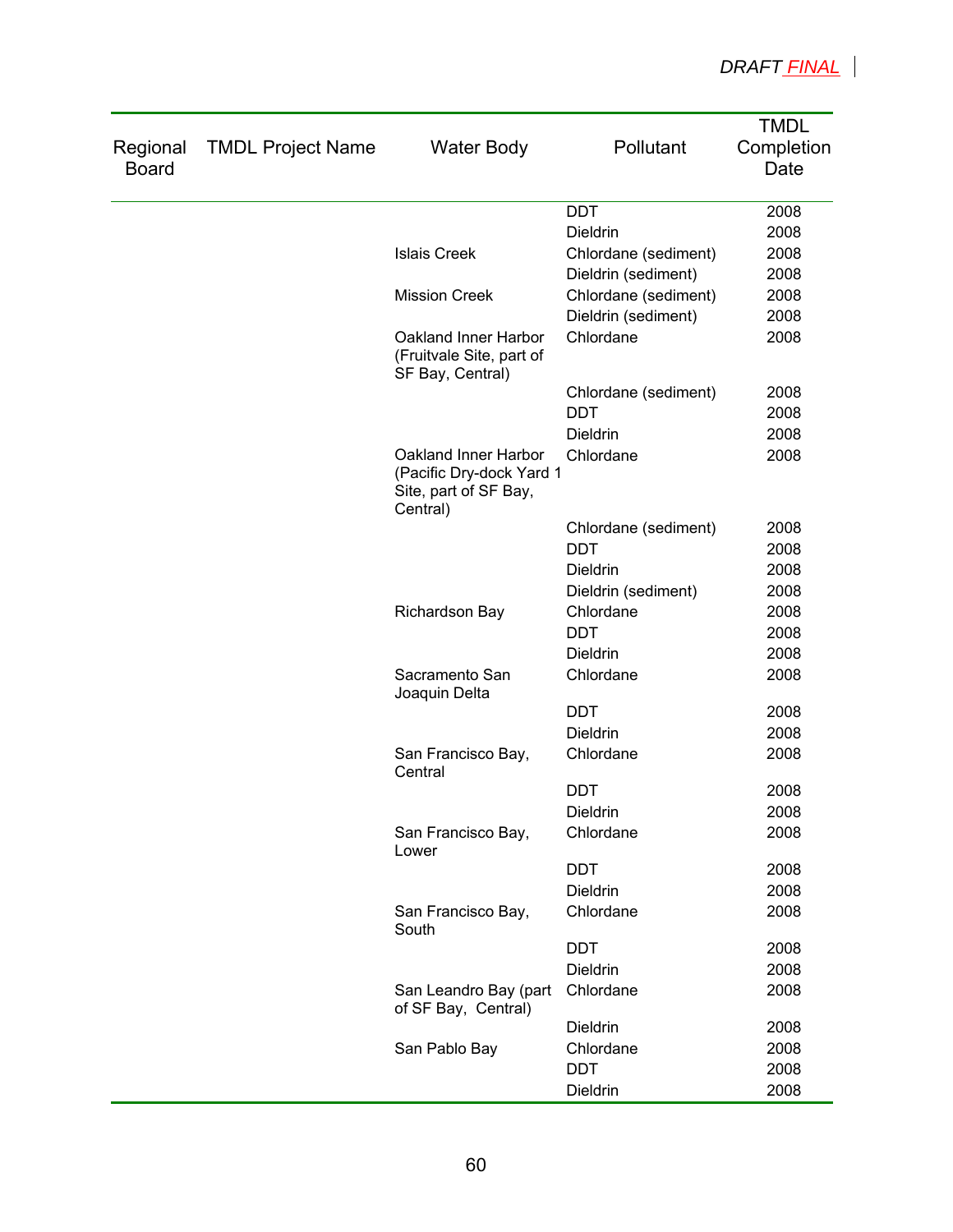|                          |                           |                                                                                       |                    | <b>TMDL</b>        |
|--------------------------|---------------------------|---------------------------------------------------------------------------------------|--------------------|--------------------|
| Regional<br><b>Board</b> | <b>TMDL Project Name</b>  | <b>Water Body</b>                                                                     | Pollutant          | Completion<br>Date |
|                          |                           | Suisun Bay                                                                            | Chlordane          | 2008               |
|                          |                           |                                                                                       | <b>DDT</b>         | 2008               |
|                          |                           |                                                                                       | <b>Dieldrin</b>    | 2008               |
|                          | San Francisco Bay Mercury | Carquinez Strait                                                                      | Mercury            | 2006               |
|                          |                           | Castro Cove, Richmond Mercury (sediment)<br>(San Pablo Basin)                         |                    | 2006               |
|                          |                           | Central Basin, San<br>Francisco (part of SF<br>Bay, Central)                          | Mercury            | 2006               |
|                          |                           |                                                                                       | Mercury (sediment) | 2006               |
|                          |                           | Oakland Inner Harbor<br>(Fruitvale Site, part of<br>SF Bay, Central)                  | Mercury            | 2006               |
|                          |                           | Oakland Inner Harbor<br>(Pacific Dry-dock Yard 1<br>Site, part of SF Bay,<br>Central) | Mercury            | 2006               |
|                          |                           |                                                                                       | Mercury (sediment) | 2006               |
|                          |                           | <b>Richardson Bay</b>                                                                 | Mercury            | 2006               |
|                          |                           | Sacramento San<br>Joaquin Delta                                                       | Mercury            | 2006               |
|                          |                           | San Francisco Bay,<br>Central                                                         | Mercury            | 2006               |
|                          |                           | San Francisco Bay,<br>Lower                                                           | Mercury            | 2006               |
|                          |                           | San Francisco Bay,<br>South                                                           | Mercury            | 2006               |
|                          |                           | San Leandro Bay (part<br>of SF Bay, Central)                                          | Mercury            | 2006               |
|                          |                           |                                                                                       | Mercury (sediment) | 2006               |
|                          |                           | San Pablo Bay                                                                         | Mercury            | 2006               |
|                          |                           | Suisun Bay                                                                            | Mercury            | 2006               |
|                          | San Francisco Bay PCBs    | Carquinez Strait                                                                      | <b>PCBs</b>        | 2006               |
|                          |                           | Central Basin, San<br>Francisco (part of SF<br>Bay, Central)                          | <b>PCBs</b>        | 2006               |
|                          |                           | <b>Islais Creek</b>                                                                   | PCBs (sediment)    | 2006               |
|                          |                           | <b>Mission Creek</b>                                                                  | PCBs (sediment)    | 2006               |
|                          |                           | Oakland Inner Harbor<br>(Fruitvale Site, part of<br>SF Bay, Central)                  | <b>PCBs</b>        | 2006               |
|                          |                           |                                                                                       | PCBs (sediment)    | 2006               |
|                          |                           | Oakland Inner Harbor<br>(Pacific Dry-dock Yard 1<br>Site, part of SF Bay,             | <b>PCBs</b>        | 2006               |
|                          |                           | Central)                                                                              | PCBs (sediment)    | 2006               |
|                          |                           |                                                                                       |                    |                    |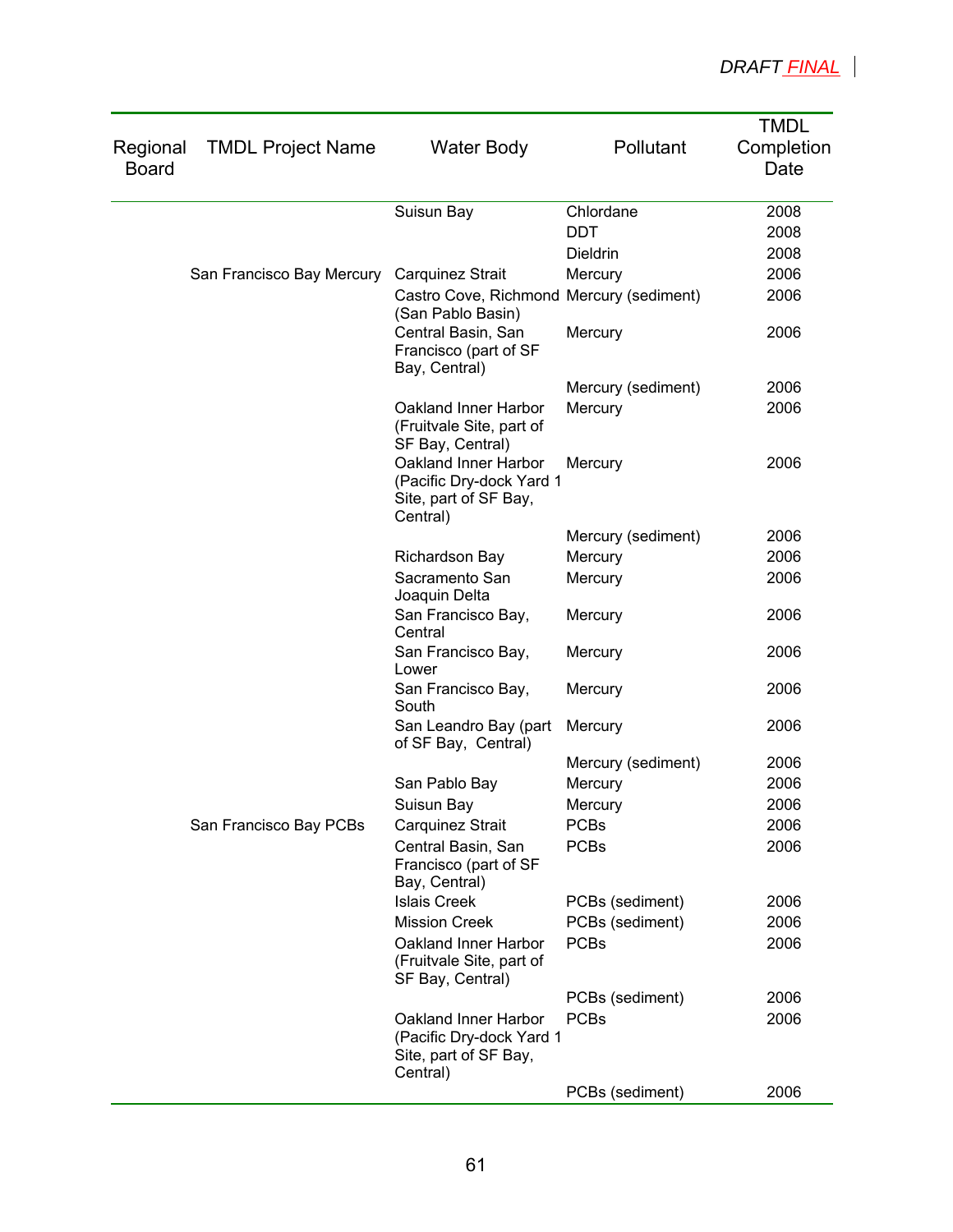|                          |                                                   |                                            |             | <b>TMDL</b>        |
|--------------------------|---------------------------------------------------|--------------------------------------------|-------------|--------------------|
| Regional<br><b>Board</b> | <b>TMDL Project Name</b>                          | <b>Water Body</b>                          | Pollutant   | Completion<br>Date |
|                          |                                                   |                                            | <b>PCBs</b> | 2006               |
|                          |                                                   | Richardson Bay<br>Sacramento San           | <b>PCBs</b> | 2006               |
|                          |                                                   | Joaquin Delta                              |             |                    |
|                          |                                                   | San Francisco Bay,<br>Central              | <b>PCBs</b> | 2006               |
|                          |                                                   | San Francisco Bay,<br>Lower                | <b>PCBs</b> | 2006               |
|                          |                                                   | San Francisco Bay,<br>South                | <b>PCBs</b> | 2006               |
|                          |                                                   | San Pablo Bay                              | <b>PCBs</b> | 2006               |
|                          |                                                   | Suisun Bay                                 | <b>PCBs</b> | 2006               |
|                          | San Francisco Bay Urban<br><b>Creeks Diazinon</b> | Alameda Creek                              | Diazinon    | 2005               |
|                          |                                                   | Arroyo Corte Madera<br><b>Del Presidio</b> | Diazinon    | 2005               |
|                          |                                                   | Arroyo De La Laguna                        | Diazinon    | 2005               |
|                          |                                                   | Arroyo Del Valle                           | Diazinon    | 2005               |
|                          |                                                   | Arroyo Las Positas                         | Diazinon    | 2005               |
|                          |                                                   | Arroyo Mocho                               | Diazinon    | 2005               |
|                          |                                                   | Calabazas Creek                            | Diazinon    | 2005               |
|                          |                                                   | Corte Madera Creek                         | Diazinon    | 2005               |
|                          |                                                   | Coyote Creek (Marin<br>County)             | Diazinon    | 2005               |
|                          |                                                   | Coyote Creek (Santa<br>Clara Co.)          | Diazinon    | 2005               |
|                          |                                                   | <b>Gallinas Creek</b>                      | Diazinon    | 2005               |
|                          |                                                   | <b>Guadalupe River</b>                     | Diazinon    | 2005               |
|                          |                                                   | Laurel Creek (Solano<br>$Co$ )             | Diazinon    | 2005               |
|                          |                                                   | Ledgewood Creek                            | Diazinon    | 2005               |
|                          |                                                   | Los Gatos Creek (R2)                       | Diazinon    | 2005               |
|                          |                                                   | Matadero Creek                             | Diazinon    | 2005               |
|                          |                                                   | <b>Miller Creek</b>                        | Diazinon    | 2005               |
|                          |                                                   | Mt. Diablo Creek                           | Diazinon    | 2005               |
|                          |                                                   | Novato Creek                               | Diazinon    | 2005               |
|                          |                                                   | <b>Permanente Creek</b>                    | Diazinon    | 2005               |
|                          |                                                   | Petaluma River                             | Diazinon    | 2005               |
|                          |                                                   | Pine Creek (Contra                         | Diazinon    | 2005               |
|                          |                                                   | Costa Co)                                  |             |                    |
|                          |                                                   | <b>Pinole Creek</b>                        | Diazinon    | 2005               |
|                          |                                                   | Rodeo Creek                                | Diazinon    | 2005               |
|                          |                                                   | San Antonio Creek                          | Diazinon    | 2005               |
|                          |                                                   | (Marin/Sonoma Co)                          |             |                    |
|                          |                                                   | San Felipe Creek                           | Diazinon    | 2005               |
|                          |                                                   | San Francisquito Creek                     | Diazinon    | 2005               |
|                          |                                                   | San Leandro Creek,                         | Diazinon    | 2005               |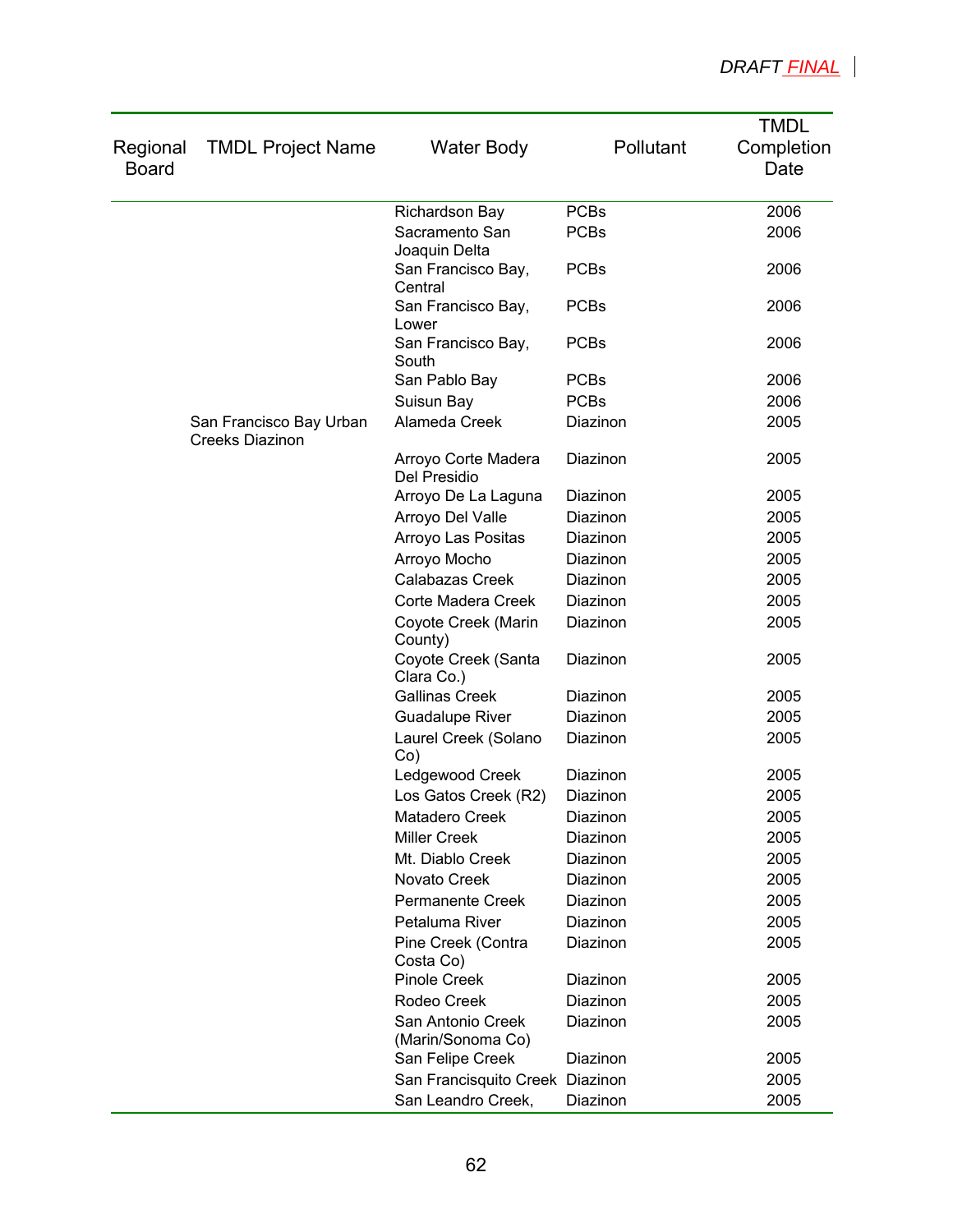$\overline{\phantom{a}}$ 

 $\mathbf{I}$ 

 $\overline{\phantom{a}}$ 

 $\overline{\phantom{a}}$ 

 $\overline{\phantom{a}}$ 

| Regional<br><b>Board</b> | <b>TMDL Project Name</b>                                                     | <b>Water Body</b>                              | Pollutant                                    | TMDL<br>Completion<br>Date |
|--------------------------|------------------------------------------------------------------------------|------------------------------------------------|----------------------------------------------|----------------------------|
|                          |                                                                              | Lower                                          |                                              |                            |
|                          |                                                                              | San Lorenzo Creek                              | Diazinon                                     | 2005                       |
|                          |                                                                              | San Mateo Creek                                | Diazinon                                     | 2005                       |
|                          |                                                                              | San Pablo Creek                                | Diazinon                                     | 2005                       |
|                          |                                                                              | San Rafael Creek                               | Diazinon                                     | 2005                       |
|                          |                                                                              | Saratoga Creek                                 | Diazinon                                     | 2005                       |
|                          |                                                                              | <b>Stevens Creek</b>                           | Diazinon                                     | 2005                       |
|                          |                                                                              | Suisun Slough                                  | Diazinon                                     | 2005                       |
|                          |                                                                              | <b>Walnut Creek</b>                            | Diazinon                                     | 2005                       |
|                          |                                                                              | <b>Wildcat Creek</b>                           | Diazinon                                     | 2005                       |
|                          | San Francisquito Creek<br>Watershed                                          | San Francisquito Creek Sedimentation/Siltation |                                              | 20072008                   |
|                          | Sonoma Creek Nutrients                                                       | Sonoma Creek                                   | <b>Nutrients</b>                             | 20072008                   |
|                          | Sonoma Creek Pathogens                                                       | Sonoma Creek                                   | Pathogens                                    | 2006                       |
|                          | Sonoma Creek Sediment                                                        | Sonoma Creek                                   | Sedimentation/Siltation                      | 2008                       |
|                          | <b>Tomales Bay Mercury</b>                                                   | <b>Tomales Bay</b>                             | Mercury                                      | 20072009                   |
|                          | <b>Tomales Bay Pathogens</b>                                                 | Lagunitas Creek                                | Pathogens                                    | 2005                       |
|                          |                                                                              | <b>Tomales Bay</b>                             | Pathogens                                    | 2005                       |
|                          | <b>Tomales Bay Sediment</b>                                                  | <b>Tomales Bay</b>                             | Sedimentation/Siltation                      | 20082010                   |
|                          | <b>Walker Creek Mercury</b>                                                  | <b>Walker Creek</b>                            | Mercury                                      | 2006                       |
|                          | <b>Walker Creek Sediment</b>                                                 | <b>Walker Creek</b>                            | Sedimentation/Siltation                      | 2009                       |
| 3                        | Aptos/Valencia Creeks<br>Pathogen TMDL                                       | Aptos Creek                                    | Pathogens                                    | 2006                       |
|                          |                                                                              | Valencia Creek                                 | Pathogens                                    | 2006                       |
|                          | Aptos/Valencia Sediment                                                      | <b>Aptos Creek</b>                             | Sedimentation/Siltation                      | 20086                      |
|                          |                                                                              |                                                |                                              | 2006                       |
|                          |                                                                              | Valencia Creek                                 | Sedimentation/Siltation                      | 20086                      |
|                          |                                                                              |                                                |                                              | 2006                       |
|                          | Carbonera Creek - Pathogen Carbonera Creek<br>- Santa Cruz Co.               |                                                | Pathogens                                    | 2006                       |
|                          | <b>Carpinteria Marsh and</b><br>Goleta Slough, multiple<br>pollutant listing | Carpinteria Marsh (El<br>Estero Marsh)         | <b>Nutrients</b>                             | 2015                       |
|                          |                                                                              |                                                | Organie                                      | 2015                       |
|                          |                                                                              |                                                | Enrichment/Low                               |                            |
|                          |                                                                              |                                                | <b>Dissolved Oxygen</b>                      |                            |
|                          |                                                                              |                                                | <b>Priority Organics</b>                     | 2015                       |
|                          |                                                                              | Goleta Slough/Estuary                          |                                              | 2015                       |
|                          |                                                                              |                                                | <b>Pathogens</b><br><b>Priority Organics</b> | 2015                       |
|                          |                                                                              |                                                |                                              |                            |
|                          | <b>Chorro Creek Nutrients</b>                                                | <b>Chorro Creek</b>                            | <b>Nutrients</b>                             | 2005                       |
|                          | Clear Creek - Hernandez<br>Reservoir - Mercury                               | Clear Creek (San Benito Mercury<br>County)     |                                              | 2004                       |
|                          |                                                                              | Hernandez Reservoir                            | Mercury                                      | 2004                       |
|                          | <b>Corralitos Creek Pathogens</b>                                            | <b>Corralitos Creek</b>                        | <b>Fecal Coliform</b>                        | 2006                       |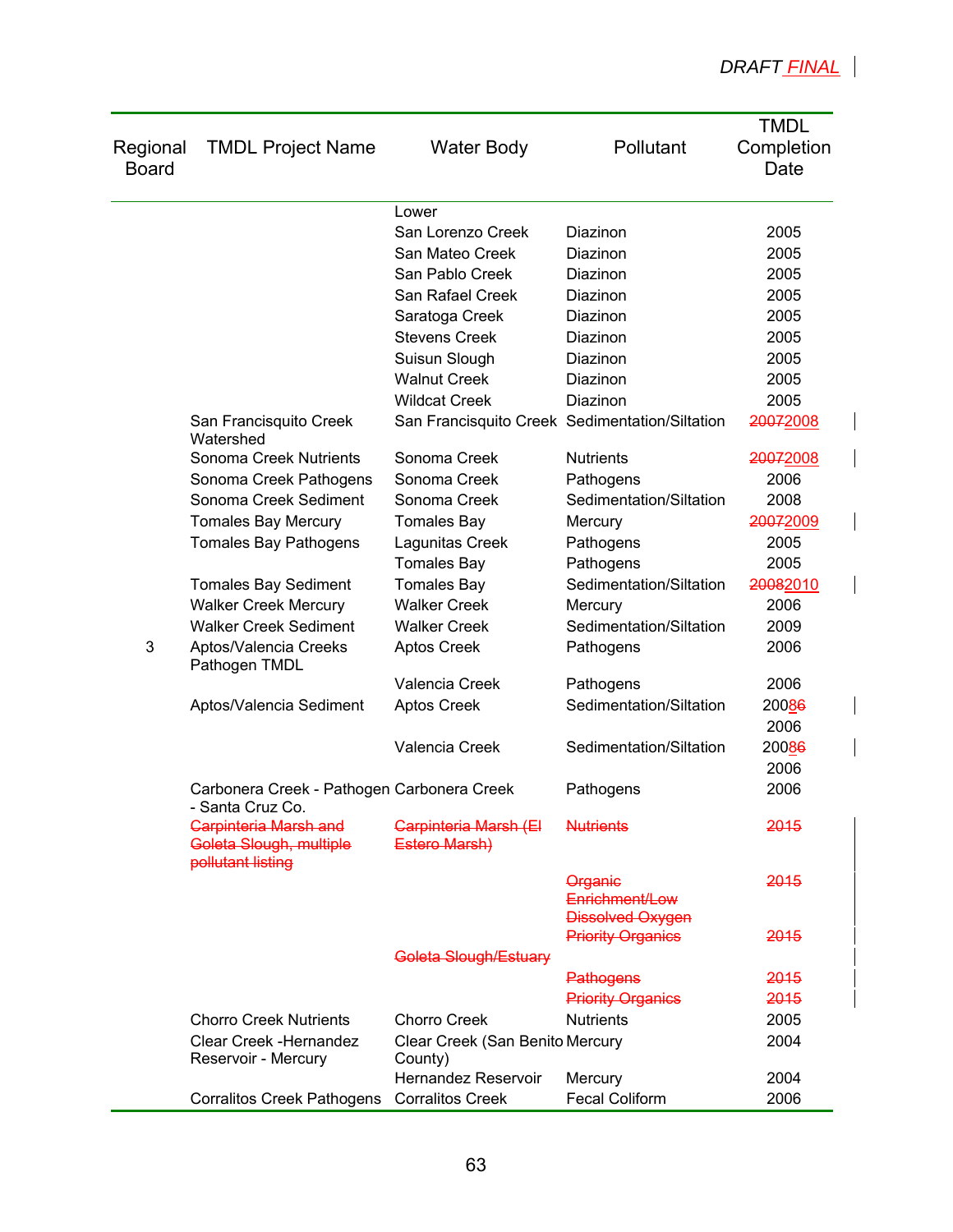| Regional<br><b>Board</b> | <b>TMDL Project Name</b>                                                                             | <b>Water Body</b>                                                                   | Pollutant                                                                     | <b>TMDL</b><br>Completion<br>Date |
|--------------------------|------------------------------------------------------------------------------------------------------|-------------------------------------------------------------------------------------|-------------------------------------------------------------------------------|-----------------------------------|
|                          | Dairy Creek Dissolved<br>Oxygen                                                                      | Dairy Creek                                                                         | Low Dissolved Oxygen                                                          | 2015                              |
|                          | <b>Elkhorn Slough Pathogens</b><br><b>TMDL</b>                                                       | <b>Elkhorn Slough</b>                                                               | <b>Pathogens</b>                                                              | 2015                              |
|                          | <b>Elkhorn Slough Sediment</b><br><b>TMDL</b>                                                        | <b>Elkhorn Slough</b>                                                               | Sediment                                                                      | 2015                              |
|                          | Los Osos Creek Dissolved<br>Oxygen                                                                   | Los Osos Creek                                                                      | Low Dissolved Oxygen                                                          | 2015                              |
|                          | Los Osos Creek Nutrients<br>Monterey Harbor -Lead                                                    | Los Osos Creek                                                                      | <b>Nutrients</b>                                                              | 2015                              |
|                          |                                                                                                      | Monterey Harbor                                                                     | Metals                                                                        | 2007                              |
|                          | Morro Bay Pathogens TMDL Chorro Creek                                                                |                                                                                     | <b>Fecal Coliform</b>                                                         | 2002                              |
|                          |                                                                                                      | <b>Chumash Creek</b>                                                                | <b>Fecal Coliform</b>                                                         | 2002                              |
|                          |                                                                                                      | Dairy Creek                                                                         | <b>Fecal Coliform</b>                                                         | 2002                              |
|                          |                                                                                                      | Los Osos Creek                                                                      | <b>Fecal Coliform</b>                                                         | 2002                              |
|                          |                                                                                                      | Morro Bay                                                                           | Pathogens                                                                     | 2002                              |
|                          |                                                                                                      | Pennington Creek                                                                    | <b>Fecal Coliform</b>                                                         | 2002                              |
|                          |                                                                                                      | San Bernardo Creek                                                                  | <b>Fecal Coliform</b>                                                         | 2002                              |
|                          |                                                                                                      | San Luisito Creek                                                                   | <b>Fecal Coliform</b>                                                         | 2002                              |
|                          |                                                                                                      | <b>Walters Creek</b>                                                                | <b>Fecal Coliform</b>                                                         | 2002                              |
|                          |                                                                                                      | <b>Warden Creek</b>                                                                 | <b>Fecal Coliform</b>                                                         | 2002                              |
|                          | Morro Bay Sediment TMDL                                                                              | <b>Chorro Creek</b>                                                                 | Sedimentation/Siltation                                                       | 2003                              |
|                          |                                                                                                      | Los Osos Creek                                                                      | Sedimentation/Siltation                                                       | 2003                              |
|                          |                                                                                                      | Morro Bay                                                                           | Sedimentation/Siltation                                                       | 2003                              |
|                          | <b>Multiple Listings Llagas</b><br>Creek (Pajaro R. Fecal<br>coliform)                               | <b>Llagas Creek</b>                                                                 | Chloride                                                                      | 2011                              |
|                          |                                                                                                      |                                                                                     | <b>Low Dissolved Oxygen</b>                                                   | 2011                              |
|                          |                                                                                                      |                                                                                     | Sodium                                                                        | 2011                              |
|                          |                                                                                                      |                                                                                     | <b>Total Dissolved Solids</b>                                                 | 2011                              |
|                          |                                                                                                      |                                                                                     | $H_{\text{H}}$                                                                | 2011                              |
|                          | Pajaro River Fecal Coliform Llagas Creek<br><b>TMDL</b>                                              |                                                                                     | <b>Fecal Coliform</b>                                                         | 2011                              |
|                          |                                                                                                      | <b>Tesquisquita Creek</b><br>(Make this bold and<br>italicize. Do not<br>underline) | <b>Fecal Coliform (Make</b><br>this bold and italicize.<br>Do not underline.) | 2011                              |
|                          |                                                                                                      | Pajaro River                                                                        | <b>Fecal Coliform</b>                                                         | 2011                              |
|                          |                                                                                                      | San Benito River                                                                    | <b>Fecal Coliform</b>                                                         | 2011                              |
|                          | Pajaro River Nutrients<br>(including Llagas Creek)                                                   | Llagas Creek                                                                        | <b>Nutrients</b>                                                              | 2005                              |
|                          |                                                                                                      | Pajaro River                                                                        | <b>Nutrients</b>                                                              | 2005                              |
|                          | Pajaro River<br>Siltation/Sedimentation<br>(including San Benito R.,<br>Llagas Cr., Rider Gulch Cr.) | Llagas Creek                                                                        | Sedimentation/Siltation                                                       | 2005                              |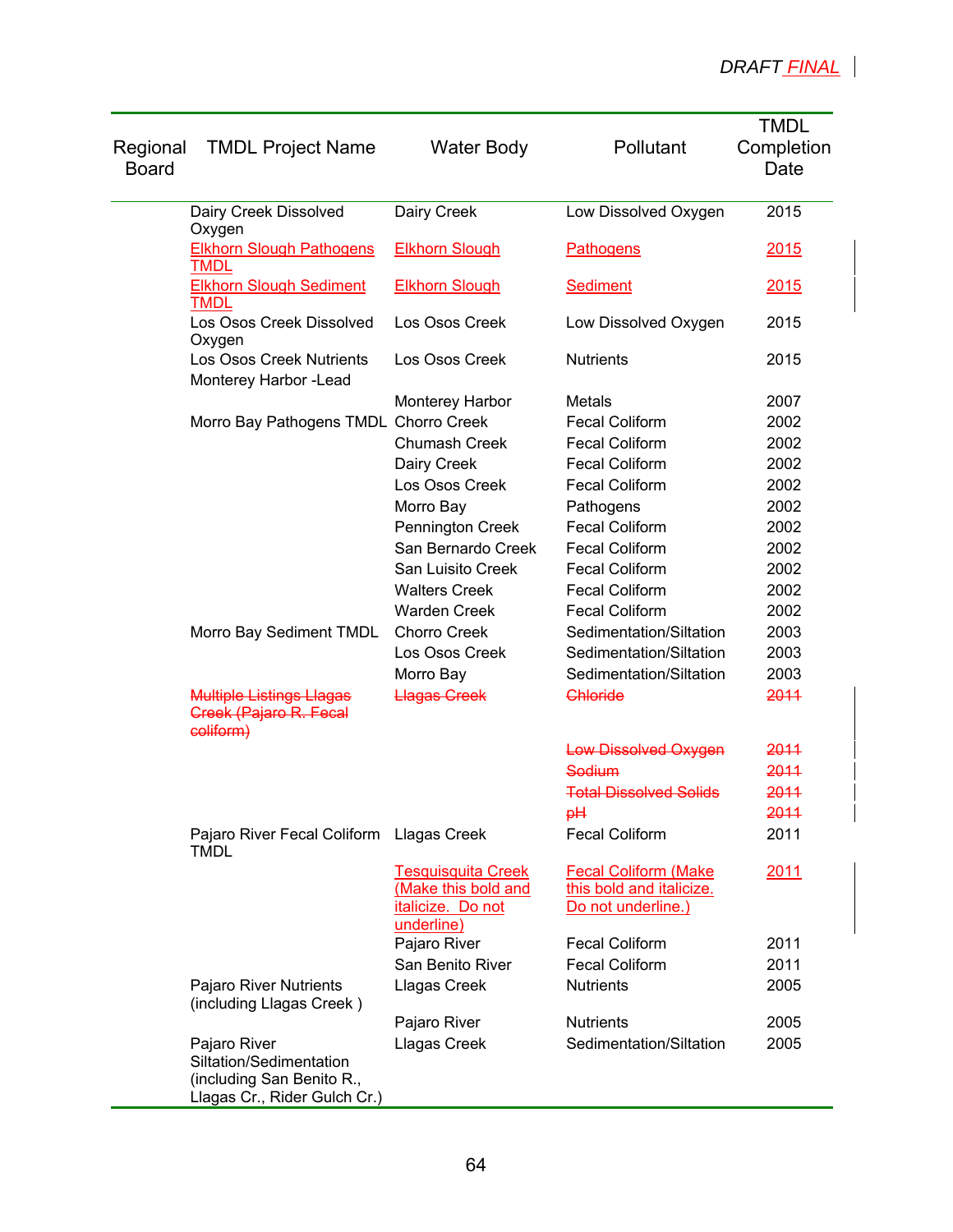|              |                                                                        |                                                                                                     |                          | <b>TMDL</b> |
|--------------|------------------------------------------------------------------------|-----------------------------------------------------------------------------------------------------|--------------------------|-------------|
| Regional     | <b>TMDL Project Name</b>                                               | <b>Water Body</b>                                                                                   | Pollutant                | Completion  |
| <b>Board</b> |                                                                        |                                                                                                     |                          | Date        |
|              |                                                                        |                                                                                                     |                          |             |
|              |                                                                        | Pajaro River                                                                                        | Sedimentation/Siltation  | 2005        |
|              |                                                                        | <b>Rider Gulch Creek</b>                                                                            | Sedimentation/Siltation  | 2005        |
|              |                                                                        | San Benito River                                                                                    | Sedimentation/Siltation  | 2005        |
|              | Salinas River - Ffecal<br>eColiform                                    | Alisal Creek (Salinas)                                                                              | <b>Fecal Coliform</b>    | 2007        |
|              |                                                                        | Atascadero Creek (San Fecal Coliform<br>Luis Obispo County)                                         |                          | 20192007    |
|              |                                                                        | <b>Elkhorn Slough</b>                                                                               | <b>Pathogens</b>         | 2007        |
|              |                                                                        | <b>Gabilan Creek</b>                                                                                | <b>Fecal Coliform</b>    | 2007        |
|              |                                                                        | Old Salinas River<br>Estuary                                                                        | <b>Fecal Coliform</b>    | 2007        |
|              |                                                                        | <b>Salinas Reclamation</b><br>Canal                                                                 | <b>Fecal Coliform</b>    | 2007        |
|              |                                                                        | Salinas River (lower,<br>estuary to near<br>Gonzales Rd crossing,<br>watersheds 30910 and<br>30920) | <b>Fecal Coliform</b>    | 2007        |
|              |                                                                        | San Lorenzo Creek                                                                                   | <b>Fecal Coliform</b>    | 20192007    |
|              |                                                                        | Tembladero Slough                                                                                   | <b>Fecal Coliform</b>    | 2007        |
|              |                                                                        |                                                                                                     | <b>Nitrate</b>           | 20076       |
|              | Salinas River Nutrient TMDL Alisal Creek (Salinas)                     |                                                                                                     |                          |             |
|              |                                                                        | Old Salinas River<br>Estuary                                                                        | <b>Nutrients</b>         | 20076       |
|              |                                                                        | Salinas River (lower,<br>estuary to near<br>Gonzales Rd crossing,<br>watersheds 30910 and<br>30920) | <b>Nutrients</b>         | 20076       |
|              |                                                                        | Salinas River Lagoon<br>(North)                                                                     | <b>Nutrients</b>         | 20076       |
|              |                                                                        | Tembladero Slough                                                                                   | <b>Nutrients</b>         | 2006        |
|              | Salinas River, Salinas River<br>Delta and Elkhorn Slough<br>Pesticides | <b>Blanco Drain</b>                                                                                 | Pesticides               | 20086       |
|              |                                                                        | Elkhorn Slough                                                                                      | Pesticides               | 20086       |
|              |                                                                        | Espinosa Slough                                                                                     | Pesticides               | 20086       |
|              |                                                                        |                                                                                                     | <b>Priority Organics</b> | 20086       |
|              |                                                                        | Moro Cojo Slough                                                                                    | Pesticides               | 2006        |
|              |                                                                        | <b>Moss Landing Harbor</b>                                                                          | Pesticides               | 2006        |
|              |                                                                        | Old Salinas River                                                                                   | Pesticides               | 20086       |
|              |                                                                        | Estuary                                                                                             |                          |             |
|              |                                                                        | <b>Salinas Reclamation</b><br>Canal                                                                 | Pesticides               | 20086       |
|              |                                                                        |                                                                                                     | <b>Priority Organics</b> | 20086       |
|              |                                                                        | Salinas River (lower,<br>estuary to near<br>Gonzales Rd crossing,                                   | Pesticides               | 20086       |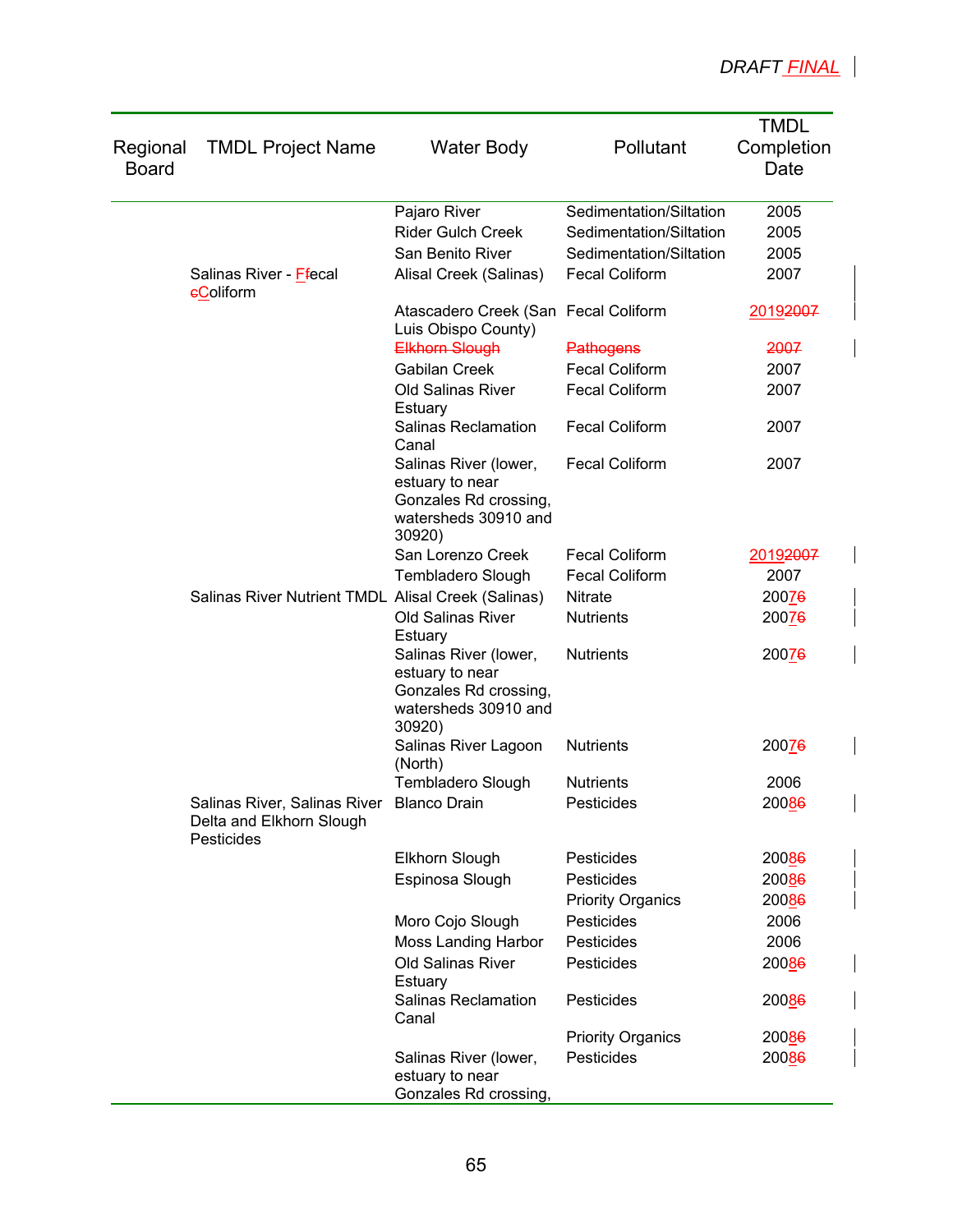$\overline{\phantom{a}}$ 

| Regional<br><b>Board</b> | <b>TMDL Project Name</b>                                        | <b>Water Body</b>                                                        | Pollutant        | <b>TMDL</b><br>Completion<br>Date |
|--------------------------|-----------------------------------------------------------------|--------------------------------------------------------------------------|------------------|-----------------------------------|
|                          |                                                                 | watersheds 30910 and                                                     |                  |                                   |
|                          |                                                                 | 30920)<br>Salinas River (middle,<br>near Gonzales Rd                     | Pesticides       | 20086                             |
|                          |                                                                 | crossing to confluence<br>with Nacimiento River)                         |                  |                                   |
|                          |                                                                 | Salinas River Lagoon<br>(North)                                          | Pesticides       | 20086                             |
|                          |                                                                 | Tembladero Slough                                                        | Pesticides       | 20086                             |
|                          | San Lorenzo River Estuary<br>Pathogen TMDL                      | San Lorenzo River<br>Lagoon                                              | <b>Pathogens</b> | 2006                              |
|                          | San Lorenzo River and<br>Lompico Creek Bacteria<br><b>TMDLs</b> | <b>Lompico Greek</b>                                                     | <b>Pathogens</b> | 2006                              |
|                          |                                                                 | San Lorenzo River                                                        | Pathogens        | 2006                              |
|                          | San Luis Obispo Creek<br><b>Nutrients</b>                       | San Luis Obispo Creek<br>(Below W Marsh Street)                          | <b>Nutrients</b> | 2004                              |
|                          |                                                                 |                                                                          |                  | 2005                              |
|                          | San Luis Obispo Creek<br>Pathogen TMDL                          | San Luis Obispo Creek<br>(Below W Marsh Street)                          | Pathogens        | 2004                              |
|                          | Santa Cruz County<br><b>Pathogens</b>                           | <b>Aptos Creek</b>                                                       | <b>Pathogens</b> | 2007                              |
|                          |                                                                 | Carbonera Creek                                                          | <b>Pathogens</b> | 2007                              |
|                          |                                                                 | <b>Lompico Creek</b>                                                     | <b>Pathogens</b> | 2007                              |
|                          |                                                                 | San Lorenzo River                                                        | <b>Pathogens</b> | 2007                              |
|                          |                                                                 | San Lorenzo River<br>Lagoon                                              | <b>Pathogens</b> | 2007                              |
|                          |                                                                 | Schwan Lake                                                              | <b>Pathogens</b> | 2007                              |
|                          |                                                                 | Soquel Lagoon                                                            | <b>Pathogens</b> | 2007                              |
|                          |                                                                 | <b>Valencia Creek</b>                                                    | Pathogens        | 2007                              |
|                          | <b>Santa Barbara County</b><br><b>Beaches Bacteria TMDL</b>     | <b>Arroyo Burro Creek</b>                                                | Pathogens        | 2015                              |
|                          |                                                                 | <b>Carpinteria Creek</b>                                                 | <b>Pathogens</b> | 2015                              |
|                          |                                                                 | <b>Goleta Slough/Estuary</b>                                             | <b>Pathogens</b> | 2015                              |
|                          |                                                                 | <b>Mission Creek</b>                                                     | Pathogens        | 2015                              |
|                          |                                                                 | Pacific Ocean at Arroyo<br><b>Burro Beach</b>                            | <b>Bacteria</b>  | 2015                              |
|                          |                                                                 | Pacific Ocean at<br><b>Carpinteria State Beach</b>                       | <b>Bacteria</b>  | 2015                              |
|                          |                                                                 | <b>Pacific Ocean at East</b><br>Beach (Mouth of<br><b>Mission Creek)</b> | <b>Bacteria</b>  | 2015                              |
|                          |                                                                 | <b>Pacific Ocean at East</b><br><b>Beach (Mouth of</b>                   | <b>Bacteria</b>  | 2015                              |
|                          |                                                                 | <b>Sycamore Creek)</b><br>Pacific Ocean at<br><b>Gaviota Beach</b>       | <b>Bacteria</b>  | 2015                              |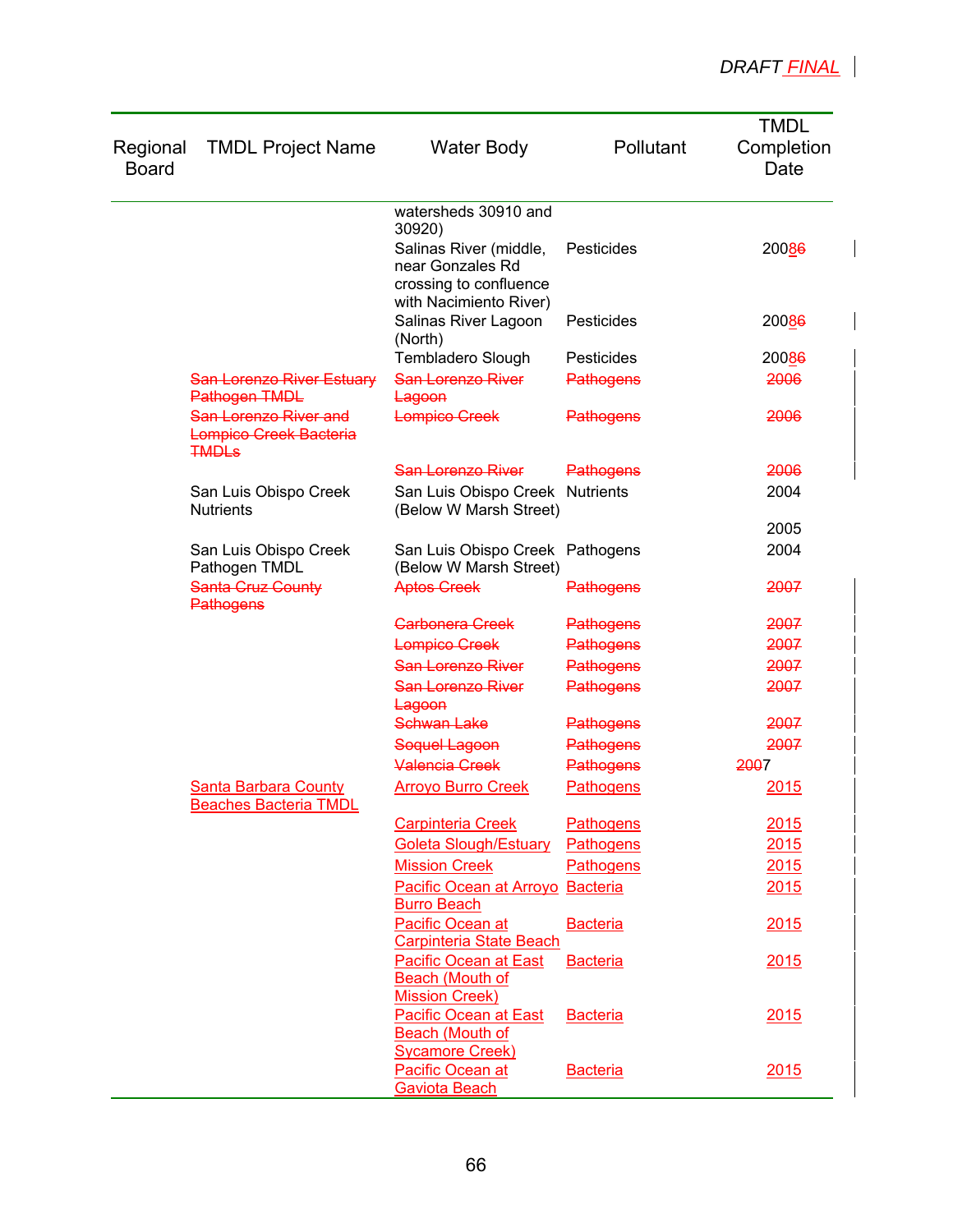| Regional<br><b>Board</b> | <b>TMDL Project Name</b>                                | <b>Water Body</b>                                                           | Pollutant                                                | <b>TMDL</b><br>Completion<br>Date |
|--------------------------|---------------------------------------------------------|-----------------------------------------------------------------------------|----------------------------------------------------------|-----------------------------------|
|                          |                                                         | Pacific Ocean at                                                            | <b>Bacteria</b>                                          | 2015                              |
|                          |                                                         | <b>Hammonds Beach</b><br><b>Pacific Ocean at Hope</b><br><b>Ranch Beach</b> | <b>Bacteria</b>                                          | 2015                              |
|                          |                                                         | Pacific Ocean at Jalama Bacteria<br><b>Beach</b>                            |                                                          | 2015                              |
|                          |                                                         | Pacific Ocean at Ocean Bacteria<br><b>Beach</b>                             |                                                          | 2015                              |
|                          |                                                         | <b>Pacific Ocean at Point</b><br>Rincon                                     | <b>Bacteria</b>                                          | 2015                              |
|                          |                                                         | Pacific Ocean at<br><b>Refugio Beach</b>                                    | <b>Bacteria</b>                                          | 2015                              |
|                          | Santa Maria and Oso Flaco<br><b>Fecal Coliform</b>      | Alamo Creek                                                                 | <b>Fecal Coliform</b>                                    | 2008                              |
|                          |                                                         | <b>Blosser Channel</b>                                                      | <b>Fecal Coliform</b>                                    | 2008                              |
|                          |                                                         | <b>Bradley Canyon Creek</b>                                                 | <b>Fecal Coliform</b>                                    | 2008                              |
|                          |                                                         | <b>Bradley Channel</b>                                                      | <b>Fecal Coliform</b>                                    | 2008                              |
|                          |                                                         | Nipomo Creek                                                                | <b>Fecal Coliform</b>                                    | 2008                              |
|                          |                                                         | <b>Orcutt Solomon Creek</b>                                                 | <b>Fecal Coliform</b>                                    | 2008                              |
|                          |                                                         | Oso Flaco Creek                                                             | <b>Fecal Coliform</b>                                    | 2008                              |
|                          |                                                         | Santa Maria River                                                           | <b>Fecal Coliform</b>                                    | 2008                              |
|                          | Santa Maria and Osos Flaco Main Street Canal<br>Nitrate |                                                                             | Nitrate                                                  | 2015                              |
|                          |                                                         | <b>Orcutt Solomon Creek</b>                                                 | <b>Nitrate</b>                                           | 2015                              |
|                          |                                                         | Oso Flaco Creek                                                             | <b>Nitrate</b>                                           | 2015                              |
|                          |                                                         | Oso Flaco Lake                                                              | <b>Nitrate</b>                                           | 2015                              |
|                          |                                                         | Santa Maria River                                                           | <b>Nitrate</b>                                           | 2015                              |
|                          | Santa Maria River Pesticides Santa Maria River          |                                                                             | <b>Pesticides</b>                                        | 2015                              |
|                          | <b>TMDL</b>                                             |                                                                             |                                                          |                                   |
|                          | <b>Santa Ynez River Nutrients</b><br>TMDL               | <b>Santa Ynez River</b>                                                     | <b>Nitrate</b>                                           | 2015                              |
|                          | Soquel Lagoon Pathogen<br><b>TMDL</b>                   | Soquel Lagoon                                                               | Pathogens                                                | 2006                              |
|                          | Soquel Lagoon Sediment<br>TMDL                          | Soquel Lagoon                                                               | Sedimentation/Siltation                                  | 2011                              |
|                          | <b>Tequisquita Slough Fecal</b><br><b>Coliform TMDL</b> | <b>Tequisquita Slough</b>                                                   | <b>Fecal Coliform</b>                                    | 2011                              |
|                          | <b>Warden Creek Dissolved</b><br>Oxygen TMDL            | <b>Warden Creek</b>                                                         | <b>Low Dissolved Oxygen</b>                              | 2015                              |
|                          | <b>Watsonville Slough-</b><br>Pesticides                | Watsonville Slough                                                          | Pesticides                                               | 2007                              |
|                          | <b>Watsonville Sloughs</b><br>Pathogen                  | Watsonville Slough                                                          | Pathogens                                                | 2006                              |
| 4                        | Ballona Creek Coliform (49)                             | <b>Ballona Creek</b>                                                        | <b>Enteric Viruses</b>                                   | 2006                              |
|                          |                                                         | <b>Ballona Creek Estuary</b>                                                | <b>High Coliform Count</b><br><b>High Coliform Count</b> | 2006<br>2006                      |
|                          |                                                         |                                                                             | <b>Shellfish Harvesting</b>                              | 2006                              |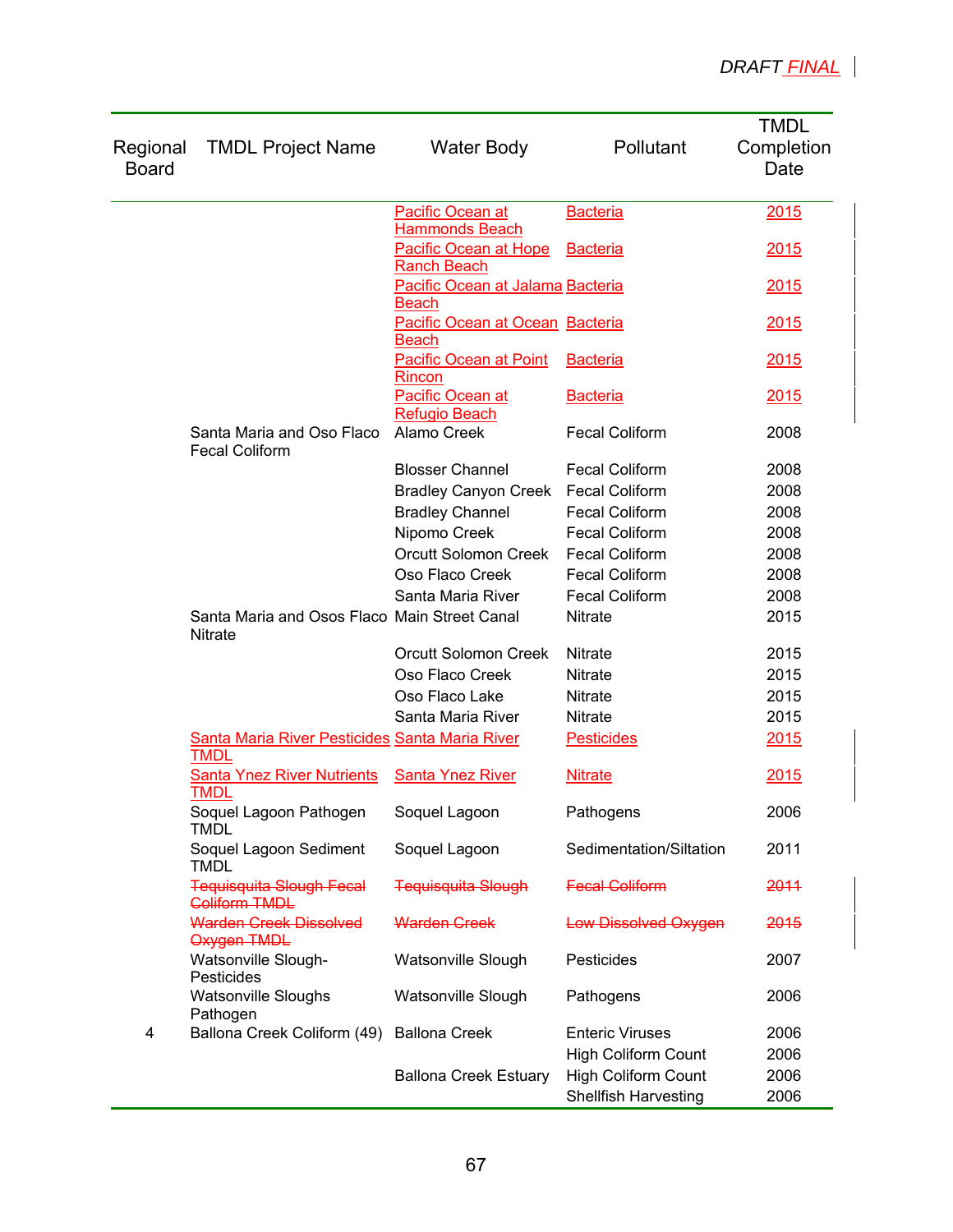| Regional<br><b>Board</b> | <b>TMDL Project Name</b>                                                                                | <b>Water Body</b>                                                                                                                       | Pollutant                        | TMDL<br>Completion<br>Date |
|--------------------------|---------------------------------------------------------------------------------------------------------|-----------------------------------------------------------------------------------------------------------------------------------------|----------------------------------|----------------------------|
|                          |                                                                                                         |                                                                                                                                         | Advisory                         |                            |
|                          | Ballona Creek Metals (AU<br>#57)                                                                        | <b>Ballona Creek</b>                                                                                                                    | Cadmium (sediment)               | 2005                       |
|                          |                                                                                                         |                                                                                                                                         | Copper, Dissolved                | 2005                       |
|                          |                                                                                                         |                                                                                                                                         | Lead, Dissolved                  | 2005                       |
|                          |                                                                                                         |                                                                                                                                         | Selenium, Total                  | 2005                       |
|                          |                                                                                                         |                                                                                                                                         | Silver (sediment)                | 2005                       |
|                          |                                                                                                         |                                                                                                                                         | <b>Toxicity</b>                  | 2005                       |
|                          |                                                                                                         |                                                                                                                                         | Zinc, Dissolved                  | 2005                       |
|                          |                                                                                                         | <b>Ballona Creek Estuary</b>                                                                                                            | Lead (sediment)                  | 2005                       |
|                          |                                                                                                         |                                                                                                                                         | Zinc (sediment)                  | 2005                       |
|                          | <b>Ballona Creek Toxics</b>                                                                             | <b>Ballona Creek Estuary</b>                                                                                                            | Chlordane (tissue &<br>sediment) | 2005                       |
|                          |                                                                                                         |                                                                                                                                         | DDT (sediment)                   | 2005                       |
|                          |                                                                                                         |                                                                                                                                         | PAHs (sediment)                  | 2005                       |
|                          |                                                                                                         |                                                                                                                                         | PCBs (tissue &<br>sediment)      | 2005                       |
|                          |                                                                                                         |                                                                                                                                         | <b>Sediment Toxicity</b>         | 2005                       |
|                          | Calleguas Creek Chloride (3) Calleguas Creek Reach Chloride                                             | 3 (Potrero Road<br>upstream to confluence<br>with Conejo Creek on<br>1998 303d list)                                                    |                                  | 2002                       |
|                          |                                                                                                         | Calleguas Creek Reach Chloride<br>6 (was Arroyo Las<br>Posas Reaches 1 and 2<br>on 1998 303d list)                                      |                                  | 2002                       |
|                          |                                                                                                         | Calleguas Creek Reach Chloride<br>7 (was Arroyo Simi<br>Reaches 1 and 2 on<br>1998 303d list)                                           |                                  | 2002                       |
|                          |                                                                                                         | Calleguas Creek Reach Chloride<br>8 (was Tapo Canyon<br>Reach 1)                                                                        |                                  | 2002                       |
|                          | Calleguas Creek Reach Chloride<br>9B (was part of Conejo<br>Creek Reaches 1 and 2<br>on 1998 303d list) |                                                                                                                                         | 2002                             |                            |
|                          |                                                                                                         | Calleguas Creek Reach Chloride<br>13 (Conejo Creek South<br>Fork, was Conejo Cr<br>Reach 4 and part of<br>Reach 3 on 1998 303d<br>list) |                                  | 2002                       |
|                          | Calleguas Creek Coliform<br>(98)                                                                        | Calleguas Creek Reach Fecal Coliform<br>2 (estuary to Potrero<br>Rd- was Calleguas<br>Creek Reaches 1 and 2                             |                                  | 2006                       |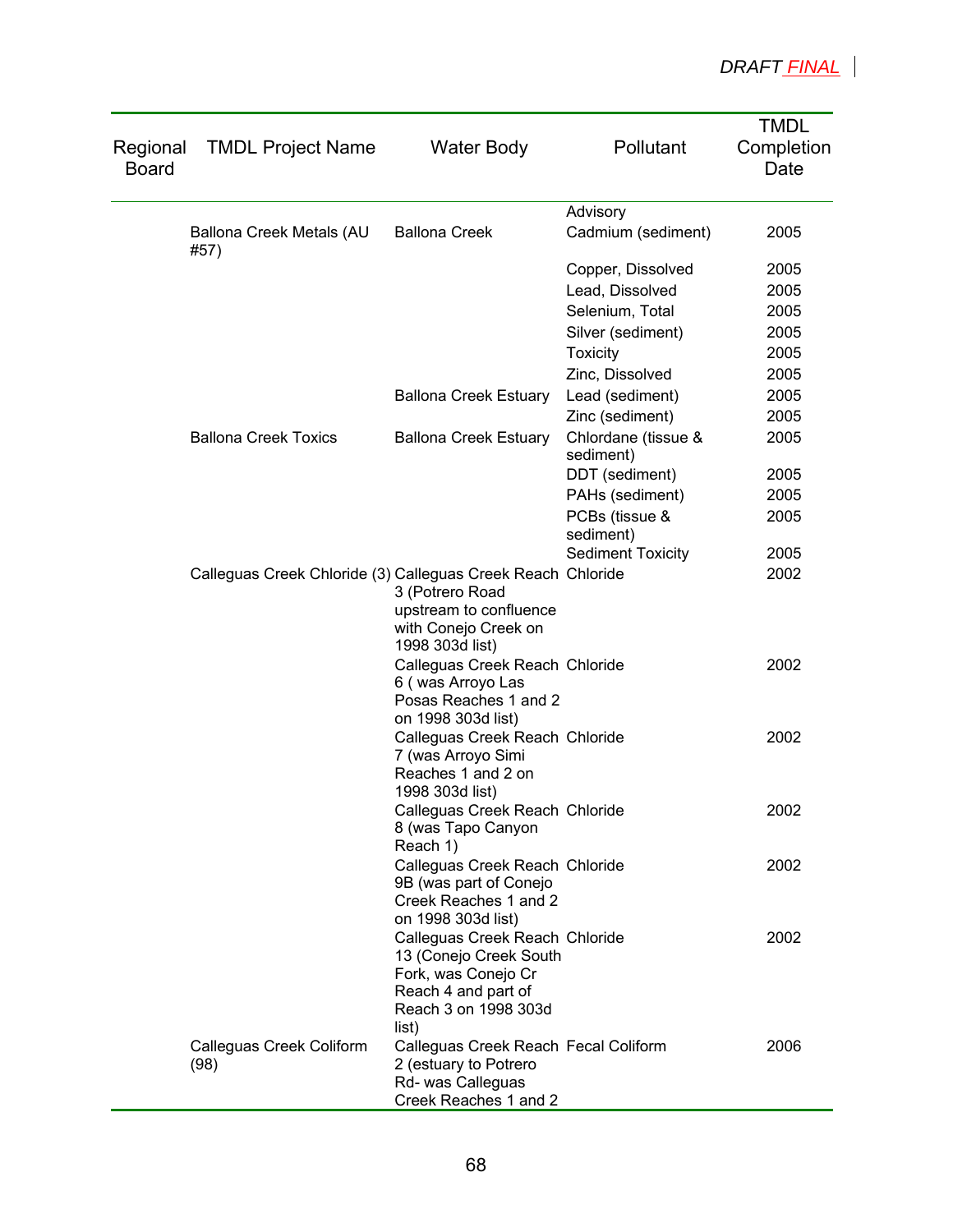| <b>Board</b> | Regional TMDL Project Name                            | <b>Water Body</b>                                                                                                                                                                      | Pollutant                  | TMDL<br>Completion<br>Date |
|--------------|-------------------------------------------------------|----------------------------------------------------------------------------------------------------------------------------------------------------------------------------------------|----------------------------|----------------------------|
|              |                                                       | on 1998 303d list)<br>Calleguas Creek Reach Fecal Coliform<br>4 (was Revolon Slough<br>Main Branch: Mugu<br>Lagoon to Central<br>Avenue on 1998 303d                                   |                            | 2006                       |
|              |                                                       | list)<br>Calleguas Creek Reach Fecal Coliform<br>6 (was Arroyo Las<br>Posas Reaches 1 and 2<br>on 1998 303d list)                                                                      |                            | 2006                       |
|              |                                                       | Calleguas Creek Reach Fecal Coliform<br>7 (was Arroyo Simi<br>Reaches 1 and 2 on<br>1998 303d list)                                                                                    |                            | 2006                       |
|              |                                                       | Calleguas Creek Reach Fecal Coliform<br>9A (was lower part of<br>Conejo Creek Reach 1<br>on 1998 303d list)                                                                            |                            | 2006                       |
|              |                                                       | Calleguas Creek Reach Fecal Coliform<br>9B (was part of Conejo<br>Creek Reaches 1 and 2<br>on 1998 303d list)                                                                          |                            | 2006                       |
|              |                                                       | Calleguas Creek Reach Fecal Coliform<br>10 (Conejo Creek (Hill<br>Canyon)-was part of<br>Conejo Crk Reaches 2<br>& 3, and lower Conejo<br>Crk/Arroyo Conejo N Fk<br>on 1998 303d list) |                            | 2006                       |
|              |                                                       | Calleguas Creek Reach Fecal Coliform<br>11 (Arroyo Santa Rosa,<br>was part of Conejo<br>Creek Reach 3 on 1998<br>303d list)                                                            |                            | 2006                       |
|              | <b>Calleguas Creek Historic</b><br>Pesticides (AU #5) | Calleguas Creek Reach Chlordane (tissue)<br>1 (was Mugu Lagoon on<br>1998 303(d) list)                                                                                                 |                            | 2005                       |
|              |                                                       |                                                                                                                                                                                        | DDT (tissue &<br>sediment) | 2005                       |
|              |                                                       |                                                                                                                                                                                        | Endosulfan (tissue)        | 2005                       |
|              |                                                       | Calleguas Creek Reach ChemA (tissue)<br>2 (estuary to Potrero                                                                                                                          | <b>Sediment Toxicity</b>   | 2005<br>2005               |
|              |                                                       | Rd- was Calleguas<br>Creek Reaches 1 and 2<br>on 1998 303d list)                                                                                                                       |                            |                            |
|              |                                                       |                                                                                                                                                                                        | Chlordane (tissue)         | 2005                       |
|              |                                                       |                                                                                                                                                                                        | <b>DDT</b>                 | 2005                       |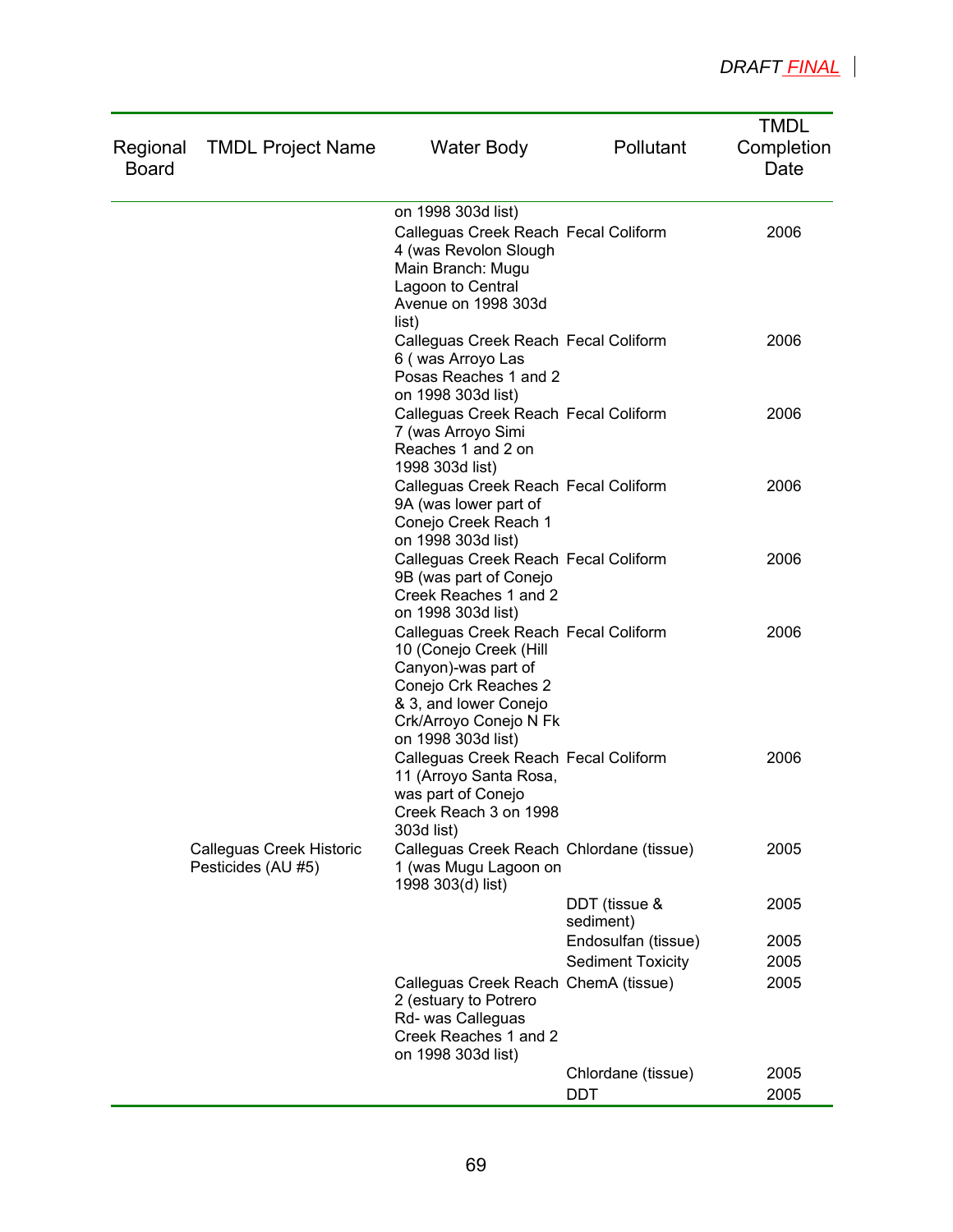|              |                          |                                                                                                                                                            |                                   | <b>TMDL</b> |
|--------------|--------------------------|------------------------------------------------------------------------------------------------------------------------------------------------------------|-----------------------------------|-------------|
| Regional     | <b>TMDL Project Name</b> | Water Body                                                                                                                                                 | Pollutant                         | Completion  |
| <b>Board</b> |                          |                                                                                                                                                            |                                   | Date        |
|              |                          |                                                                                                                                                            |                                   |             |
|              |                          |                                                                                                                                                            | Endosulfan (tissue)               | 2005        |
|              |                          |                                                                                                                                                            | <b>Sediment Toxicity</b>          | 2005        |
|              |                          |                                                                                                                                                            | Sedimentation/Siltation           | 2005        |
|              |                          |                                                                                                                                                            | Toxaphene (tissue &<br>sediment)  | 2005        |
|              |                          | Calleguas Creek Reach Sedimentation/Siltation<br>3 (Potrero Road<br>upstream to confluence<br>with Conejo Creek on                                         |                                   | 2005        |
|              |                          | 1998 303d list)<br>Calleguas Creek Reach ChemA (tissue)<br>4 (was Revolon Slough<br>Main Branch: Mugu<br>Lagoon to Central<br>Avenue on 1998 303d<br>list) |                                   | 2005        |
|              |                          |                                                                                                                                                            | Chlordane (tissue &<br>sediment)  | 2005        |
|              |                          |                                                                                                                                                            | DDT (tissue &<br>sediment)        | 2005        |
|              |                          |                                                                                                                                                            | Dieldrin (tissue)                 | 2005        |
|              |                          |                                                                                                                                                            | Endosulfan (tissue &<br>sediment) | 2005        |
|              |                          |                                                                                                                                                            | Sedimentation/Siltation           | 2005        |
|              |                          |                                                                                                                                                            | Toxaphene (tissue &<br>sediment)  | 2005        |
|              |                          | Calleguas Creek Reach ChemA (tissue)<br>5 (was Beardsley<br>Channel on 1998 303d<br>list)                                                                  |                                   | 2005        |
|              |                          |                                                                                                                                                            | Chlordane (tissue &<br>sediment)  | 2005        |
|              |                          |                                                                                                                                                            | DDT (tissue &<br>sediment)        | 2005        |
|              |                          |                                                                                                                                                            | Dacthal (sediment)                | 2005        |
|              |                          |                                                                                                                                                            | Dieldrin (tissue)                 | 2005        |
|              |                          |                                                                                                                                                            | Endosulfan (tissue &<br>sediment) | 2005        |
|              |                          |                                                                                                                                                            | Sedimentation/Siltation           | 2005        |
|              |                          |                                                                                                                                                            | Toxaphene (tissue &<br>sediment)  | 2005        |
|              |                          | Calleguas Creek Reach DDT (sediment)<br>6 (was Arroyo Las<br>Posas Reaches 1 and 2<br>on 1998 303d list)                                                   |                                   | 2005        |
|              |                          |                                                                                                                                                            | Sedimentation/Siltation           | 2005        |
|              |                          | Calleguas Creek Reach Sedimentation/Siltation<br>7 (was Arroyo Simi                                                                                        |                                   | 2005        |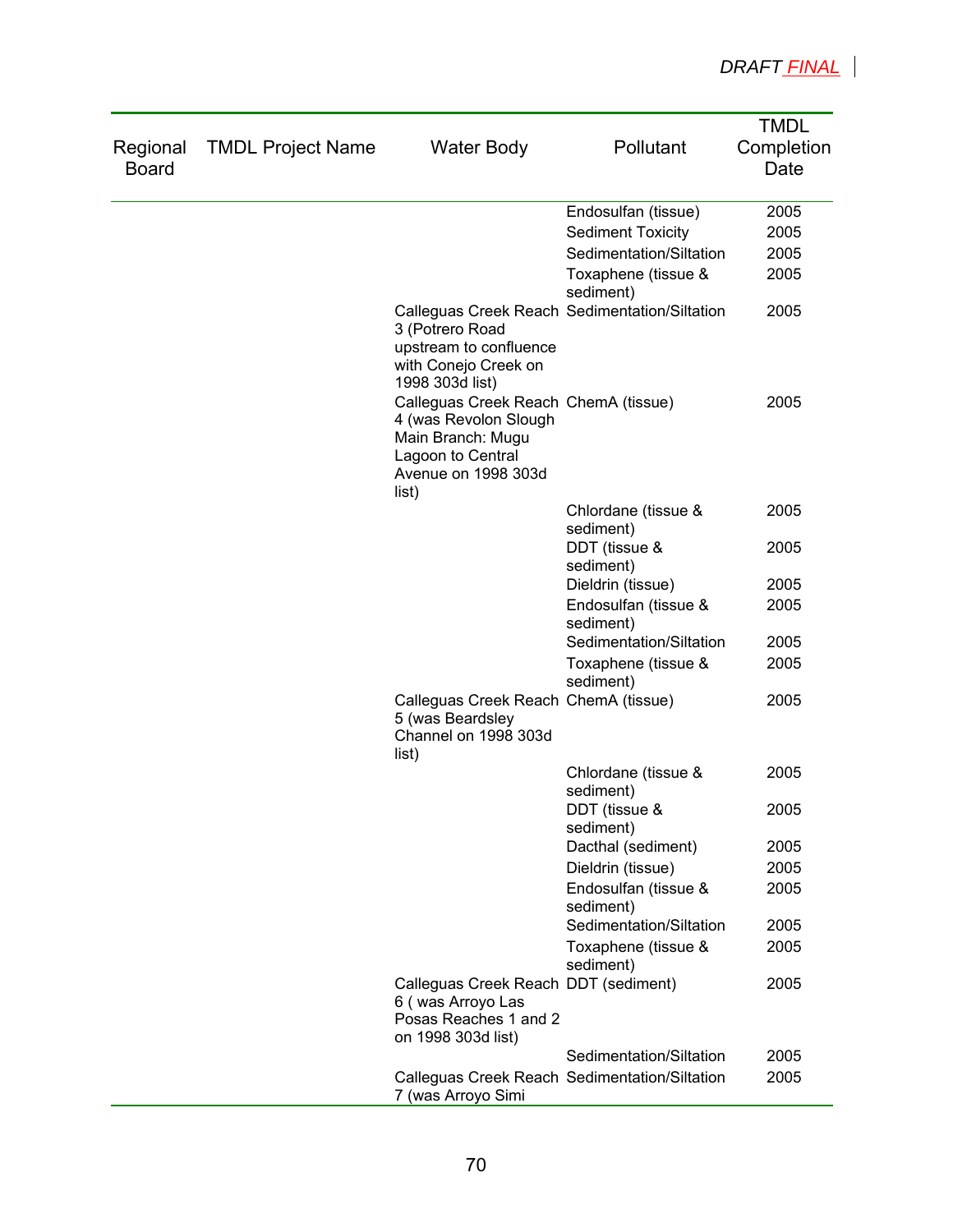|                          |                          |                                                                                                                                                                                        |                                        | TMDL               |
|--------------------------|--------------------------|----------------------------------------------------------------------------------------------------------------------------------------------------------------------------------------|----------------------------------------|--------------------|
| Regional<br><b>Board</b> | <b>TMDL Project Name</b> | <b>Water Body</b>                                                                                                                                                                      | Pollutant                              | Completion<br>Date |
|                          |                          | Reaches 1 and 2 on                                                                                                                                                                     |                                        |                    |
|                          |                          | 1998 303d list)                                                                                                                                                                        |                                        |                    |
|                          |                          | Calleguas Creek Reach Sedimentation/Siltation<br>8 (was Tapo Canyon<br>Reach 1)                                                                                                        |                                        | 2005               |
|                          |                          | Calleguas Creek Reach ChemA (tissue)<br>9A (was lower part of<br>Conejo Creek Reach 1<br>on 1998 303d list)                                                                            |                                        | 2005               |
|                          |                          |                                                                                                                                                                                        | Chlordane (tissue)                     | 2005               |
|                          |                          |                                                                                                                                                                                        | DDT (tissue)                           | 2005               |
|                          |                          |                                                                                                                                                                                        | Dieldrin (tissue)                      | 2005               |
|                          |                          |                                                                                                                                                                                        | Endosulfan (tissue)                    | 2005               |
|                          |                          |                                                                                                                                                                                        | Hexachlorocyclohexane<br>/HCH (tissue) | 2005               |
|                          |                          |                                                                                                                                                                                        | Toxaphene (tissue &<br>sediment)       | 2005               |
|                          |                          | Calleguas Creek Reach ChemA (tissue)<br>9B (was part of Conejo<br>Creek Reaches 1 and 2<br>on 1998 303d list)                                                                          |                                        | 2005               |
|                          |                          |                                                                                                                                                                                        | DDT (tissue)                           | 2005               |
|                          |                          |                                                                                                                                                                                        | Endosulfan (tissue)                    | 2005               |
|                          |                          |                                                                                                                                                                                        | Toxaphene (tissue &<br>sediment)       | 2005               |
|                          |                          | Calleguas Creek Reach ChemA (tissue)<br>10 (Conejo Creek (Hill<br>Canyon)-was part of<br>Conejo Crk Reaches 2<br>& 3, and lower Conejo<br>Crk/Arroyo Conejo N Fk<br>on 1998 303d list) |                                        | 2005               |
|                          |                          |                                                                                                                                                                                        | DDT (tissue)                           | 2005               |
|                          |                          |                                                                                                                                                                                        | Endosulfan (tissue)                    | 2005               |
|                          |                          |                                                                                                                                                                                        | Toxaphene (tissue &<br>sediment)       | 2005               |
|                          |                          | Calleguas Creek Reach ChemA (tissue)<br>11 (Arroyo Santa Rosa,<br>was part of Conejo<br>Creek Reach 3 on 1998<br>303d list)                                                            |                                        | 2005               |
|                          |                          |                                                                                                                                                                                        | DDT (tissue)                           | 2005               |
|                          |                          |                                                                                                                                                                                        | Endosulfan (tissue)                    | 2005               |
|                          |                          |                                                                                                                                                                                        | Sedimentation/Siltation                | 2005               |
|                          |                          |                                                                                                                                                                                        | Toxaphene (tissue &<br>sediment)       | 2005               |
|                          |                          | Calleguas Creek Reach Chlordane (tissue)<br>12 (was Conejo                                                                                                                             |                                        | 2005               |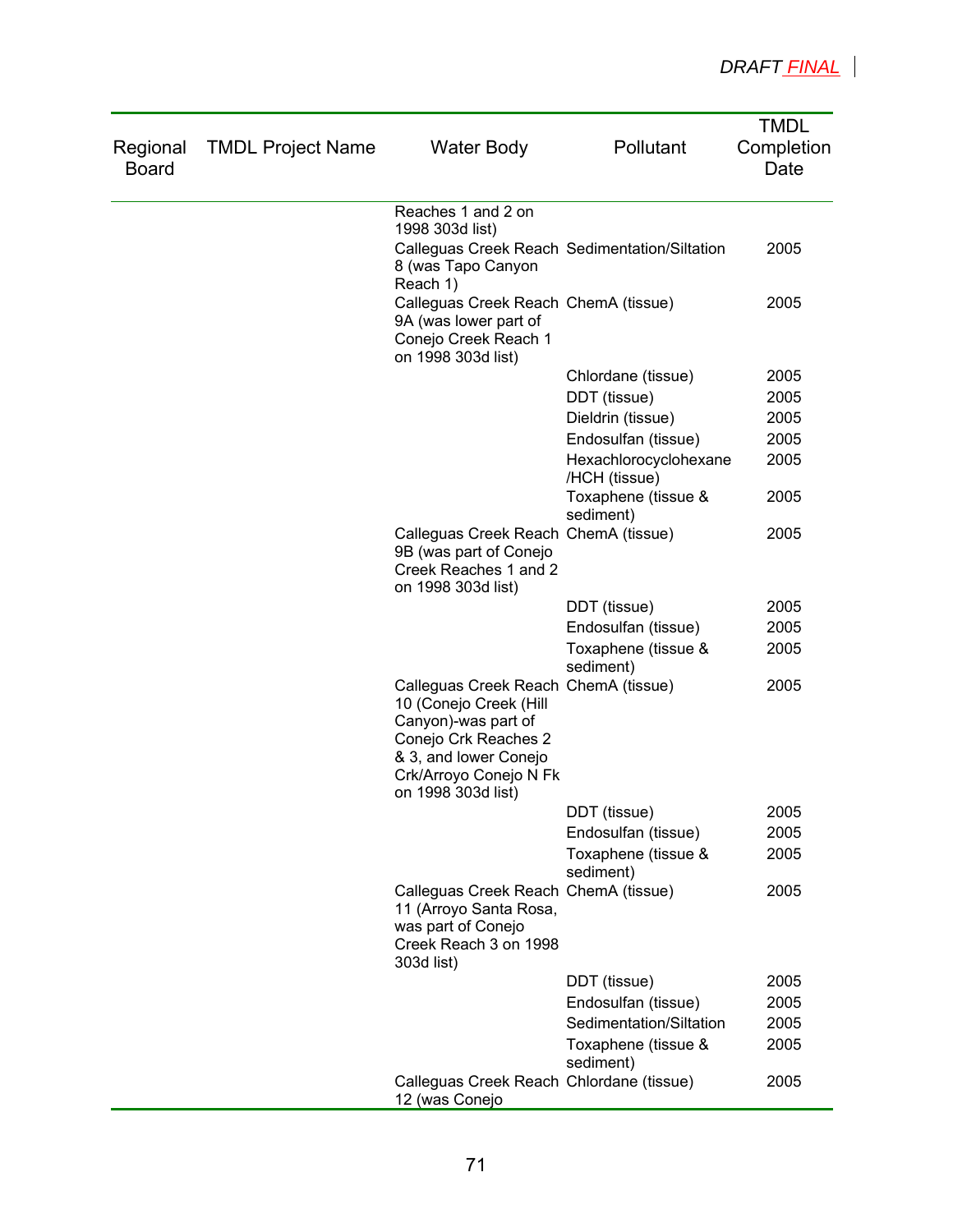| Regional<br><b>Board</b> | <b>TMDL Project Name</b>   | <b>Water Body</b>                                                                                                                             | Pollutant                        | TMDL<br>Completion<br>Date |
|--------------------------|----------------------------|-----------------------------------------------------------------------------------------------------------------------------------------------|----------------------------------|----------------------------|
|                          |                            | Creek/Arroyo Conejo<br>North Fork on 1998<br>303d list)                                                                                       |                                  |                            |
|                          |                            |                                                                                                                                               | DDT (tissue)                     | 2005                       |
|                          |                            | Calleguas Creek Reach ChemA (tissue)<br>13 (Conejo Creek South<br>Fork, was Conejo Cr<br>Reach 4 and part of<br>Reach 3 on 1998 303d<br>list) |                                  | 2005                       |
|                          |                            |                                                                                                                                               | DDT (tissue)                     | 2005                       |
|                          |                            |                                                                                                                                               | Endosulfan (tissue)              | 2005                       |
|                          |                            |                                                                                                                                               | Toxaphene (tissue &<br>sediment) | 2005                       |
|                          |                            | Duck Pond Agricultural<br>Drains/Mugu<br>Drain/Oxnard Drain No<br>$\overline{2}$                                                              | ChemA (tissue)                   | 2005                       |
|                          |                            |                                                                                                                                               | Chlordane (tissue)               | 2005                       |
|                          |                            |                                                                                                                                               | DDT (tissue &<br>sediment)       | 2005                       |
|                          |                            |                                                                                                                                               | <b>Sediment Toxicity</b>         | 2005                       |
|                          |                            |                                                                                                                                               | Toxaphene (tissue)               | 2005                       |
|                          | Calleguas Creek Metals (6) | Calleguas Creek Reach Copper<br>1 (was Mugu Lagoon on<br>1998 303(d) list)                                                                    |                                  | 2006                       |
|                          |                            |                                                                                                                                               | Mercury                          | 2006                       |
|                          |                            |                                                                                                                                               | <b>Nickel</b>                    | 2006                       |
|                          |                            |                                                                                                                                               | Zinc                             | 2006                       |
|                          |                            | Calleguas Creek Reach Copper, Dissolved<br>2 (estuary to Potrero<br>Rd- was Calleguas<br>Creek Reaches 1 and 2<br>on 1998 303d list)          |                                  | 2006                       |
|                          |                            | Calleguas Creek Reach Selenium<br>4 (was Revolon Slough<br>Main Branch: Mugu<br>Lagoon to Central<br>Avenue on 1998 303d<br>list)             |                                  | 2006                       |
|                          | Calleguas Creek Nitrogen   | Calleguas Creek Reach Nitrogen<br>1 (was Mugu Lagoon on<br>1998 303(d) list)                                                                  |                                  | 2002                       |
|                          |                            | Calleguas Creek Reach Ammonia<br>2 (estuary to Potrero<br>Rd- was Calleguas<br>Creek Reaches 1 and 2<br>on 1998 303d list)                    |                                  | 2002                       |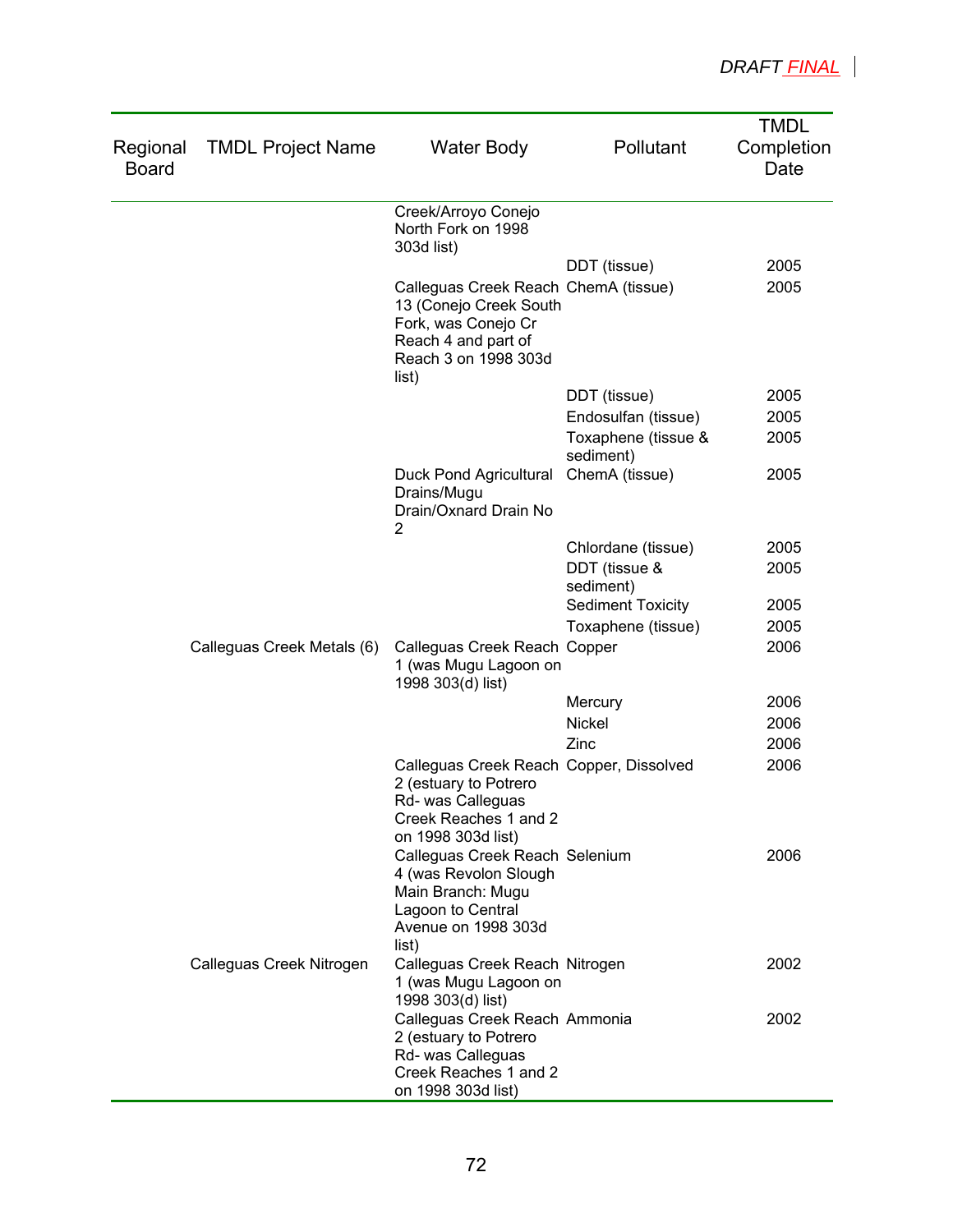|                          |                          |                                                                                                                                                                               |                          | <b>TMDL</b>        |
|--------------------------|--------------------------|-------------------------------------------------------------------------------------------------------------------------------------------------------------------------------|--------------------------|--------------------|
| Regional<br><b>Board</b> | <b>TMDL Project Name</b> | <b>Water Body</b>                                                                                                                                                             | Pollutant                | Completion<br>Date |
|                          |                          |                                                                                                                                                                               | Nitrogen                 | 2002               |
|                          |                          | Calleguas Creek Reach Nitrate and Nitrite<br>3 (Potrero Road<br>upstream to confluence<br>with Conejo Creek on<br>1998 303d list)                                             |                          | 2002               |
|                          |                          | Calleguas Creek Reach Algae<br>4 (was Revolon Slough<br>Main Branch: Mugu<br>Lagoon to Central<br>Avenue on 1998 303d<br>list)                                                |                          | 2002               |
|                          |                          |                                                                                                                                                                               | Nitrate as Nitrate (NO3) | 2002               |
|                          |                          |                                                                                                                                                                               | Nitrogen                 | 2002               |
|                          |                          | Calleguas Creek Reach Algae<br>5 (was Beardsley<br>Channel on 1998 303d<br>list)                                                                                              |                          | 2002               |
|                          |                          |                                                                                                                                                                               | Nitrogen                 | 2002               |
|                          |                          | Calleguas Creek Reach Ammonia<br>6 (was Arroyo Las<br>Posas Reaches 1 and 2<br>on 1998 303d list)                                                                             |                          | 2002               |
|                          |                          |                                                                                                                                                                               | Nitrate and Nitrite      | 2002               |
|                          |                          |                                                                                                                                                                               | Nitrate as Nitrate (NO3) | 2002               |
|                          |                          | Calleguas Creek Reach Ammonia<br>7 (was Arroyo Simi<br>Reaches 1 and 2 on<br>1998 303d list)                                                                                  |                          | 2002               |
|                          |                          | Calleguas Creek Reach Algae<br>9A (was lower part of<br>Conejo Creek Reach 1<br>on 1998 303d list)                                                                            |                          | 2002               |
|                          |                          |                                                                                                                                                                               | Nitrate as Nitrate (NO3) | 2002               |
|                          |                          |                                                                                                                                                                               | Nitrate as Nitrogen      | 2002               |
|                          |                          |                                                                                                                                                                               | Nitrite as Nitrogen      | 2002               |
|                          |                          | Calleguas Creek Reach Algae<br>9B (was part of Conejo<br>Creek Reaches 1 and 2<br>on 1998 303d list)                                                                          |                          | 2002               |
|                          |                          |                                                                                                                                                                               | Ammonia                  | 2002               |
|                          |                          | Calleguas Creek Reach Algae<br>10 (Conejo Creek (Hill<br>Canyon)-was part of<br>Conejo Crk Reaches 2<br>& 3, and lower Conejo<br>Crk/Arroyo Conejo N Fk<br>on 1998 303d list) |                          | 2002               |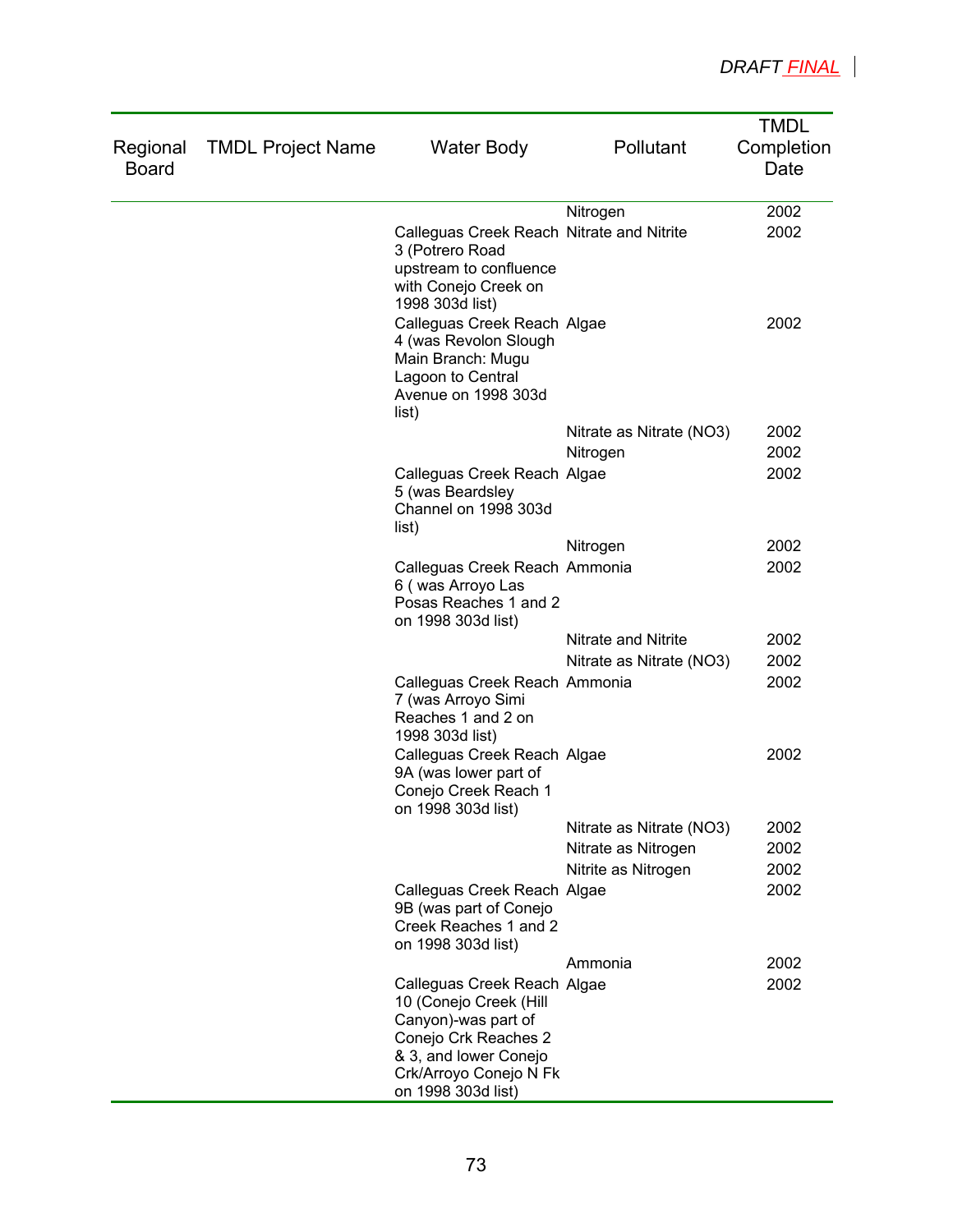| Regional                 | <b>TMDL Project Name</b>                                                                                                               | Water Body                                                                                                                           | Pollutant           | <b>TMDL</b><br>Completion |
|--------------------------|----------------------------------------------------------------------------------------------------------------------------------------|--------------------------------------------------------------------------------------------------------------------------------------|---------------------|---------------------------|
| <b>Board</b>             |                                                                                                                                        |                                                                                                                                      |                     | Date                      |
|                          |                                                                                                                                        |                                                                                                                                      | Ammonia             | 2002                      |
|                          |                                                                                                                                        |                                                                                                                                      | Nitrite as Nitrogen | 2002                      |
|                          |                                                                                                                                        | Calleguas Creek Reach Algae<br>11 (Arroyo Santa Rosa,<br>was part of Conejo<br>Creek Reach 3 on 1998<br>303d list)                   |                     | 2002                      |
|                          |                                                                                                                                        |                                                                                                                                      | Ammonia             | 2002                      |
|                          |                                                                                                                                        | Calleguas Creek Reach Ammonia<br>12 (was Conejo<br>Creek/Arroyo Conejo<br>North Fork on 1998<br>303d list)                           |                     | 2002                      |
|                          |                                                                                                                                        | Calleguas Creek Reach Algae<br>13 (Conejo Creek South<br>Fork, was Conejo Cr<br>Reach 4 and part of<br>Reach 3 on 1998 303d<br>list) |                     | 2002                      |
|                          |                                                                                                                                        |                                                                                                                                      | Ammonia             | 2002                      |
|                          |                                                                                                                                        | Duck Pond Agricultural<br>Drains/Mugu<br>Drain/Oxnard Drain No<br>$\overline{2}$                                                     | Nitrogen            | 2002                      |
|                          |                                                                                                                                        | Fox Barranca (tributary Nitrate and Nitrite<br>to Calleguas Creek<br>Reach 6)                                                        |                     | 2002                      |
| Calleguas Creek PCBs (7) | Calleguas Creek Reach PCBs (tissue)<br>1 (was Mugu Lagoon on<br>1998 303(d) list)                                                      |                                                                                                                                      | 2005                |                           |
|                          | Calleguas Creek Reach PCBs (tissue)<br>2 (estuary to Potrero<br>Rd- was Calleguas<br>Creek Reaches 1 and 2<br>on 1998 303d list)       |                                                                                                                                      | 2005                |                           |
|                          | Calleguas Creek Reach PCBs (tissue)<br>4 (was Revolon Slough<br>Main Branch: Mugu<br>Lagoon to Central<br>Avenue on 1998 303d<br>list) |                                                                                                                                      | 2005                |                           |
|                          | Calleguas Creek Reach PCBs (tissue)<br>5 (was Beardsley<br>Channel on 1998 303d<br>list)                                               |                                                                                                                                      | 2005                |                           |
|                          |                                                                                                                                        | Calleguas Creek Reach PCBs (tissue)<br>9A (was lower part of<br>Conejo Creek Reach 1<br>on 1998 303d list)                           |                     | 2005                      |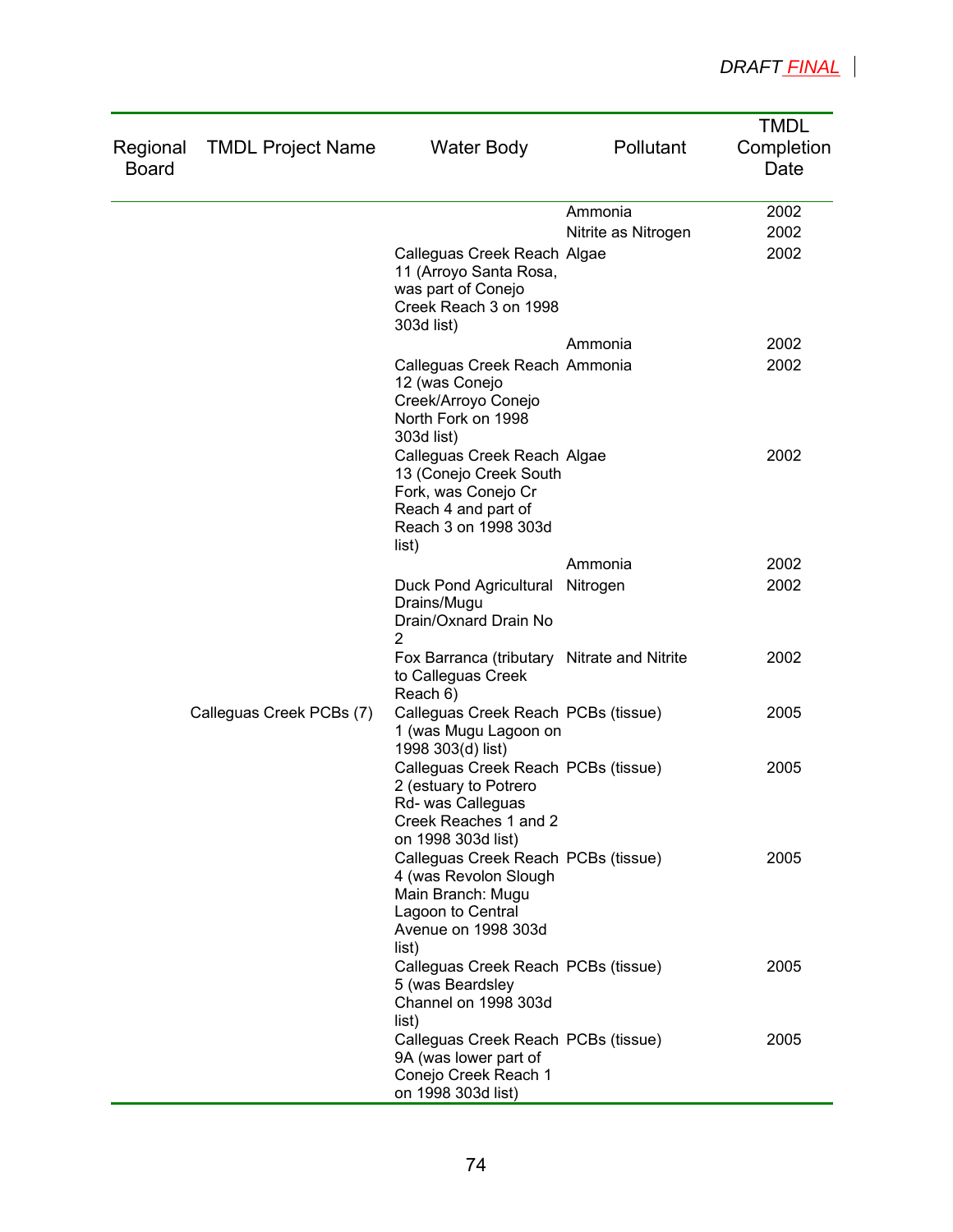| Regional<br><b>Board</b> | <b>TMDL Project Name</b>                                                                                                                       | <b>Water Body</b>                                                                                                                                                                | Pollutant                  | <b>TMDL</b><br>Completion<br>Date |
|--------------------------|------------------------------------------------------------------------------------------------------------------------------------------------|----------------------------------------------------------------------------------------------------------------------------------------------------------------------------------|----------------------------|-----------------------------------|
|                          | Calleguas Creek Toxicity (2)                                                                                                                   | Calleguas Creek Reach Chlorpyrifos (tissue)<br>4 (was Revolon Slough<br>Main Branch: Mugu<br>Lagoon to Central<br>Avenue on 1998 303d<br>list)                                   |                            | 2005                              |
|                          |                                                                                                                                                |                                                                                                                                                                                  | <b>Toxicity</b>            | 2005                              |
|                          |                                                                                                                                                | Calleguas Creek Reach Chlorpyrifos (tissue)<br>5 (was Beardsley<br>Channel on 1998 303d<br>list)                                                                                 |                            | 2005                              |
|                          |                                                                                                                                                |                                                                                                                                                                                  | <b>Toxicity</b>            | 2005                              |
|                          |                                                                                                                                                | Calleguas Creek Reach Organophosphorus<br>7 (was Arroyo Simi<br>Reaches 1 and 2 on<br>1998 303d list)                                                                            | Pesticides                 | 2005                              |
|                          | <b>Calleguas Creek Reach Toxicity</b><br>9B (was part of Conejo<br>Creek Reaches 1 and 2<br>on 1998 303d list)                                 |                                                                                                                                                                                  | 2005                       |                                   |
|                          |                                                                                                                                                | Calleguas Creek Reach Toxicity<br>10 (Conejo Creek (Hill<br>Canyon)-was part of<br>Conejo Crk Reaches 2<br>& 3, and lower Conejo<br>Crk/Arroyo Conejo N Fk<br>on 1998 303d list) |                            | 2005                              |
|                          | <b>Calleguas Creek Reach Toxicity</b><br>11 (Arroyo Santa Rosa,<br>was part of Conejo<br>Creek Reach 3 on 1998<br>303d list)                   |                                                                                                                                                                                  | 2005                       |                                   |
|                          | <b>Calleguas Creek Reach Toxicity</b><br>13 (Conejo Creek South<br>Fork, was Conejo Cr<br>Reach 4 and part of<br>Reach 3 on 1998 303d<br>list) |                                                                                                                                                                                  | 2005                       |                                   |
|                          |                                                                                                                                                | Duck Pond Agricultural<br>Drains/Mugu<br>Drain/Oxnard Drain No<br>$\overline{2}$                                                                                                 | Toxicity                   | 2005                              |
|                          | Dominguez Channel                                                                                                                              | Dominguez Channel<br>(Estuary to Vermont)                                                                                                                                        | <b>High Coliform Count</b> | 2007                              |
|                          |                                                                                                                                                | Dominguez Channel<br>(above Vermont)                                                                                                                                             | <b>High Coliform Count</b> | 2007                              |
|                          |                                                                                                                                                | <b>Torrance Carson</b><br>Channel                                                                                                                                                | <b>High Coliform Count</b> | 2007                              |
|                          |                                                                                                                                                | <b>Wilmington Drain</b>                                                                                                                                                          | <b>High Coliform Count</b> | 2007                              |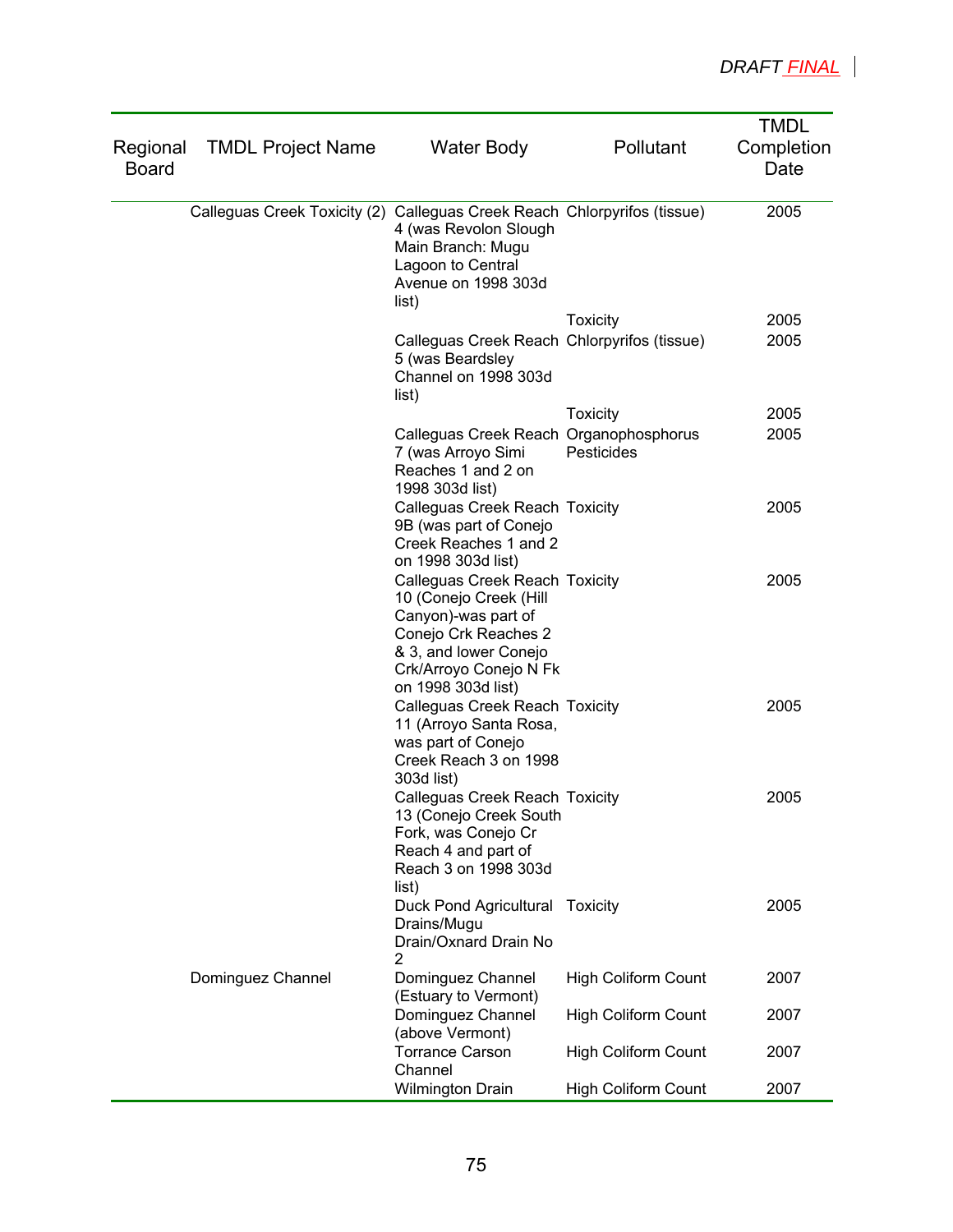|                          |                                    |                                                                  |                       | TMDL               |
|--------------------------|------------------------------------|------------------------------------------------------------------|-----------------------|--------------------|
| Regional<br><b>Board</b> | <b>TMDL Project Name</b>           | <b>Water Body</b>                                                | Pollutant             | Completion<br>Date |
|                          | Los Angeles Harbor                 | Cabrillo Beach (Inner)                                           | <b>Beach Closures</b> | 2004               |
|                          | Beaches - Beach Closures           | LA Harbor Area                                                   | (Coliform)            |                    |
|                          |                                    | Los Angeles Harbor<br>Main Channel                               | <b>Beach Closures</b> | 2004               |
|                          | Los Angeles River<br>Metals/Toxics | Aliso Canyon Wash                                                | Selenium              | 2005               |
|                          |                                    | <b>Burbank Western</b><br>Channel                                | Cadmium               | 2005               |
|                          |                                    | <b>Compton Creek</b>                                             | Copper                | 2005               |
|                          |                                    |                                                                  | Lead                  | 2005               |
|                          |                                    | Dry Canyon Creek                                                 | Selenium, Total       | 2005               |
|                          |                                    | Los Angeles River<br>Reach 1 (Estuary to<br>Carson Street)       | Aluminum, Total       | 2005               |
|                          |                                    |                                                                  | Cadmium, Dissolved    | 2005               |
|                          |                                    |                                                                  | Copper, Dissolved     | 2005               |
|                          |                                    |                                                                  | Lead                  | 2005               |
|                          |                                    |                                                                  | Zinc, Dissolved       | 2005               |
|                          |                                    | Los Angeles River<br>Reach 2 (Carson to<br>Figueroa Street)      | Lead                  | 2005               |
|                          |                                    | Los Angeles River<br>Reach 4 (Sepulveda Dr.<br>to Sepulveda Dam) | Lead                  | 2005               |
|                          |                                    | McCoy Canyon Creek                                               | Selenium, Total       | 2005               |
|                          |                                    | Monrovia Canyon Creek Lead                                       |                       | 2005               |
|                          |                                    | Rio Hondo Reach 1<br>(Confl. LA River to Snt<br>Ana Fwy)         | Copper                | 2005               |
|                          |                                    |                                                                  | Lead                  | 2005               |
|                          |                                    |                                                                  | Zinc                  | 2005               |
|                          |                                    | Tujunga Wash (LA<br>River to Hansen Dam)                         | Copper                | 2005               |
|                          | Los Angeles River Nitrogen         | Arroyo Seco Reach 1<br>(LA River to West Holly<br>Ave.)          | Algae                 | 2003               |
|                          |                                    | Arroyo Seco Reach 2<br>(Figueroa St. to<br>Riverside Dr.)        | Algae                 | 2003               |
|                          |                                    | <b>Burbank Western</b><br>Channel                                | Algae                 | 2003               |
|                          |                                    |                                                                  | Ammonia               | 2003               |
|                          |                                    |                                                                  | Odors                 | 2003               |
|                          |                                    |                                                                  | Scum/Foam-unnatural   | 2003               |
|                          |                                    | <b>Compton Creek</b>                                             | pH                    | 2003               |
|                          |                                    | Los Angeles River<br>Reach 1 (Estuary to                         | Ammonia               | 2003               |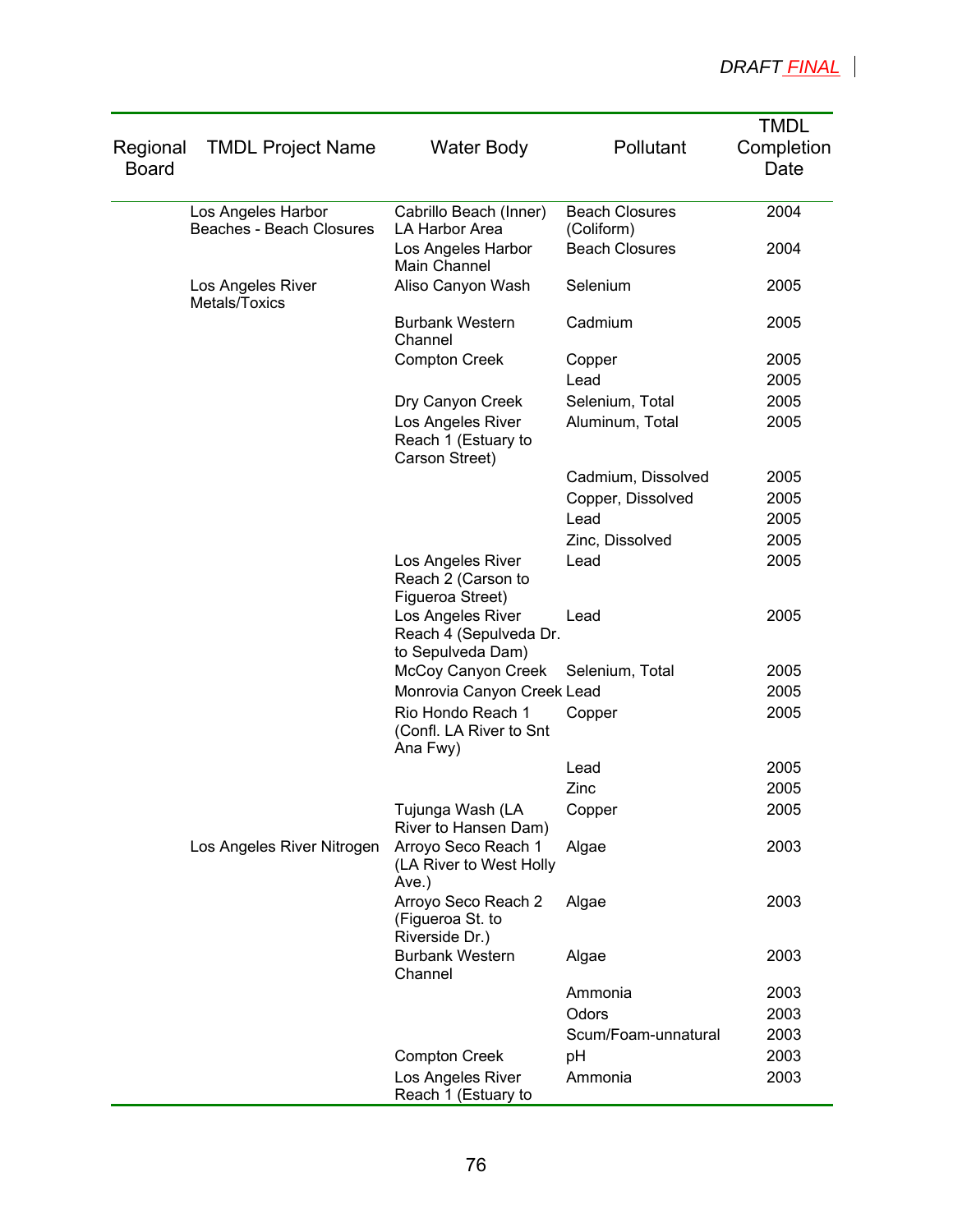| Regional<br><b>Board</b> | <b>TMDL Project Name</b>       | <b>Water Body</b>                                                | Pollutant                  | TMDL<br>Completion<br>Date |
|--------------------------|--------------------------------|------------------------------------------------------------------|----------------------------|----------------------------|
|                          |                                | Carson Street)                                                   |                            |                            |
|                          |                                |                                                                  | Nutrients (Algae)          | 2003                       |
|                          |                                |                                                                  | Scum/Foam-unnatural        | 2003                       |
|                          |                                |                                                                  | pH                         | 2003                       |
|                          |                                | Los Angeles River<br>Reach 2 (Carson to<br>Figueroa Street)      | Ammonia                    | 2003                       |
|                          |                                |                                                                  | Nutrients (Algae)          | 2003                       |
|                          |                                |                                                                  | Odors                      | 2003                       |
|                          |                                |                                                                  | Scum/Foam-unnatural        | 2003                       |
|                          |                                | Los Angeles River<br>Reach 3 (Figueroa St.<br>to Riverside Dr.)  | Ammonia                    | 2003                       |
|                          |                                |                                                                  | Nutrients (Algae)          | 2003                       |
|                          |                                |                                                                  | Odors                      | 2003                       |
|                          |                                |                                                                  | Scum/Foam-unnatural        | 2003                       |
|                          |                                | Los Angeles River<br>Reach 4 (Sepulveda Dr.<br>to Sepulveda Dam) | Ammonia                    | 2003                       |
|                          |                                |                                                                  | Nutrients (Algae)          | 2003                       |
|                          |                                |                                                                  | Odors                      | 2003                       |
|                          |                                |                                                                  | Scum/Foam-unnatural        | 2003                       |
|                          |                                | Los Angeles River<br>Reach 5 (within<br>Sepulveda Basin)         | Ammonia                    | 2003                       |
|                          |                                |                                                                  | Nutrients (Algae)          | 2003                       |
|                          |                                |                                                                  | Odors                      | 2003                       |
|                          |                                |                                                                  | Scum/Foam-unnatural        | 2003                       |
|                          |                                | Rio Hondo Reach 1<br>(Confl. LA River to Snt<br>Ana Fwy)         | pH                         | 2003                       |
|                          |                                | Tujunga Wash (LA<br>River to Hansen Dam)                         | Ammonia                    | 2003                       |
|                          |                                |                                                                  | Odors                      | 2003                       |
|                          |                                |                                                                  | Scum/Foam-unnatural        | 2003                       |
|                          |                                | Verdugo Wash Reach 1 Algae<br>(LA River to Verdugo<br>$Rd.$ )    |                            | 2003                       |
|                          |                                | Verdugo Wash Reach 2 Algae<br>(Above Verdugo Road)               |                            | 2003                       |
|                          | Los Angeles River<br>Pathogens | Arroyo Seco Reach 1<br>(LA River to West Holly<br>Ave.)          | <b>High Coliform Count</b> | 2009                       |
|                          |                                | Arroyo Seco Reach 2<br>(Figueroa St. to<br>Riverside Dr.)        | <b>High Coliform Count</b> | 2009                       |
|                          |                                | <b>Bell Creek</b>                                                | High Coliform Count        | 2009                       |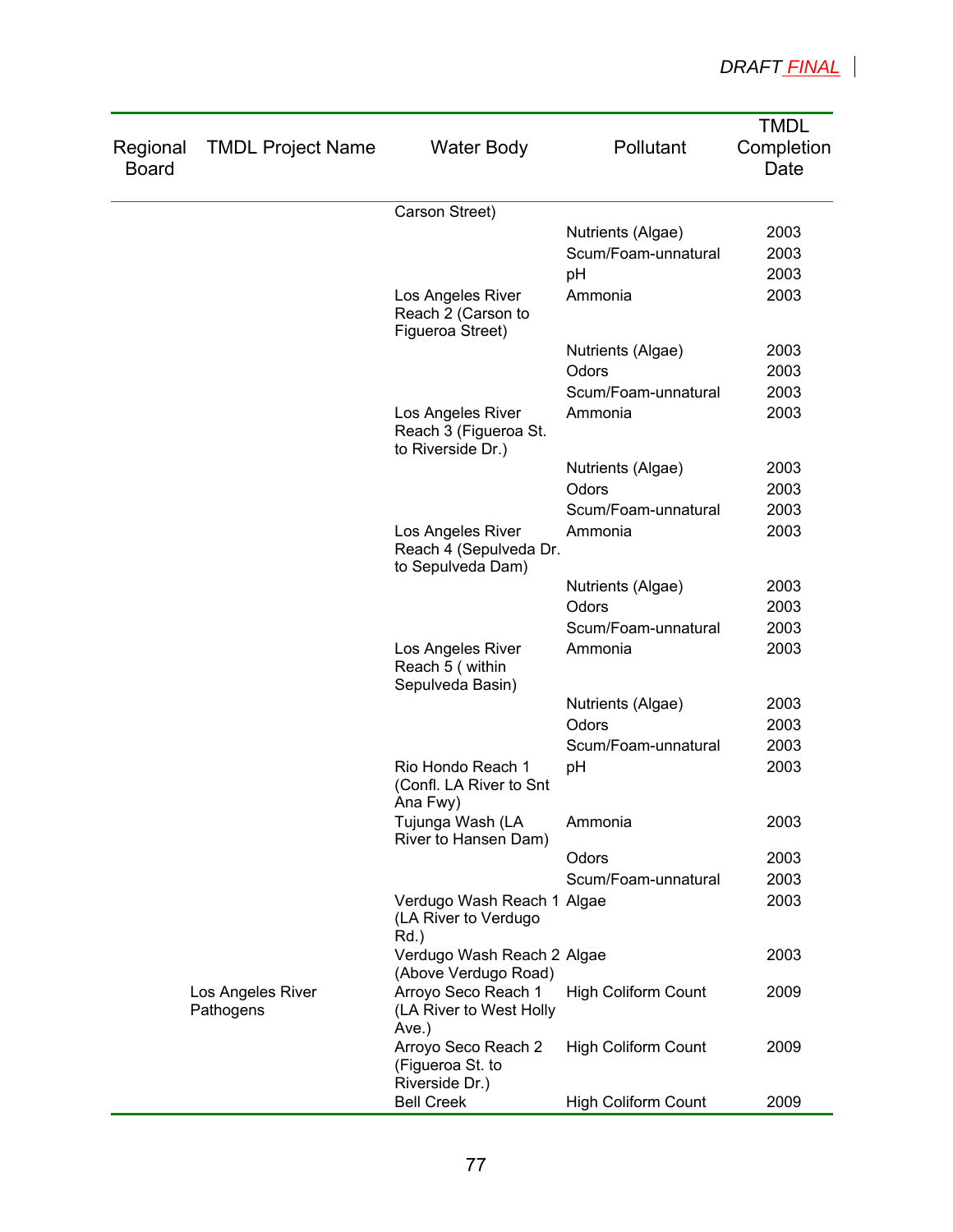$\overline{\phantom{a}}$ 

 $\mathsf{l}$ 

| Regional<br><b>Board</b> | <b>TMDL Project Name</b>        | Water Body                                                                  | Pollutant                  | <b>TMDL</b><br>Completion<br>Date |
|--------------------------|---------------------------------|-----------------------------------------------------------------------------|----------------------------|-----------------------------------|
|                          |                                 | <b>Compton Creek</b>                                                        | <b>High Coliform Count</b> | 2009                              |
|                          |                                 | Dry Canyon Creek                                                            | <b>Fecal Coliform</b>      | 2009                              |
|                          |                                 | Los Angeles River<br>Reach 1 (Estuary to<br>Carson Street)                  | <b>High Coliform Count</b> | 2009                              |
|                          |                                 | Los Angeles River<br>Reach 2 (Carson to<br>Figueroa Street)                 | <b>High Coliform Count</b> | 2009                              |
|                          |                                 | Los Angeles River<br>Reach 4 (Sepulveda Dr.<br>to Sepulveda Dam)            | <b>High Coliform Count</b> | 2009                              |
|                          |                                 | Los Angeles River<br>Reach 6 (Above<br>Sepulveda Flood<br>Control Basin)    | <b>High Coliform Count</b> | 2009                              |
|                          |                                 | McCoy Canyon Creek                                                          | <b>Fecal Coliform</b>      | 2009                              |
|                          |                                 | Rio Hondo Reach 1<br>(Confl. LA River to Snt<br>Ana Fwy)                    | <b>High Coliform Count</b> | 2009                              |
|                          |                                 | Rio Hondo Reach 2 (At High Coliform Count<br>Spreading Grounds)             |                            | 2009                              |
|                          |                                 | Tujunga Wash (LA<br>River to Hansen Dam)                                    | <b>High Coliform Count</b> | 2009                              |
|                          |                                 | Verdugo Wash Reach 1 High Coliform Count<br>(LA River to Verdugo<br>$Rd.$ ) |                            | 2009                              |
|                          |                                 | Verdugo Wash Reach 2 High Coliform Count<br>(Above Verdugo Road)            |                            | 2009                              |
|                          | Los Angeles River Trash<br>(12) | Arroyo Seco Reach 1<br>(LA River to West Holly<br>Ave.)                     | Trash                      | 20022007                          |
|                          |                                 | Arroyo Seco Reach 2<br>(Figueroa St. to<br>Riverside Dr.)                   | Trash                      | <del>2002</del> 2007              |
|                          |                                 | <b>Burbank Western</b><br>Channel                                           | Trash                      | 20022007                          |
|                          |                                 | <b>Echo Park Lake</b>                                                       | <b>Trash</b>               | 2007                              |
|                          |                                 | <b>Lincoln Park Lake</b>                                                    | <b>Trash</b>               | 2007                              |
|                          |                                 | <b>Los Angeles River</b><br><b>Estuary (Queensway</b><br>Bay)               | <b>Trash</b>               | 2007                              |
|                          |                                 | Los Angeles River<br>Reach 1 (Estuary to<br><b>Carson Street)</b>           | <b>Trash</b>               | 2007                              |
|                          |                                 | Los Angeles River<br>Reach 2 (Carson to<br><b>Figueroa Street)</b>          | <b>Trash</b>               | 2007                              |
|                          |                                 | <b>Los Angeles River</b><br>Reach 3 (Figueroa St.                           | <b>Trash</b>               | 2007                              |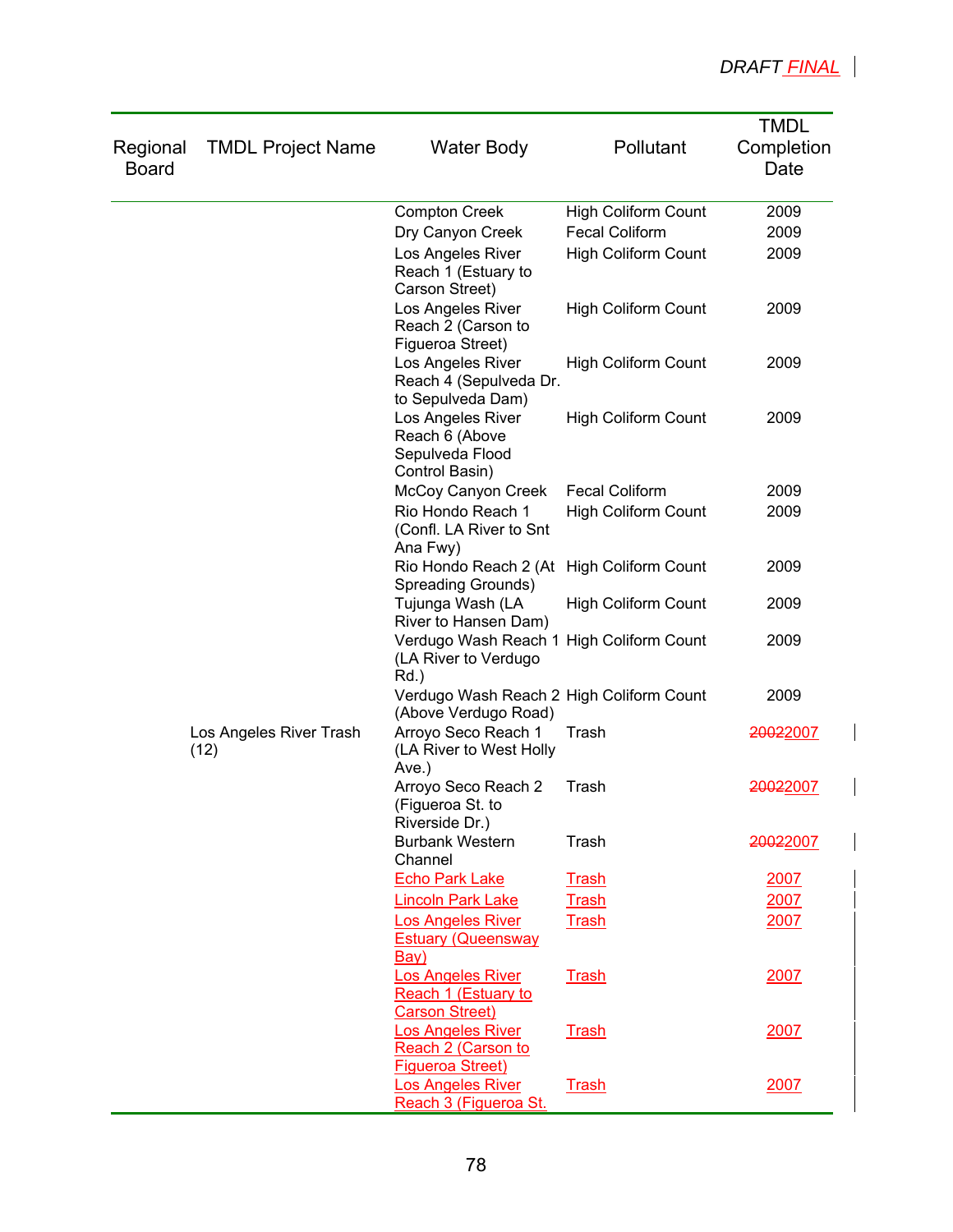| Regional<br><b>Board</b> | <b>TMDL Project Name</b>      | <b>Water Body</b>                                                                          | Pollutant                                     | <b>TMDL</b><br>Completion<br>Date |  |
|--------------------------|-------------------------------|--------------------------------------------------------------------------------------------|-----------------------------------------------|-----------------------------------|--|
|                          |                               | to Riverside Dr.)<br><b>Los Angeles River</b>                                              | <b>Trash</b>                                  | 2007                              |  |
|                          |                               | Reach 4 (Sepulveda Dr.<br>to Sepulveda Dam)<br><b>Los Angeles River</b><br>Reach 5 (within | <b>Trash</b>                                  | 2007                              |  |
|                          |                               | Sepulveda Basin)<br><b>Peck Road Lake</b>                                                  | <b>Trash</b>                                  | 2007                              |  |
|                          |                               | Rio Hondo Reach 1<br>(Confl. LA River to Snt<br>Ana Fwy)                                   | Trash                                         | 2007                              |  |
|                          |                               | Tujunga Wash (LA<br>River to Hansen Dam)                                                   | Trash                                         | 20022007                          |  |
|                          |                               | Verdugo Wash Reach 1 Trash<br>(LA River to Verdugo<br>$Rd.$ )                              |                                               | 20022007                          |  |
|                          |                               | Verdugo Wash Reach 2 Trash<br>(Above Verdugo Road)                                         |                                               | 20022007                          |  |
|                          | <b>Malibu Creek Nutrients</b> | Lake Calabasas                                                                             | Ammonia                                       | 2006                              |  |
|                          |                               | Lake Lindero                                                                               | Algae                                         | 2006                              |  |
|                          |                               |                                                                                            | Eutrophic                                     | 2006                              |  |
|                          |                               |                                                                                            | Odors                                         | 2006                              |  |
|                          |                               | Lake Sherwood                                                                              | Algae                                         | 2006                              |  |
|                          |                               |                                                                                            | Ammonia                                       | 2006                              |  |
|                          |                               |                                                                                            | Eutrophic                                     | 2006                              |  |
|                          |                               |                                                                                            | Organic<br>Enrichment/Low                     | 2006                              |  |
|                          |                               |                                                                                            | Dissolved Oxygen                              |                                   |  |
|                          |                               | Las Virgenes Creek                                                                         | Nutrients (Algae)                             | 2006                              |  |
|                          |                               |                                                                                            | Organic<br>Enrichment/Low                     | 2006                              |  |
|                          |                               |                                                                                            | Dissolved Oxygen                              |                                   |  |
|                          |                               |                                                                                            | Scum/Foam-unnatural                           | 2006                              |  |
|                          |                               | Lindero Creek Reach 1                                                                      | Algae                                         | 2006                              |  |
|                          |                               |                                                                                            | Scum/Foam-unnatural                           | 2006                              |  |
|                          |                               | Lindero Creek Reach 2 Algae<br>(Above Lake)                                                |                                               | 2006                              |  |
|                          |                               |                                                                                            | Scum/Foam-unnatural                           | 2006                              |  |
|                          |                               | Malibou Lake                                                                               | Algae                                         | 2006                              |  |
|                          |                               |                                                                                            | Eutrophic                                     | 2006                              |  |
|                          |                               |                                                                                            | Organic<br>Enrichment/Low<br>Dissolved Oxygen | 2006                              |  |
|                          |                               | <b>Malibu Creek</b>                                                                        | Nutrients (Algae)                             | 2006                              |  |
|                          |                               |                                                                                            | Scum/Foam-unnatural                           | 2006                              |  |
|                          |                               | Malibu Lagoon                                                                              | Eutrophic                                     | 2006                              |  |
|                          |                               |                                                                                            | рH                                            | 2006                              |  |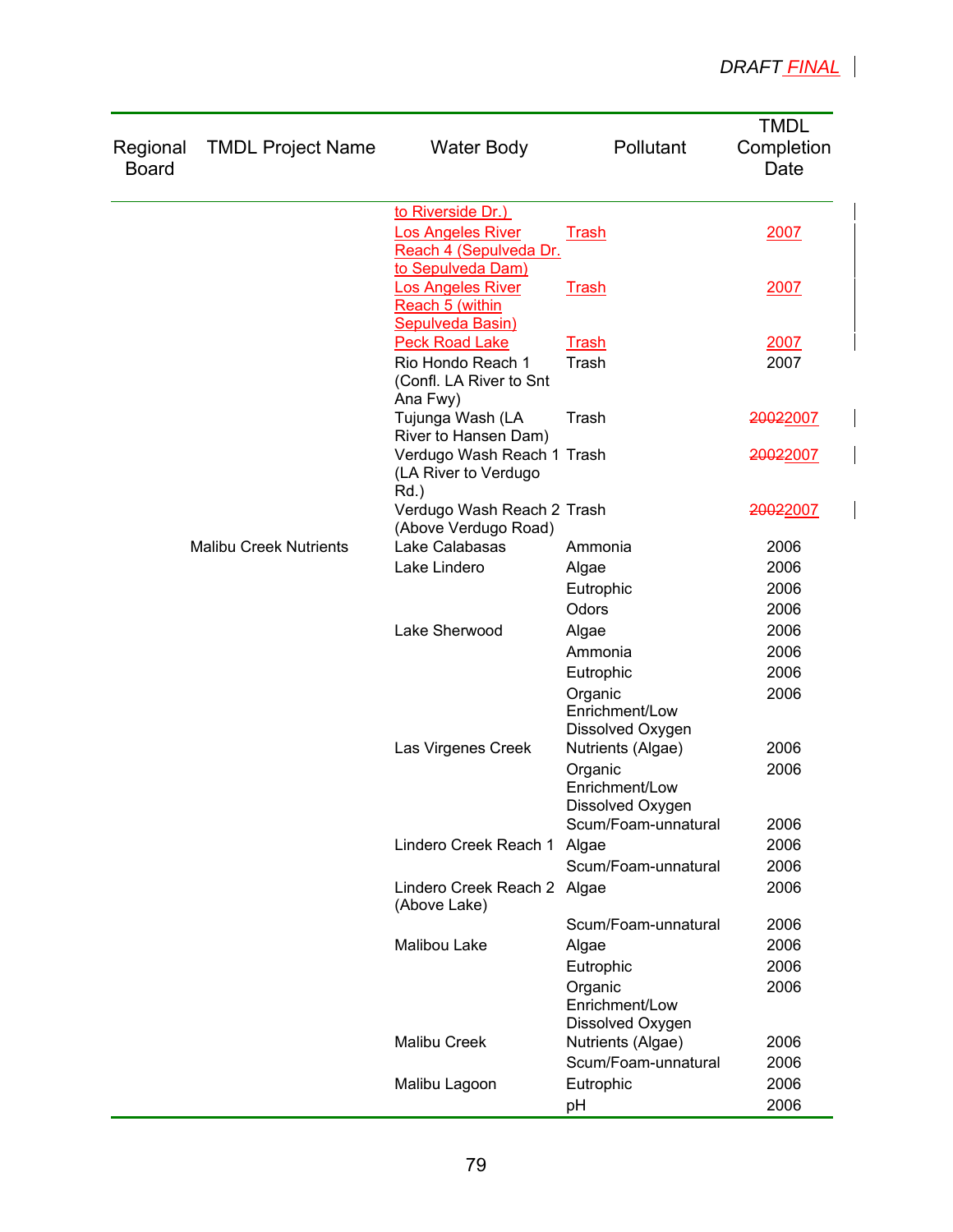|                          |                                                           |                                                                   |                                               | TMDL               |
|--------------------------|-----------------------------------------------------------|-------------------------------------------------------------------|-----------------------------------------------|--------------------|
| Regional<br><b>Board</b> | <b>TMDL Project Name</b>                                  | <b>Water Body</b>                                                 | Pollutant                                     | Completion<br>Date |
|                          |                                                           | Medea Creek Reach 1<br>(Lake to Confl. with<br>Lindero)           | Algae                                         | 2006               |
|                          |                                                           | Medea Creek Reach 2<br>(Abv Confl. with<br>Lindero)               | Algae                                         | 2006               |
|                          |                                                           | <b>Westlake Lake</b>                                              | Algae                                         | 2006               |
|                          |                                                           |                                                                   | Ammonia                                       | 2006               |
|                          |                                                           |                                                                   | Eutrophic                                     | 2006               |
|                          |                                                           |                                                                   | Organic<br>Enrichment/Low<br>Dissolved Oxygen | 2006               |
|                          | Malibu Pathogens                                          | Las Virgenes Creek                                                | <b>High Coliform Count</b>                    | 2005               |
|                          |                                                           | Lindero Creek Reach 1                                             | <b>High Coliform Count</b>                    | 2005               |
|                          |                                                           | Lindero Creek Reach 2<br>(Above Lake)                             | <b>High Coliform Count</b>                    | 2005               |
|                          |                                                           | Malibu Creek                                                      | <b>High Coliform Count</b>                    | 2005               |
|                          |                                                           | Malibu Lagoon                                                     | <b>Enteric Viruses</b>                        | 2005               |
|                          |                                                           |                                                                   | <b>High Coliform Count</b>                    | 2005               |
|                          |                                                           |                                                                   | <b>Shellfish Harvesting</b><br>Advisory       | 2005               |
|                          |                                                           |                                                                   | <b>Swimming Restrictions</b>                  | 2005               |
|                          |                                                           | Medea Creek Reach 1<br>(Lake to Confl. with<br>Lindero)           | <b>High Coliform Count</b>                    | 2005               |
|                          |                                                           | Medea Creek Reach 2<br>(Abv Confl. with<br>Lindero)               | <b>High Coliform Count</b>                    | 2005               |
|                          |                                                           | Palo Comado Creek                                                 | <b>High Coliform Count</b>                    | 2005               |
|                          |                                                           | <b>Stokes Creek</b>                                               | <b>High Coliform Count</b>                    | 2005               |
|                          | Marina Del Rey Toxics                                     | Marina del Rey Harbor - Chlordane (tissue &<br><b>Back Basins</b> | sediment)                                     | 2005               |
|                          |                                                           |                                                                   | DDT (tissue)                                  | 2005               |
|                          |                                                           |                                                                   | Dieldrin (tissue)                             | 2005               |
|                          |                                                           |                                                                   | <b>Fish Consumption</b><br>Advisory           | 2005               |
|                          |                                                           |                                                                   | PCBs (tissue &<br>sediment)                   | 2005               |
|                          |                                                           |                                                                   | <b>Sediment Toxicity</b>                      | 2005               |
|                          | Marina del Rey Harbor -<br>Back Basins Metals (AU<br>#56) | Marina del Rey Harbor - Copper (sediment)<br><b>Back Basins</b>   |                                               | 2005               |
|                          |                                                           |                                                                   | Lead (sediment)                               | 2005               |
|                          |                                                           |                                                                   | Zinc (sediment)                               | 2005               |
|                          | Marina del Rey Pathogens                                  | Marina del Rey Harbor - High Coliform Count<br><b>Back Basins</b> |                                               | 2003               |
|                          |                                                           | Marina del Rey Harbor                                             | <b>Beach Closures</b>                         | 2003               |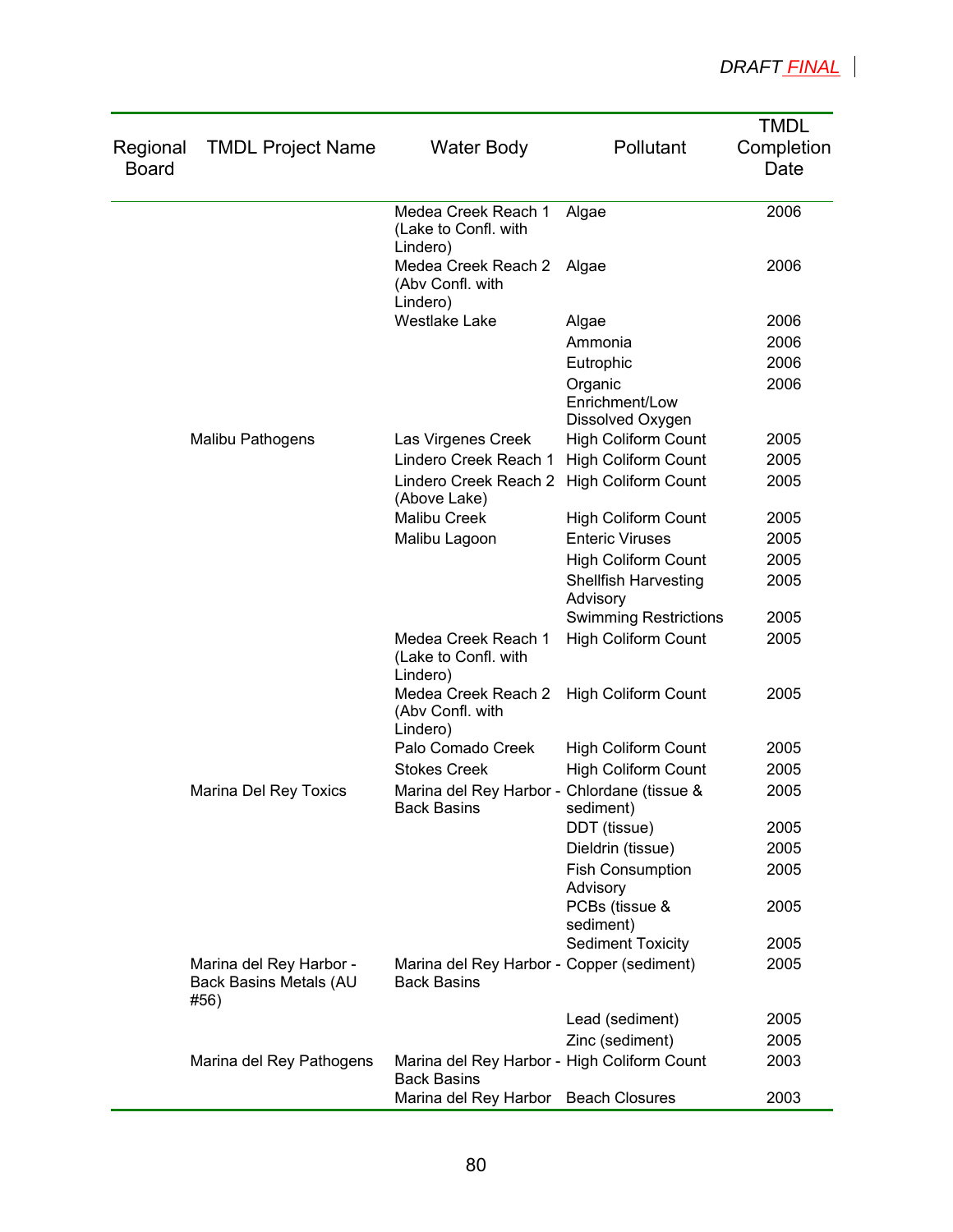| Regional<br><b>Board</b> | <b>TMDL Project Name</b>         | <b>Water Body</b>                                                         | Pollutant                  | TMDL<br>Completion<br>Date |
|--------------------------|----------------------------------|---------------------------------------------------------------------------|----------------------------|----------------------------|
|                          |                                  | Beach                                                                     |                            |                            |
|                          |                                  |                                                                           | <b>High Coliform Count</b> | 2003                       |
|                          | <b>McGrath Beach Coliform</b>    | McGrath Beach                                                             | <b>High Coliform Count</b> | 2003                       |
|                          | San Gabriel River Metals<br>(39) | Coyote Creek                                                              | Copper, Dissolved          | 2006                       |
|                          |                                  |                                                                           | Lead, Dissolved            | 2006                       |
|                          |                                  |                                                                           | Selenium, Total            | 2006                       |
|                          |                                  |                                                                           | Zinc, Dissolved            | 2006                       |
|                          |                                  | San Gabriel River<br>Reach 2 (Firestone to<br><b>Whittier Narrows Dam</b> | Copper, Dissolved          | 2006                       |
|                          |                                  |                                                                           | Lead                       | 2006                       |
|                          |                                  |                                                                           | Zinc, Dissolved            | 2006                       |
|                          | San Gabriel River Nutrients      | Coyote Creek                                                              | Algae                      | 2007                       |
|                          |                                  |                                                                           | <b>Toxicity</b>            | 2007                       |
|                          |                                  | San Gabriel River<br>Reach 1 (Estuary to<br>Firestone)                    | Algae                      | 2007                       |
|                          |                                  |                                                                           | <b>Toxicity</b>            | 2007                       |
|                          |                                  | San Gabriel River<br>Reach 3 (Whittier<br>Narrows to Ramona)              | <b>Toxicity</b>            | 2007                       |
|                          |                                  | San Jose Creek Reach Algae<br>1 (SG Confluence to<br>Temple St.)          |                            | 2007                       |
|                          |                                  | San Jose Creek Reach Algae<br>2 (Temple to I-10 at<br>White Ave.)         |                            | 2007                       |
|                          |                                  | <b>Walnut Creek Wash</b><br>(Drains from<br>Puddingstone Res)             | <b>Toxicity</b>            | 2007                       |
|                          |                                  |                                                                           | pH                         | 2007                       |
|                          | Santa Clara River Chloride       | Santa Clara River<br>Reach 7 (Blue Cut to<br>West Pier Hwy 99<br>Bridge)  | Chloride                   | 2004                       |
|                          |                                  | Santa Clara River<br>Reach 8 (W Pier Hwy<br>99 to Bouquet Cyn Rd.)        | Chloride                   | 2004                       |
|                          | Santa Clara River Nitrogen       | Brown Barranca/Long<br>Canyon                                             | Nitrate and Nitrite        | 2003                       |
|                          |                                  | Mint Canyon Creek<br>Reach 1 (Confl to<br>Rowler Cyn)                     | Nitrate and Nitrite        | 2003                       |
|                          |                                  | Santa Clara River<br>Reach 3 (Freeman                                     | Ammonia                    | 2003                       |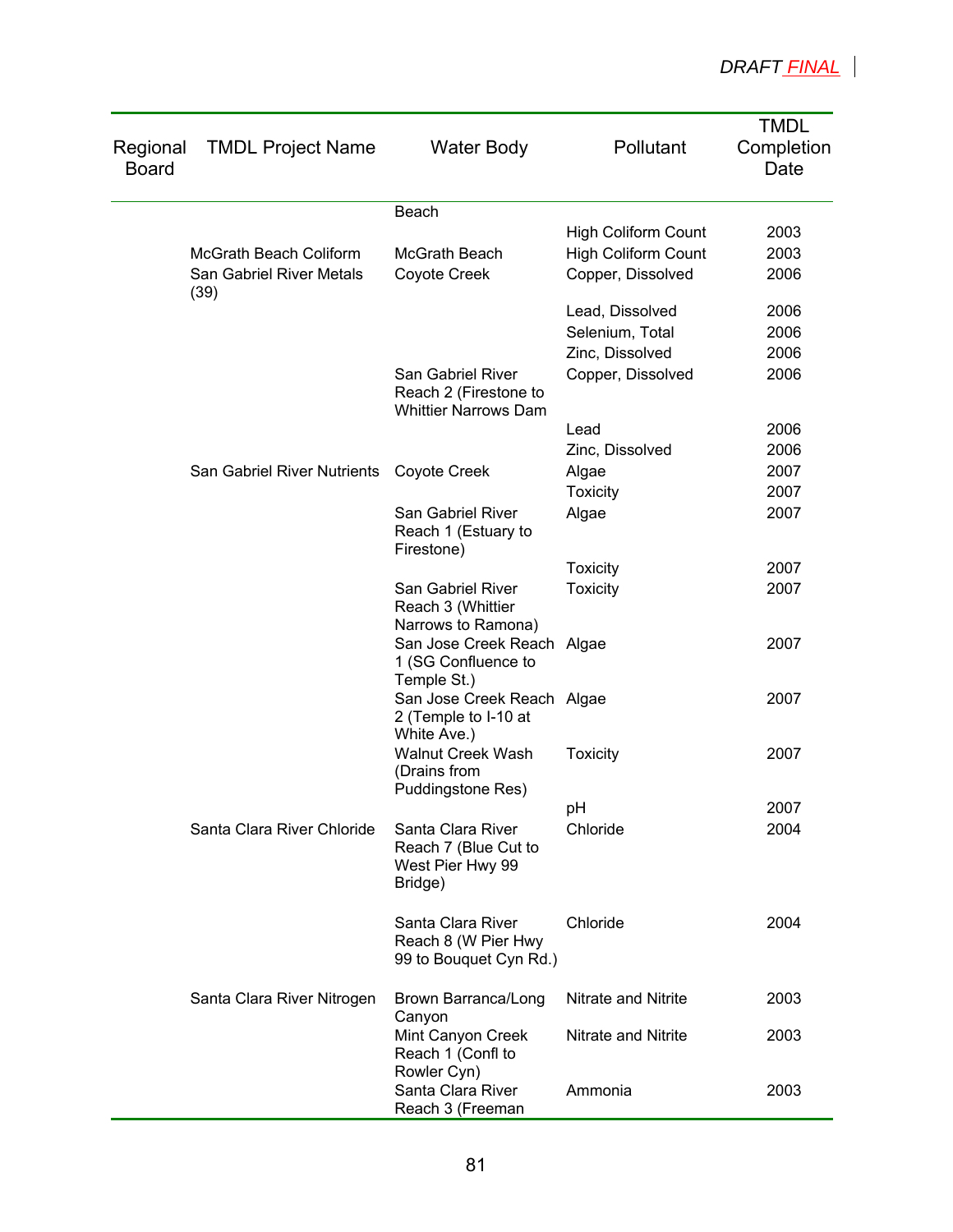| Regional<br><b>Board</b> | <b>TMDL Project Name</b>                             | <b>Water Body</b>                                                                                  | Pollutant           | TMDL<br>Completion<br>Date |
|--------------------------|------------------------------------------------------|----------------------------------------------------------------------------------------------------|---------------------|----------------------------|
|                          |                                                      | Diversion to A Street)<br>Santa Clara River<br>Reach 7 (Blue Cut to<br>West Pier Hwy 99<br>Bridge) | Nitrate and Nitrite | 2003                       |
|                          |                                                      | <b>Torrey Canyon Creek</b>                                                                         | Nitrate and Nitrite | 2003                       |
|                          |                                                      | Wheeler Canyon/Todd<br><b>Barranca</b>                                                             | Nitrate and Nitrite | 2003                       |
| 5                        | Acid Mine Drainage and<br><b>Metals TMDL Project</b> | Arcade Creek                                                                                       | Copper              | 2020                       |
|                          |                                                      | <b>Camanche Reservoir</b>                                                                          | Copper              | 2020                       |
|                          |                                                      |                                                                                                    | Zinc                | 2020                       |
|                          |                                                      | Dolly Creek                                                                                        | Copper              | 2020                       |
|                          |                                                      |                                                                                                    | Zinc                | 2020                       |
|                          |                                                      | Dunn Creek (Mt Diablo<br>Mine to Marsh Creek)                                                      | Metals              | 2020                       |
|                          |                                                      | Horse Creek (Rising<br>Star Mine to Shasta<br>Lake)                                                | Cadmium             | 2020                       |
|                          |                                                      |                                                                                                    | Copper              | 2020                       |
|                          |                                                      |                                                                                                    | Lead                | 2020                       |
|                          |                                                      |                                                                                                    | Zinc                | 2020                       |
|                          |                                                      | Humbug Creek                                                                                       | Copper              | 2020                       |
|                          |                                                      |                                                                                                    | Zinc                | 2020                       |
|                          |                                                      | James Creek                                                                                        | <b>Nickel</b>       | 2020                       |
|                          |                                                      | Kanaka Creek                                                                                       | Arsenic             | 2020                       |
|                          |                                                      | <b>Keswick Reservoir</b><br>(portion downstream<br>from Spring Creek)                              | Cadmium             | 2020                       |
|                          |                                                      |                                                                                                    | Copper              | 2020                       |
|                          |                                                      |                                                                                                    | Zinc                | 2020                       |
|                          |                                                      | Little Backbone Creek,<br>Lower                                                                    | Acid Mine Drainage  | 2020                       |
|                          |                                                      |                                                                                                    | Cadmium             | 2020                       |
|                          |                                                      |                                                                                                    | Copper              | 2020                       |
|                          |                                                      |                                                                                                    | Zinc                | 2020                       |
|                          |                                                      | <b>Little Cow Creek</b><br>(downstream from<br>Afterthought Mine)                                  | Cadmium             | 2020                       |
|                          |                                                      |                                                                                                    | Copper              | 2020                       |
|                          |                                                      |                                                                                                    | Zinc                | 2020                       |
|                          |                                                      | <b>Little Grizzly Creek</b>                                                                        | Copper              | 2020                       |
|                          |                                                      |                                                                                                    | Zinc                | 2020                       |
|                          |                                                      | Marsh Creek (Dunn<br><b>Creek to Marsh Creek</b>                                                   | Metals              | 2020                       |
|                          |                                                      | Reservoir)                                                                                         |                     |                            |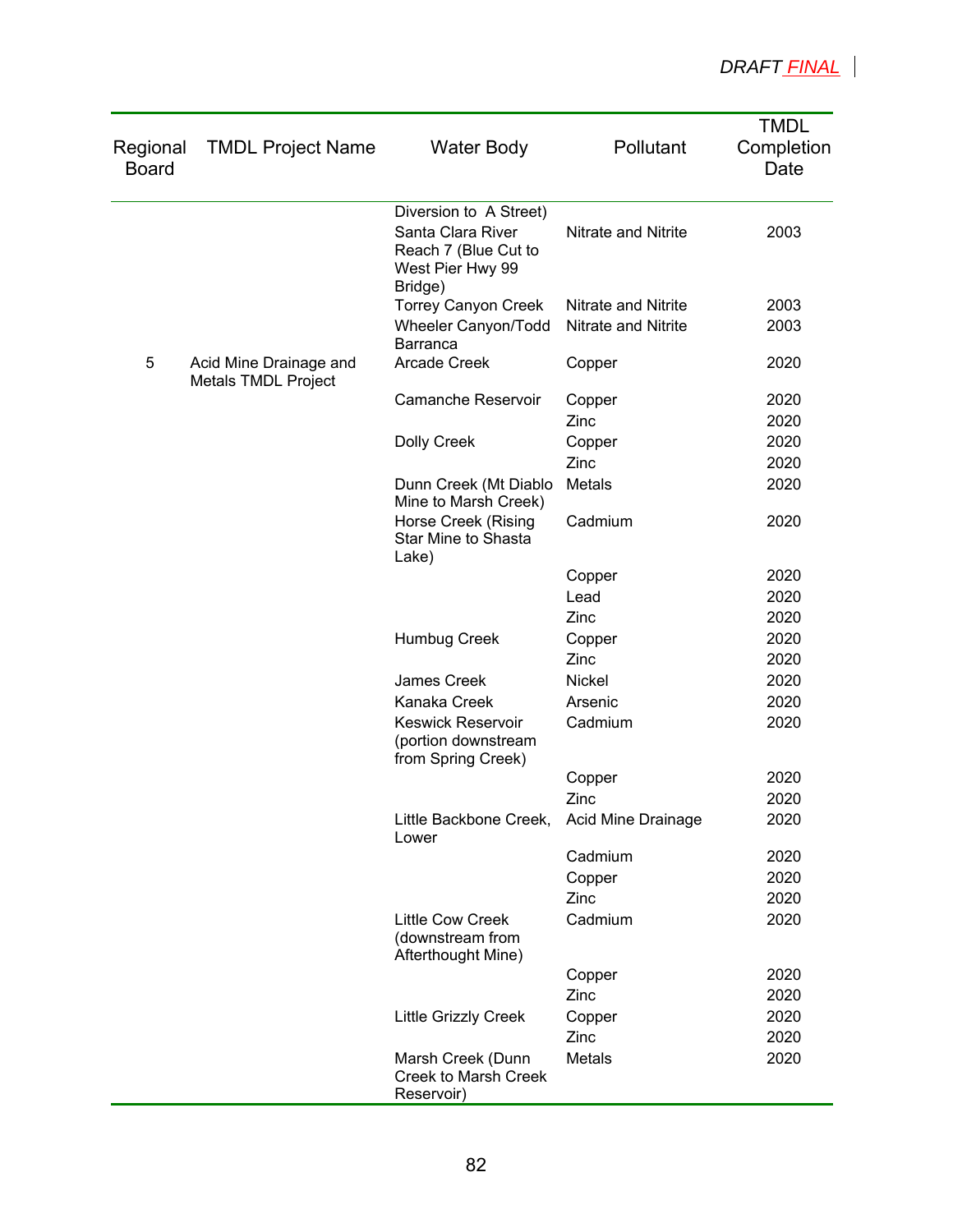|                          |                                                                                               |                                                                                   |                    | <b>TMDL</b>        |
|--------------------------|-----------------------------------------------------------------------------------------------|-----------------------------------------------------------------------------------|--------------------|--------------------|
| Regional<br><b>Board</b> | <b>TMDL Project Name</b>                                                                      | <b>Water Body</b>                                                                 | Pollutant          | Completion<br>Date |
|                          |                                                                                               | Marsh Creek (Marsh<br>Creek Reservoir to San<br>Joaquin River)                    | <b>Metals</b>      | 2020               |
|                          |                                                                                               | Mokelumne River,<br>Lower                                                         | Copper             | 2020               |
|                          |                                                                                               |                                                                                   | Zinc               | 2020               |
|                          |                                                                                               | Shasta Lake (area<br>where West Squaw<br>Creek enters)                            | Cadmium            | 2020               |
|                          |                                                                                               |                                                                                   | Copper             | 2020               |
|                          |                                                                                               |                                                                                   | Zinc               | 2020               |
|                          |                                                                                               | Spring Creek, Lower<br>(Iron Mountain Mine to<br>Keswick Reservoir)               | Acid Mine Drainage | 2020               |
|                          |                                                                                               |                                                                                   | Cadmium            | 2020               |
|                          |                                                                                               |                                                                                   | Copper             | 2020               |
|                          |                                                                                               |                                                                                   | Zinc               | 2020               |
|                          |                                                                                               | <b>Town Creek</b>                                                                 | Cadmium            | 2020               |
|                          |                                                                                               |                                                                                   | Copper             | 2020               |
|                          |                                                                                               |                                                                                   | Lead               | 2020               |
|                          |                                                                                               |                                                                                   | Zinc               | 2020               |
|                          |                                                                                               | West Squaw Creek<br>(below Balaklala Mine)                                        | Cadmium            | 2020               |
|                          |                                                                                               |                                                                                   | Copper             | 2020               |
|                          |                                                                                               |                                                                                   | Lead               | 2020               |
|                          |                                                                                               |                                                                                   | Zinc               | 2020               |
|                          |                                                                                               | <b>Willow Creek (Shasta</b><br>County, below<br>Greenhorn Mine to<br>Clear Creek) | Acid Mine Drainage | 2020               |
|                          |                                                                                               |                                                                                   | Copper             | 2020               |
|                          |                                                                                               |                                                                                   | Zinc               | 2020               |
|                          | American River Mercury and American River, Lower<br>Methylmercury TMDL Project (Nimbus Dam to | confluence with<br>Sacramento River)                                              | Mercury            | 2008               |
|                          | Bear Creek and Sulphur<br><b>Creek Mercury TMDL Project</b>                                   | <b>Bear Creek</b>                                                                 | Mercury            | 2005               |
|                          | Sulphur Creek (Colusa<br>County)                                                              | Mercury                                                                           | 2005               |                    |
|                          | <b>Bear River Watershed</b><br>Mercury TMDL Project                                           | Bear River, Upper                                                                 | Mercury            | 2011               |
|                          |                                                                                               | Camp Far West<br>Reservoir                                                        | Mercury            | 2011               |
|                          |                                                                                               | Combie, Lake                                                                      | Mercury            | 2011               |
|                          | <b>Black Butte Reservoir</b><br><b>Mercury TMDL</b>                                           | <b>Black Butte Reservoir</b>                                                      | Mercury            | 2015               |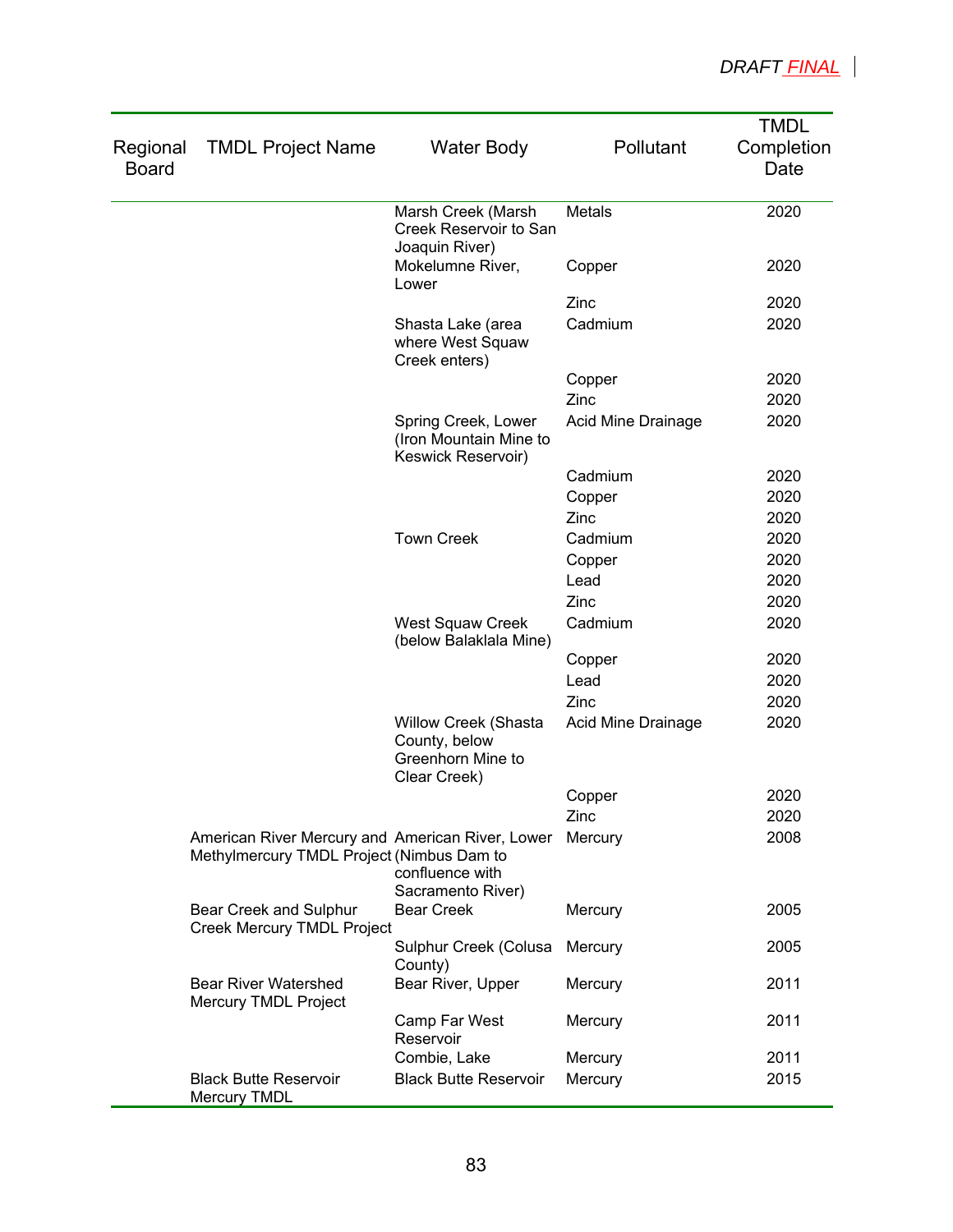| Regional<br><b>Board</b> | <b>TMDL Project Name</b>                                                                   | <b>Water Body</b>                                                                                     | Pollutant                 | TMDL<br>Completion<br>Date |
|--------------------------|--------------------------------------------------------------------------------------------|-------------------------------------------------------------------------------------------------------|---------------------------|----------------------------|
|                          | Cache Creek, Bear Creek,<br>Sulphur Creek, and Harley<br><b>Gulch Mercury TMDL Project</b> | Bear Creek                                                                                            | Mercury                   | 2005                       |
|                          |                                                                                            | Cache Creek, Lower<br>(Clear Lake Dam to<br><b>Cache Creek Settling</b><br>Basin near Yolo<br>Bypass) | Mercury                   | 2005                       |
|                          |                                                                                            | <b>Harley Gulch</b>                                                                                   | Mercury                   | 2005                       |
|                          |                                                                                            | Sulphur Creek (Colusa<br>County)                                                                      | Mercury                   | 2005                       |
|                          | Central Valley Organo-<br>chlorine Pesticides                                              | Colusa Basin Drain                                                                                    | <b>Group A Pesticides</b> | 2011                       |
|                          |                                                                                            | Delta Waterways<br>(Stockton Ship Channel)                                                            | <b>DDT</b>                | 2011                       |
|                          |                                                                                            |                                                                                                       | <b>Group A Pesticides</b> | 2011                       |
|                          |                                                                                            | Delta Waterways<br>(eastern portion)                                                                  | <b>DDT</b>                | 2011                       |
|                          |                                                                                            |                                                                                                       | <b>Group A Pesticides</b> | 2011                       |
|                          |                                                                                            | Delta Waterways<br>(western portion)                                                                  | <b>DDT</b>                | 2011                       |
|                          |                                                                                            |                                                                                                       | <b>Group A Pesticides</b> | 2011                       |
|                          |                                                                                            | Feather River, Lower<br>(Lake Oroville Dam to<br>Confluence with<br>Sacramento River)                 | <b>Group A Pesticides</b> | 2011                       |
|                          |                                                                                            | Merced River, Lower<br>(McSwain Reservoir to<br>San Joaquin River)                                    | <b>Group A Pesticides</b> | 2011                       |
|                          |                                                                                            | Orestimba Creek<br>(above Kilburn Road)                                                               | <b>DDE</b>                | 2011                       |
|                          |                                                                                            | Orestimba Creek (below DDE<br>Kilburn Road)                                                           |                           | 2011                       |
|                          |                                                                                            | San Joaquin River<br>(Bear Creek to Mud<br>Slough)                                                    | <b>DDT</b>                | 2011                       |
|                          |                                                                                            |                                                                                                       | Group A Pesticides        | 2011                       |
|                          |                                                                                            | San Joaquin River<br>(Mendota Pool to Bear<br>Creek)                                                  | <b>DDT</b>                | 2011                       |
|                          |                                                                                            |                                                                                                       | Group A Pesticides        | 2011                       |
|                          |                                                                                            | San Joaquin River<br>(Merced River to South<br>Delta Boundary)                                        | <b>DDT</b>                | 2011                       |
|                          |                                                                                            |                                                                                                       | Group A Pesticides        | 2011                       |
|                          |                                                                                            | San Joaquin River (Mud DDT<br>Slough to Merced River)                                                 |                           | 2011                       |
|                          |                                                                                            |                                                                                                       | <b>Group A Pesticides</b> | 2011                       |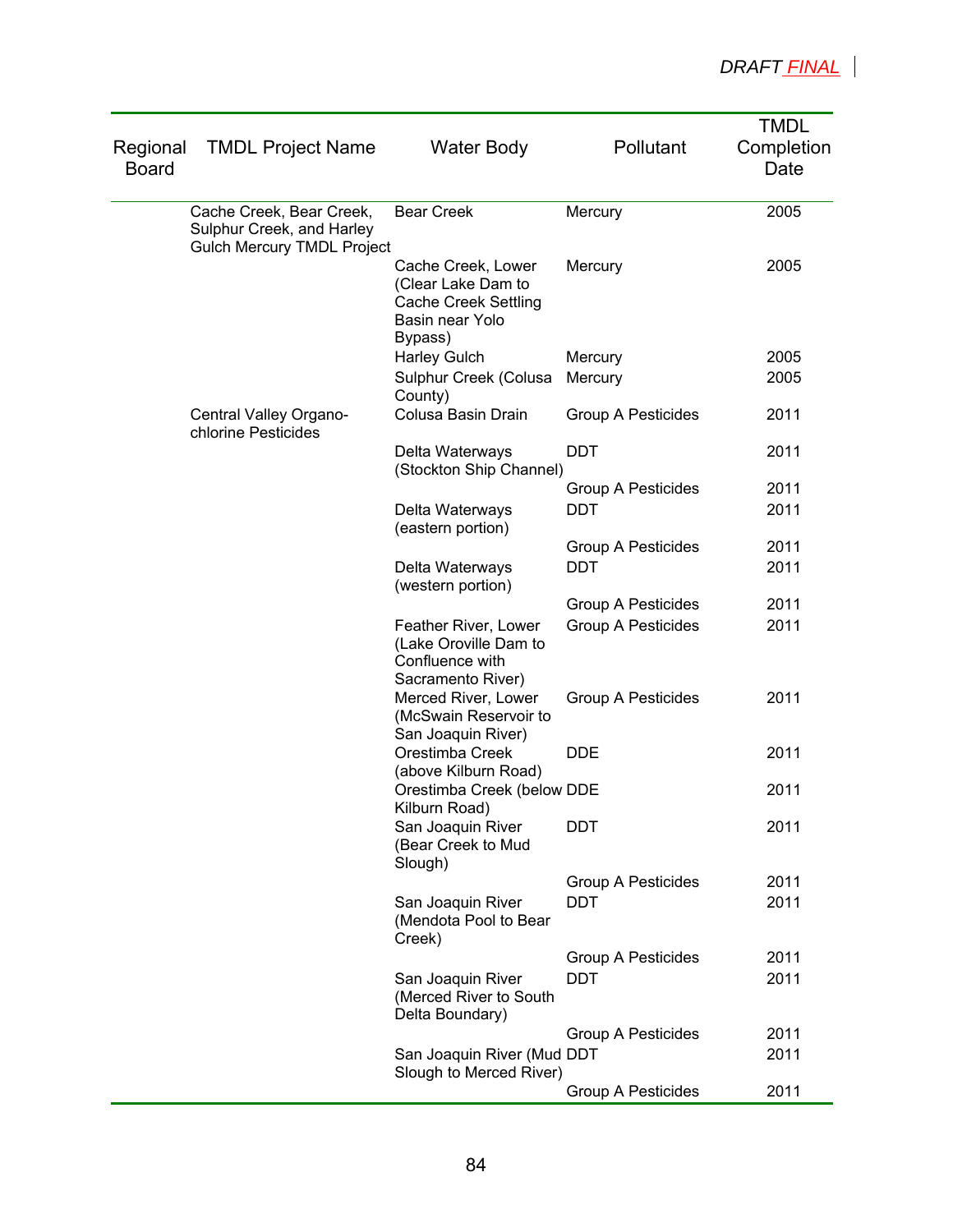|                          |                                                                         |                                                                                           |                                    | <b>TMDL</b>        |
|--------------------------|-------------------------------------------------------------------------|-------------------------------------------------------------------------------------------|------------------------------------|--------------------|
| Regional<br><b>Board</b> | <b>TMDL Project Name</b>                                                | Water Body                                                                                | Pollutant                          | Completion<br>Date |
|                          |                                                                         | Stanislaus River, Lower Group A Pesticides                                                |                                    | 2011               |
|                          |                                                                         | Tuolumne River, Lower Group A Pesticides<br>(Don Pedro Reservoir to<br>San Joaquin River) |                                    | 2011               |
|                          | Clear Lake Mercury TMDL<br>Project                                      | Clear Lake                                                                                | Mercury                            | 2003               |
|                          | <b>Clear Lake Nutrient TMDL</b><br>Project                              | Clear Lake                                                                                | <b>Nutrients</b>                   | 2006               |
|                          | <b>Cow Creek Watershed</b><br>Pathogens                                 | <b>Clover Creek</b>                                                                       | <b>Fecal Coliform</b>              | 2012               |
|                          |                                                                         | Oak Run Creek                                                                             | <b>Fecal Coliform</b>              | 2012               |
|                          |                                                                         | South Cow Creek                                                                           | <b>Fecal Coliform</b>              | 2012               |
|                          | Dairies TMDL                                                            | Avena Drain                                                                               | Ammonia                            | 2020               |
|                          |                                                                         |                                                                                           | Pathogens                          | 2020               |
|                          |                                                                         | Lone Tree Creek                                                                           | Ammonia                            | 2020               |
|                          |                                                                         |                                                                                           | <b>Biological Oxygen</b><br>Demand | 2020               |
|                          |                                                                         |                                                                                           | <b>Electrical Conductivity</b>     | 2020               |
|                          |                                                                         | <b>Temple Creek</b>                                                                       | Ammonia                            | 2020               |
|                          |                                                                         |                                                                                           | <b>Electrical Conductivity</b>     | 2020               |
|                          | Davis Creek Reservoir<br>Mercury TMDL Project                           | Davis Creek Reservoir                                                                     | Mercury                            | 2010               |
|                          | Deer Creek pH                                                           | Deer Creek (Yuba<br>County)                                                               | pH                                 | 2011               |
|                          | Delta Mercury and<br>Methylmercury TMDL Project (Stockton Ship Channel) | Delta Waterways                                                                           | Mercury                            | 2006               |
|                          |                                                                         |                                                                                           |                                    | 2006               |
|                          |                                                                         | Delta Waterways<br>(eastern portion)                                                      | Mercury                            | 2006               |
|                          |                                                                         |                                                                                           |                                    | 2006               |
|                          |                                                                         | Delta Waterways<br>(western portion)                                                      | Mercury                            | 2006               |
|                          |                                                                         |                                                                                           |                                    | 2006               |
|                          | <b>Fall River Sediment</b>                                              | Fall River (Pit)                                                                          | Sedimentation/Siltation            | 2016               |
|                          | Feather River Mercury TMDL Feather River, Lower<br>Project              | (Lake Oroville Dam to<br>Confluence with<br>Sacramento River)                             | Mercury                            | 2009               |
|                          | Harding Drain Ammonia                                                   | Harding Drain (Turlock Ammonia<br><b>Irrigation District Lateral</b><br>#5)               |                                    | 2007               |
|                          | <b>Kings River</b>                                                      | Kings River, Lower<br>(Island Weir to Stinson<br>and Empire Weirs)                        | <b>Electrical Conductivity</b>     | 2015               |
|                          |                                                                         |                                                                                           | Molybdenum                         | 2015               |
|                          |                                                                         |                                                                                           | Toxaphene                          | 2015               |
|                          | Marsh Creek Watershed                                                   | Dunn Creek (Mt Diablo                                                                     | Mercury                            | 2013               |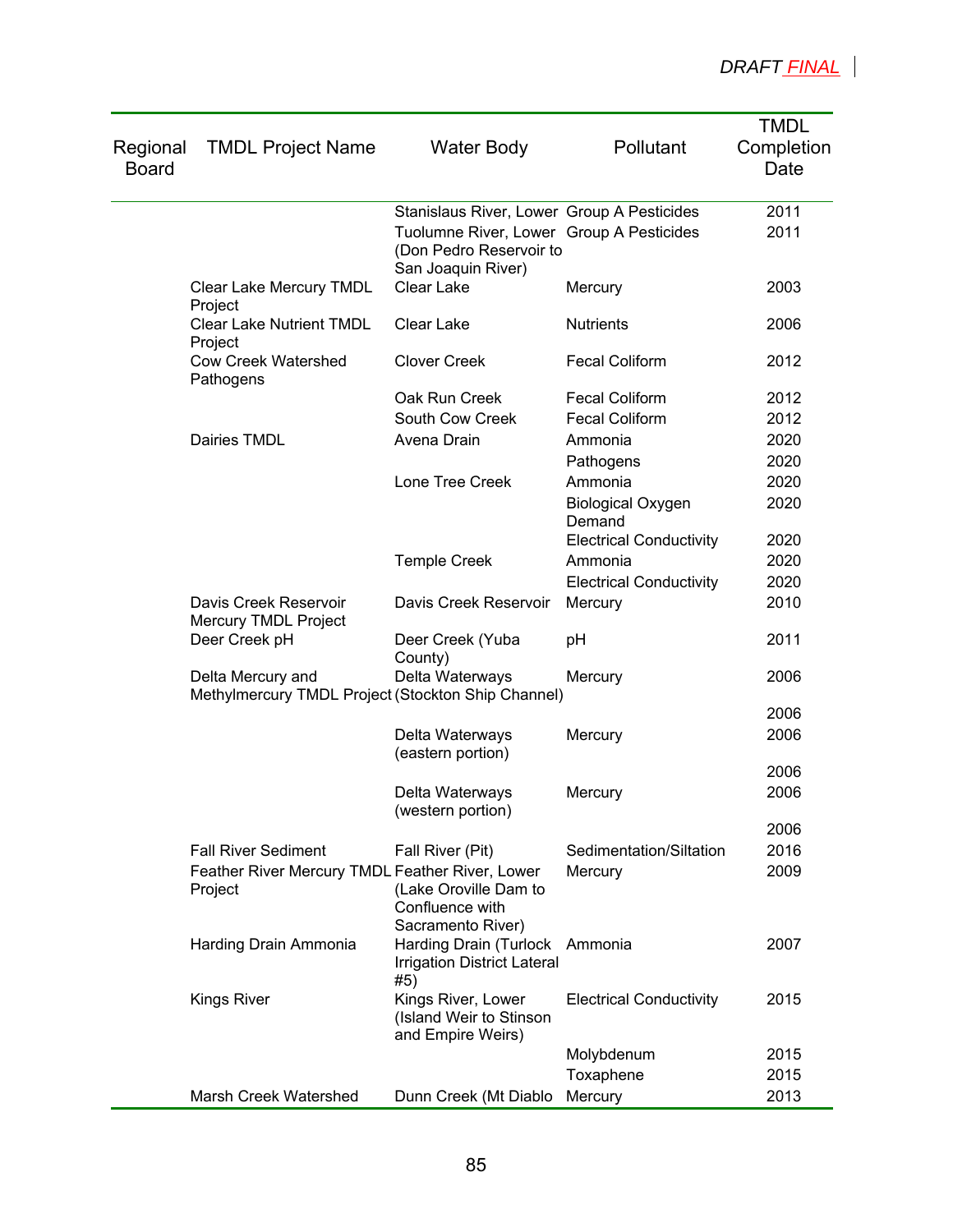| Regional<br><b>Board</b> | <b>TMDL Project Name</b>                                                             | <b>Water Body</b>                                                                                                 | Pollutant                                     | <b>TMDL</b><br>Completion<br>Date |
|--------------------------|--------------------------------------------------------------------------------------|-------------------------------------------------------------------------------------------------------------------|-----------------------------------------------|-----------------------------------|
|                          | <b>Mercury TMDL Project</b>                                                          | Mine to Marsh Creek)                                                                                              |                                               |                                   |
|                          |                                                                                      | Marsh Creek (Marsh<br>Creek Reservoir to San<br>Joaquin River)                                                    | Mercury                                       | 2013                              |
|                          |                                                                                      | Marsh Creek Reservoir                                                                                             | Mercury                                       | 2013                              |
|                          | Natomas East Main Drain<br><b>PCBs</b>                                               | Natomas East Main<br>Drainage Canal (aka<br>Steelhead Creek,<br>downstream of<br>confluence with Arcade<br>Creek) | <b>PCBs</b>                                   | 2020                              |
|                          |                                                                                      | Natomas East Main<br>Drainage Canal (aka<br>Steelhead Creek,<br>upstream of confluence<br>with Arcade Creek)      | <b>PCBs</b>                                   | 2020                              |
|                          | Panoche Creek Sediment<br>and Selenium                                               | Panoche Creek (Silver<br>Creek to Belmont<br>Avenue)                                                              | Sedimentation/Siltation                       | 2007                              |
|                          |                                                                                      |                                                                                                                   | Selenium                                      | 2007                              |
|                          | Panoche Creek and San<br>Carlos Creek Mercury TMDL Creek to Belmont<br>Project       | Panoche Creek (Silver<br>Avenue)                                                                                  | Mercury                                       | 2020                              |
|                          |                                                                                      | San Carlos Creek<br>(downstream of New<br>Idria Mine)                                                             | Mercury                                       | 2020                              |
|                          | <b>Pit River</b>                                                                     | <b>Pit River</b>                                                                                                  | <b>Nutrients</b>                              | 2013                              |
|                          |                                                                                      |                                                                                                                   | Organic<br>Enrichment/Low<br>Dissolved Oxygen | 2013                              |
|                          | <b>Putah Creek Watershed</b>                                                         |                                                                                                                   | Temperature                                   | 2013<br>2015                      |
|                          | Mercury TMDL                                                                         | Berryessa, Lake                                                                                                   | Mercury                                       |                                   |
|                          |                                                                                      | James Creek                                                                                                       | Mercury                                       | 2015                              |
|                          |                                                                                      | Putah Creek, Lower                                                                                                | Mercury                                       | 2015                              |
|                          | Sacramento River Mercury<br><b>TMDL Project</b>                                      | Sacramento River<br>(Knights Landing to the<br>Delta)                                                             | Mercury                                       | 2010                              |
|                          |                                                                                      |                                                                                                                   |                                               | 2008                              |
|                          | Sacramento Slough Mercury Sacramento Slough<br><b>TMDL Project</b>                   |                                                                                                                   | Mercury                                       | 2020                              |
|                          | Sacramento and San<br>Joaquin Pesticides Basin<br>Plan Amendment and<br><b>TMDLs</b> | Bear River, Lower<br>(below Camp Far West<br>Reservoir)                                                           | Diazinon                                      | 2008                              |
|                          |                                                                                      | <b>Butte Slough</b>                                                                                               | Diazinon                                      | 2008                              |
|                          |                                                                                      | Colusa Basin Drain                                                                                                | Azinphos-methyl<br>Carbofuran/Furadan         | 2008<br>2008                      |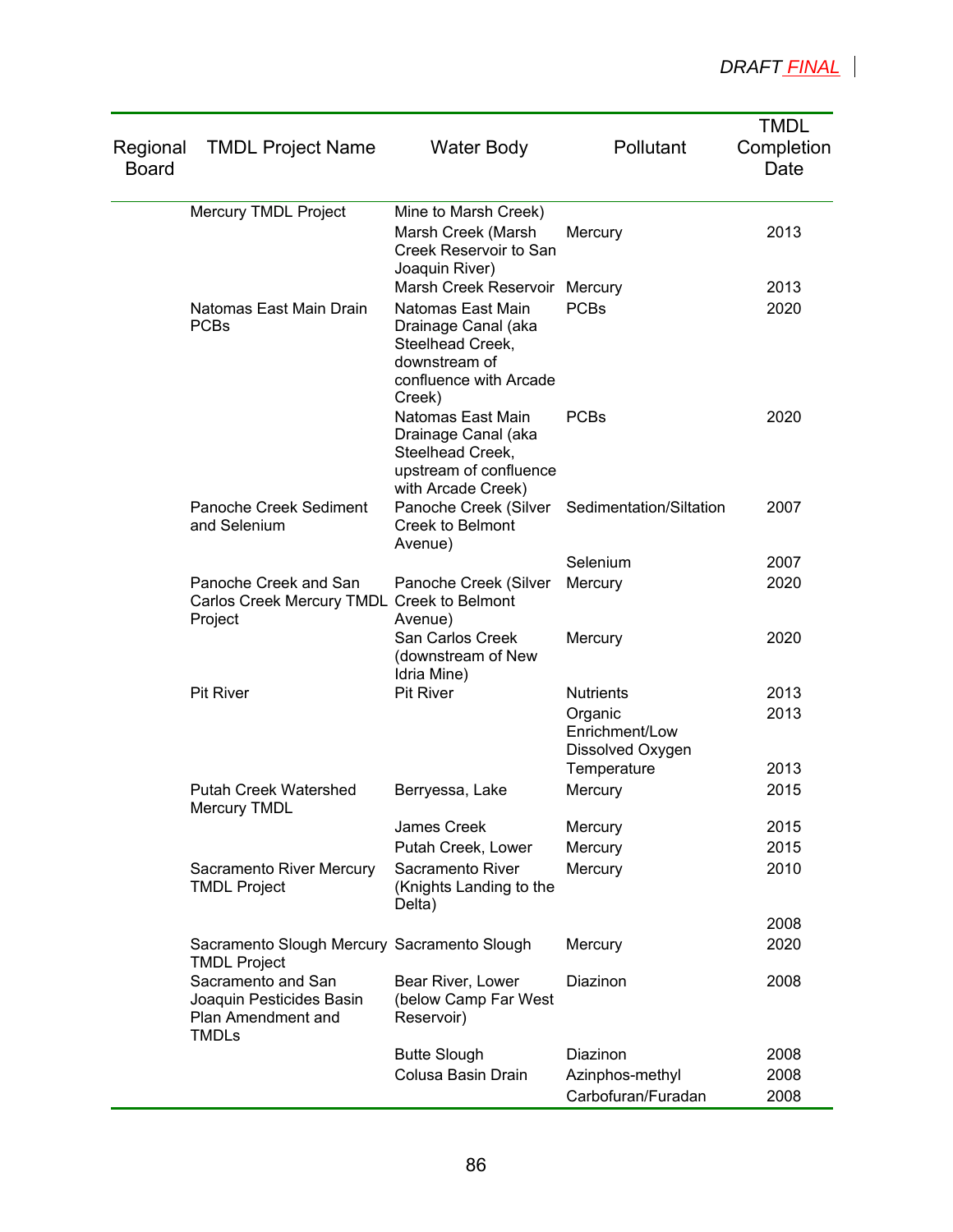| Regional<br><b>Board</b> | <b>TMDL Project Name</b>                       | <b>Water Body</b>                                                                                                 | Pollutant               | TMDL<br>Completion<br>Date |
|--------------------------|------------------------------------------------|-------------------------------------------------------------------------------------------------------------------|-------------------------|----------------------------|
|                          |                                                |                                                                                                                   | Diazinon                | 2008                       |
|                          |                                                |                                                                                                                   | Malathion               | 2008                       |
|                          |                                                |                                                                                                                   | <b>Methyl Parathion</b> | 2008                       |
|                          |                                                |                                                                                                                   | Molinate/Odram          | 2008                       |
|                          |                                                | Del Puerto Creek                                                                                                  | Chlorpyrifos            | 2008                       |
|                          |                                                |                                                                                                                   | Diazinon                | 2008                       |
|                          |                                                | Harding Drain (Turlock<br><b>Irrigation District Lateral</b><br>#5)                                               | Chlorpyrifos            | 2008                       |
|                          |                                                |                                                                                                                   | Diazinon                | 2008                       |
|                          |                                                | Ingram/Hospital Creek                                                                                             | Chlorpyrifos            | 2008                       |
|                          |                                                |                                                                                                                   | Diazinon                | 2008                       |
|                          |                                                | Jack Slough                                                                                                       | Diazinon                | 2008                       |
|                          |                                                | Merced River, Lower<br>(McSwain Reservoir to<br>San Joaquin River)                                                | Chlorpyrifos            | 2008                       |
|                          |                                                |                                                                                                                   | Diazinon                | 2008                       |
|                          |                                                | Natomas East Main<br>Drainage Canal (aka<br>Steelhead Creek,<br>downstream of<br>confluence with Arcade<br>Creek) | Diazinon                | 2008                       |
|                          |                                                | Newman Wasteway                                                                                                   | Chlorpyrifos            | 2008                       |
|                          |                                                |                                                                                                                   | Diazinon                | 2008                       |
|                          |                                                | Orestimba Creek<br>(above Kilburn Road)                                                                           | Azinphos-methyl         | 2008                       |
|                          |                                                |                                                                                                                   | Chlorpyrifos            | 2008                       |
|                          |                                                |                                                                                                                   | Diazinon                | 2008                       |
|                          |                                                | Orestimba Creek (below Azinphos-methyl<br>Kilburn Road)                                                           |                         | 2008                       |
|                          |                                                |                                                                                                                   | Chlorpyrifos            | 2008                       |
|                          |                                                |                                                                                                                   | Diazinon                | 2008                       |
|                          |                                                | Sacramento Slough                                                                                                 | Diazinon                | 2008                       |
|                          |                                                | Salt Slough (upstream<br>from confluence with<br>San Joaquin River)                                               | Chlorpyrifos            | 2008                       |
|                          |                                                |                                                                                                                   | Diazinon                | 2008                       |
|                          |                                                | Stanislaus River, Lower Diazinon                                                                                  |                         | 2008                       |
|                          |                                                | <b>Sutter Bypass</b>                                                                                              | Diazinon                | 2008                       |
|                          |                                                | Tuolumne River, Lower Diazinon<br>(Don Pedro Reservoir to<br>San Joaquin River)                                   |                         | 2008                       |
|                          | San Joaquin River Diazinon<br>and Chlorpyrifos | San Joaquin River<br>(Bear Creek to Mud<br>Slough)                                                                | Chlorpyrifos            | 2006                       |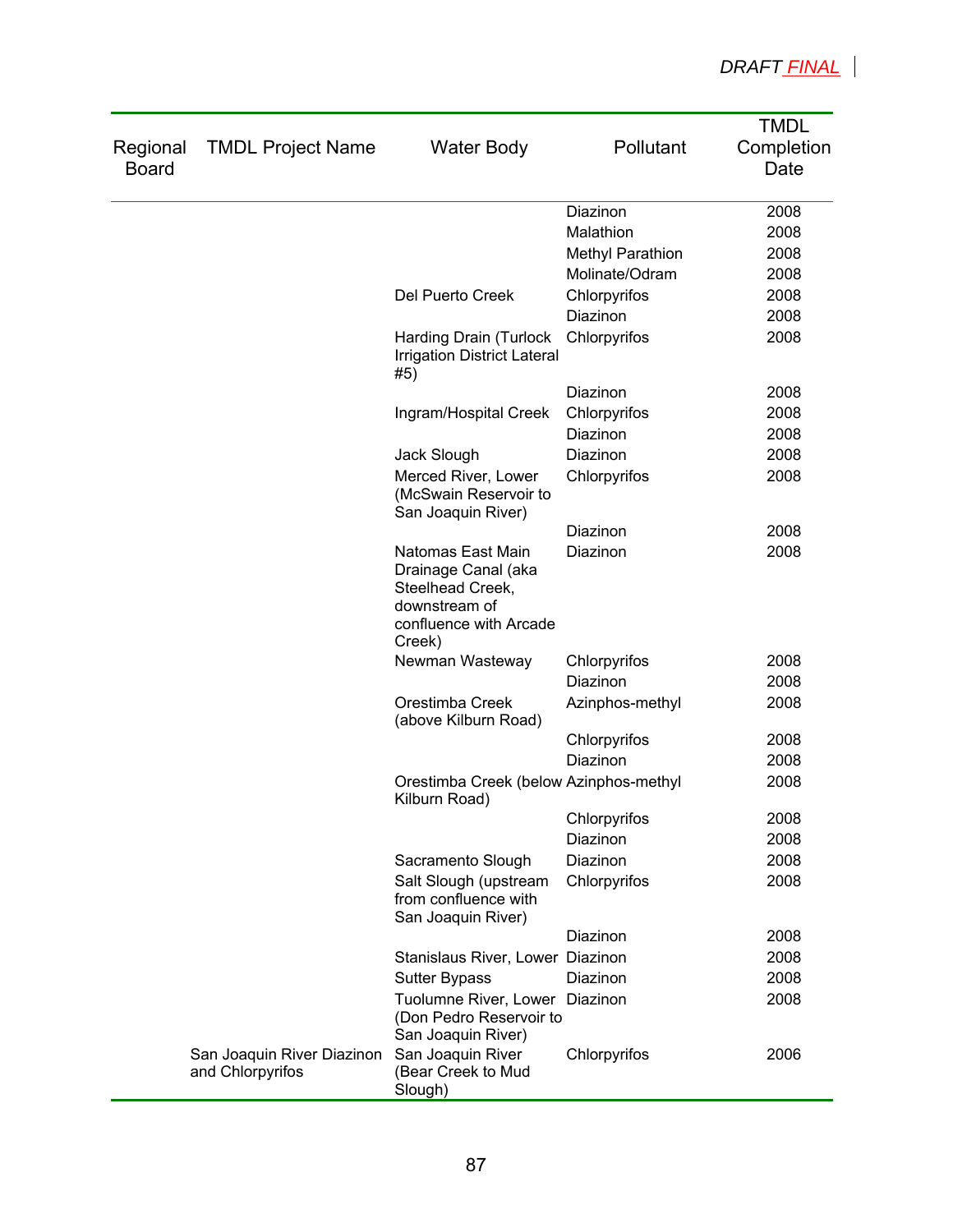|                          |                                                                               |                                                                |                                | TMDL               |
|--------------------------|-------------------------------------------------------------------------------|----------------------------------------------------------------|--------------------------------|--------------------|
| Regional<br><b>Board</b> | <b>TMDL Project Name</b>                                                      | <b>Water Body</b>                                              | Pollutant                      | Completion<br>Date |
|                          |                                                                               |                                                                | Diazinon                       | 2006               |
|                          |                                                                               | San Joaquin River<br>(Mendota Pool to Bear<br>Creek)           | Chlorpyrifos                   | 2006               |
|                          |                                                                               |                                                                | Diazinon                       | 2006               |
|                          |                                                                               | San Joaquin River<br>(Merced River to South<br>Delta Boundary) | Chlorpyrifos                   | 2006               |
|                          |                                                                               |                                                                | Diazinon                       | 2006               |
|                          |                                                                               | San Joaquin River (Mud Chlorpyrifos<br>Slough to Merced River) |                                | 2006               |
|                          |                                                                               |                                                                | Diazinon                       | 2006               |
|                          | San Joaquin River Dissolved Delta Waterways<br>Oxygen                         | (Stockton Ship Channel) Enrichment/Low                         | Organic<br>Dissolved Oxygen    | 2005               |
|                          | San Joaquin River EC and<br>Boron Upstream of<br><b>Stanislaus Confluence</b> | San Joaquin River<br>(Bear Creek to Mud<br>Slough)             | Boron                          | 2006               |
|                          |                                                                               |                                                                | <b>Electrical Conductivity</b> | 2006               |
|                          |                                                                               | San Joaquin River<br>(Mendota Pool to Bear<br>Creek)           | <b>Boron</b>                   | 2006               |
|                          |                                                                               |                                                                | <b>Electrical Conductivity</b> | 2006               |
|                          |                                                                               | San Joaquin River (Mud Boron<br>Slough to Merced River)        |                                | 2006               |
|                          |                                                                               |                                                                | <b>Electrical Conductivity</b> | 2006               |
|                          | San Joaquin River Mercury<br><b>TMDL Project</b>                              | Don Pedro Lake                                                 | Mercury                        | 2020               |
|                          |                                                                               | San Joaquin River<br>(Bear Creek to Mud<br>Slough)             | Mercury                        | 2020               |
|                          |                                                                               | San Joaquin River<br>(Merced River to South<br>Delta Boundary) | Mercury                        | 2020               |
|                          |                                                                               | San Joaquin River (Mud Mercury<br>Slough to Merced River)      |                                | 2020               |
|                          |                                                                               | Stanislaus River, Lower Mercury                                |                                | 2020               |
|                          | San Joaquin River Salt and<br><b>Boron</b>                                    | San Joaquin River<br>(Merced River to South<br>Delta Boundary) | <b>Boron</b>                   | 2004               |
|                          |                                                                               |                                                                |                                | 2004               |
|                          |                                                                               |                                                                |                                | 2004               |
|                          |                                                                               |                                                                | <b>Electrical Conductivity</b> | 2004               |
|                          |                                                                               |                                                                |                                | 2004               |
|                          |                                                                               |                                                                |                                | 2004               |
|                          | San Joaquin River<br><b>Tributaries Salinity and</b><br>Boron                 | <b>Grasslands Marshes</b>                                      | <b>Electrical Conductivity</b> | 2008               |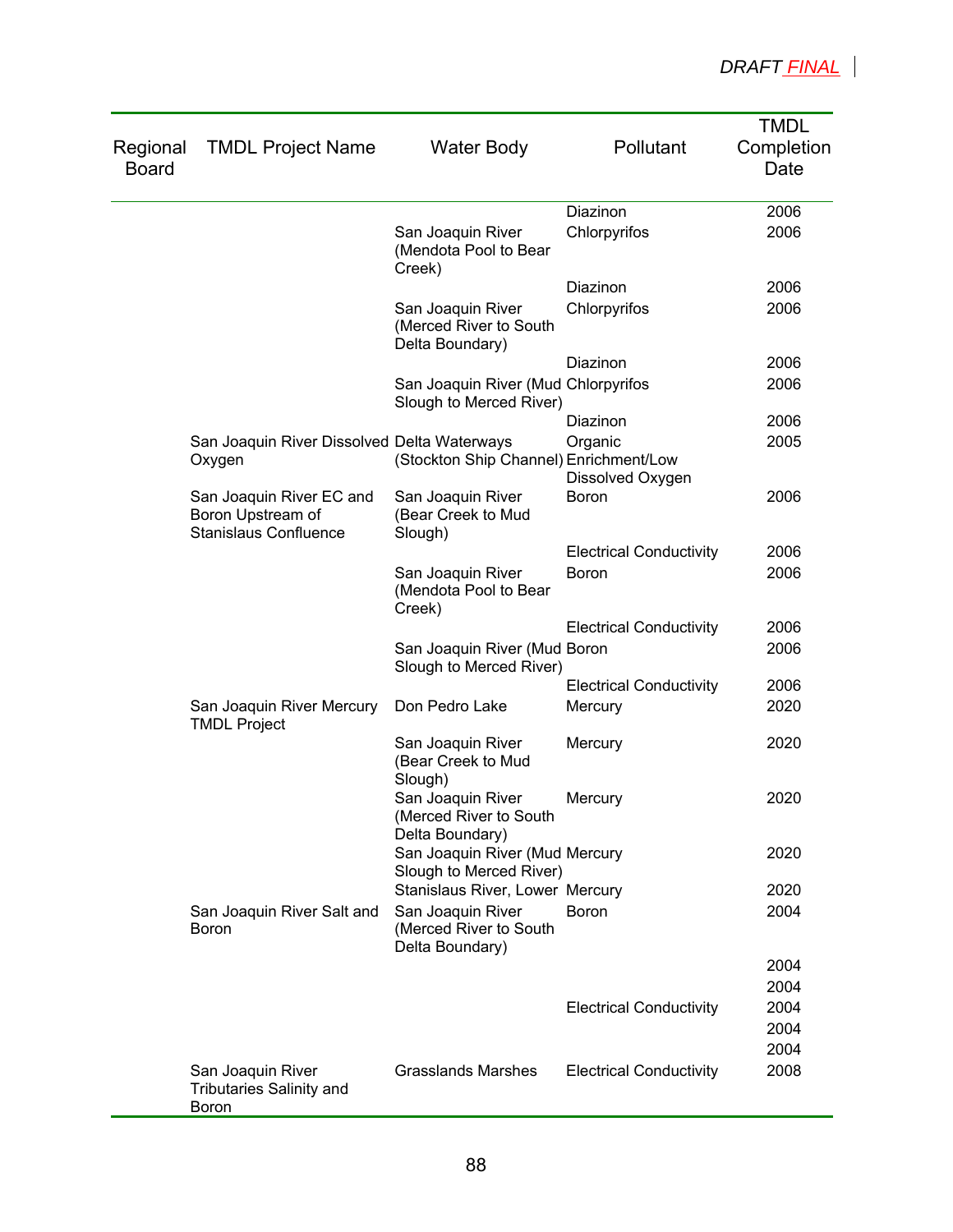|                          |                                            |                                                                                |                                               | <b>TMDL</b>        |
|--------------------------|--------------------------------------------|--------------------------------------------------------------------------------|-----------------------------------------------|--------------------|
| Regional<br><b>Board</b> | <b>TMDL Project Name</b>                   | <b>Water Body</b>                                                              | Pollutant                                     | Completion<br>Date |
|                          |                                            | Mud Slough                                                                     | Boron                                         | 2008               |
|                          |                                            |                                                                                | <b>Electrical Conductivity</b>                | 2008               |
|                          |                                            | Salt Slough (upstream<br>from confluence with<br>San Joaquin River)            | Boron                                         | 2008               |
|                          |                                            |                                                                                | <b>Electrical Conductivity</b>                | 2008               |
|                          | Stockton Area Sloughs and<br><b>Rivers</b> | Calaveras River, Lower                                                         | Diazinon                                      | 2008               |
|                          |                                            |                                                                                | Organic<br>Enrichment/Low<br>Dissolved Oxygen | 2008               |
|                          |                                            |                                                                                | Pathogens                                     | 2008               |
|                          |                                            | Five Mile Slough<br>(Alexandria Place to<br>Fourteen Mile Slough)              | Chlorpyrifos                                  | 2008               |
|                          |                                            |                                                                                | Diazinon                                      | 2008               |
|                          |                                            |                                                                                | Organic<br>Enrichment/Low<br>Dissolved Oxygen | 2008               |
|                          |                                            |                                                                                | Pathogens                                     | 2008               |
|                          |                                            | Mormon Slough<br>(Commerce Street to<br><b>Stockton Deep Water</b><br>Channel) | Organic<br>Enrichment/Low<br>Dissolved Oxygen | 2008               |
|                          |                                            |                                                                                | Pathogens                                     | 2008               |
|                          |                                            | Mormon Slough<br>(Stockton Diverting<br>Canal to Commerce<br>Street)           | Pathogens                                     | 2008               |
|                          |                                            | Mosher Slough<br>(downstream of I-5)                                           | Chlorpyrifos                                  | 2008               |
|                          |                                            |                                                                                | Diazinon                                      | 2008               |
|                          |                                            |                                                                                | Organic<br>Enrichment/Low<br>Dissolved Oxygen | 2008               |
|                          |                                            |                                                                                | Pathogens                                     | 2008               |
|                          |                                            | Mosher Slough<br>(upstream of I-5)                                             | Pathogens                                     | 2008               |
|                          |                                            | Smith Canal                                                                    | Organic<br>Enrichment/Low<br>Dissolved Oxygen | 2008               |
|                          |                                            |                                                                                | Organophosphorus<br>Pesticides                | 2008               |
|                          |                                            |                                                                                | Pathogens                                     | 2008               |
|                          |                                            | Stockton Deep Water<br>Channel, Upper (Port<br>Turning Basin)                  | Pathogens                                     | 2008               |
|                          |                                            | <b>Walker Slough</b>                                                           | Pathogens                                     | 2008               |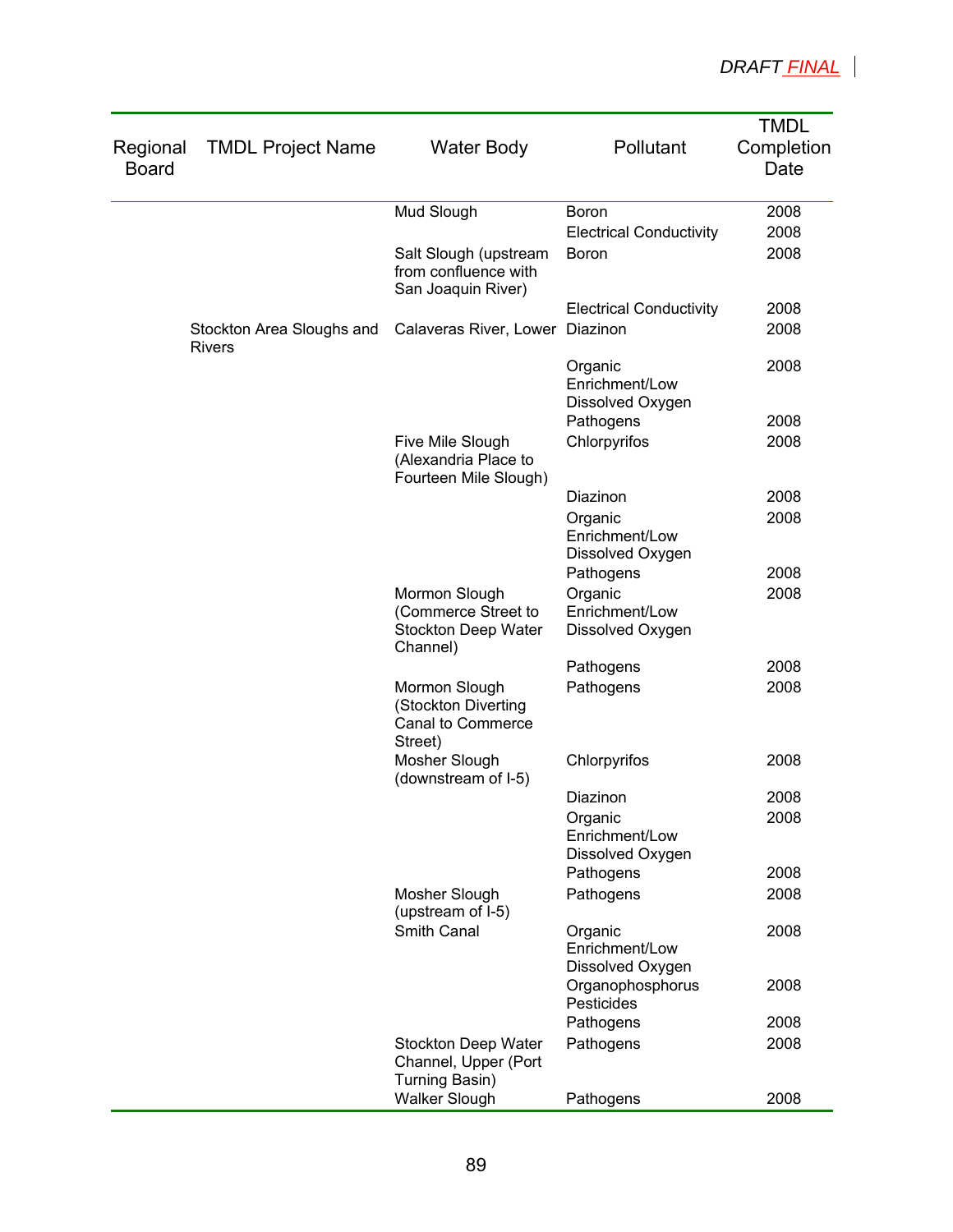$\overline{\phantom{a}}$ 

|              |                                                                       |                                                              |                          | <b>TMDL</b> |
|--------------|-----------------------------------------------------------------------|--------------------------------------------------------------|--------------------------|-------------|
| Regional     | <b>TMDL Project Name</b>                                              | <b>Water Body</b>                                            | Pollutant                | Completion  |
| <b>Board</b> |                                                                       |                                                              |                          | Date        |
|              |                                                                       |                                                              |                          |             |
|              | <b>Yuba River Watershed</b><br><b>Mercury TMDL Project</b>            | <b>Englebright Lake</b>                                      | Mercury                  | 2012        |
|              |                                                                       | <b>Humbug Creek</b>                                          | Mercury                  | 2012        |
|              |                                                                       |                                                              | Sedimentation/Siltation  | 2012        |
|              |                                                                       | <b>Little Deer Creek</b>                                     | Mercury                  | 2012        |
|              |                                                                       | <b>Rollins Reservoir</b>                                     | Mercury                  | 2012        |
|              |                                                                       | <b>Scotts Flat Reservoir</b>                                 | Mercury                  | 2012        |
| 6            | <b>Blackwood Creek</b>                                                | <b>Blackwood Creek</b>                                       | Iron                     | 20072015    |
|              |                                                                       |                                                              | Nitrogen                 | 2007        |
|              |                                                                       |                                                              | Phosphorus               | 2007        |
|              |                                                                       |                                                              | Sedimentation/Siltation  | 2007        |
|              | <b>Bodie Creek</b>                                                    | <b>Bodie Creek</b>                                           | Metals                   | 20082006    |
|              | <b>Bridgeport Reservoir</b>                                           | <b>Bridgeport Reservoir</b>                                  | Nitrogen                 | 2006        |
|              |                                                                       |                                                              | Phosphorus               | 2006        |
|              |                                                                       |                                                              | Sedimentation/Siltation  | 2006        |
|              | <b>Bronco Creek</b>                                                   | <b>Bronco Creek</b>                                          | Sedimentation/Siltation  | 2006        |
|              |                                                                       |                                                              |                          |             |
|              | <b>Clearwater Creek</b>                                               | <b>Clearwater Creek</b>                                      | Sedimentation/Siltation  | 2006        |
|              | Donner Lake PCBs                                                      | Donner Lake                                                  | <b>Priority Organics</b> | 2007        |
|              | <b>Gray Creek</b>                                                     | Gray Creek (Nevada<br>County)                                | Sedimentation/Siltation  | 2006        |
|              | <b>Heavenly Valley Creek</b><br>(source to USFS boundary)<br>Sediment | <b>Heavenly Valley Creek</b><br>(source to USFS<br>boundary) | Sedimentation/Siltation  | 2001        |
|              | Hot Springs Canyon Creek<br>Sediment                                  | Hot Springs Canyon<br>Creek                                  | Sedimentation/Siltation  | 20082006    |
|              | Indian Creek Reservoir<br>Phosphorus                                  | Indian Creek Reservoir Phosphorus                            |                          | 2002        |
|              | Lake Tahoe<br>Nutrients/Sediment                                      | Tahoe, Lake                                                  | Nitrogen                 | 20082007    |
|              |                                                                       | <b>Blackwood Creek</b>                                       | Phosphorus               | 20082007    |
|              |                                                                       | <b>Ward Creek</b>                                            | Sedimentation/Siltation  | 20082007    |
|              | <b>Squaw Creek Sediment</b>                                           | <b>Squaw Creek</b>                                           | Sedimentation/Siltation  | 20062005    |
|              | <b>Susan River Toxicity</b>                                           | <b>Susan River</b>                                           | Unknown Toxicity         | 2007        |
|              | <b>Truckee River Sediment</b>                                         | <b>Truckee River</b>                                         | Sedimentation/Siltation  | 2006        |
|              | <b>Ward Creek Sediment</b>                                            | <b>Ward Creek</b>                                            | Iron                     | 20152007    |
|              |                                                                       |                                                              | <b>Nitrogen</b>          | 2007        |
|              |                                                                       |                                                              | Phosphorus               | 2007        |
|              |                                                                       |                                                              | Sedimentation/Siltation  | 2007        |
| 7            | Alamo River<br>Sedimentation/Siltation                                | Alamo River                                                  | Silt                     | 2001        |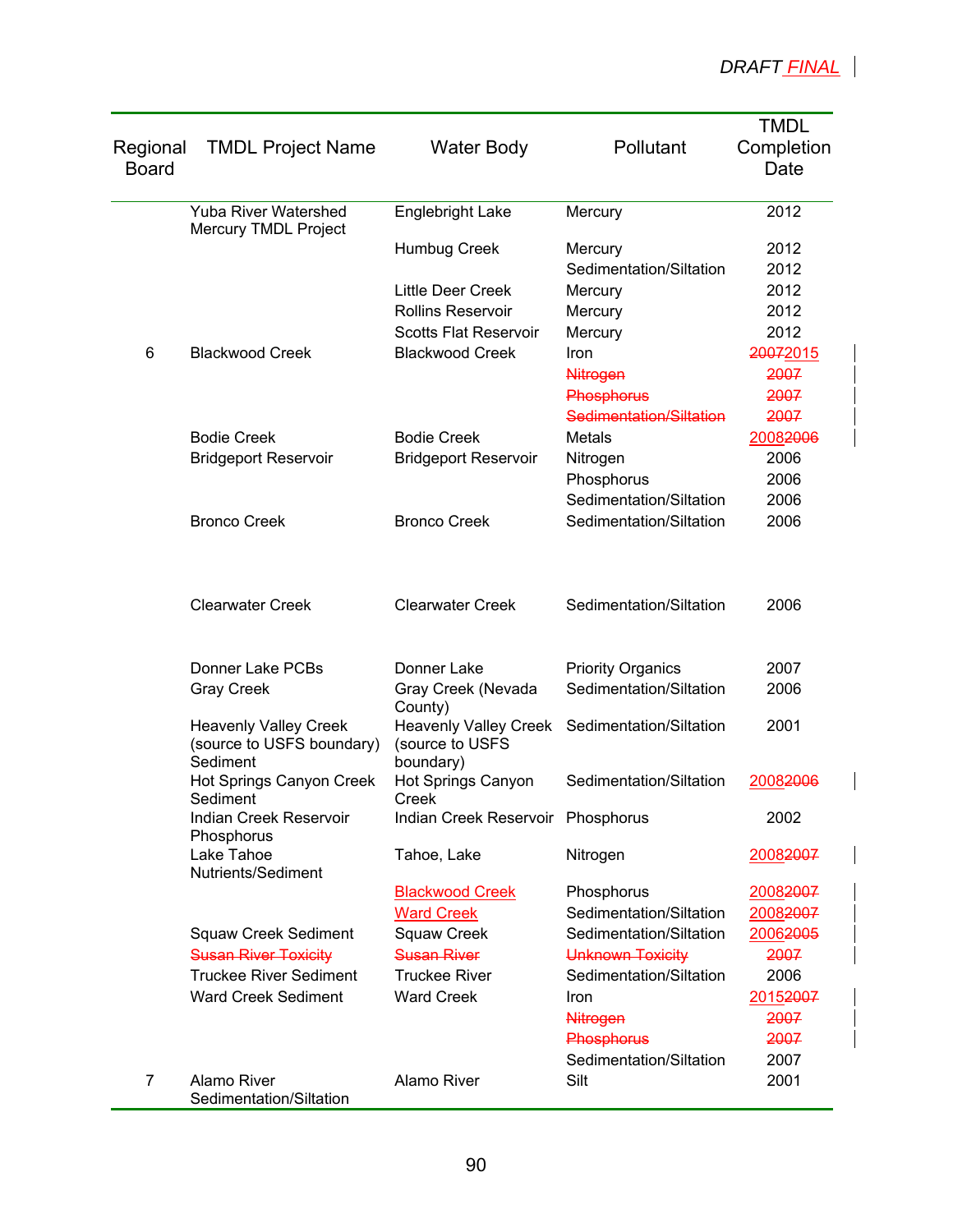|                          |                                                                                                        |                                             |                                               | TMDL               |
|--------------------------|--------------------------------------------------------------------------------------------------------|---------------------------------------------|-----------------------------------------------|--------------------|
| Regional<br><b>Board</b> | <b>TMDL Project Name</b>                                                                               | <b>Water Body</b>                           | Pollutant                                     | Completion<br>Date |
|                          |                                                                                                        |                                             |                                               |                    |
|                          | Coachella Valley Storm<br>Channel Pathogen TMDL                                                        | Coachella Valley Storm Pathogens<br>Channel |                                               | 2006               |
|                          | <b>Imperial Valley Drains</b><br>(Niland 2, P, Pumice, and<br>their tributary drains)<br>Sediment TMDL | <b>Imperial Valley Drains</b>               | Sedimentation/Siltation                       | 2004               |
|                          | New River 1,2,4-<br>trimethylbenzene TMDL                                                              | New River (Imperial)                        | 1,2,4-trimethylbenzene                        | 2006               |
|                          | New River Chloroform TMDL New River (Imperial)                                                         |                                             | Chloroform                                    | 2006               |
|                          | New River Dissolved Oxygen New River (Imperial)<br><b>TMDL</b>                                         |                                             | Organic<br>Enrichment/Low<br>Dissolved Oxygen | 2006               |
|                          | New River M,P-Xylenes<br><b>TMDL</b>                                                                   | New River (Imperial)                        | m,p,-Xylenes                                  | 2006               |
|                          | New River Pathogen                                                                                     | New River                                   | <b>Bacteria</b>                               | 2001               |
|                          | New River<br>Sedimentation/Siltation                                                                   | New River                                   | Silt                                          | 2002               |
|                          | New River Toluene TMDL                                                                                 | New River (Imperial)                        | Toluene                                       | 2006               |
|                          | New River Trash TMDL                                                                                   | New River (Imperial)                        | Trash                                         | 2006               |
|                          | New River o-Xylenes TMDL                                                                               | New River (Imperial)                        | o-Xylenes                                     | 2006               |
|                          | New River p-Cymene TMDL                                                                                | New River (Imperial)                        | p-Cymene                                      | 2006               |
|                          | New River p-<br>Dichlorobenzene (DCB)<br><b>TMDL</b>                                                   | New River (Imperial)                        | p-Dichlorobenzene<br>(DCB)                    | 2006               |
|                          | Palo Verde Outfall Drain<br>Pathogen TMDL                                                              | Palo Verde Outfall Drain Pathogens          |                                               | 2006               |
|                          | <b>Salton Sea Nutrient</b>                                                                             | New River (Imperial)                        | <b>Nutrients</b>                              | 2006               |
|                          |                                                                                                        | Salton Sea                                  | <b>Nutrients</b>                              | 2006               |
|                          |                                                                                                        | <b>Grout Creek</b>                          | <b>Nutrients</b>                              | 2008               |
| 8                        | <b>Anaheim Bay TMDLs</b>                                                                               | <b>Anaheim Bay</b>                          | <b>PCBs</b>                                   | 2016               |
|                          |                                                                                                        |                                             | <b>Toxicity</b>                               | 2016               |
|                          | <b>Balboa Beach TMDLs</b>                                                                              | <b>Balboa Beach</b>                         | <b>DDT</b>                                    | 2016               |
|                          |                                                                                                        |                                             | <b>Dieldrin</b>                               | 2016               |
|                          |                                                                                                        |                                             | <b>PCBs</b>                                   | 2016               |
|                          | <b>Big Bear Lake TMDLs</b>                                                                             | <b>Big Bear Lake</b>                        | <b>PCBs</b>                                   | 2016               |
|                          | <b>Big Bear Lake Tributaries</b><br><b>Nutrient TMDLs</b>                                              | Rathbone (Rathbun)<br>Creek                 | <b>Nutrients</b>                              | 2008               |
|                          |                                                                                                        | <b>Summit Creek</b>                         | <b>Nutrients</b>                              | 2008               |
|                          | Big Bear Lake Watershed<br><b>Metals TMDL</b>                                                          | <b>Big Bear Lake</b>                        | Copper                                        | 2007               |
|                          |                                                                                                        |                                             | Mercury                                       | 2007               |
|                          |                                                                                                        |                                             | Metals                                        | 2007               |
|                          |                                                                                                        | <b>Grout Creek</b>                          | <b>Metals</b>                                 | 2007               |
|                          |                                                                                                        | Knickerbocker Creek                         | <b>Metals</b>                                 | 2007               |
|                          | <b>Big Bear Lake Watershed</b><br><b>Nutrient TMDL</b>                                                 | <b>Big Bear Lake</b>                        | Noxious aquatic plants                        | 2006               |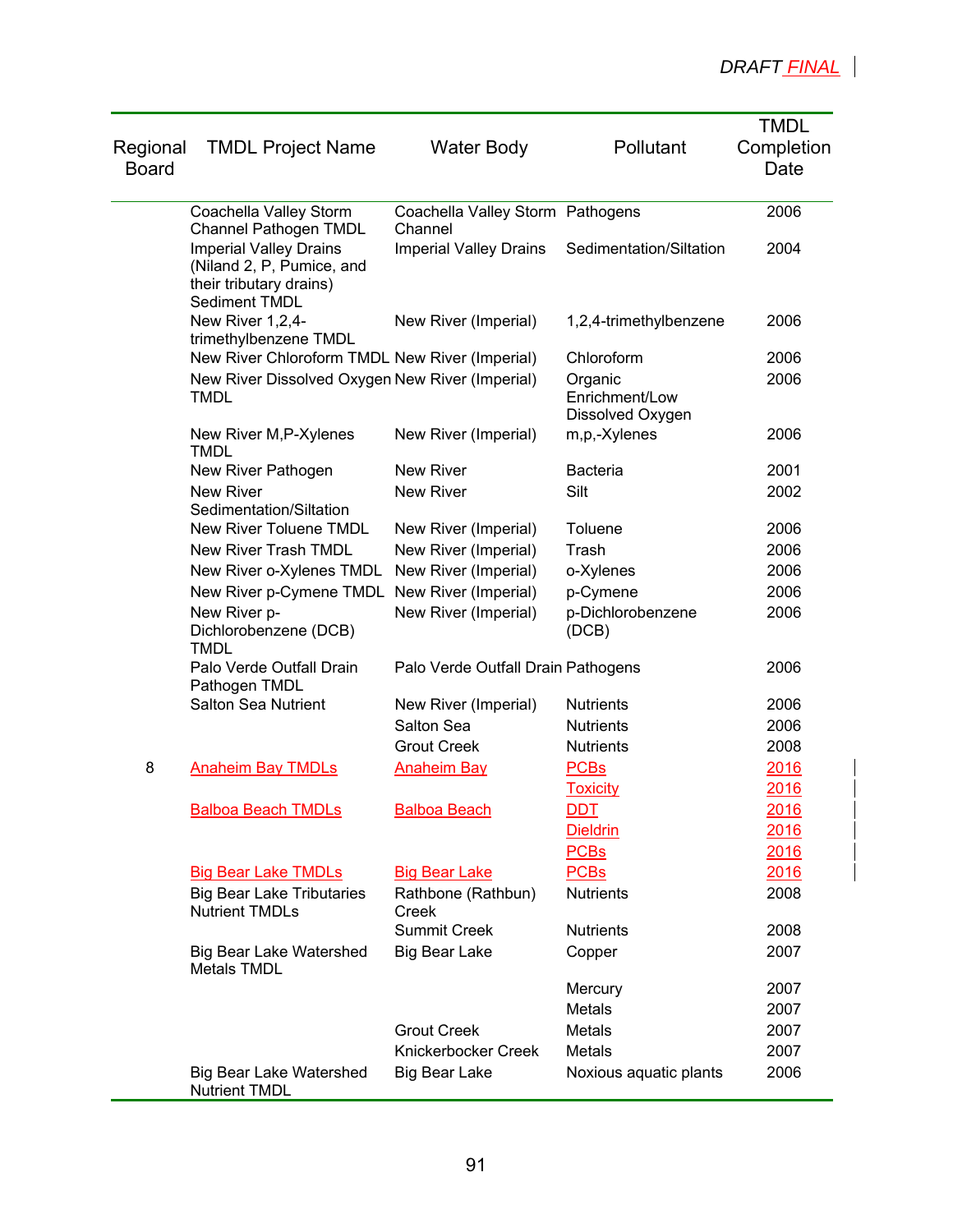| Regional<br><b>Board</b> | <b>TMDL Project Name</b>                                               | <b>Water Body</b>                               | Pollutant                                         | <b>TMDL</b><br>Completion<br>Date |
|--------------------------|------------------------------------------------------------------------|-------------------------------------------------|---------------------------------------------------|-----------------------------------|
|                          |                                                                        |                                                 | <b>Nutrients</b>                                  | 2006                              |
|                          | <b>Big Bear Lake Watershed</b><br>Sediment TMDL                        | <b>Big Bear Lake</b>                            | Sedimentation/Siltation                           | 2006                              |
|                          |                                                                        | Rathbone (Rathbun)<br>Creek                     | Sedimentation/Siltation                           | 2006                              |
|                          | Canyon Lake Bacteria TMDL Canyon Lake (Railroad                        | Canyon Reservoir)                               | Pathogens                                         | 20062005                          |
|                          | Central Irvine Channel TMDL Central Irvine Channel                     |                                                 | <b>Selenium</b>                                   | 2007                              |
|                          | <b>Como Channel TMDL</b>                                               | <b>Como Channel</b>                             | <b>Selenium</b>                                   | 2007                              |
|                          | El Modena - Irvine Channel<br><b>TMDL</b>                              | El Modena - Irvine<br>Channel                   | Selenium                                          | 2007                              |
|                          | Huntington Beach State Park Huntington Beach State PCBs<br><b>TMDL</b> | <b>Park</b>                                     |                                                   | 2016                              |
|                          | <b>Huntington Harbour TMDLs</b>                                        | <b>Huntington Harbour</b>                       | <b>Chlordane</b>                                  | 2016                              |
|                          |                                                                        |                                                 | Lead                                              | 2016                              |
|                          |                                                                        |                                                 | <b>Toxicity</b>                                   | 2016                              |
|                          | Knickerbocker Cr., Bacteria<br><b>TMDL</b>                             | Knickerbocker Creek                             | Pathogens                                         | 2005                              |
|                          |                                                                        |                                                 |                                                   | 2005                              |
|                          | <b>Lake Elsinore TMDL</b>                                              | <b>Lake Elsinore</b>                            | <b>PCBs</b>                                       | 2016                              |
|                          | Lake Elsinore Toxicity TMDL Elsinore, Lake                             |                                                 | <b>Unknown Toxicity</b>                           | 2007                              |
|                          | Lake Elsinore Watershed<br><b>Nutrient TMDL</b>                        | Canyon Lake (Railroad<br>Canyon Reservoir)      | <b>Nutrients</b>                                  | 2004                              |
|                          |                                                                        | Elsinore, Lake                                  | <b>Nutrients</b>                                  | 2004                              |
|                          |                                                                        |                                                 | Organic<br>Enrichment/Low<br>Dissolved Oxygen     | 2004                              |
|                          | <b>Lane Channel TMDL</b>                                               | <b>Lane Channel</b>                             | <b>Selenium</b>                                   | 2007                              |
|                          | Newport Bay Watershed<br>Copper TMDL                                   | Newport Bay, Lower                              | Copper                                            | 20072006                          |
|                          |                                                                        | Newport Bay, Upper<br>(Ecological Reserve)      | Copper                                            | 20072006                          |
|                          |                                                                        | San Diego Creek Reach Metals<br>2               |                                                   | 20072006                          |
|                          | <b>Newport Bay Watershed</b><br><b>TMDL</b>                            | <b>Newport Bay, Lower</b>                       | <b>Sediment Toxicity</b>                          | 2012                              |
|                          | Newport Bay Watershed<br>Organochlorine Compounds<br><b>TMDL</b>       | Newport Bay, Lower                              | Pesticides DDT                                    | 2006                              |
|                          |                                                                        |                                                 | <b>Chlordane</b>                                  | 2006                              |
|                          |                                                                        |                                                 | <b>Priority Organics PCBs</b>                     | 2006                              |
|                          |                                                                        | Newport Bay, Upper<br>(Ecological Reserve)      | <b>Pesticides DDT</b><br>Chlordane<br><b>PCBs</b> | 20062006                          |
|                          |                                                                        | San Diego Creek Reach Pesticides Toxaphene<br>1 |                                                   | 2006                              |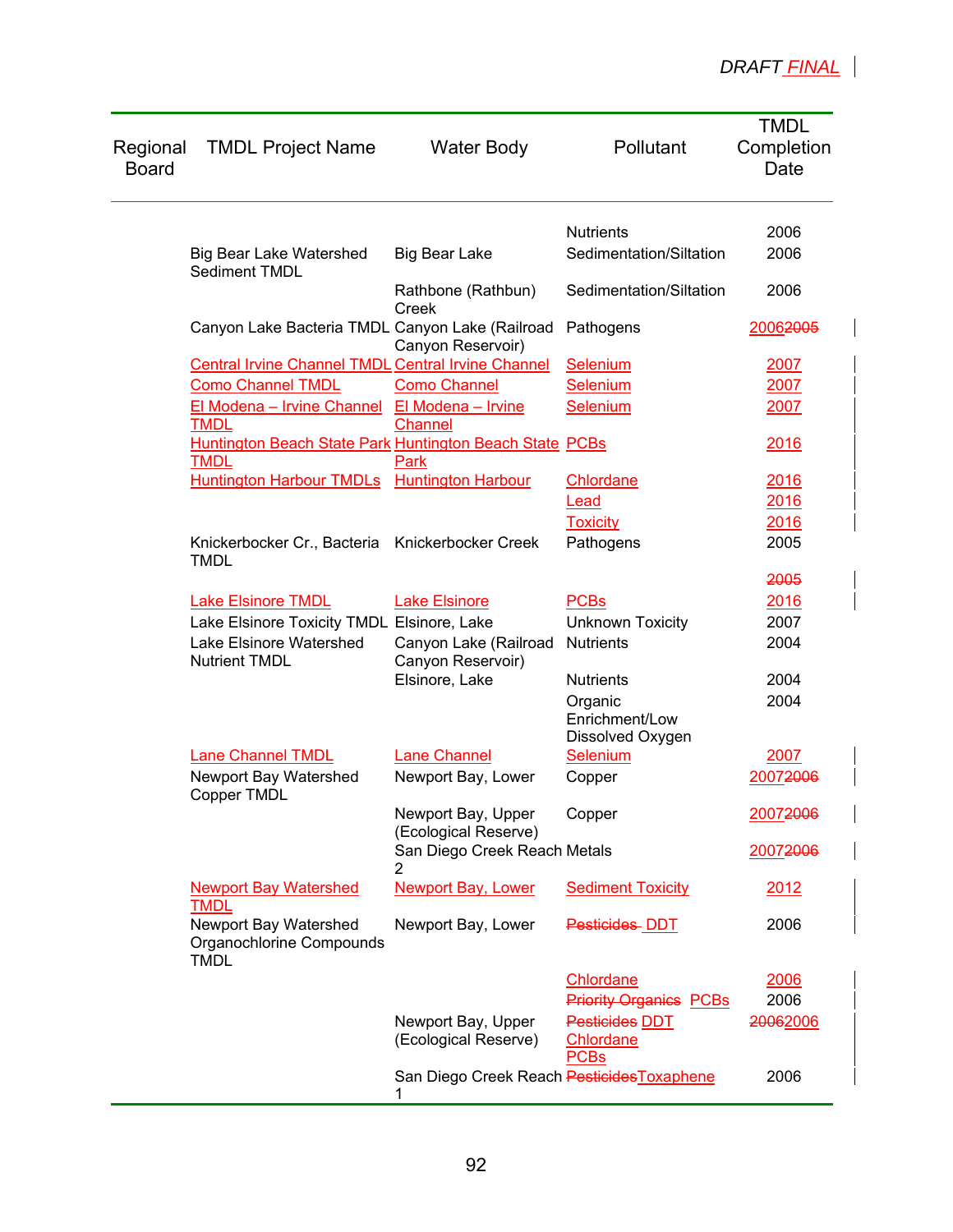|              |                                                                       |                                                              |                                            | <b>TMDL</b> |
|--------------|-----------------------------------------------------------------------|--------------------------------------------------------------|--------------------------------------------|-------------|
| Regional     | <b>TMDL Project Name</b>                                              | <b>Water Body</b>                                            | Pollutant                                  | Completion  |
| <b>Board</b> |                                                                       |                                                              |                                            | Date        |
|              |                                                                       |                                                              |                                            |             |
|              | Newport Bay Watershed<br><b>Rhine Channel TMDLs</b>                   | Newport Bay, Lower                                           | Metals                                     | 2006        |
|              |                                                                       |                                                              | Pesticides                                 | 2006        |
|              |                                                                       |                                                              | <b>Priority Organics</b>                   | 2006        |
|              |                                                                       | <b>Rhine Channel</b>                                         | Copper                                     | 2006        |
|              |                                                                       |                                                              | Lead                                       | 2006        |
|              |                                                                       |                                                              | <b>Mercury</b>                             | 2006        |
|              |                                                                       |                                                              | <b>PCBs</b>                                | 2006        |
|              |                                                                       |                                                              | Zinc                                       | 2006        |
|              |                                                                       |                                                              | <b>Sediment Toxicity</b>                   | 2012        |
|              | Newport Bay Watershed<br><b>Selenium TMDL</b>                         | San Diego Creek Reach Selenium<br>1                          |                                            | 2007        |
|              |                                                                       | San Diego Creek Reach Metals<br>2                            |                                            | 2007        |
|              | Prado Area Streams<br>Pathogen TMDL                                   | Chino Creek Reach 1                                          | Pathogens                                  | 2005        |
|              |                                                                       | Chino Creek Reach 2                                          | <b>High Coliform Count</b>                 | 2005        |
|              |                                                                       | Cucamonga Creek,<br><b>Valley Reach</b>                      | <b>High Coliform Count</b>                 | 2005        |
|              |                                                                       | Mill Creek (Prado Area) Pathogens                            |                                            | 2005        |
|              |                                                                       | Prado Park Lake                                              | Pathogens                                  | 2005        |
|              |                                                                       | Santa Ana River, Reach Pathogens<br>3                        |                                            | 2005        |
|              | <b>Peters Canyon Channel</b>                                          | <b>Peters Canyon Channel Toxaphene</b>                       |                                            | 2006        |
|              | <b>TMDLs</b>                                                          |                                                              | Selenium                                   | 2007        |
|              | <b>Santa Fe Channel TMDL</b>                                          | <b>Santa Fe Channel</b>                                      | <b>Selenium</b>                            | 2007        |
|              | <b>Seal Beach TMDL</b>                                                | <b>Seal Beach</b>                                            | <b>PCBs</b>                                | 2016        |
| 9            | 7th Street Channel                                                    | San Diego Bay<br>Shoreline, Seventh<br><b>Street Channel</b> | <b>Benthic Community</b><br><b>Effects</b> | 2008        |
|              |                                                                       |                                                              | <b>Sediment Toxicity</b>                   | 2008        |
|              | <b>Bacteria Impaired Waters I</b><br>(creeks and beach<br>shorelines) | <b>Aliso Creek</b>                                           | <b>Bacteria Indicators</b>                 | 2005        |
|              |                                                                       | Aliso Creek (mouth)                                          | <b>Bacteria Indicators</b>                 | 2005        |
|              |                                                                       | <b>Chollas Creek</b>                                         | <b>Bacteria Indicators</b>                 | 2005        |
|              |                                                                       | <b>Forester Creek</b>                                        | <b>Fecal Coliform</b>                      | 2005        |
|              |                                                                       | Pacific Ocean<br>Shoreline, Aliso HSA                        | <b>Bacteria Indicators</b>                 | 2005        |
|              |                                                                       | Pacific Ocean<br>Shoreline, Dana Point<br><b>HSA</b>         | <b>Bacteria Indicators</b>                 | 2005        |
|              |                                                                       | Pacific Ocean<br>Shoreline, Laguna<br>Beach HSA              | <b>Bacteria Indicators</b>                 | 2005        |
|              |                                                                       | Pacific Ocean                                                | <b>Bacteria Indicators</b>                 | 2005        |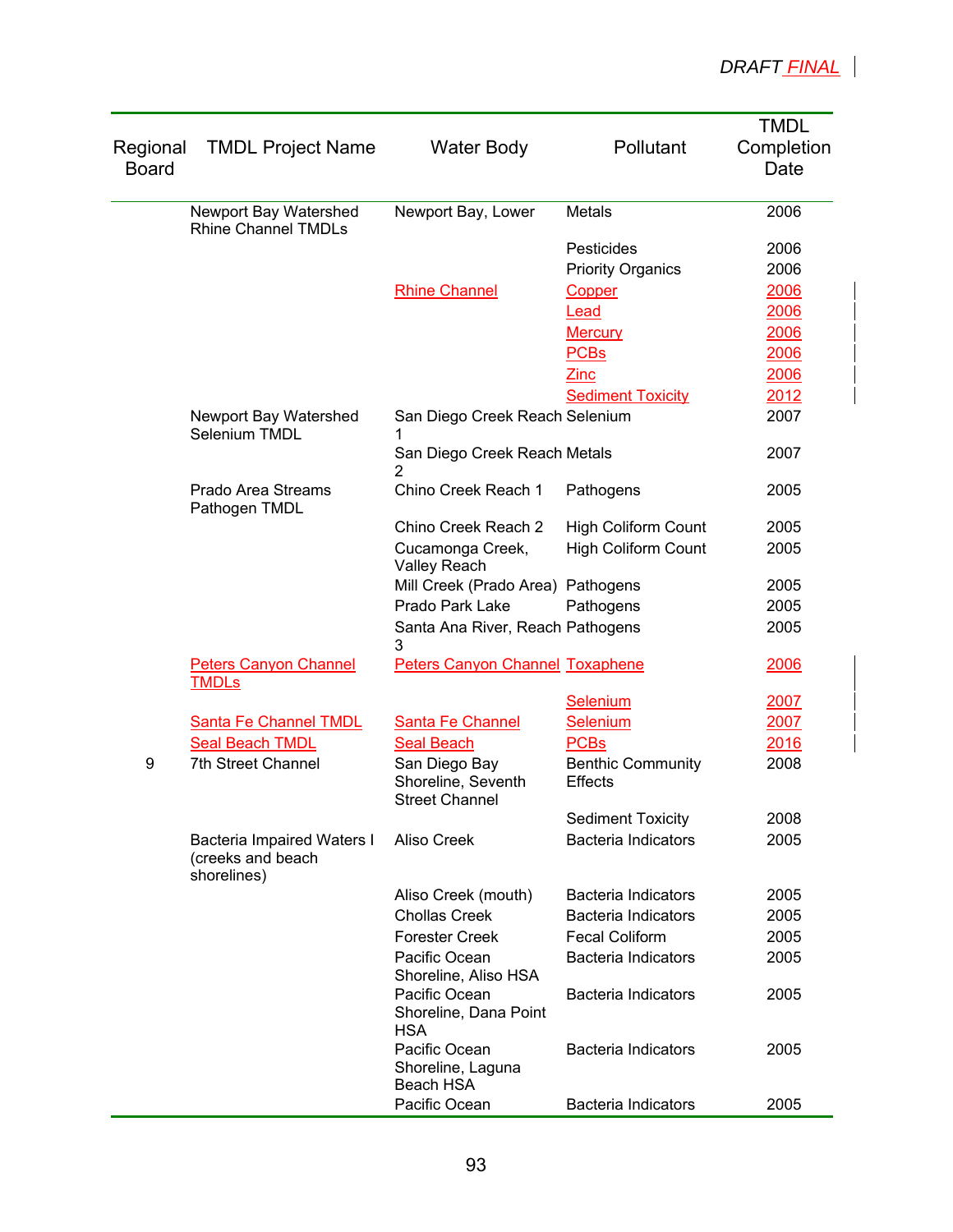| Regional<br><b>Board</b> | <b>TMDL Project Name</b>                                                 | <b>Water Body</b>                                          | Pollutant                  | TMDL<br>Completion<br>Date |
|--------------------------|--------------------------------------------------------------------------|------------------------------------------------------------|----------------------------|----------------------------|
|                          |                                                                          | Shoreline, Miramar                                         |                            |                            |
|                          |                                                                          | Reservoir HA<br>Pacific Ocean<br>Shoreline, San            | <b>Bacteria Indicators</b> | 2005                       |
|                          |                                                                          | Clemente HA<br>Pacific Ocean<br>Shoreline, San Diego<br>HU | <b>Bacteria Indicators</b> | 2005                       |
|                          |                                                                          | Pacific Ocean<br>Shoreline, San Diequito<br>HU             | <b>Bacteria Indicators</b> | 2005                       |
|                          |                                                                          | Pacific Ocean<br>Shoreline, San Joaquin<br>Hills HSA       | <b>Bacteria Indicators</b> | 2005                       |
|                          |                                                                          | Pacific Ocean<br>Shoreline, San Luis Rey<br>HU             | <b>Bacteria Indicators</b> | 2005                       |
|                          |                                                                          | Pacific Ocean<br>Shoreline, San Marcos<br>НA               | <b>Bacteria Indicators</b> | 2005                       |
|                          |                                                                          | Pacific Ocean<br>Shoreline, Scripps HA                     | <b>Bacteria Indicators</b> | 2005                       |
|                          |                                                                          | Pine Valley Creek<br>(Upper)                               | Enterococci                | 2010                       |
|                          |                                                                          | San Diego River<br>(Lower)                                 | <b>Fecal Coliform</b>      | 2005                       |
|                          |                                                                          | San Juan Creek                                             | <b>Bacteria Indicators</b> | 2005                       |
|                          | <b>Bacteria Impaired Waters II</b><br>(Bays, Lagoons, and<br>Shorelines) | Agua Hedionda Lagoon Bacteria Indicators                   |                            | 2006                       |
|                          |                                                                          | Buena Vista Lagoon                                         | Bacteria Indicators        | 2008                       |
|                          |                                                                          | Dana Point Harbor                                          | <b>Bacteria Indicators</b> | 2006                       |
|                          |                                                                          | Loma Alta Slough                                           | Bacteria Indicators        | 2008                       |
|                          |                                                                          | Pacific Ocean<br>Shoreline, Buena Vista<br>Creek HA        | <b>Bacteria Indicators</b> | 2008                       |
|                          |                                                                          | Pacific Ocean<br>Shoreline, Escondido<br>Creek HA          | <b>Bacteria Indicators</b> | 2008                       |
|                          |                                                                          | Pacific Ocean<br>Shoreline, Loma Alta<br>HA                | <b>Bacteria Indicators</b> | 2008                       |
|                          |                                                                          | Pacific Ocean<br>Shoreline, Lower San<br>Juan HSA          | <b>Bacteria Indicators</b> | 2008                       |
|                          |                                                                          | Pacific Ocean<br>Shoreline, Tijuana HU                     | <b>Bacteria Indicators</b> | 2010                       |
|                          |                                                                          | San Diego Bay<br>Shoreline, Chula Vista                    | Bacteria Indicators        | 2006                       |